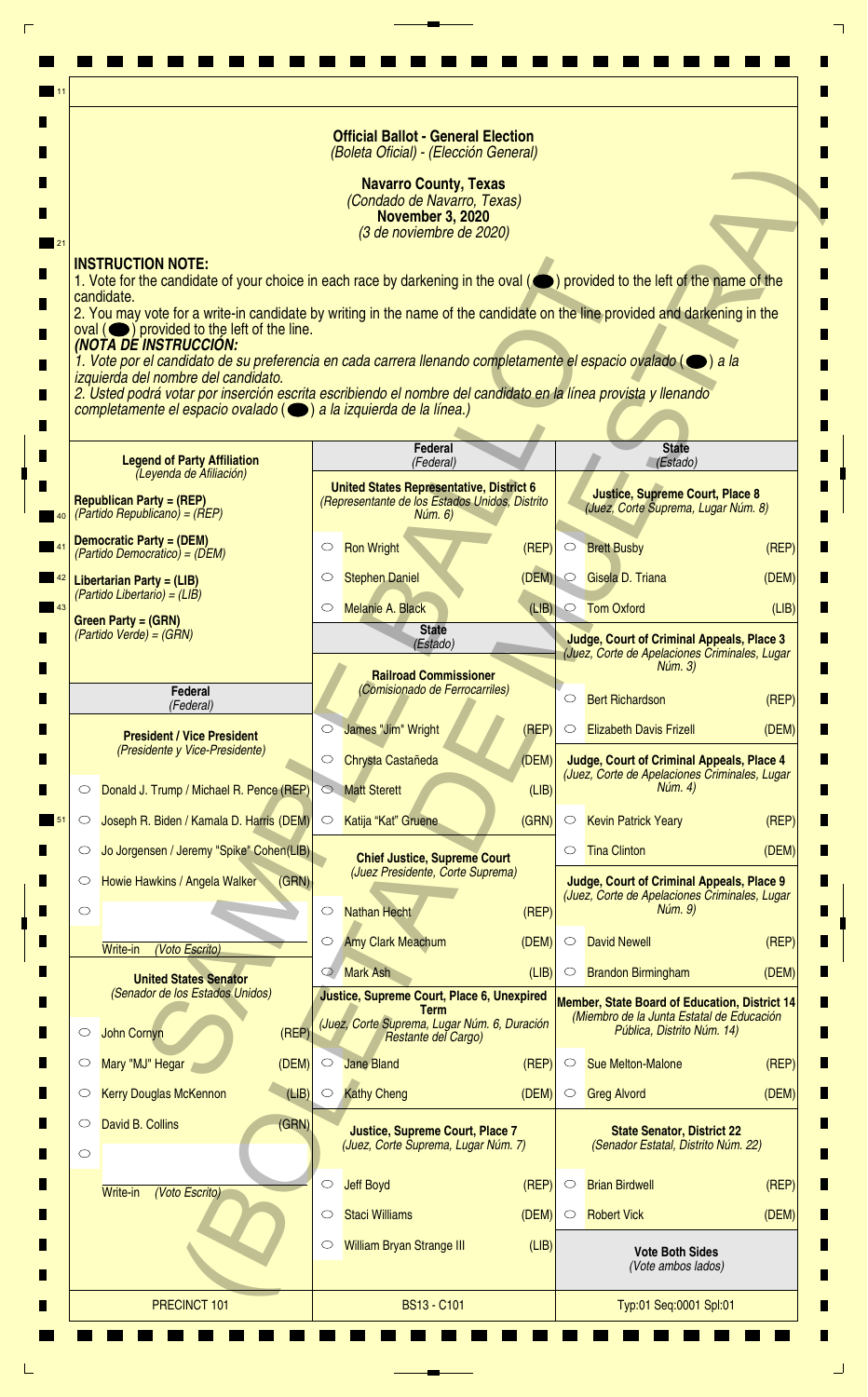| <b>State</b><br>(Estado)                                                                                                                                            | <b>General Election - City of Corsicana</b><br>(Elección General - Ciudad de Corsicana)                                                 |                                              |
|---------------------------------------------------------------------------------------------------------------------------------------------------------------------|-----------------------------------------------------------------------------------------------------------------------------------------|----------------------------------------------|
| <b>State Representative, District 8</b><br>(Representante Estatal, Distrito Núm. 8)                                                                                 | <b>Council Member, Precinct I (One):</b><br>(Miembro del Consejo, Recinto Número 1)<br>Vote for none or one<br>(Vote por ninguno o uno) |                                              |
| (REF)<br><b>Cody Harris</b><br>$\circ$                                                                                                                              |                                                                                                                                         |                                              |
| R. Edwin Adams<br>(LIB)<br>$\circ$                                                                                                                                  | <b>Susan Hale</b><br>$\circ$                                                                                                            |                                              |
| Justice, 10th Court of Appeals District, Place                                                                                                                      | $\circ$<br><b>Arlen Swartzentruber</b>                                                                                                  |                                              |
| (Juez, Corte de Apelaciones, Distrito Núm. 10,<br>Lugar Núm. 2)                                                                                                     |                                                                                                                                         |                                              |
| (REP)<br><b>Matt Johnson</b><br>$\circ$                                                                                                                             |                                                                                                                                         |                                              |
| Justice, 10th Court of Appeals District, Place<br>3, Unexpired Term<br>(Juez, Corte de Apelaciones, Distrito Núm. 10,<br>Lugar Núm. 3, Duración Restante del Cargo) |                                                                                                                                         |                                              |
| John E. Neill<br>(REF)<br>$\circ$                                                                                                                                   |                                                                                                                                         |                                              |
| District Judge, 13th Judicial District<br>(Juez del Distrito, Distrito Judicial Núm. 13)                                                                            |                                                                                                                                         |                                              |
| (REF)<br>James Lagomarsino<br>$\circ$                                                                                                                               |                                                                                                                                         |                                              |
| <b>Criminal District Attorney Navarro County,</b><br><b>Unexpired Term</b><br>(Procurador Criminal del Distrito Condado de<br>Navarro, Duración Restante del Cargo) |                                                                                                                                         |                                              |
| (REP)<br><b>Will Thompson</b><br>$\circ$                                                                                                                            |                                                                                                                                         |                                              |
| County<br>(Condado)                                                                                                                                                 |                                                                                                                                         |                                              |
| <b>Judge, County Court at Law</b><br>(Juez, Corte de Lay del Condado)                                                                                               |                                                                                                                                         |                                              |
| (REF)<br>Amanda Putman<br>$\circ$                                                                                                                                   |                                                                                                                                         |                                              |
| <b>Sheriff</b><br>(Alguacil)                                                                                                                                        |                                                                                                                                         |                                              |
| <b>Elmer Tanner</b><br>(REF)<br>$\circ$                                                                                                                             |                                                                                                                                         |                                              |
| <b>County Tax Assessor-Collector</b><br>(Asesor-Colector de Impuestos del Condado)                                                                                  |                                                                                                                                         |                                              |
| (REP)<br><b>Mike Dowd</b><br>$\circ$                                                                                                                                |                                                                                                                                         |                                              |
| <b>County Commissioner, Precinct No. 1</b><br>(Comisionado del Condado, Precinto Núm. 1)                                                                            |                                                                                                                                         |                                              |
| (REF)<br><b>Jason Grant</b><br>$\circ$                                                                                                                              |                                                                                                                                         |                                              |
| <b>Constable, Precinct No. 1</b><br>(Condestable, Precinto Núm. 1)                                                                                                  |                                                                                                                                         |                                              |
| (REP)<br><b>Mike Davis</b><br>$\circ$                                                                                                                               |                                                                                                                                         |                                              |
|                                                                                                                                                                     |                                                                                                                                         |                                              |
|                                                                                                                                                                     |                                                                                                                                         |                                              |
|                                                                                                                                                                     |                                                                                                                                         |                                              |
|                                                                                                                                                                     |                                                                                                                                         |                                              |
|                                                                                                                                                                     |                                                                                                                                         | <b>Vote Both Sides</b><br>(Vote ambos lados) |
| PRECINCT 101                                                                                                                                                        | <b>BS13 - C101</b>                                                                                                                      | Typ:01 Seq:0001 Spl:01                       |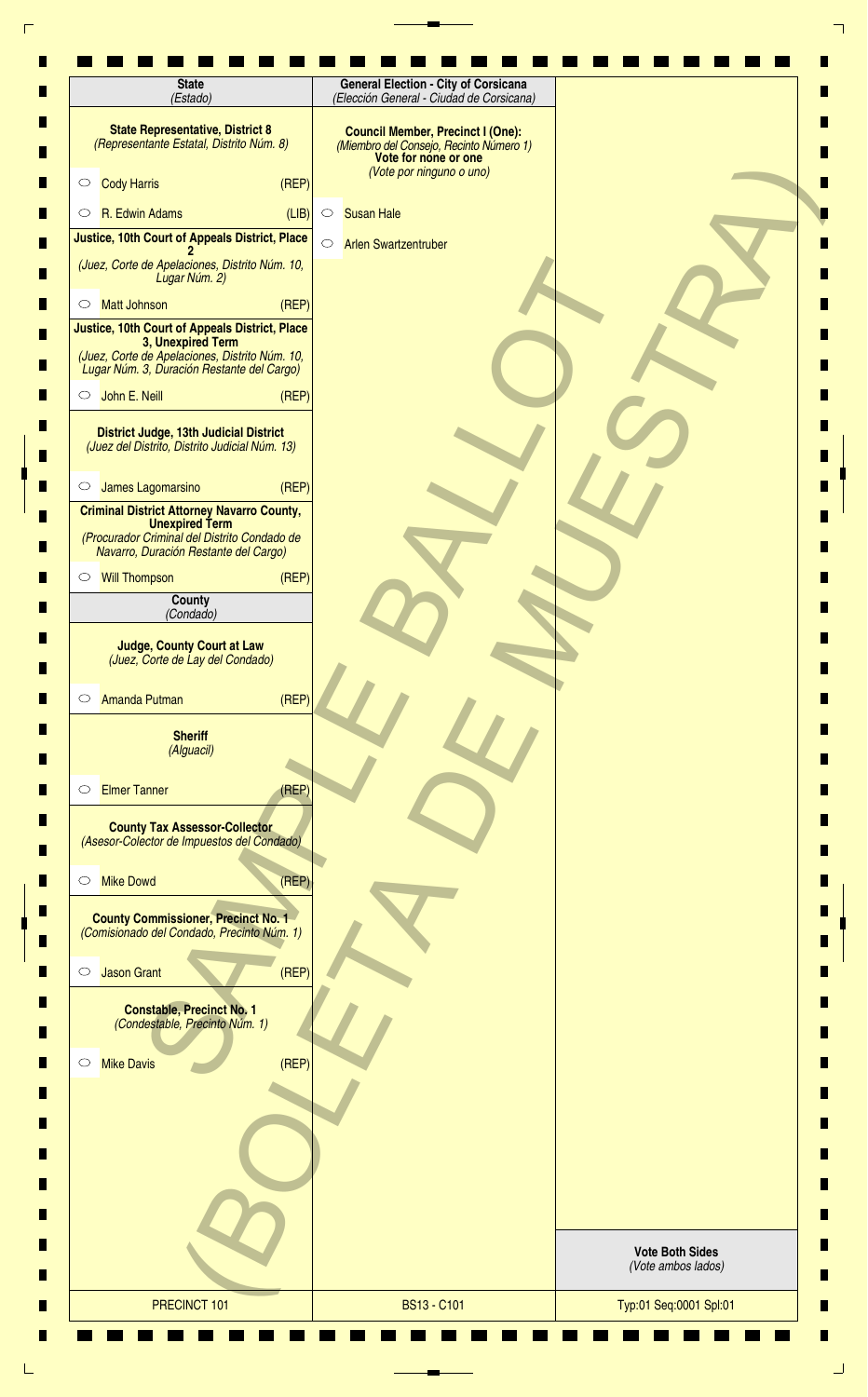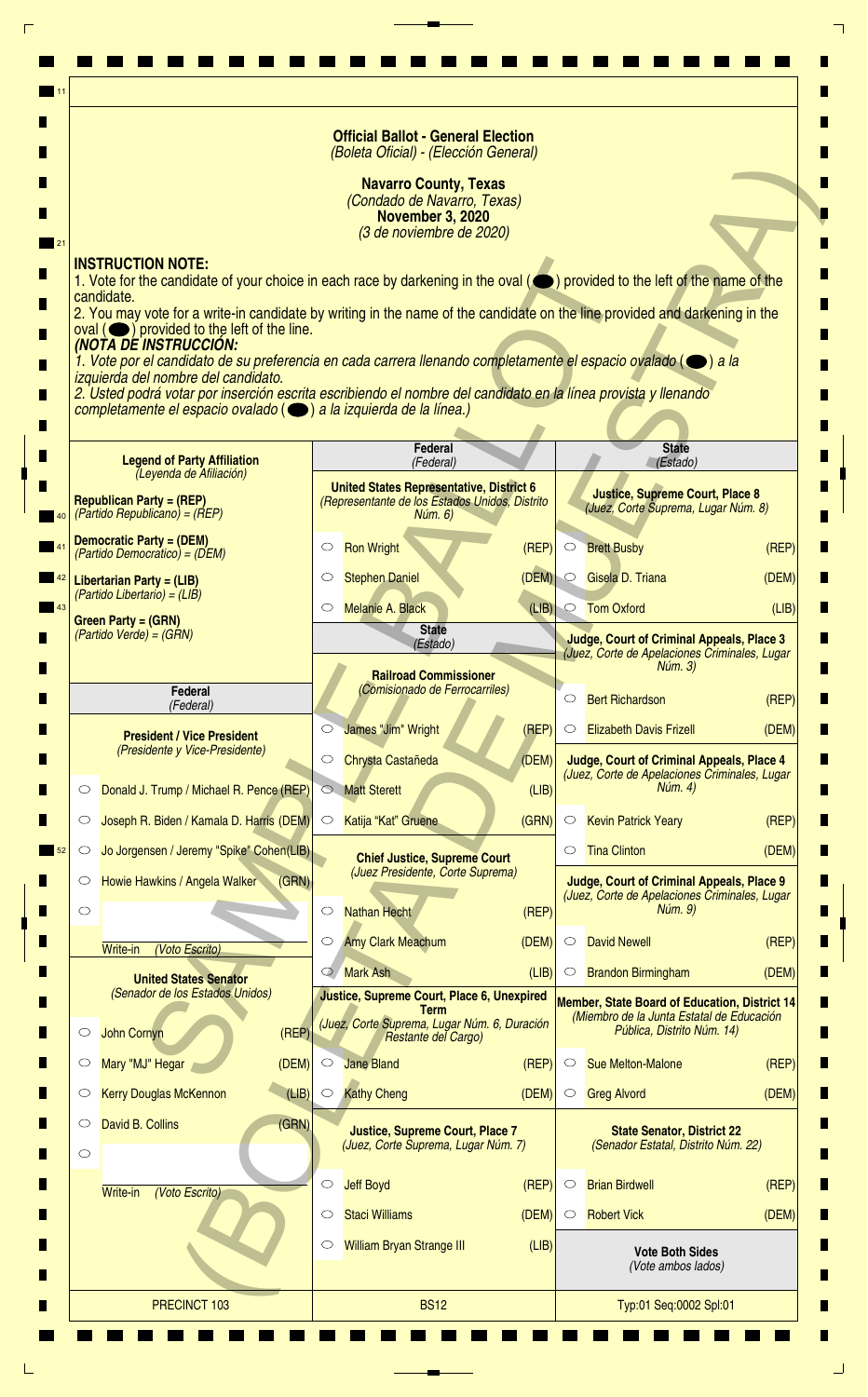| <b>State</b><br>(Estado)                                                                                                                                            |       |                                              |  |
|---------------------------------------------------------------------------------------------------------------------------------------------------------------------|-------|----------------------------------------------|--|
| <b>State Representative, District 8</b><br>(Representante Estatal, Distrito Núm. 8)                                                                                 |       |                                              |  |
| <b>Cody Harris</b><br>$\circ$                                                                                                                                       | (REF) |                                              |  |
| R. Edwin Adams<br>$\circ$                                                                                                                                           | (LIB) |                                              |  |
| Justice, 10th Court of Appeals District, Place                                                                                                                      |       |                                              |  |
| (Juez, Corte de Apelaciones, Distrito Núm. 10,<br>Lugar Núm. 2)                                                                                                     |       |                                              |  |
| <b>Matt Johnson</b><br>$\circ$                                                                                                                                      | (REF) |                                              |  |
| Justice, 10th Court of Appeals District, Place<br>3, Unexpired Term<br>(Juez, Corte de Apelaciones, Distrito Núm. 10,<br>Lugar Núm. 3, Duración Restante del Cargo) |       |                                              |  |
| John E. Neill<br>$\circ$                                                                                                                                            | (REF) |                                              |  |
| <b>District Judge, 13th Judicial District</b><br>(Juez del Distrito, Distrito Judicial Núm. 13)                                                                     |       |                                              |  |
| James Lagomarsino<br>$\circ$                                                                                                                                        | (REF) |                                              |  |
| <b>Criminal District Attorney Navarro County,</b><br><b>Unexpired Term</b><br>(Procurador Criminal del Distrito Condado de<br>Navarro, Duración Restante del Cargo) |       |                                              |  |
| <b>Will Thompson</b><br>$\circ$                                                                                                                                     | (REF) |                                              |  |
| County<br>(Condado)                                                                                                                                                 |       |                                              |  |
| <b>Judge, County Court at Law</b><br>(Juez, Corte de Lay del Condado)                                                                                               |       |                                              |  |
| <b>Amanda Putman</b><br>$\circ$                                                                                                                                     | (REP) |                                              |  |
| <b>Sheriff</b><br>(Alguacil)                                                                                                                                        |       |                                              |  |
| <b>Elmer Tanner</b><br>$\circ$                                                                                                                                      | (REP) |                                              |  |
| <b>County Tax Assessor-Collector</b><br>(Asesor-Colector de Impuestos del Condado)                                                                                  |       |                                              |  |
| <b>Mike Dowd</b><br>$\circ$                                                                                                                                         | (REP) |                                              |  |
| <b>County Commissioner, Precinct No. 1</b><br>(Comisionado del Condado, Precinto Núm. 1)                                                                            |       |                                              |  |
| <b>Jason Grant</b><br>$\circlearrowright$                                                                                                                           | (REF) |                                              |  |
| <b>Constable, Precinct No. 1</b><br>(Condestable, Precinto Núm. 1)                                                                                                  |       |                                              |  |
| <b>Mike Davis</b><br>$\circ$                                                                                                                                        | (REF) |                                              |  |
|                                                                                                                                                                     |       |                                              |  |
|                                                                                                                                                                     |       |                                              |  |
|                                                                                                                                                                     |       |                                              |  |
|                                                                                                                                                                     |       | <b>Vote Both Sides</b><br>(Vote ambos lados) |  |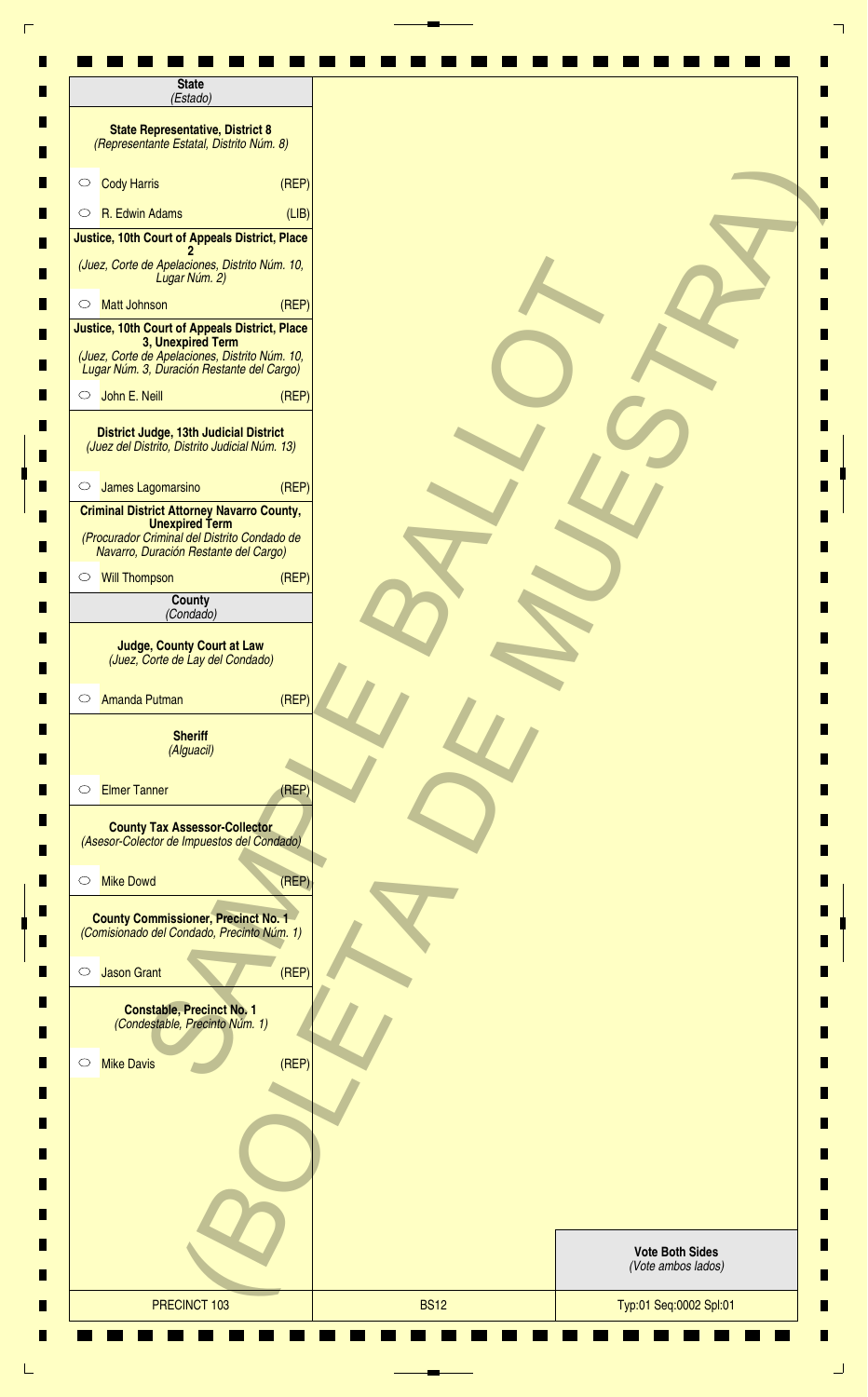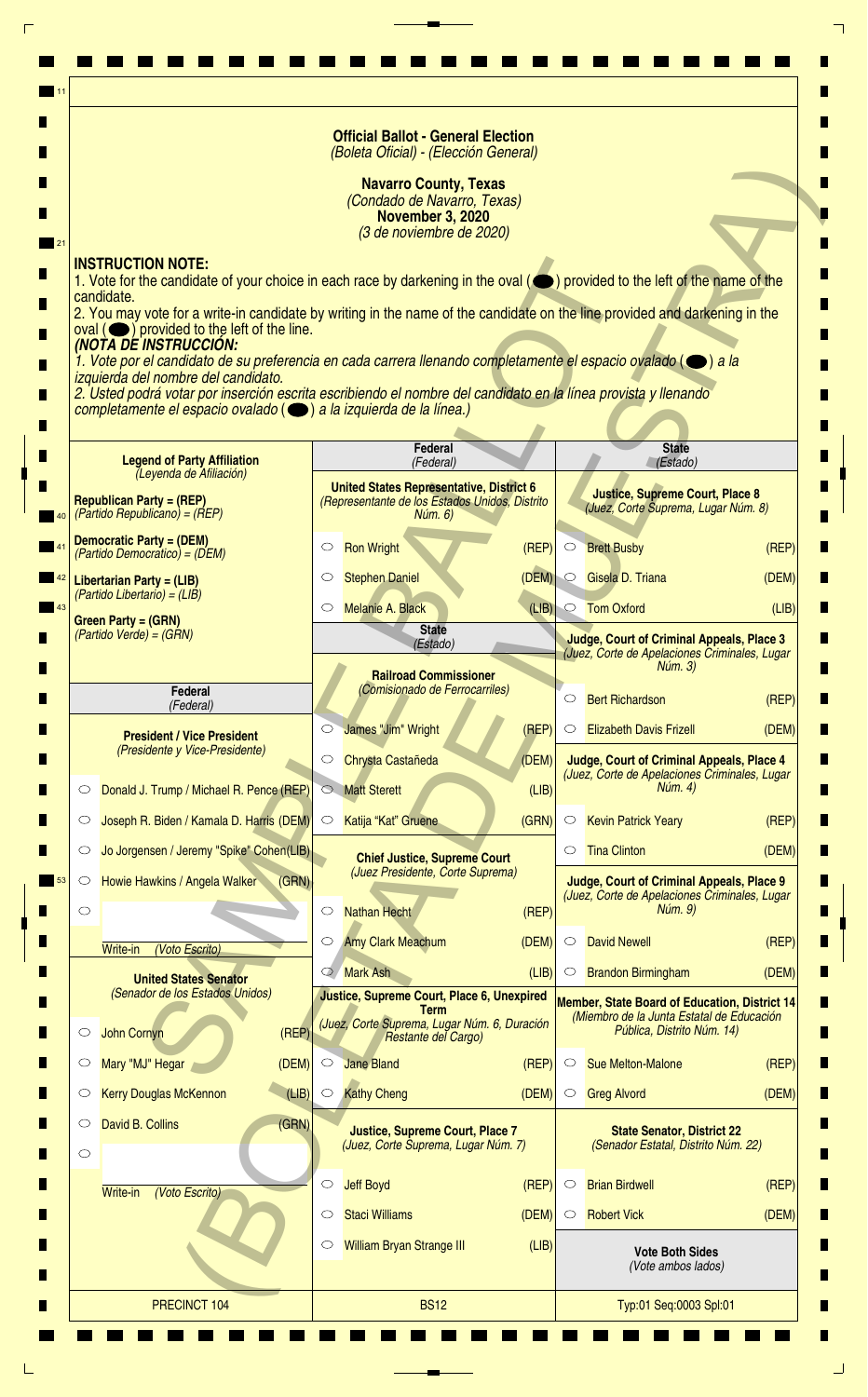| <b>State</b><br>(Estado)                                                                                                                                            |       |                                              |  |
|---------------------------------------------------------------------------------------------------------------------------------------------------------------------|-------|----------------------------------------------|--|
| <b>State Representative, District 8</b><br>(Representante Estatal, Distrito Núm. 8)                                                                                 |       |                                              |  |
| <b>Cody Harris</b><br>$\circ$                                                                                                                                       | (REF) |                                              |  |
| R. Edwin Adams<br>$\circ$                                                                                                                                           | (LIB) |                                              |  |
| Justice, 10th Court of Appeals District, Place                                                                                                                      |       |                                              |  |
| (Juez, Corte de Apelaciones, Distrito Núm. 10,<br>Lugar Núm. 2)                                                                                                     |       |                                              |  |
| <b>Matt Johnson</b><br>$\circ$                                                                                                                                      | (REF) |                                              |  |
| Justice, 10th Court of Appeals District, Place<br>3, Unexpired Term<br>(Juez, Corte de Apelaciones, Distrito Núm. 10,<br>Lugar Núm. 3, Duración Restante del Cargo) |       |                                              |  |
| John E. Neill<br>$\circ$                                                                                                                                            | (REF) |                                              |  |
| <b>District Judge, 13th Judicial District</b><br>(Juez del Distrito, Distrito Judicial Núm. 13)                                                                     |       |                                              |  |
| James Lagomarsino<br>$\circ$                                                                                                                                        | (REF) |                                              |  |
| <b>Criminal District Attorney Navarro County,</b><br><b>Unexpired Term</b><br>(Procurador Criminal del Distrito Condado de<br>Navarro, Duración Restante del Cargo) |       |                                              |  |
| <b>Will Thompson</b><br>$\circ$                                                                                                                                     | (REF) |                                              |  |
| County<br>(Condado)                                                                                                                                                 |       |                                              |  |
| <b>Judge, County Court at Law</b><br>(Juez, Corte de Lay del Condado)                                                                                               |       |                                              |  |
| <b>Amanda Putman</b><br>$\circ$                                                                                                                                     | (REP) |                                              |  |
| <b>Sheriff</b><br>(Alguacil)                                                                                                                                        |       |                                              |  |
| <b>Elmer Tanner</b><br>$\circ$                                                                                                                                      | (REP) |                                              |  |
| <b>County Tax Assessor-Collector</b><br>(Asesor-Colector de Impuestos del Condado)                                                                                  |       |                                              |  |
| <b>Mike Dowd</b><br>$\circ$                                                                                                                                         | (REP) |                                              |  |
| <b>County Commissioner, Precinct No. 1</b><br>(Comisionado del Condado, Precinto Núm. 1)                                                                            |       |                                              |  |
| <b>Jason Grant</b><br>$\circlearrowright$                                                                                                                           | (REF) |                                              |  |
| <b>Constable, Precinct No. 1</b><br>(Condestable, Precinto Núm. 1)                                                                                                  |       |                                              |  |
| <b>Mike Davis</b><br>$\circ$                                                                                                                                        | (REF) |                                              |  |
|                                                                                                                                                                     |       |                                              |  |
|                                                                                                                                                                     |       |                                              |  |
|                                                                                                                                                                     |       |                                              |  |
|                                                                                                                                                                     |       | <b>Vote Both Sides</b><br>(Vote ambos lados) |  |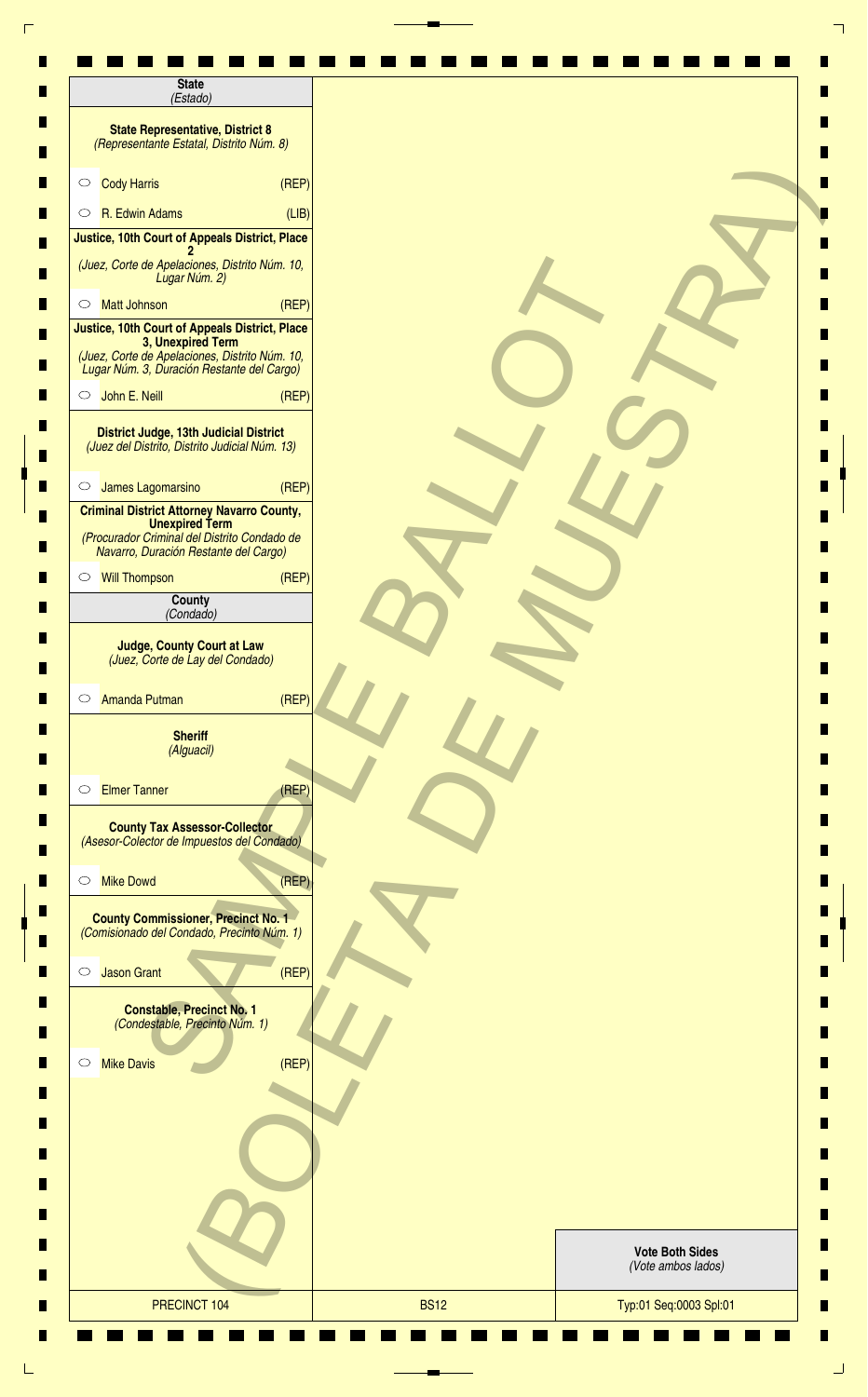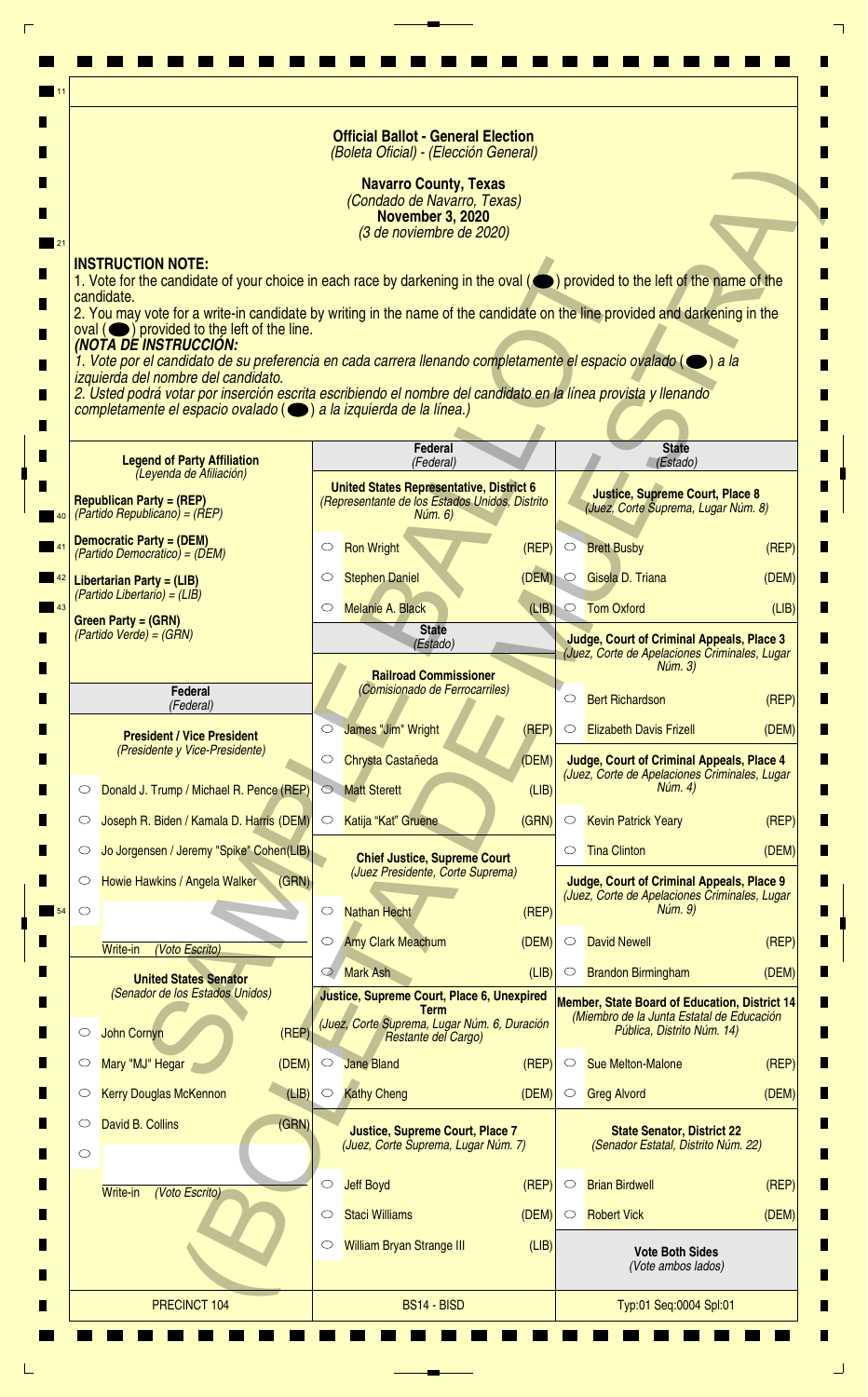| <b>State</b><br>(Estado)                                                                                                                                                   | <b>General Election - Blooming Grove</b><br><b>Independent School District</b>                      |                                              |
|----------------------------------------------------------------------------------------------------------------------------------------------------------------------------|-----------------------------------------------------------------------------------------------------|----------------------------------------------|
| <b>State Representative, District 8</b><br>(Representante Estatal, Distrito Núm. 8)                                                                                        | (Elección General - Distrito Escolar<br>Independiente de Blooming Grove)                            |                                              |
| <b>Cody Harris</b><br>(REF)<br>$\circ$                                                                                                                                     | <b>School Board Trustee</b><br>(Fideicomisaria(o) de la Junta Escolar)<br>Vote for none, one or two |                                              |
| R. Edwin Adams<br>(LIB)<br>$\circ$                                                                                                                                         | (Vote por ninguno, uno o dos)                                                                       |                                              |
| Justice, 10th Court of Appeals District, Place                                                                                                                             | $\circ$<br><b>Cody Muldner</b>                                                                      |                                              |
| (Juez, Corte de Apelaciones, Distrito Núm. 10,<br>Lugar Núm. 2)                                                                                                            | $\bigcirc$<br><b>Larry Gillen</b>                                                                   |                                              |
| (REF)<br><b>Matt Johnson</b><br>$\circ$                                                                                                                                    | <b>Brett Melton</b><br>$\circ$                                                                      |                                              |
| <b>Justice, 10th Court of Appeals District, Place</b><br>3, Unexpired Term<br>(Juez, Corte de Apelaciones, Distrito Núm. 10,<br>Lugar Núm. 3, Duración Restante del Cargo) |                                                                                                     |                                              |
| John E. Neill<br>(REP)<br>$\circ$                                                                                                                                          |                                                                                                     |                                              |
| <b>District Judge, 13th Judicial District</b><br>(Juez del Distrito, Distrito Judicial Núm. 13)                                                                            |                                                                                                     |                                              |
| James Lagomarsino<br>(REF)<br>$\circ$                                                                                                                                      |                                                                                                     |                                              |
| <b>Criminal District Attorney Navarro County,</b><br><b>Unexpired Term</b><br>(Procurador Criminal del Distrito Condado de<br>Navarro, Duración Restante del Cargo)        |                                                                                                     |                                              |
| (REF)<br><b>Will Thompson</b><br>$\circ$                                                                                                                                   |                                                                                                     |                                              |
| County                                                                                                                                                                     |                                                                                                     |                                              |
| (Condado)                                                                                                                                                                  |                                                                                                     |                                              |
| <b>Judge, County Court at Law</b><br>(Juez, Corte de Lay del Condado)                                                                                                      |                                                                                                     |                                              |
| (REP)<br><b>Amanda Putman</b><br>$\circ$<br><b>Sheriff</b>                                                                                                                 |                                                                                                     |                                              |
| (Alguacil)                                                                                                                                                                 |                                                                                                     |                                              |
| <b>Elmer Tanner</b><br>(REP)<br>O                                                                                                                                          |                                                                                                     |                                              |
| <b>County Tax Assessor-Collector</b><br>(Asesor-Colector de Impuestos del Condado)                                                                                         |                                                                                                     |                                              |
| (REP)<br><b>Mike Dowd</b><br>$\circ$                                                                                                                                       |                                                                                                     |                                              |
| <b>County Commissioner, Precinct No. 1</b><br>(Comisionado del Condado, Precinto Núm. 1)                                                                                   |                                                                                                     |                                              |
| (REF)<br><b>Jason Grant</b><br>$\circ$                                                                                                                                     |                                                                                                     |                                              |
| <b>Constable, Precinct No. 1</b><br>(Condestable, Precinto Núm. 1)                                                                                                         |                                                                                                     |                                              |
| (REF)<br><b>Mike Davis</b><br>$\circ$                                                                                                                                      |                                                                                                     |                                              |
|                                                                                                                                                                            |                                                                                                     |                                              |
|                                                                                                                                                                            |                                                                                                     |                                              |
|                                                                                                                                                                            |                                                                                                     |                                              |
|                                                                                                                                                                            |                                                                                                     | <b>Vote Both Sides</b><br>(Vote ambos lados) |
| PRECINCT 104                                                                                                                                                               | BS14 - BISD                                                                                         | Typ:01 Seq:0004 Spl:01                       |
|                                                                                                                                                                            |                                                                                                     |                                              |

 $\frac{1}{2}$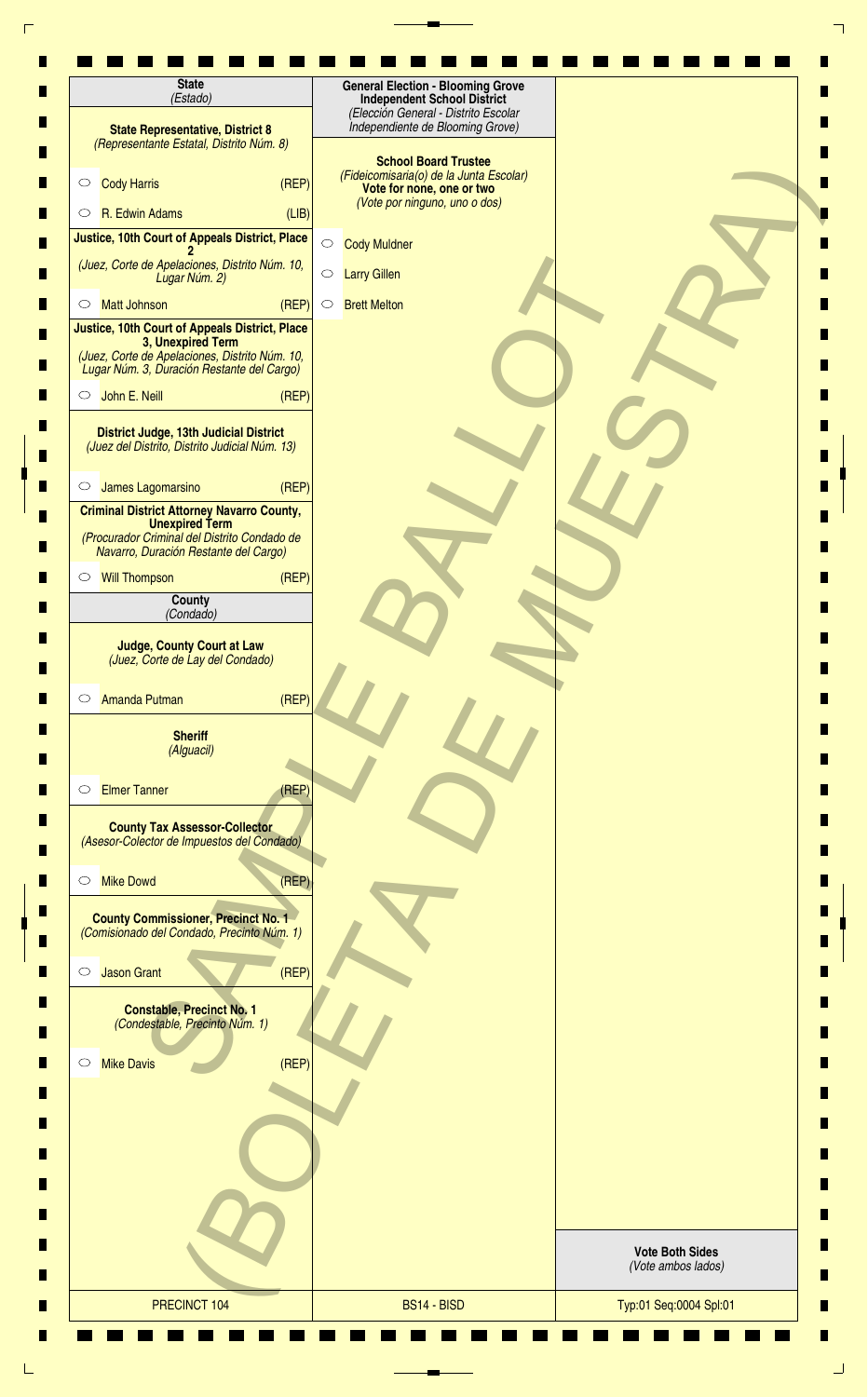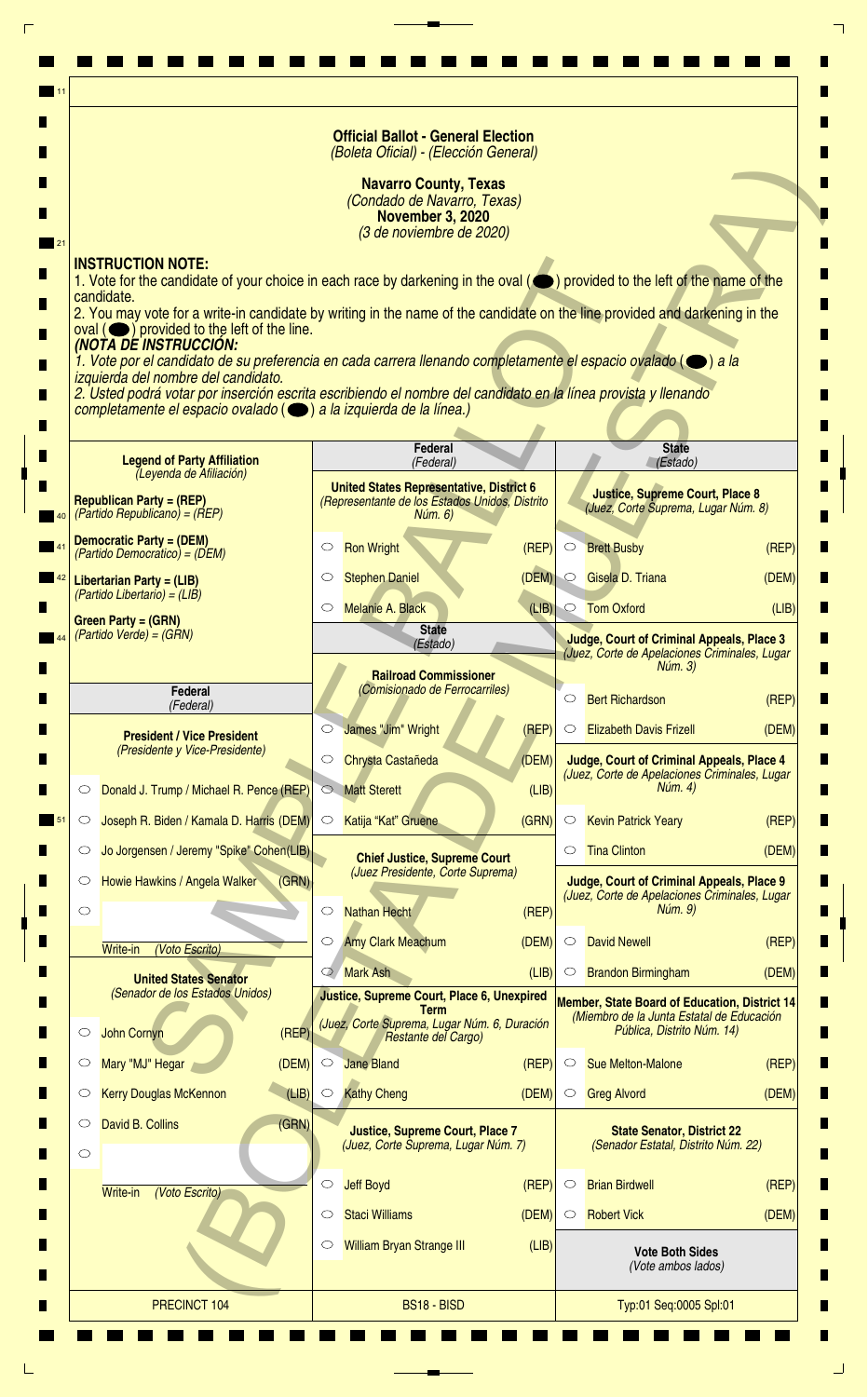| <b>State</b><br>(Estado)                                                                                                                                            | <b>General Election - Blooming Grove</b><br><b>Independent School District</b>                                                       |                                              |
|---------------------------------------------------------------------------------------------------------------------------------------------------------------------|--------------------------------------------------------------------------------------------------------------------------------------|----------------------------------------------|
| <b>State Representative, District 8</b><br>(Representante Estatal, Distrito Núm. 8)                                                                                 | (Elección General - Distrito Escolar<br>Independiente de Blooming Grove)                                                             |                                              |
| <b>Cody Harris</b><br>(REF)<br>$\circ$                                                                                                                              | <b>School Board Trustee</b><br>(Fideicomisaria(o) de la Junta Escolar)<br>Vote for none, one or two<br>(Vote por ninguno, uno o dos) |                                              |
| R. Edwin Adams<br>(LIB)<br>$\circ$                                                                                                                                  |                                                                                                                                      |                                              |
| Justice, 10th Court of Appeals District, Place                                                                                                                      | $\bigcirc$<br><b>Cody Muldner</b>                                                                                                    |                                              |
| (Juez, Corte de Apelaciones, Distrito Núm. 10,<br>Lugar Núm. 2)                                                                                                     | $\bigcirc$<br><b>Larry Gillen</b>                                                                                                    |                                              |
| (REP)<br><b>Matt Johnson</b><br>$\circ$                                                                                                                             | <b>Brett Melton</b><br>$\circ$                                                                                                       |                                              |
| Justice, 10th Court of Appeals District, Place<br>3, Unexpired Term<br>(Juez, Corte de Apelaciones, Distrito Núm. 10,<br>Lugar Núm. 3, Duración Restante del Cargo) |                                                                                                                                      |                                              |
| John E. Neill<br>(REF)<br>$\circ$                                                                                                                                   |                                                                                                                                      |                                              |
| District Judge, 13th Judicial District<br>(Juez del Distrito, Distrito Judicial Núm. 13)                                                                            |                                                                                                                                      |                                              |
| James Lagomarsino<br>(REF)<br>$\circ$                                                                                                                               |                                                                                                                                      |                                              |
| <b>Criminal District Attorney Navarro County,</b><br><b>Unexpired Term</b><br>(Procurador Criminal del Distrito Condado de<br>Navarro, Duración Restante del Cargo) |                                                                                                                                      |                                              |
| (REP)<br><b>Will Thompson</b><br>$\circ$                                                                                                                            |                                                                                                                                      |                                              |
| County                                                                                                                                                              |                                                                                                                                      |                                              |
| (Condado)                                                                                                                                                           |                                                                                                                                      |                                              |
| <b>Judge, County Court at Law</b><br>(Juez, Corte de Lay del Condado)<br>(REP)<br><b>Amanda Putman</b><br>$\circ$                                                   |                                                                                                                                      |                                              |
| <b>Sheriff</b><br>(Alguacil)                                                                                                                                        |                                                                                                                                      |                                              |
| <b>Elmer Tanner</b><br>(REP)<br>$\circ$                                                                                                                             |                                                                                                                                      |                                              |
| <b>County Tax Assessor-Collector</b><br>(Asesor-Colector de Impuestos del Condado)                                                                                  |                                                                                                                                      |                                              |
| (REP)<br><b>Mike Dowd</b><br>$\circ$                                                                                                                                |                                                                                                                                      |                                              |
| <b>County Commissioner, Precinct No. 1</b><br>(Comisionado del Condado, Precinto Núm. 1)                                                                            |                                                                                                                                      |                                              |
| (REF)<br><b>Jason Grant</b><br>$\circ$                                                                                                                              |                                                                                                                                      |                                              |
| <b>Constable, Precinct No. 1</b><br>(Condestable, Precinto Núm. 1)                                                                                                  |                                                                                                                                      |                                              |
| <b>Mike Davis</b><br>(REF)<br>$\circ$                                                                                                                               |                                                                                                                                      |                                              |
|                                                                                                                                                                     |                                                                                                                                      |                                              |
|                                                                                                                                                                     |                                                                                                                                      | <b>Vote Both Sides</b><br>(Vote ambos lados) |
| PRECINCT 104                                                                                                                                                        | BS18 - BISD                                                                                                                          | Typ:01 Seq:0005 Spl:01                       |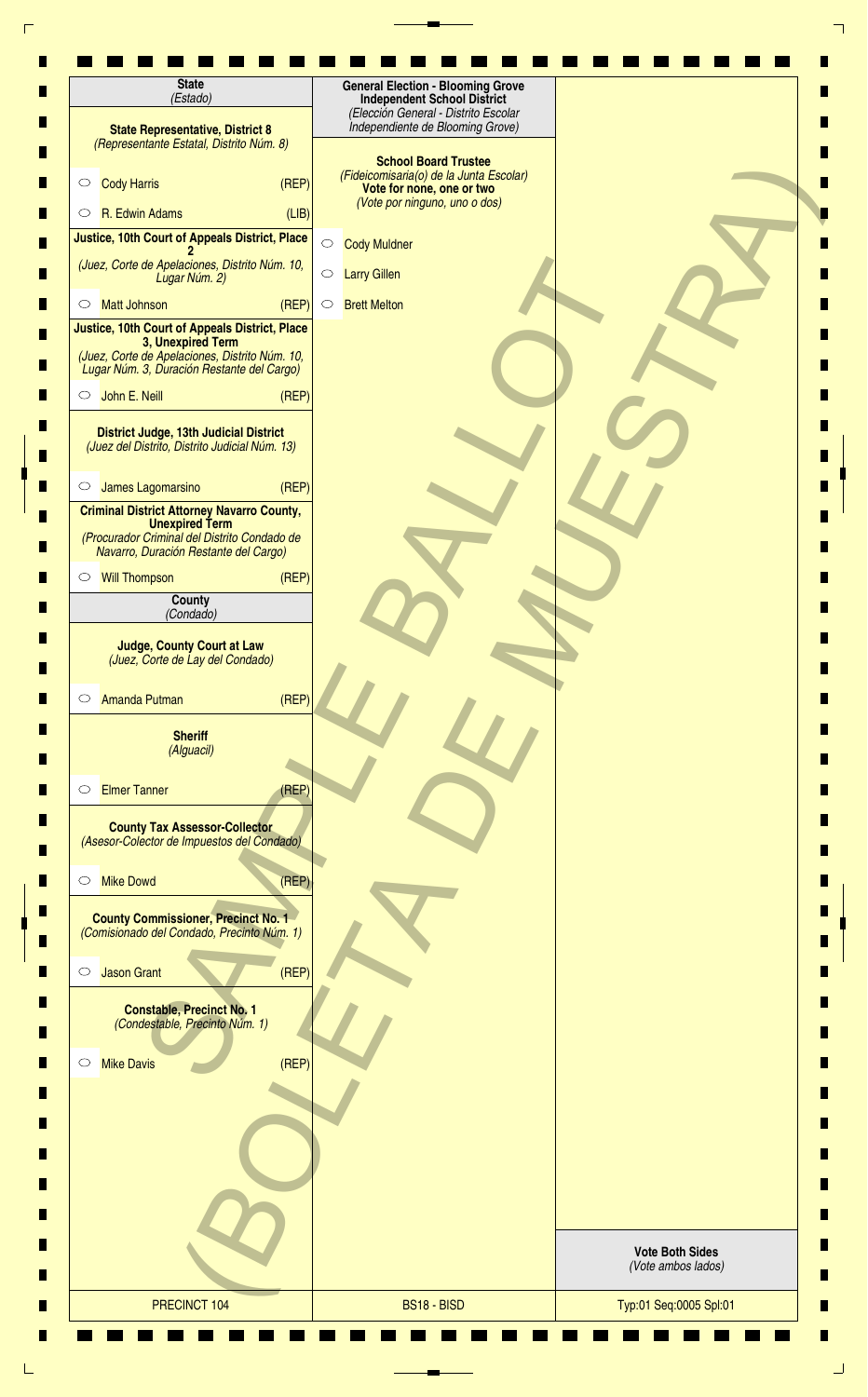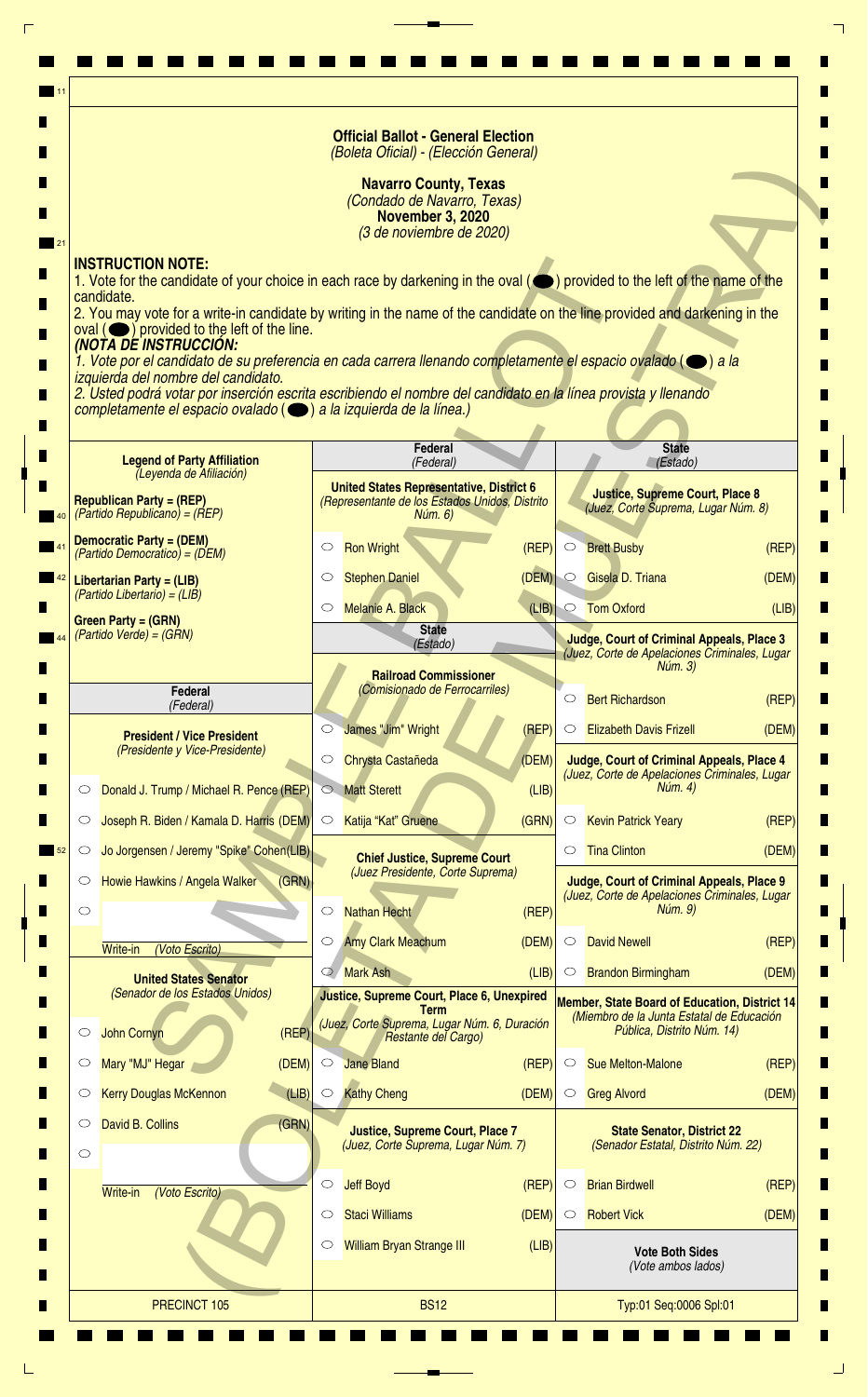| <b>State</b><br>(Estado)                                                                                                                                            |       |                                              |  |
|---------------------------------------------------------------------------------------------------------------------------------------------------------------------|-------|----------------------------------------------|--|
| <b>State Representative, District 8</b><br>(Representante Estatal, Distrito Núm. 8)                                                                                 |       |                                              |  |
| <b>Cody Harris</b><br>$\circ$                                                                                                                                       | (REF) |                                              |  |
| R. Edwin Adams<br>$\circ$                                                                                                                                           | (LIB) |                                              |  |
| Justice, 10th Court of Appeals District, Place                                                                                                                      |       |                                              |  |
| (Juez, Corte de Apelaciones, Distrito Núm. 10,<br>Lugar Núm. 2)                                                                                                     |       |                                              |  |
| <b>Matt Johnson</b><br>$\circ$                                                                                                                                      | (REF) |                                              |  |
| Justice, 10th Court of Appeals District, Place<br>3, Unexpired Term<br>(Juez, Corte de Apelaciones, Distrito Núm. 10,<br>Lugar Núm. 3, Duración Restante del Cargo) |       |                                              |  |
| John E. Neill<br>$\circ$                                                                                                                                            | (REF) |                                              |  |
| <b>District Judge, 13th Judicial District</b><br>(Juez del Distrito, Distrito Judicial Núm. 13)                                                                     |       |                                              |  |
| James Lagomarsino<br>$\circ$                                                                                                                                        | (REF) |                                              |  |
| <b>Criminal District Attorney Navarro County,</b><br><b>Unexpired Term</b><br>(Procurador Criminal del Distrito Condado de<br>Navarro, Duración Restante del Cargo) |       |                                              |  |
| <b>Will Thompson</b><br>$\circ$                                                                                                                                     | (REF) |                                              |  |
| County<br>(Condado)                                                                                                                                                 |       |                                              |  |
| <b>Judge, County Court at Law</b><br>(Juez, Corte de Lay del Condado)                                                                                               |       |                                              |  |
| <b>Amanda Putman</b><br>$\circ$                                                                                                                                     | (REP) |                                              |  |
| <b>Sheriff</b><br>(Alguacil)                                                                                                                                        |       |                                              |  |
| <b>Elmer Tanner</b><br>$\circ$                                                                                                                                      | (REP) |                                              |  |
| <b>County Tax Assessor-Collector</b><br>(Asesor-Colector de Impuestos del Condado)                                                                                  |       |                                              |  |
| <b>Mike Dowd</b><br>$\circ$                                                                                                                                         | (REP) |                                              |  |
| <b>County Commissioner, Precinct No. 1</b><br>(Comisionado del Condado, Precinto Núm. 1)                                                                            |       |                                              |  |
| <b>Jason Grant</b><br>$\circlearrowright$                                                                                                                           | (REF) |                                              |  |
| <b>Constable, Precinct No. 1</b><br>(Condestable, Precinto Núm. 1)                                                                                                  |       |                                              |  |
| <b>Mike Davis</b><br>$\circ$                                                                                                                                        | (REF) |                                              |  |
|                                                                                                                                                                     |       |                                              |  |
|                                                                                                                                                                     |       |                                              |  |
|                                                                                                                                                                     |       |                                              |  |
|                                                                                                                                                                     |       | <b>Vote Both Sides</b><br>(Vote ambos lados) |  |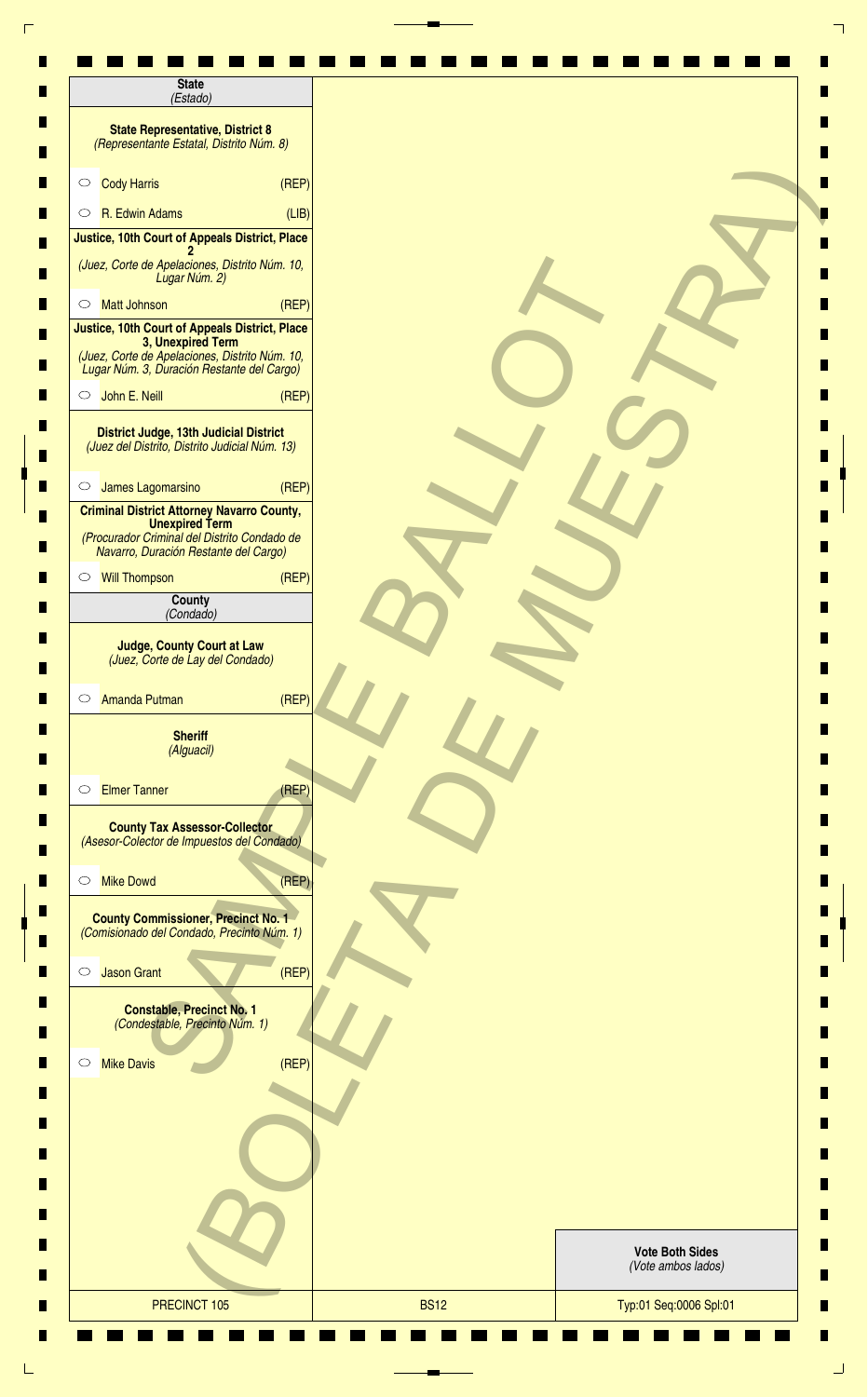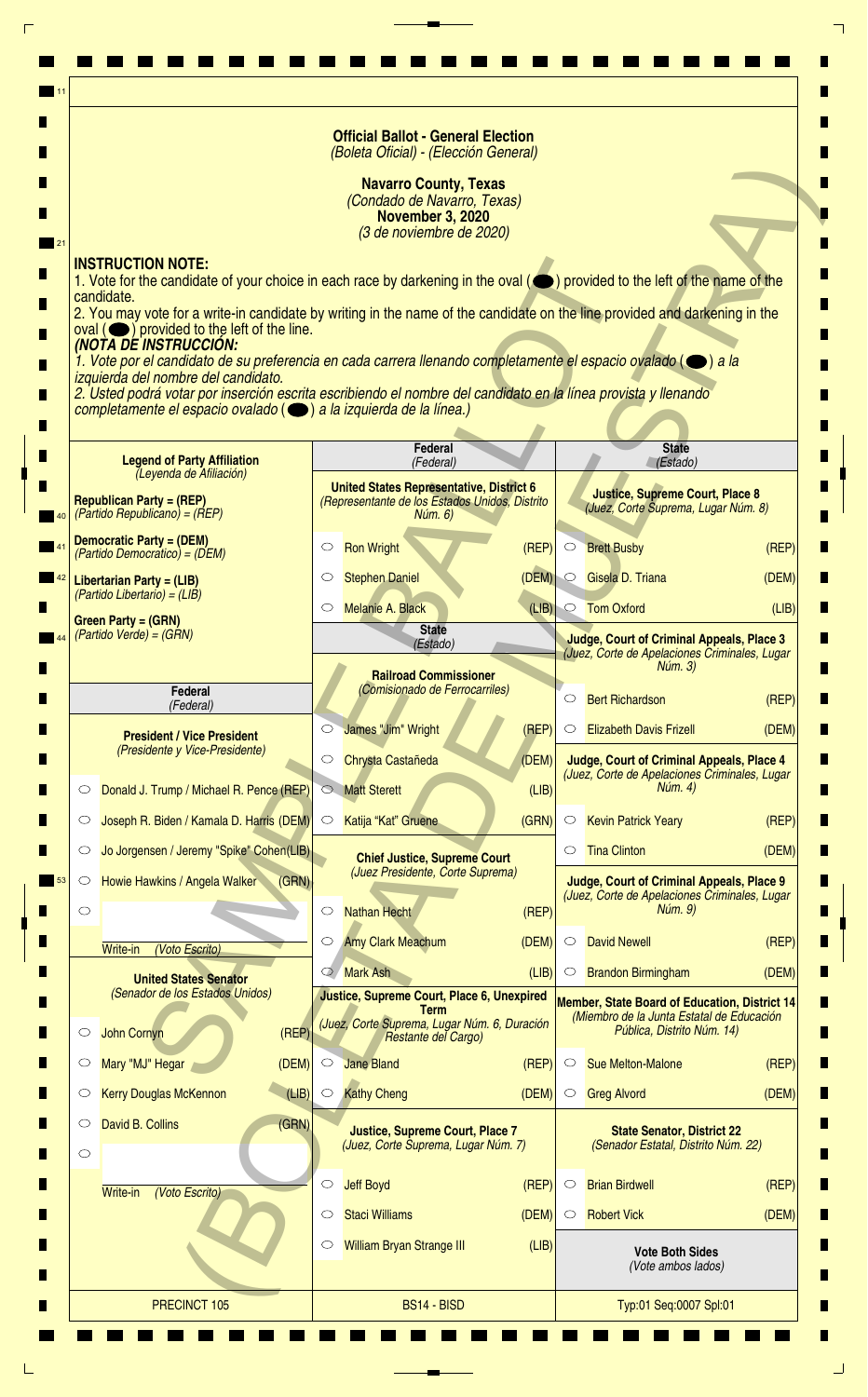| <b>State</b><br>(Estado)                                                                                                                                            | <b>General Election - Blooming Grove</b><br><b>Independent School District</b>                                                       |                                              |
|---------------------------------------------------------------------------------------------------------------------------------------------------------------------|--------------------------------------------------------------------------------------------------------------------------------------|----------------------------------------------|
| <b>State Representative, District 8</b><br>(Representante Estatal, Distrito Núm. 8)                                                                                 | (Elección General - Distrito Escolar<br>Independiente de Blooming Grove)                                                             |                                              |
| <b>Cody Harris</b><br>(REF)<br>$\circ$                                                                                                                              | <b>School Board Trustee</b><br>(Fideicomisaria(o) de la Junta Escolar)<br>Vote for none, one or two<br>(Vote por ninguno, uno o dos) |                                              |
| R. Edwin Adams<br>(LIB)<br>$\circ$                                                                                                                                  |                                                                                                                                      |                                              |
| Justice, 10th Court of Appeals District, Place                                                                                                                      | $\bigcirc$<br><b>Cody Muldner</b>                                                                                                    |                                              |
| (Juez, Corte de Apelaciones, Distrito Núm. 10,<br>Lugar Núm. 2)                                                                                                     | $\bigcirc$<br><b>Larry Gillen</b>                                                                                                    |                                              |
| (REP)<br><b>Matt Johnson</b><br>$\circ$                                                                                                                             | <b>Brett Melton</b><br>$\circ$                                                                                                       |                                              |
| Justice, 10th Court of Appeals District, Place<br>3, Unexpired Term<br>(Juez, Corte de Apelaciones, Distrito Núm. 10,<br>Lugar Núm. 3, Duración Restante del Cargo) |                                                                                                                                      |                                              |
| John E. Neill<br>(REF)<br>$\circ$                                                                                                                                   |                                                                                                                                      |                                              |
| District Judge, 13th Judicial District<br>(Juez del Distrito, Distrito Judicial Núm. 13)                                                                            |                                                                                                                                      |                                              |
| James Lagomarsino<br>(REF)<br>$\circ$                                                                                                                               |                                                                                                                                      |                                              |
| <b>Criminal District Attorney Navarro County,</b><br><b>Unexpired Term</b><br>(Procurador Criminal del Distrito Condado de<br>Navarro, Duración Restante del Cargo) |                                                                                                                                      |                                              |
| (REP)<br><b>Will Thompson</b><br>$\circ$                                                                                                                            |                                                                                                                                      |                                              |
| County                                                                                                                                                              |                                                                                                                                      |                                              |
| (Condado)                                                                                                                                                           |                                                                                                                                      |                                              |
| <b>Judge, County Court at Law</b><br>(Juez, Corte de Lay del Condado)<br>(REP)<br><b>Amanda Putman</b><br>$\circ$                                                   |                                                                                                                                      |                                              |
| <b>Sheriff</b><br>(Alguacil)                                                                                                                                        |                                                                                                                                      |                                              |
| <b>Elmer Tanner</b><br>(REP)<br>$\circ$                                                                                                                             |                                                                                                                                      |                                              |
| <b>County Tax Assessor-Collector</b><br>(Asesor-Colector de Impuestos del Condado)                                                                                  |                                                                                                                                      |                                              |
| (REP)<br><b>Mike Dowd</b><br>$\circ$                                                                                                                                |                                                                                                                                      |                                              |
| <b>County Commissioner, Precinct No. 1</b><br>(Comisionado del Condado, Precinto Núm. 1)                                                                            |                                                                                                                                      |                                              |
| (REF)<br><b>Jason Grant</b><br>$\circ$                                                                                                                              |                                                                                                                                      |                                              |
| <b>Constable, Precinct No. 1</b><br>(Condestable, Precinto Núm. 1)                                                                                                  |                                                                                                                                      |                                              |
| <b>Mike Davis</b><br>(REF)<br>$\circ$                                                                                                                               |                                                                                                                                      |                                              |
|                                                                                                                                                                     |                                                                                                                                      |                                              |
|                                                                                                                                                                     |                                                                                                                                      | <b>Vote Both Sides</b><br>(Vote ambos lados) |
| PRECINCT 105                                                                                                                                                        | BS14 - BISD                                                                                                                          | Typ:01 Seq:0007 Spl:01                       |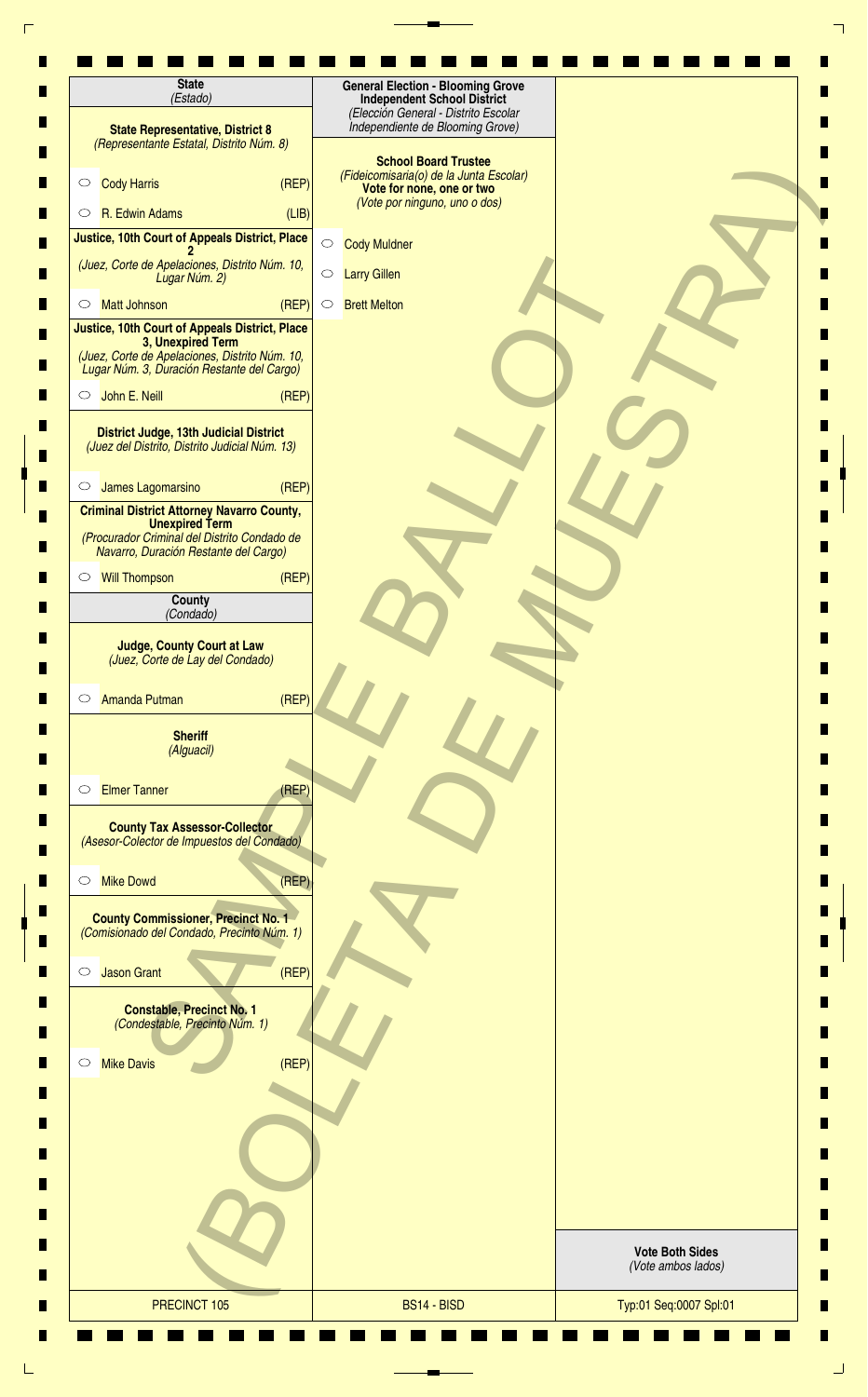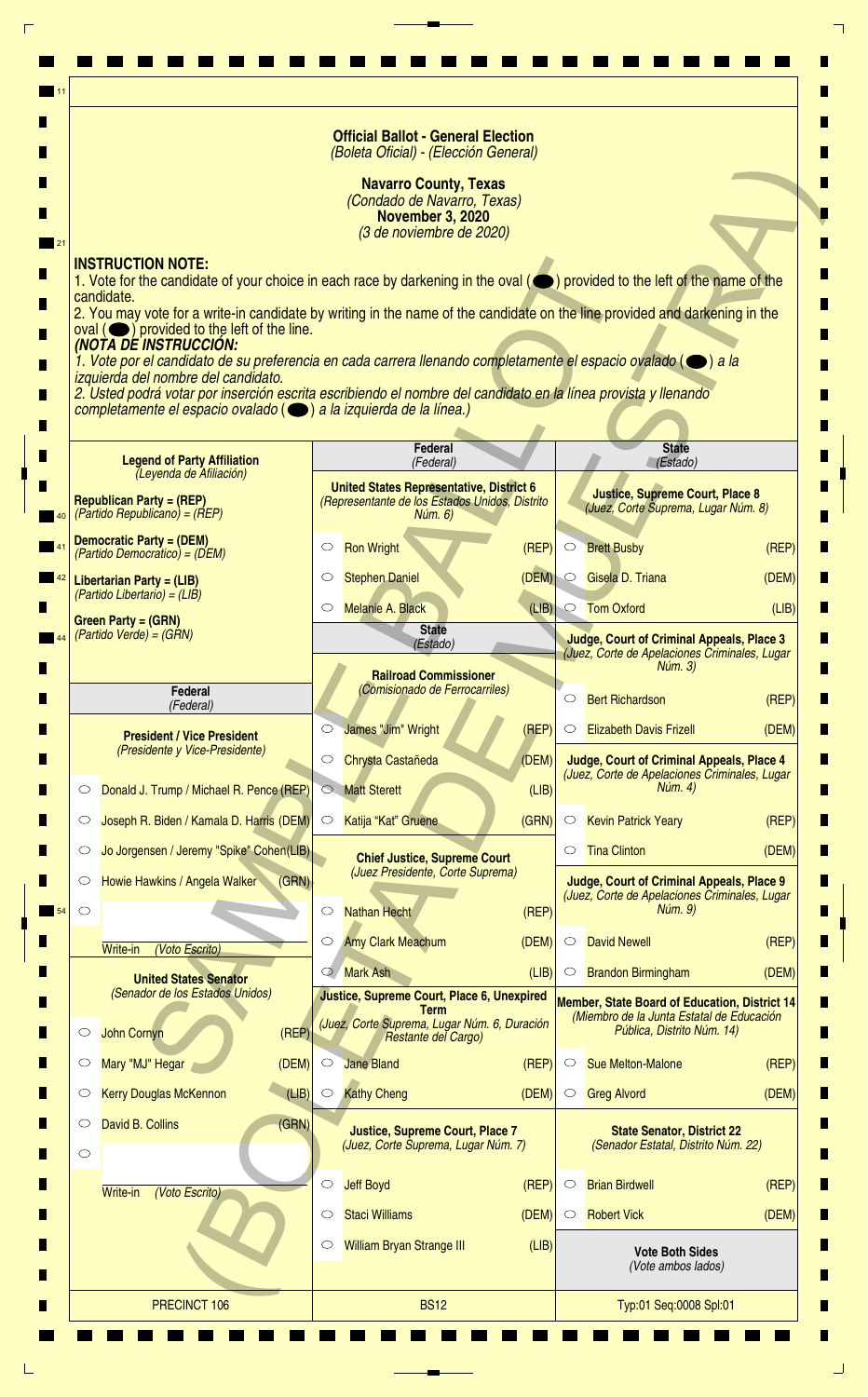| <b>State</b><br>(Estado)                                                                                                                                            |       |                                              |  |
|---------------------------------------------------------------------------------------------------------------------------------------------------------------------|-------|----------------------------------------------|--|
| <b>State Representative, District 8</b><br>(Representante Estatal, Distrito Núm. 8)                                                                                 |       |                                              |  |
| <b>Cody Harris</b><br>$\circ$                                                                                                                                       | (REF) |                                              |  |
| R. Edwin Adams<br>$\circ$                                                                                                                                           | (LIB) |                                              |  |
| Justice, 10th Court of Appeals District, Place                                                                                                                      |       |                                              |  |
| (Juez, Corte de Apelaciones, Distrito Núm. 10,<br>Lugar Núm. 2)                                                                                                     |       |                                              |  |
| <b>Matt Johnson</b><br>$\circ$                                                                                                                                      | (REF) |                                              |  |
| Justice, 10th Court of Appeals District, Place<br>3, Unexpired Term<br>(Juez, Corte de Apelaciones, Distrito Núm. 10,<br>Lugar Núm. 3, Duración Restante del Cargo) |       |                                              |  |
| John E. Neill<br>$\circ$                                                                                                                                            | (REF) |                                              |  |
| <b>District Judge, 13th Judicial District</b><br>(Juez del Distrito, Distrito Judicial Núm. 13)                                                                     |       |                                              |  |
| James Lagomarsino<br>$\circ$                                                                                                                                        | (REF) |                                              |  |
| <b>Criminal District Attorney Navarro County,</b><br><b>Unexpired Term</b><br>(Procurador Criminal del Distrito Condado de<br>Navarro, Duración Restante del Cargo) |       |                                              |  |
| <b>Will Thompson</b><br>$\circ$                                                                                                                                     | (REF) |                                              |  |
| County<br>(Condado)                                                                                                                                                 |       |                                              |  |
| <b>Judge, County Court at Law</b><br>(Juez, Corte de Lay del Condado)                                                                                               |       |                                              |  |
| <b>Amanda Putman</b><br>$\circ$                                                                                                                                     | (REP) |                                              |  |
| <b>Sheriff</b><br>(Alguacil)                                                                                                                                        |       |                                              |  |
| <b>Elmer Tanner</b><br>$\circ$                                                                                                                                      | (REP) |                                              |  |
| <b>County Tax Assessor-Collector</b><br>(Asesor-Colector de Impuestos del Condado)                                                                                  |       |                                              |  |
| <b>Mike Dowd</b><br>$\circ$                                                                                                                                         | (REP) |                                              |  |
| <b>County Commissioner, Precinct No. 1</b><br>(Comisionado del Condado, Precinto Núm. 1)                                                                            |       |                                              |  |
| <b>Jason Grant</b><br>$\circlearrowright$                                                                                                                           | (REF) |                                              |  |
| <b>Constable, Precinct No. 1</b><br>(Condestable, Precinto Núm. 1)                                                                                                  |       |                                              |  |
| <b>Mike Davis</b><br>$\circ$                                                                                                                                        | (REF) |                                              |  |
|                                                                                                                                                                     |       |                                              |  |
|                                                                                                                                                                     |       |                                              |  |
|                                                                                                                                                                     |       |                                              |  |
|                                                                                                                                                                     |       | <b>Vote Both Sides</b><br>(Vote ambos lados) |  |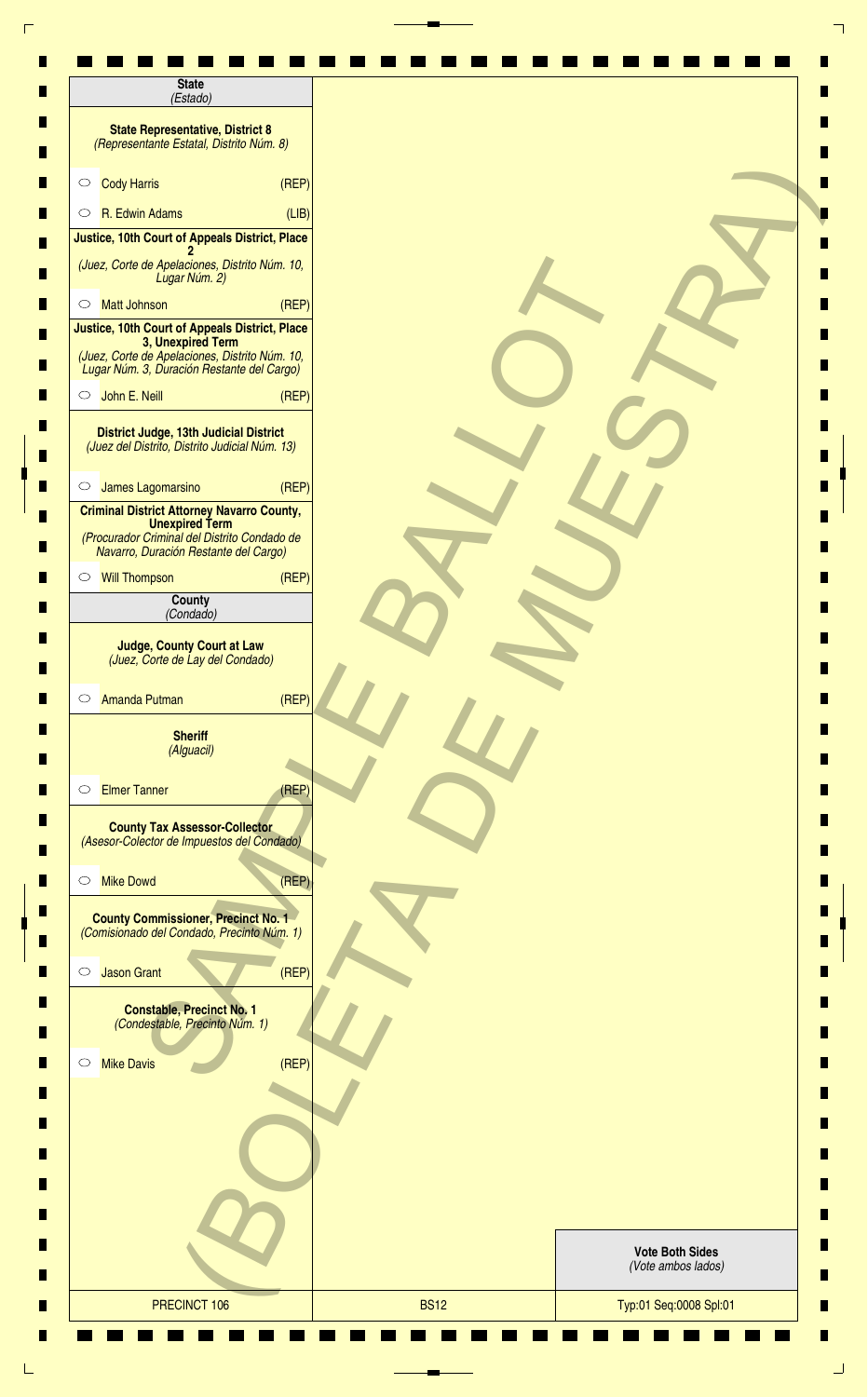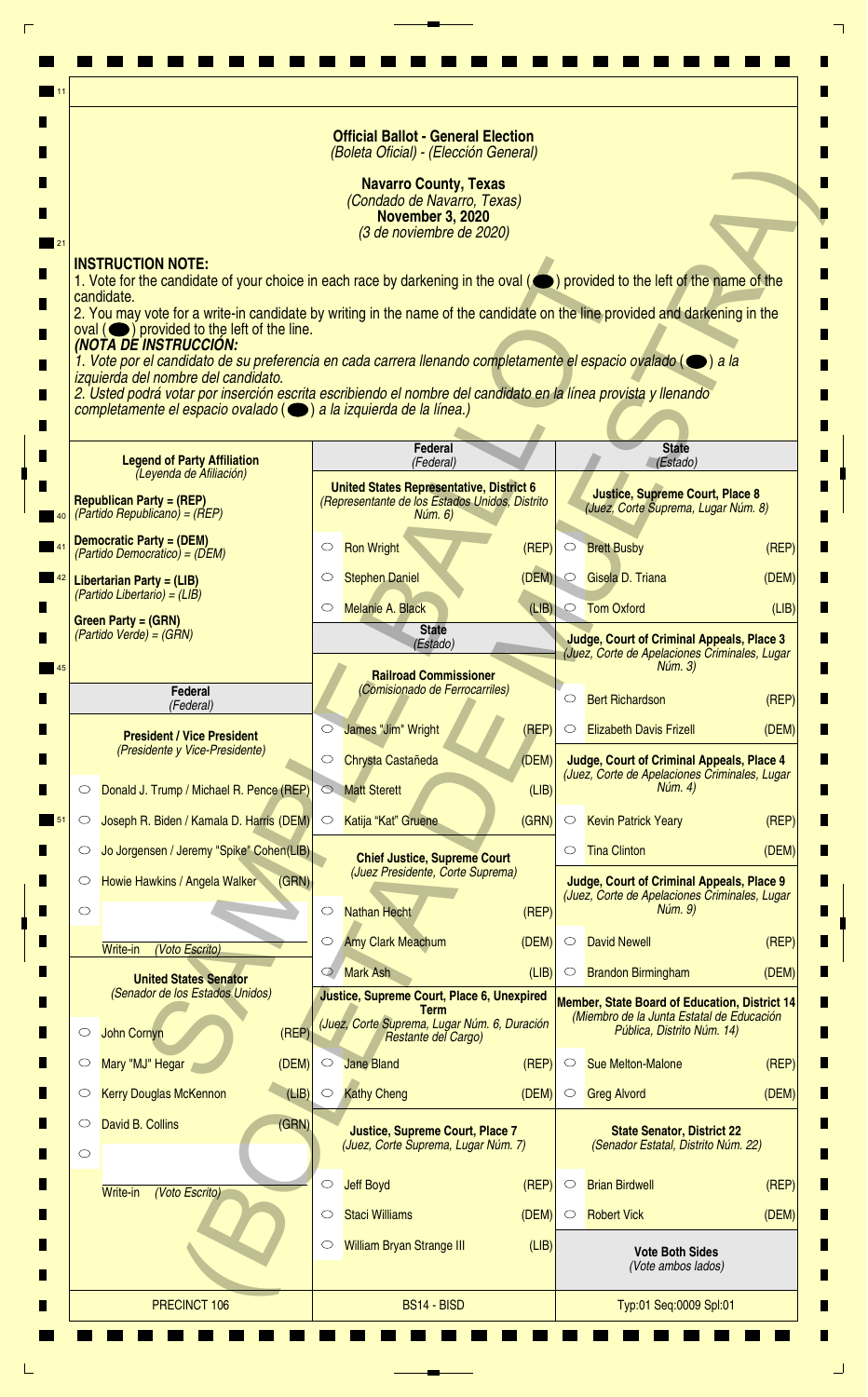| <b>State</b><br>(Estado)                                                                                                                                            | <b>General Election - Blooming Grove</b><br><b>Independent School District</b>                                                       |                                              |
|---------------------------------------------------------------------------------------------------------------------------------------------------------------------|--------------------------------------------------------------------------------------------------------------------------------------|----------------------------------------------|
| <b>State Representative, District 8</b><br>(Representante Estatal, Distrito Núm. 8)                                                                                 | (Elección General - Distrito Escolar<br>Independiente de Blooming Grove)                                                             |                                              |
| <b>Cody Harris</b><br>(REF)<br>$\circ$                                                                                                                              | <b>School Board Trustee</b><br>(Fideicomisaria(o) de la Junta Escolar)<br>Vote for none, one or two<br>(Vote por ninguno, uno o dos) |                                              |
| R. Edwin Adams<br>(LIB)<br>$\circ$                                                                                                                                  |                                                                                                                                      |                                              |
| Justice, 10th Court of Appeals District, Place                                                                                                                      | $\bigcirc$<br><b>Cody Muldner</b>                                                                                                    |                                              |
| (Juez, Corte de Apelaciones, Distrito Núm. 10,<br>Lugar Núm. 2)                                                                                                     | $\bigcirc$<br><b>Larry Gillen</b>                                                                                                    |                                              |
| (REP)<br><b>Matt Johnson</b><br>$\circ$                                                                                                                             | <b>Brett Melton</b><br>$\circ$                                                                                                       |                                              |
| Justice, 10th Court of Appeals District, Place<br>3, Unexpired Term<br>(Juez, Corte de Apelaciones, Distrito Núm. 10,<br>Lugar Núm. 3, Duración Restante del Cargo) |                                                                                                                                      |                                              |
| John E. Neill<br>(REF)<br>$\circ$                                                                                                                                   |                                                                                                                                      |                                              |
| District Judge, 13th Judicial District<br>(Juez del Distrito, Distrito Judicial Núm. 13)                                                                            |                                                                                                                                      |                                              |
| James Lagomarsino<br>(REF)<br>$\circ$                                                                                                                               |                                                                                                                                      |                                              |
| <b>Criminal District Attorney Navarro County,</b><br><b>Unexpired Term</b><br>(Procurador Criminal del Distrito Condado de<br>Navarro, Duración Restante del Cargo) |                                                                                                                                      |                                              |
| (REP)<br><b>Will Thompson</b><br>$\circ$                                                                                                                            |                                                                                                                                      |                                              |
| County                                                                                                                                                              |                                                                                                                                      |                                              |
| (Condado)                                                                                                                                                           |                                                                                                                                      |                                              |
| <b>Judge, County Court at Law</b><br>(Juez, Corte de Lay del Condado)<br><b>Amanda Putman</b>                                                                       |                                                                                                                                      |                                              |
| (REP)<br>$\circ$<br><b>Sheriff</b><br>(Alguacil)                                                                                                                    |                                                                                                                                      |                                              |
| <b>Elmer Tanner</b><br>(REP)<br>$\circ$                                                                                                                             |                                                                                                                                      |                                              |
| <b>County Tax Assessor-Collector</b><br>(Asesor-Colector de Impuestos del Condado)                                                                                  |                                                                                                                                      |                                              |
| (REP)<br><b>Mike Dowd</b><br>$\circ$                                                                                                                                |                                                                                                                                      |                                              |
| <b>County Commissioner, Precinct No. 1</b><br>(Comisionado del Condado, Precinto Núm. 1)                                                                            |                                                                                                                                      |                                              |
| (REF)<br><b>Jason Grant</b><br>$\circ$                                                                                                                              |                                                                                                                                      |                                              |
| <b>Constable, Precinct No. 1</b><br>(Condestable, Precinto Núm. 1)                                                                                                  |                                                                                                                                      |                                              |
| <b>Mike Davis</b><br>(REF)<br>$\circ$                                                                                                                               |                                                                                                                                      |                                              |
|                                                                                                                                                                     |                                                                                                                                      |                                              |
|                                                                                                                                                                     |                                                                                                                                      | <b>Vote Both Sides</b><br>(Vote ambos lados) |
| PRECINCT 106                                                                                                                                                        | BS14 - BISD                                                                                                                          | Typ:01 Seq:0009 Spl:01                       |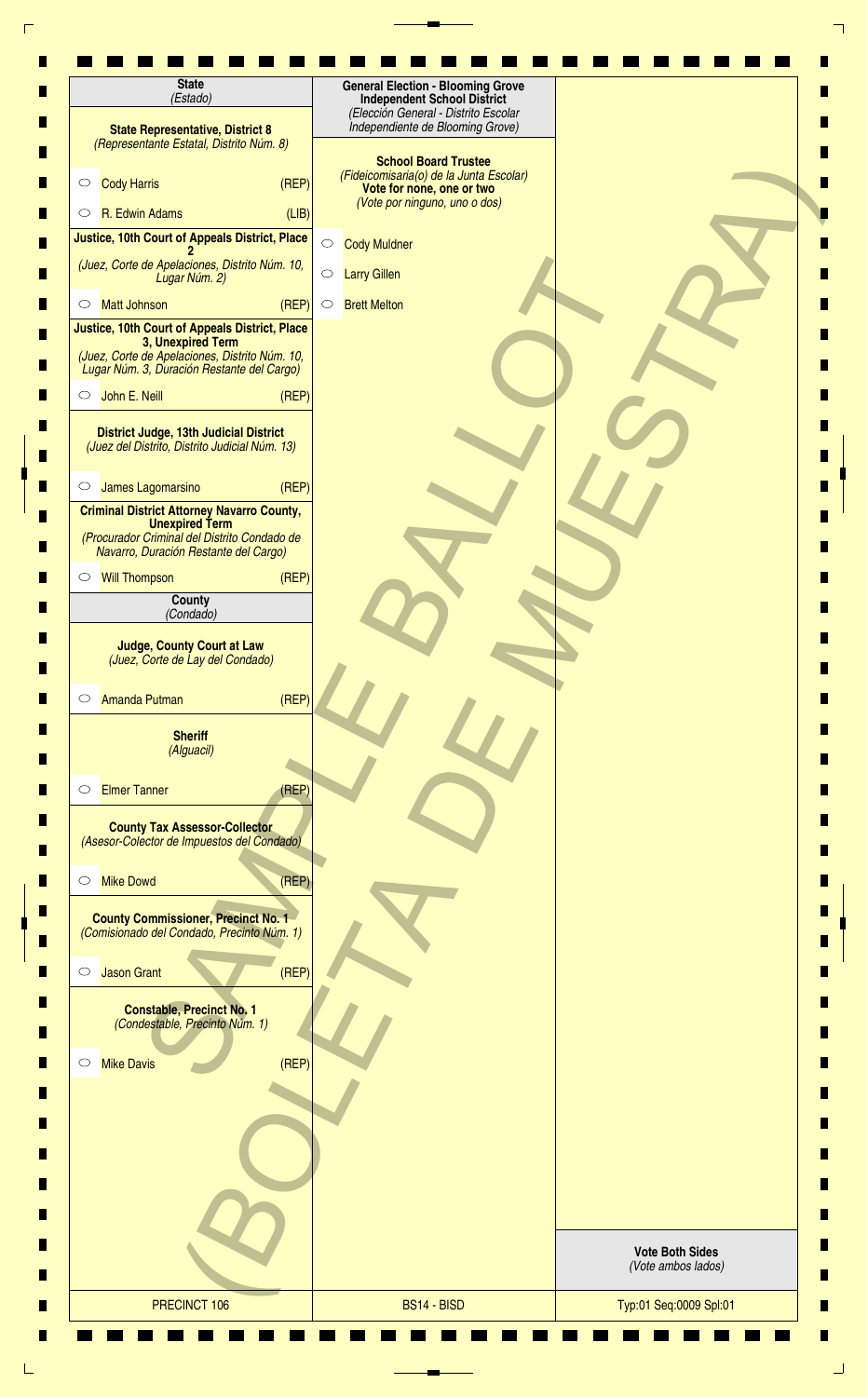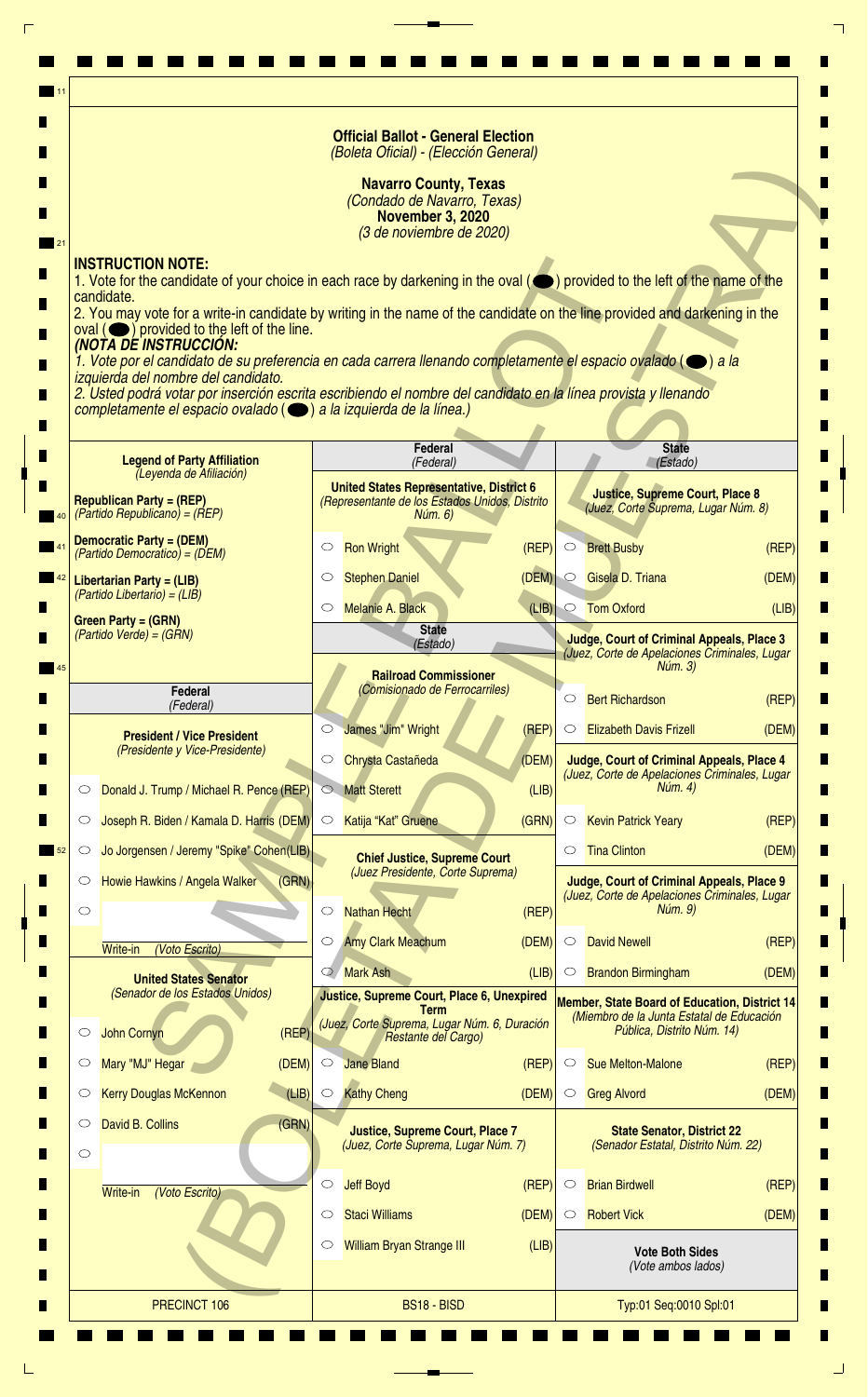| <b>State</b><br>(Estado)                                                                                                                                            | <b>General Election - Blooming Grove</b><br><b>Independent School District</b>                                                       |                                              |
|---------------------------------------------------------------------------------------------------------------------------------------------------------------------|--------------------------------------------------------------------------------------------------------------------------------------|----------------------------------------------|
| <b>State Representative, District 8</b><br>(Representante Estatal, Distrito Núm. 8)                                                                                 | (Elección General - Distrito Escolar<br>Independiente de Blooming Grove)                                                             |                                              |
| <b>Cody Harris</b><br>(REF)<br>$\circ$                                                                                                                              | <b>School Board Trustee</b><br>(Fideicomisaria(o) de la Junta Escolar)<br>Vote for none, one or two<br>(Vote por ninguno, uno o dos) |                                              |
| R. Edwin Adams<br>(LIB)<br>$\circ$                                                                                                                                  |                                                                                                                                      |                                              |
| Justice, 10th Court of Appeals District, Place                                                                                                                      | $\bigcirc$<br><b>Cody Muldner</b>                                                                                                    |                                              |
| (Juez, Corte de Apelaciones, Distrito Núm. 10,<br>Lugar Núm. 2)                                                                                                     | $\bigcirc$<br><b>Larry Gillen</b>                                                                                                    |                                              |
| (REP)<br><b>Matt Johnson</b><br>$\circ$                                                                                                                             | <b>Brett Melton</b><br>$\circ$                                                                                                       |                                              |
| Justice, 10th Court of Appeals District, Place<br>3, Unexpired Term<br>(Juez, Corte de Apelaciones, Distrito Núm. 10,<br>Lugar Núm. 3, Duración Restante del Cargo) |                                                                                                                                      |                                              |
| John E. Neill<br>(REF)<br>$\circ$                                                                                                                                   |                                                                                                                                      |                                              |
| District Judge, 13th Judicial District<br>(Juez del Distrito, Distrito Judicial Núm. 13)                                                                            |                                                                                                                                      |                                              |
| James Lagomarsino<br>(REF)<br>$\circ$                                                                                                                               |                                                                                                                                      |                                              |
| <b>Criminal District Attorney Navarro County,</b><br><b>Unexpired Term</b><br>(Procurador Criminal del Distrito Condado de<br>Navarro, Duración Restante del Cargo) |                                                                                                                                      |                                              |
| (REP)<br><b>Will Thompson</b><br>$\circ$                                                                                                                            |                                                                                                                                      |                                              |
| County                                                                                                                                                              |                                                                                                                                      |                                              |
| (Condado)                                                                                                                                                           |                                                                                                                                      |                                              |
| <b>Judge, County Court at Law</b><br>(Juez, Corte de Lay del Condado)<br>(REP)<br><b>Amanda Putman</b><br>$\circ$                                                   |                                                                                                                                      |                                              |
| <b>Sheriff</b><br>(Alguacil)                                                                                                                                        |                                                                                                                                      |                                              |
| <b>Elmer Tanner</b><br>(REP)<br>$\circ$                                                                                                                             |                                                                                                                                      |                                              |
| <b>County Tax Assessor-Collector</b><br>(Asesor-Colector de Impuestos del Condado)                                                                                  |                                                                                                                                      |                                              |
| (REP)<br><b>Mike Dowd</b><br>$\circ$                                                                                                                                |                                                                                                                                      |                                              |
| <b>County Commissioner, Precinct No. 1</b><br>(Comisionado del Condado, Precinto Núm. 1)                                                                            |                                                                                                                                      |                                              |
| (REF)<br><b>Jason Grant</b><br>$\circ$                                                                                                                              |                                                                                                                                      |                                              |
| <b>Constable, Precinct No. 1</b><br>(Condestable, Precinto Núm. 1)                                                                                                  |                                                                                                                                      |                                              |
| <b>Mike Davis</b><br>(REF)<br>$\circ$                                                                                                                               |                                                                                                                                      |                                              |
|                                                                                                                                                                     |                                                                                                                                      |                                              |
|                                                                                                                                                                     |                                                                                                                                      | <b>Vote Both Sides</b><br>(Vote ambos lados) |
| PRECINCT 106                                                                                                                                                        | BS18 - BISD                                                                                                                          | Typ:01 Seq:0010 Spl:01                       |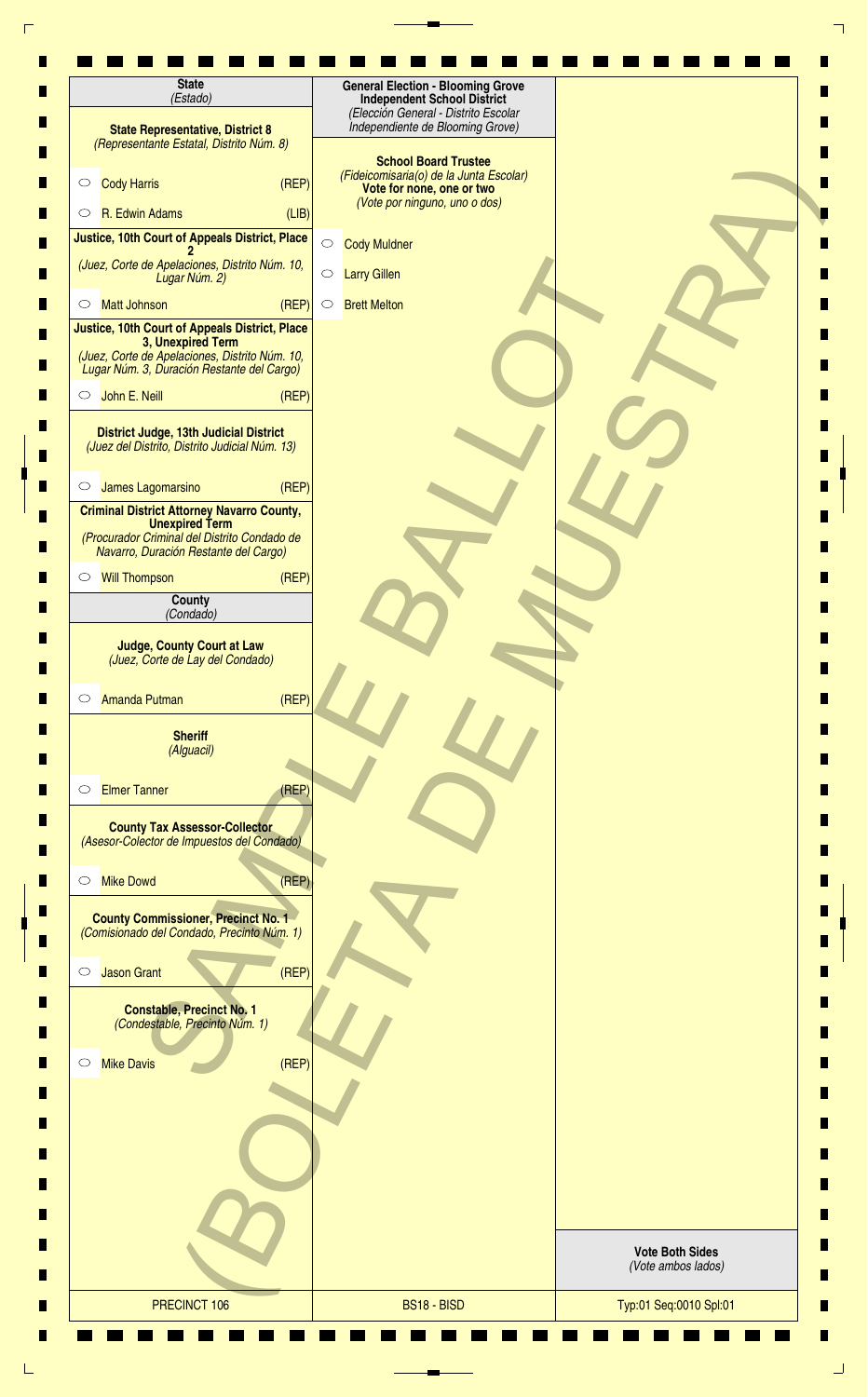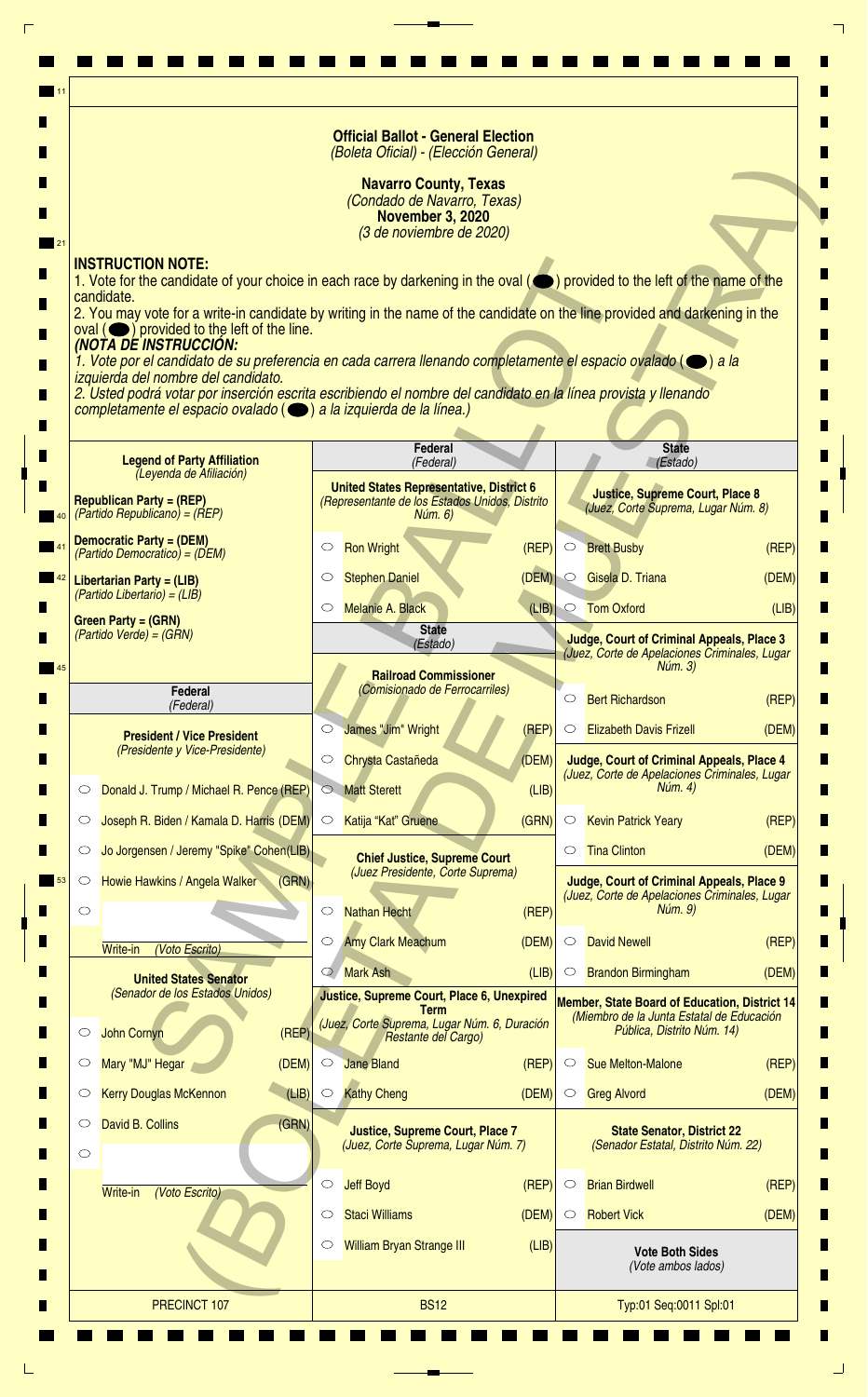| <b>State</b><br>(Estado)                                                                                                                                            |       |                                              |
|---------------------------------------------------------------------------------------------------------------------------------------------------------------------|-------|----------------------------------------------|
| <b>State Representative, District 8</b><br>(Representante Estatal, Distrito Núm. 8)                                                                                 |       |                                              |
| <b>Cody Harris</b><br>$\circ$                                                                                                                                       | (REF) |                                              |
| R. Edwin Adams<br>$\circ$                                                                                                                                           | (LIB) |                                              |
| Justice, 10th Court of Appeals District, Place                                                                                                                      |       |                                              |
| (Juez, Corte de Apelaciones, Distrito Núm. 10,<br>Lugar Núm. 2)                                                                                                     |       |                                              |
| <b>Matt Johnson</b><br>$\circ$                                                                                                                                      | (REF) |                                              |
| Justice, 10th Court of Appeals District, Place<br>3, Unexpired Term<br>(Juez, Corte de Apelaciones, Distrito Núm. 10,<br>Lugar Núm. 3, Duración Restante del Cargo) |       |                                              |
| John E. Neill<br>$\circ$                                                                                                                                            | (REP) |                                              |
| District Judge, 13th Judicial District<br>(Juez del Distrito, Distrito Judicial Núm. 13)                                                                            |       |                                              |
| James Lagomarsino<br>$\circ$                                                                                                                                        | (REP) |                                              |
| <b>Criminal District Attorney Navarro County,</b><br><b>Unexpired Term</b><br>(Procurador Criminal del Distrito Condado de<br>Navarro, Duración Restante del Cargo) |       |                                              |
| ○ Will Thompson                                                                                                                                                     | (REF) |                                              |
| County<br>(Condado)                                                                                                                                                 |       |                                              |
| <b>Judge, County Court at Law</b><br>(Juez, Corte de Lay del Condado)<br><b>Amanda Putman</b><br>$\circ$                                                            | (REF) |                                              |
|                                                                                                                                                                     |       |                                              |
| <b>Sheriff</b><br>(Alguacil)                                                                                                                                        |       |                                              |
| <b>Elmer Tanner</b><br>$\circ$                                                                                                                                      | (REP) |                                              |
| <b>County Tax Assessor-Collector</b><br>(Asesor-Colector de Impuestos del Condado)                                                                                  |       |                                              |
| <b>Mike Dowd</b><br>$\circ$                                                                                                                                         | (REF) |                                              |
| <b>County Commissioner, Precinct No. 1</b><br>(Comisionado del Condado, Precinto Núm. 1)                                                                            |       |                                              |
| <b>Jason Grant</b><br>$\circ$                                                                                                                                       | (REF) |                                              |
| <b>Constable, Precinct No. 1</b><br>(Condestable, Precinto Núm. 1)                                                                                                  |       |                                              |
| <b>Mike Davis</b><br>$\circ$                                                                                                                                        | (REF) |                                              |
|                                                                                                                                                                     |       |                                              |
|                                                                                                                                                                     |       |                                              |
|                                                                                                                                                                     |       |                                              |
|                                                                                                                                                                     |       | <b>Vote Both Sides</b><br>(Vote ambos lados) |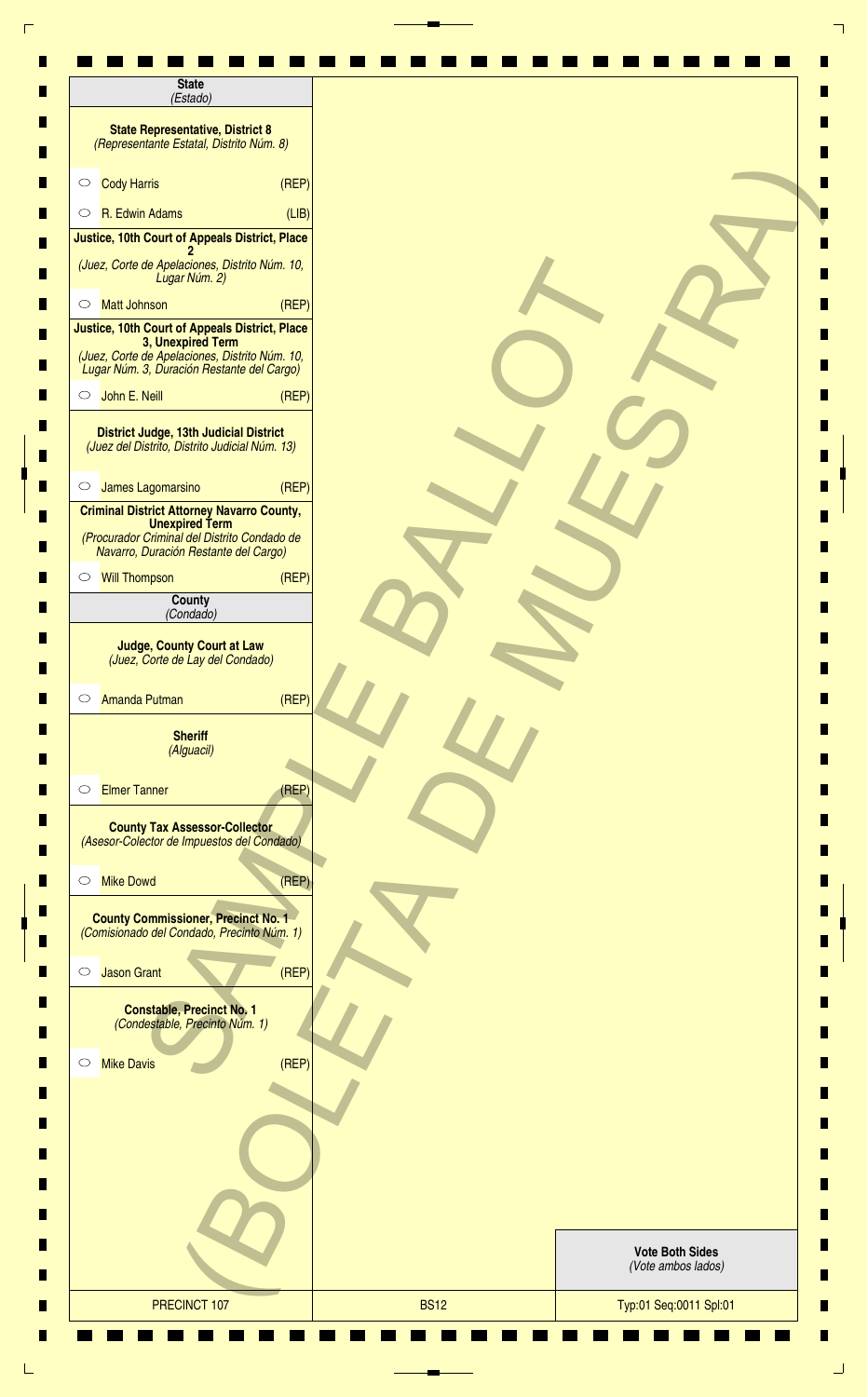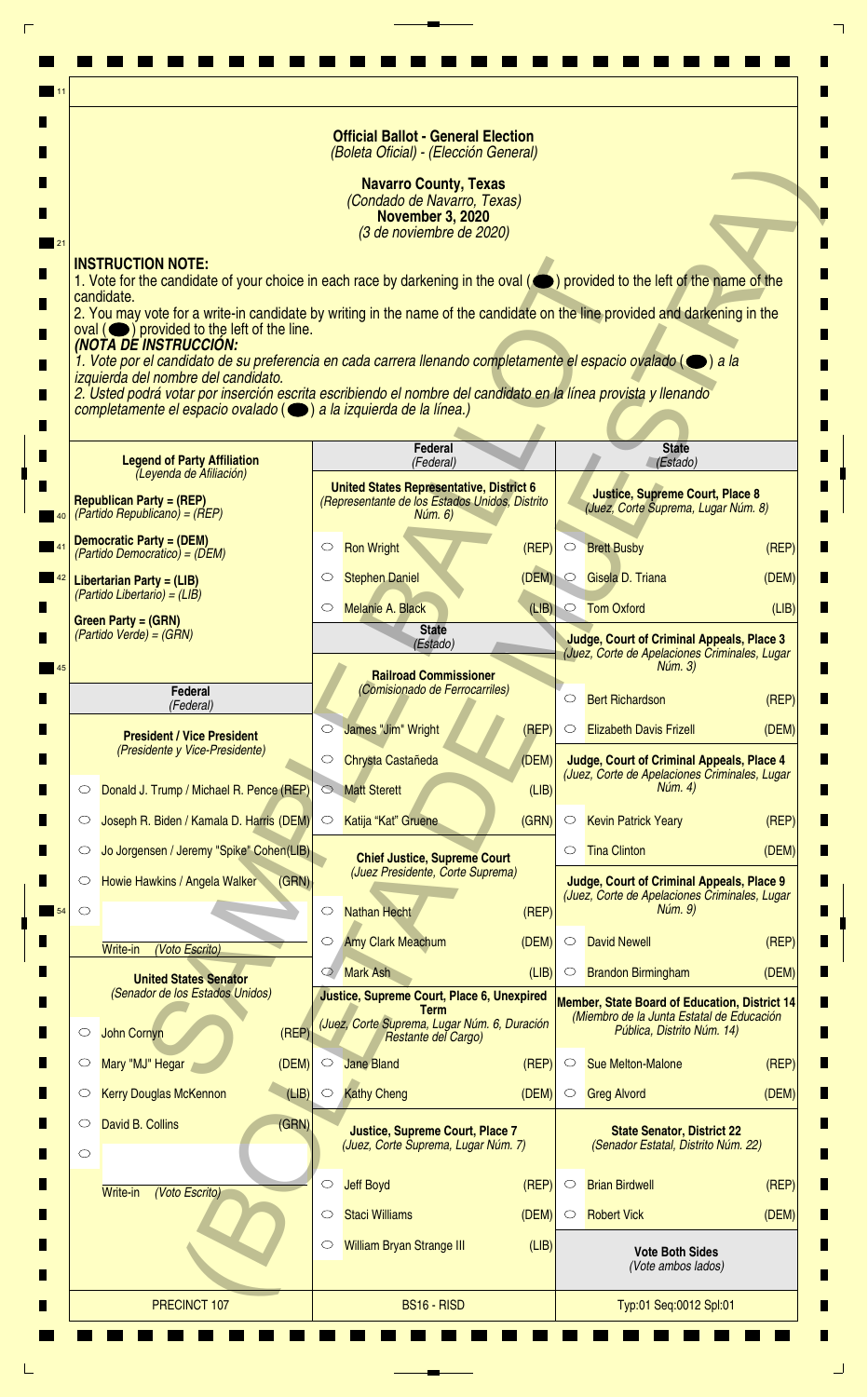| (Elección General - Distrito Escolar<br>Independiente de Rice)<br><b>State Representative, District 8</b><br>(Representante Estatal, Distrito Núm. 8)<br><b>School Board Trustee</b><br>(Administradores de la Juna Escolar)<br><b>Cody Harris</b><br>(REF)<br>$\circ$<br>Vote for none, one or two<br>(Vote por ninguno, uno o dos)<br>R. Edwin Adams<br>(LIB)<br>$\circ$<br>Justice, 10th Court of Appeals District, Place<br>$\circ$<br><b>Maggie Martinez</b><br>(Juez, Corte de Apelaciones, Distrito Núm. 10,<br>$\bigcirc$<br><b>Alan Stewart</b><br>Lugar Núm. 2)<br>(REF)<br><b>Matt Johnson</b><br><b>Jason Blake</b><br>$\circ$<br>$\circ$<br>Justice, 10th Court of Appeals District, Place<br>3, Unexpired Term<br>(Juez, Corte de Apelaciones, Distrito Núm. 10,<br>Lugar Núm. 3, Duración Restante del Cargo)<br>O John E. Neill<br>(REF)<br><b>District Judge, 13th Judicial District</b><br>(Juez del Distrito, Distrito Judicial Núm. 13)<br>(REF)<br>James Lagomarsino<br>$\circ$<br><b>Criminal District Attorney Navarro County,</b><br><b>Unexpired Term</b><br>(Procurador Criminal del Distrito Condado de<br>Navarro, Duración Restante del Cargo) |                                              |
|-----------------------------------------------------------------------------------------------------------------------------------------------------------------------------------------------------------------------------------------------------------------------------------------------------------------------------------------------------------------------------------------------------------------------------------------------------------------------------------------------------------------------------------------------------------------------------------------------------------------------------------------------------------------------------------------------------------------------------------------------------------------------------------------------------------------------------------------------------------------------------------------------------------------------------------------------------------------------------------------------------------------------------------------------------------------------------------------------------------------------------------------------------------------------------|----------------------------------------------|
|                                                                                                                                                                                                                                                                                                                                                                                                                                                                                                                                                                                                                                                                                                                                                                                                                                                                                                                                                                                                                                                                                                                                                                             |                                              |
|                                                                                                                                                                                                                                                                                                                                                                                                                                                                                                                                                                                                                                                                                                                                                                                                                                                                                                                                                                                                                                                                                                                                                                             |                                              |
|                                                                                                                                                                                                                                                                                                                                                                                                                                                                                                                                                                                                                                                                                                                                                                                                                                                                                                                                                                                                                                                                                                                                                                             |                                              |
|                                                                                                                                                                                                                                                                                                                                                                                                                                                                                                                                                                                                                                                                                                                                                                                                                                                                                                                                                                                                                                                                                                                                                                             |                                              |
|                                                                                                                                                                                                                                                                                                                                                                                                                                                                                                                                                                                                                                                                                                                                                                                                                                                                                                                                                                                                                                                                                                                                                                             |                                              |
|                                                                                                                                                                                                                                                                                                                                                                                                                                                                                                                                                                                                                                                                                                                                                                                                                                                                                                                                                                                                                                                                                                                                                                             |                                              |
|                                                                                                                                                                                                                                                                                                                                                                                                                                                                                                                                                                                                                                                                                                                                                                                                                                                                                                                                                                                                                                                                                                                                                                             |                                              |
|                                                                                                                                                                                                                                                                                                                                                                                                                                                                                                                                                                                                                                                                                                                                                                                                                                                                                                                                                                                                                                                                                                                                                                             |                                              |
|                                                                                                                                                                                                                                                                                                                                                                                                                                                                                                                                                                                                                                                                                                                                                                                                                                                                                                                                                                                                                                                                                                                                                                             |                                              |
|                                                                                                                                                                                                                                                                                                                                                                                                                                                                                                                                                                                                                                                                                                                                                                                                                                                                                                                                                                                                                                                                                                                                                                             |                                              |
|                                                                                                                                                                                                                                                                                                                                                                                                                                                                                                                                                                                                                                                                                                                                                                                                                                                                                                                                                                                                                                                                                                                                                                             |                                              |
| <b>Will Thompson</b><br>(REF)<br>$\circ$                                                                                                                                                                                                                                                                                                                                                                                                                                                                                                                                                                                                                                                                                                                                                                                                                                                                                                                                                                                                                                                                                                                                    |                                              |
| County<br>(Condado)                                                                                                                                                                                                                                                                                                                                                                                                                                                                                                                                                                                                                                                                                                                                                                                                                                                                                                                                                                                                                                                                                                                                                         |                                              |
| <b>Judge, County Court at Law</b><br>(Juez, Corte de Lay del Condado)                                                                                                                                                                                                                                                                                                                                                                                                                                                                                                                                                                                                                                                                                                                                                                                                                                                                                                                                                                                                                                                                                                       |                                              |
| (REP)<br><b>Amanda Putman</b><br>$\circ$<br><b>Sheriff</b><br>(Alguacil)                                                                                                                                                                                                                                                                                                                                                                                                                                                                                                                                                                                                                                                                                                                                                                                                                                                                                                                                                                                                                                                                                                    |                                              |
| <b>Elmer Tanner</b><br>(REF)<br>$\circ$                                                                                                                                                                                                                                                                                                                                                                                                                                                                                                                                                                                                                                                                                                                                                                                                                                                                                                                                                                                                                                                                                                                                     |                                              |
| <b>County Tax Assessor-Collector</b><br>(Asesor-Colector de Impuestos del Condado)                                                                                                                                                                                                                                                                                                                                                                                                                                                                                                                                                                                                                                                                                                                                                                                                                                                                                                                                                                                                                                                                                          |                                              |
| <b>Mike Dowd</b><br>(REP)<br>$\circ$                                                                                                                                                                                                                                                                                                                                                                                                                                                                                                                                                                                                                                                                                                                                                                                                                                                                                                                                                                                                                                                                                                                                        |                                              |
| <b>County Commissioner, Precinct No. 1</b><br>(Comisionado del Condado, Precinto Núm. 1)                                                                                                                                                                                                                                                                                                                                                                                                                                                                                                                                                                                                                                                                                                                                                                                                                                                                                                                                                                                                                                                                                    |                                              |
| (REP)<br><b>Jason Grant</b><br>$\circ$                                                                                                                                                                                                                                                                                                                                                                                                                                                                                                                                                                                                                                                                                                                                                                                                                                                                                                                                                                                                                                                                                                                                      |                                              |
| <b>Constable, Precinct No. 1</b><br>(Condestable, Precinto Núm. 1)<br>(REF)<br><b>Mike Davis</b><br>$\circ$                                                                                                                                                                                                                                                                                                                                                                                                                                                                                                                                                                                                                                                                                                                                                                                                                                                                                                                                                                                                                                                                 |                                              |
|                                                                                                                                                                                                                                                                                                                                                                                                                                                                                                                                                                                                                                                                                                                                                                                                                                                                                                                                                                                                                                                                                                                                                                             |                                              |
|                                                                                                                                                                                                                                                                                                                                                                                                                                                                                                                                                                                                                                                                                                                                                                                                                                                                                                                                                                                                                                                                                                                                                                             | <b>Vote Both Sides</b><br>(Vote ambos lados) |
| PRECINCT 107<br>BS16 - RISD                                                                                                                                                                                                                                                                                                                                                                                                                                                                                                                                                                                                                                                                                                                                                                                                                                                                                                                                                                                                                                                                                                                                                 | Typ:01 Seq:0012 Spl:01                       |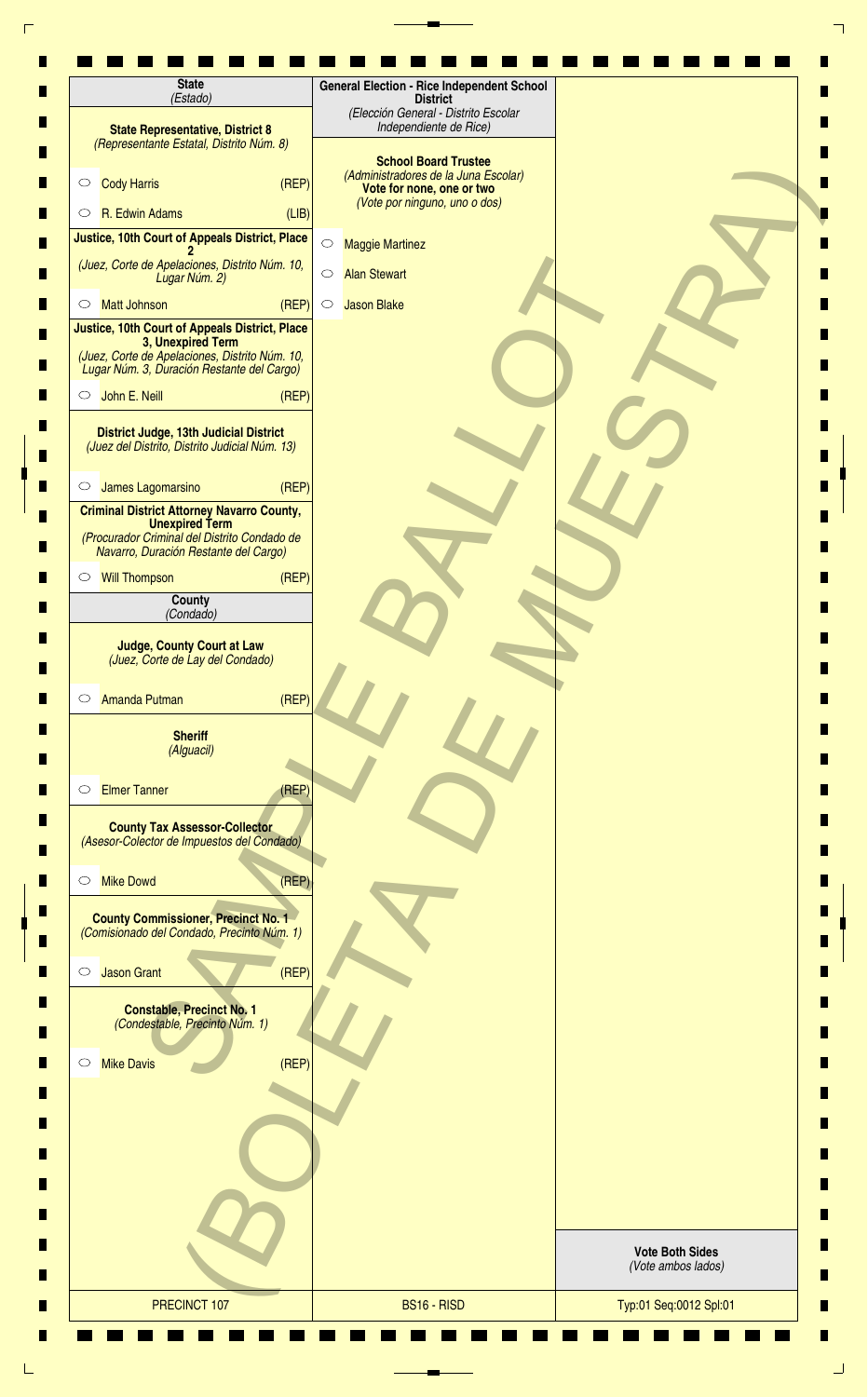|    |                                                                                                                                                                                                                    | <b>Official Ballot - General Election</b><br>(Boleta Oficial) - (Elección General)                                 |                |                    |                                                                                                              |       |
|----|--------------------------------------------------------------------------------------------------------------------------------------------------------------------------------------------------------------------|--------------------------------------------------------------------------------------------------------------------|----------------|--------------------|--------------------------------------------------------------------------------------------------------------|-------|
|    |                                                                                                                                                                                                                    | <b>Navarro County, Texas</b><br>(Condado de Navarro, Texas)<br><b>November 3, 2020</b><br>(3 de noviembre de 2020) |                |                    |                                                                                                              |       |
|    | <b>INSTRUCTION NOTE:</b>                                                                                                                                                                                           |                                                                                                                    |                |                    |                                                                                                              |       |
|    | 1. Vote for the candidate of your choice in each race by darkening in the oval (O) provided to the left of the name of the<br>candidate.                                                                           |                                                                                                                    |                |                    |                                                                                                              |       |
|    | 2. You may vote for a write-in candidate by writing in the name of the candidate on the line provided and darkening in the<br>$\alpha$ oval $(\bullet)$ provided to the left of the line.<br>(NOTA DE INSTRUCCIÓN: |                                                                                                                    |                |                    |                                                                                                              |       |
|    | 1. Vote por el candidato de su preferencia en cada carrera llenando completamente el espacio ovalado ( $\bigcirc$ ) a la<br>izquierda del nombre del candidato.                                                    |                                                                                                                    |                |                    |                                                                                                              |       |
|    | 2. Usted podrá votar por inserción escrita escribiendo el nombre del candidato en la línea provista y llenando<br>completamente el espacio ovalado (e) a la izquierda de la línea.)                                |                                                                                                                    |                |                    |                                                                                                              |       |
|    |                                                                                                                                                                                                                    |                                                                                                                    |                |                    |                                                                                                              |       |
|    | <b>Legend of Party Affiliation</b><br>(Leyenda de Afiliación)                                                                                                                                                      | Federal<br>(Federal)                                                                                               |                |                    | <b>State</b><br>(Estado)                                                                                     |       |
|    | <b>Republican Party = (REP)</b>                                                                                                                                                                                    | <b>United States Representative, District 6</b><br>(Representante de los Estados Unidos, Distrito                  |                |                    | <b>Justice, Supreme Court, Place 8</b><br>(Juez, Corte Suprema, Lugar Núm. 8)                                |       |
|    | $(Partido Republicano) = (REP)$<br><b>Democratic Party = (DEM)</b>                                                                                                                                                 | Núm. 6)                                                                                                            |                |                    |                                                                                                              |       |
|    | (Partido Democratico) = (DEM)                                                                                                                                                                                      | <b>Ron Wright</b><br>$\circ$                                                                                       | (REF)          | $\circ$            | <b>Brett Busby</b>                                                                                           | (REF) |
|    | Libertarian Party = (LIB)<br>$(Partido Libertario) = (LIB)$                                                                                                                                                        | <b>Stephen Daniel</b><br>$\circ$<br><b>Melanie A. Black</b>                                                        | (DEM)<br>(LIB) | $\circ$<br>$\circ$ | Gisela D. Triana<br><b>Tom Oxford</b>                                                                        | (DEM) |
|    | <b>Green Party = (GRN)</b><br>(Partido Verde) = (GRN)                                                                                                                                                              | <b>State</b>                                                                                                       |                |                    | <b>Judge, Court of Criminal Appeals, Place 3</b>                                                             | (LIB) |
|    |                                                                                                                                                                                                                    | (Estado)<br><b>Railroad Commissioner</b>                                                                           |                |                    | (Juez, Corte de Apelaciones Criminales, Lugar<br>Núm. 3)                                                     |       |
| 46 | <b>Federal</b><br>(Federal)                                                                                                                                                                                        | (Comisionado de Ferrocarriles)                                                                                     |                | $\circ$            | <b>Bert Richardson</b>                                                                                       | (REP) |
|    | <b>President / Vice President</b>                                                                                                                                                                                  | James "Jim" Wright<br>$\circlearrowright$                                                                          | (REP)          | $\circ$            | <b>Elizabeth Davis Frizell</b>                                                                               | (DEM) |
|    | (Presidente y Vice-Presidente)                                                                                                                                                                                     | Chrysta Castañeda<br>O                                                                                             | (DEM)          |                    | Judge, Court of Criminal Appeals, Place 4<br>(Juez, Corte de Apelaciones Criminales, Lugar                   |       |
|    | Donald J. Trump / Michael R. Pence (REP)<br>$\circ$                                                                                                                                                                | <b>Matt Sterett</b><br>$\circ$                                                                                     | (LIB)          |                    | Núm. 4)                                                                                                      |       |
|    | Joseph R. Biden / Kamala D. Harris (DEM)<br>$\circ$                                                                                                                                                                | Katija "Kat" Gruene<br>$\circ$                                                                                     | (GRN)          | $\circ$            | <b>Kevin Patrick Yeary</b>                                                                                   | (REP) |
|    | Jo Jorgensen / Jeremy "Spike" Cohen(LIB)<br>$\circ$                                                                                                                                                                | <b>Chief Justice, Supreme Court</b><br>(Juez Presidente, Corte Suprema)                                            |                | $\circ$            | <b>Tina Clinton</b>                                                                                          | (DEM) |
|    | (GRN)<br>Howie Hawkins / Angela Walker<br>O<br>$\circ$                                                                                                                                                             | <b>Nathan Hecht</b><br>$\circlearrowright$                                                                         | (REP)          |                    | <b>Judge, Court of Criminal Appeals, Place 9</b><br>(Juez, Corte de Apelaciones Criminales, Lugar<br>Núm. 9) |       |
|    | (Voto Escrito)<br>Write-in                                                                                                                                                                                         | <b>Amy Clark Meachum</b><br>$\circ$                                                                                | (DEM)          | $\circ$            | <b>David Newell</b>                                                                                          | (REF) |
|    | <b>United States Senator</b>                                                                                                                                                                                       | <b>Mark Ash</b><br>$\circ$                                                                                         | (LIB)          | $\circ$            | <b>Brandon Birmingham</b>                                                                                    | (DEM) |
|    | (Senador de los Estados Unidos)                                                                                                                                                                                    | Justice, Supreme Court, Place 6, Unexpired<br><b>Term</b>                                                          |                |                    | <b>Member, State Board of Education, District 14</b><br>(Miembro de la Junta Estatal de Educación            |       |
|    | (REF)<br><b>John Cornyn</b><br>$\circ$                                                                                                                                                                             | (Juez, Corte Suprema, Lugar Núm. 6, Duración<br>Restante del Cargo)                                                |                |                    | Pública, Distrito Núm. 14)                                                                                   |       |
|    | Mary "MJ" Hegar<br>(DEM)<br>O                                                                                                                                                                                      | <b>Jane Bland</b><br>$\circlearrowright$                                                                           | (REP)          | $\circ$            | <b>Sue Melton-Malone</b>                                                                                     | (REP) |
|    | (LIB)<br><b>Kerry Douglas McKennon</b><br>$\circ$                                                                                                                                                                  | <b>Kathy Cheng</b><br>$\circ$                                                                                      | (DEM)          | $\circ$            | <b>Greg Alvord</b>                                                                                           | (DEM) |
|    | (GRN)<br>David B. Collins<br>O<br>$\circ$                                                                                                                                                                          | <b>Justice, Supreme Court, Place 7</b><br>(Juez, Corte Suprema, Lugar Núm. 7)                                      |                |                    | <b>State Senator, District 22</b><br>(Senador Estatal, Distrito Núm. 22)                                     |       |
|    | (Voto Escrito)<br>Write-in                                                                                                                                                                                         | <b>Jeff Boyd</b><br>O                                                                                              | (REP)          | $\circ$            | <b>Brian Birdwell</b>                                                                                        | (REP) |
|    |                                                                                                                                                                                                                    | <b>Staci Williams</b><br>O                                                                                         | (DEM)          | $\circ$            | <b>Robert Vick</b>                                                                                           | (DEM) |
|    |                                                                                                                                                                                                                    | William Bryan Strange III<br>$\circ$                                                                               | (LIB)          |                    | <b>Vote Both Sides</b><br>(Vote ambos lados)                                                                 |       |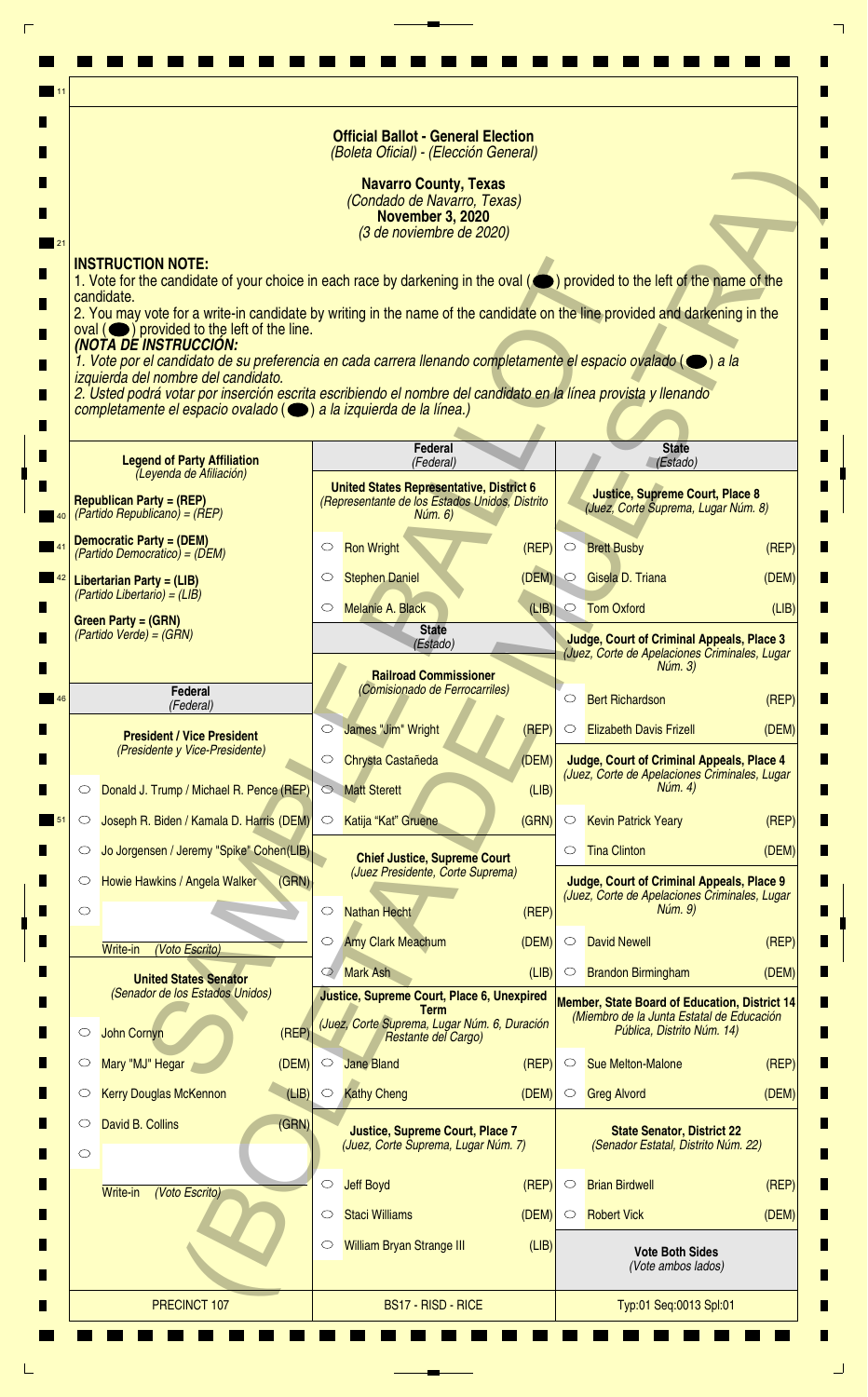| (Estado)                                                                                                       | (Elección General - Ciudad de Rice)                                                                                           |
|----------------------------------------------------------------------------------------------------------------|-------------------------------------------------------------------------------------------------------------------------------|
| <b>State Representative, District 8</b><br>(Representante Estatal, Distrito Núm. 8)                            | <b>At-Large Alderman</b><br>(Concejal, En General)<br>Vote for none, one, two or three<br>(Vote por ninguno, uno, dos o tres) |
| (REF)<br><b>Cody Harris</b><br>$\circ$                                                                         |                                                                                                                               |
| R. Edwin Adams<br>(LIB)<br>$\circ$                                                                             | Lennie Deagen<br>$\circ$                                                                                                      |
| Justice, 10th Court of Appeals District, Place                                                                 | $\bigcirc$<br><b>Stewart King</b>                                                                                             |
| (Juez, Corte de Apelaciones, Distrito Núm. 10,<br>Lugar Núm. 2)                                                | $\bigcirc$<br><b>Billy Perry</b>                                                                                              |
| (REF)<br><b>Matt Johnson</b><br>$\circ$                                                                        | <b>Dusti Young</b><br>$\circ$                                                                                                 |
| Justice, 10th Court of Appeals District, Place<br>3, Unexpired Term                                            | $\bigcirc$<br><b>John Perry</b>                                                                                               |
| (Juez, Corte de Apelaciones, Distrito Núm. 10,<br>Lugar Núm. 3, Duración Restante del Cargo)                   | <b>Jack Gifford</b><br>$\circ$                                                                                                |
| John E. Neill<br>(REF)<br>$\circ$                                                                              | <b>General Election - Rice Independent School</b><br><b>District</b>                                                          |
| <b>District Judge, 13th Judicial District</b><br>(Juez del Distrito, Distrito Judicial Núm. 13)                | (Elección General - Distrito Escolar<br>Independiente de Rice)                                                                |
| (REP)<br>James Lagomarsino<br>$\circ$                                                                          | <b>School Board Trustee</b><br>(Administradores de la Juna Escolar)                                                           |
| <b>Criminal District Attorney Navarro County,</b>                                                              | Vote for none, one or two<br>(Vote por ninguno, uno o dos)                                                                    |
| <b>Unexpired Term</b><br>(Procurador Criminal del Distrito Condado de<br>Navarro, Duración Restante del Cargo) | <b>Maggie Martinez</b><br>$\circ$                                                                                             |
| <b>Will Thompson</b><br>(REF)<br>$\circ$                                                                       | <b>Alan Stewart</b><br>$\circ$                                                                                                |
| County<br>(Condado)                                                                                            | Jason Blake<br>$\circ$                                                                                                        |
| <b>Judge, County Court at Law</b><br>(Juez, Corte de Lay del Condado)                                          |                                                                                                                               |
| (REF)<br><b>Amanda Putman</b><br>$\circ$                                                                       |                                                                                                                               |
| <b>Sheriff</b><br>(Alguacil)                                                                                   |                                                                                                                               |
| <b>Elmer Tanner</b><br>(REF)<br>$\circ$                                                                        |                                                                                                                               |
| <b>County Tax Assessor-Collector</b><br>(Asesor-Colector de Impuestos del Condado)                             |                                                                                                                               |
| (REF)<br><b>Mike Dowd</b><br>$\circ$                                                                           |                                                                                                                               |
| <b>County Commissioner, Precinct No. 1</b><br>(Comisionado del Condado, Precinto Núm. 1)                       |                                                                                                                               |
| (REF)<br><b>Jason Grant</b><br>$\circ$                                                                         |                                                                                                                               |
| <b>Constable, Precinct No. 1</b><br>(Condestable, Precinto Núm. 1)                                             |                                                                                                                               |
| (REF)<br><b>Mike Davis</b><br>$\circ$                                                                          |                                                                                                                               |
|                                                                                                                |                                                                                                                               |
|                                                                                                                |                                                                                                                               |
|                                                                                                                |                                                                                                                               |
|                                                                                                                | <b>Vote Both Sides</b><br>(Vote ambos lados)                                                                                  |
|                                                                                                                | BS17 - RISD - RICE                                                                                                            |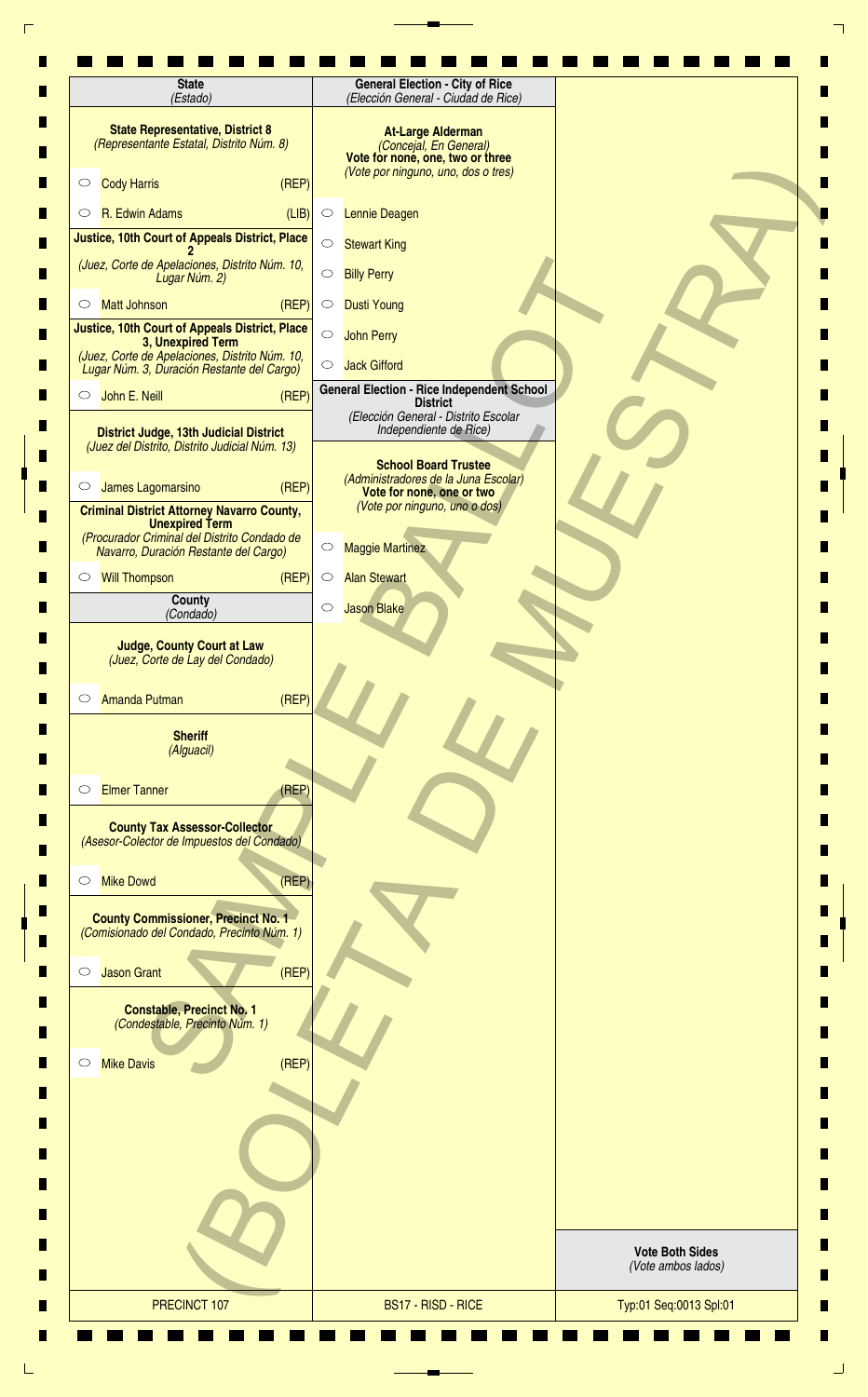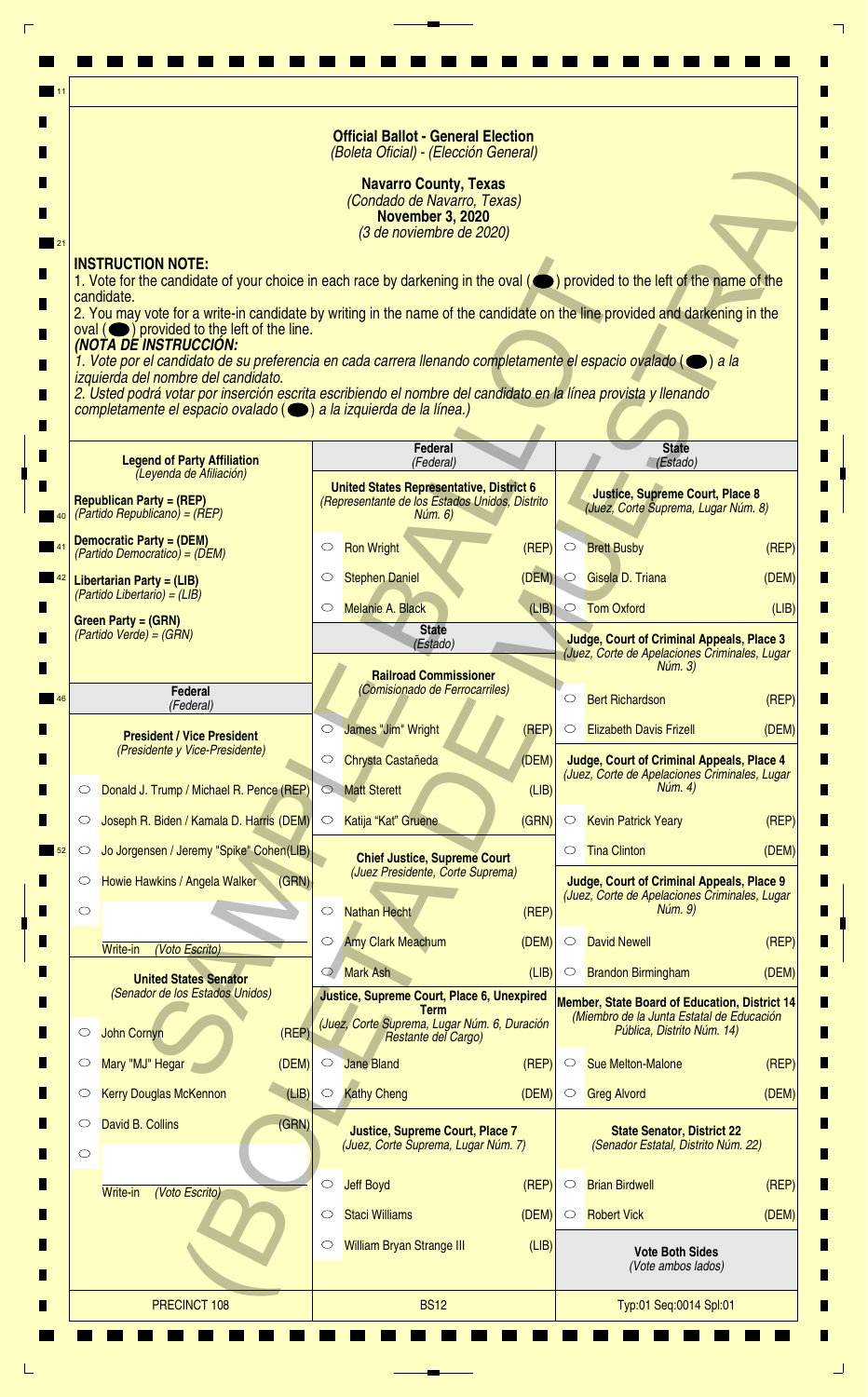| <b>State</b><br>(Estado)                                                                                                                                            |       |  |                                              |
|---------------------------------------------------------------------------------------------------------------------------------------------------------------------|-------|--|----------------------------------------------|
| <b>State Representative, District 8</b><br>(Representante Estatal, Distrito Núm. 8)                                                                                 |       |  |                                              |
| <b>Cody Harris</b><br>$\circ$                                                                                                                                       | (REF) |  |                                              |
| R. Edwin Adams<br>$\circ$                                                                                                                                           | (LIB) |  |                                              |
| Justice, 10th Court of Appeals District, Place                                                                                                                      |       |  |                                              |
| (Juez, Corte de Apelaciones, Distrito Núm. 10,<br>Lugar Núm. 2)                                                                                                     |       |  |                                              |
| <b>Matt Johnson</b><br>$\circ$                                                                                                                                      | (REF) |  |                                              |
| Justice, 10th Court of Appeals District, Place<br>3, Unexpired Term<br>(Juez, Corte de Apelaciones, Distrito Núm. 10,<br>Lugar Núm. 3, Duración Restante del Cargo) |       |  |                                              |
| John E. Neill<br>$\circ$                                                                                                                                            | (REF) |  |                                              |
| <b>District Judge, 13th Judicial District</b><br>(Juez del Distrito, Distrito Judicial Núm. 13)                                                                     |       |  |                                              |
| James Lagomarsino<br>$\circ$                                                                                                                                        | (REF) |  |                                              |
| <b>Criminal District Attorney Navarro County,</b><br><b>Unexpired Term</b><br>(Procurador Criminal del Distrito Condado de<br>Navarro, Duración Restante del Cargo) |       |  |                                              |
| <b>Will Thompson</b><br>$\circ$                                                                                                                                     | (REF) |  |                                              |
| County<br>(Condado)                                                                                                                                                 |       |  |                                              |
| <b>Judge, County Court at Law</b><br>(Juez, Corte de Lay del Condado)<br><b>Amanda Putman</b><br>$\circ$                                                            | (REP) |  |                                              |
| <b>Sheriff</b><br>(Alguacil)                                                                                                                                        |       |  |                                              |
| <b>Elmer Tanner</b><br>$\circ$<br><b>County Tax Assessor-Collector</b><br>(Asesor-Colector de Impuestos del Condado)                                                | (REP) |  |                                              |
| <b>Mike Dowd</b><br>$\circ$                                                                                                                                         | (REP) |  |                                              |
| <b>County Commissioner, Precinct No. 1</b><br>(Comisionado del Condado, Precinto Núm. 1)                                                                            |       |  |                                              |
| <b>Jason Grant</b><br>$\circlearrowright$                                                                                                                           | (REF) |  |                                              |
| <b>Constable, Precinct No. 1</b><br>(Condestable, Precinto Núm. 1)                                                                                                  |       |  |                                              |
| <b>Mike Davis</b><br>$\circ$                                                                                                                                        | (REF) |  |                                              |
|                                                                                                                                                                     |       |  |                                              |
|                                                                                                                                                                     |       |  |                                              |
|                                                                                                                                                                     |       |  |                                              |
|                                                                                                                                                                     |       |  | <b>Vote Both Sides</b><br>(Vote ambos lados) |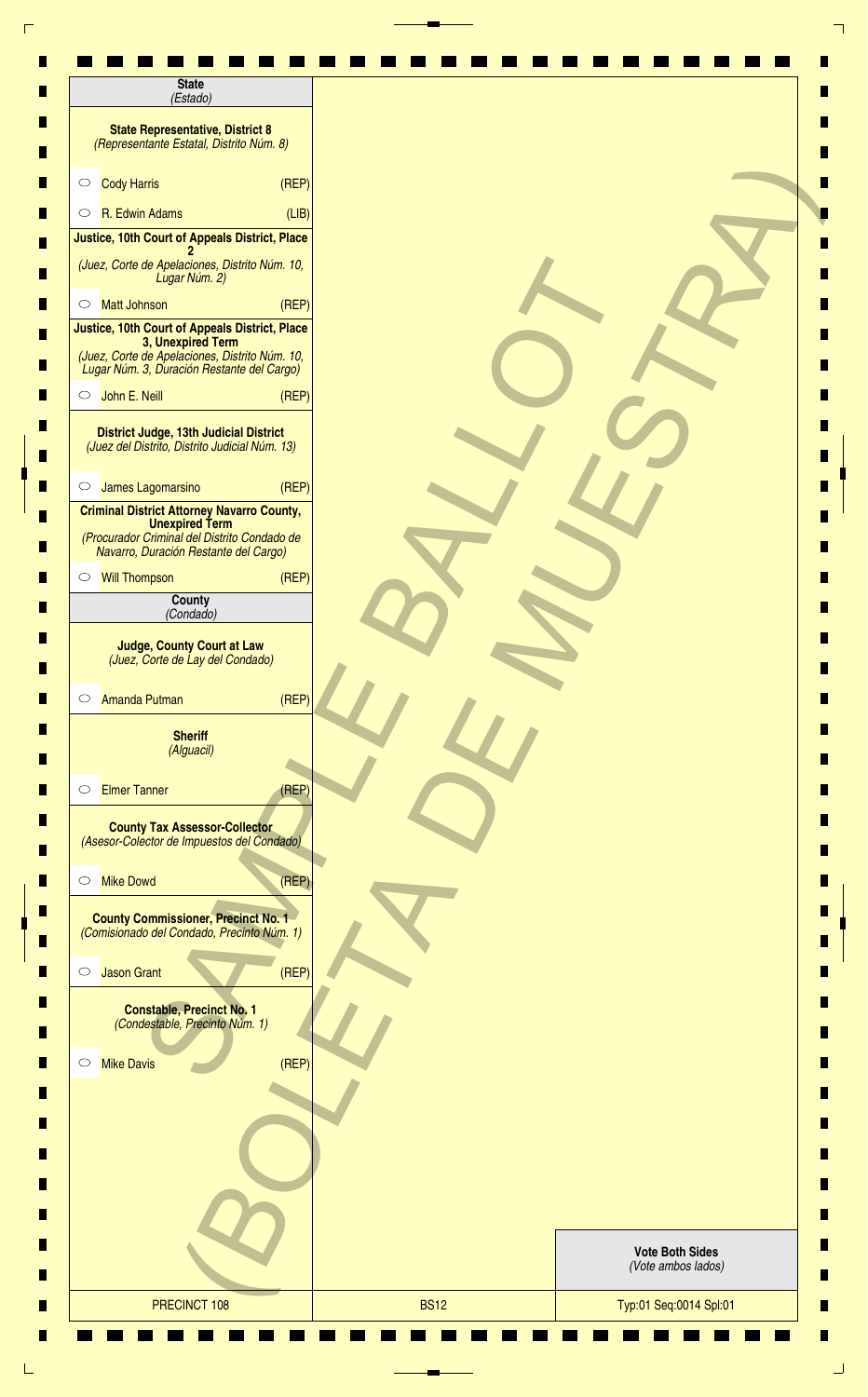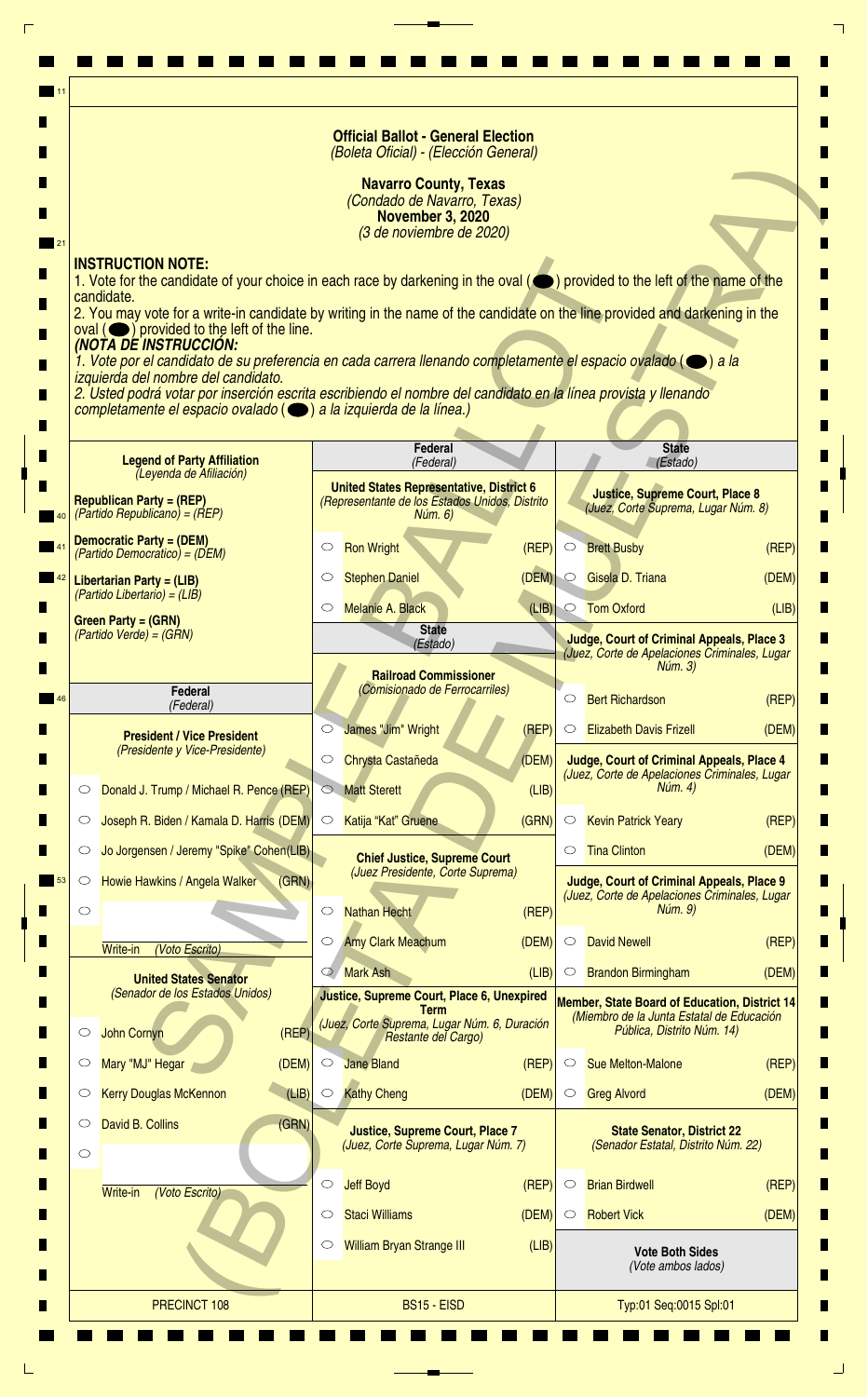| <b>State</b><br>(Estado)                                                                                                                                            | <b>General Election - Ennis Independent School</b><br><b>District</b><br>(Elección General - Distrito Escolar |                                              |
|---------------------------------------------------------------------------------------------------------------------------------------------------------------------|---------------------------------------------------------------------------------------------------------------|----------------------------------------------|
| <b>State Representative, District 8</b><br>(Representante Estatal, Distrito Núm. 8)                                                                                 | Independiente de Ennis)                                                                                       |                                              |
| <b>Cody Harris</b><br>(REP)<br>$\circ$                                                                                                                              | <b>Board of Trustees, Place 1</b><br>(Junta de Regentes, Lugar 1)<br>Vote for none or one                     |                                              |
| R. Edwin Adams<br>(LIB)<br>$\circ$                                                                                                                                  | (Vote por ninguno o uno)                                                                                      |                                              |
| Justice, 10th Court of Appeals District, Place                                                                                                                      | $\bigcirc$<br><b>Kelly McManus</b>                                                                            |                                              |
| (Juez, Corte de Apelaciones, Distrito Núm. 10,<br>Lugar Núm. 2)                                                                                                     | Candido "Candi" Casillas<br>$\bigcirc$                                                                        |                                              |
| <b>Matt Johnson</b><br>(REF)<br>$\circ$                                                                                                                             | <b>Board of Trustees, Place 2</b>                                                                             |                                              |
| Justice, 10th Court of Appeals District, Place<br>3, Unexpired Term<br>(Juez, Corte de Apelaciones, Distrito Núm. 10,<br>Lugar Núm. 3, Duración Restante del Cargo) | (Junta de Regentes, Lugar 2)<br>Vote for none or one<br>(Vote por ninguno o uno)                              |                                              |
| $\circ$ John E. Neill<br>(REP)                                                                                                                                      | <b>Tommy Aguilar</b><br>$\circ$                                                                               |                                              |
| <b>District Judge, 13th Judicial District</b><br>(Juez del Distrito, Distrito Judicial Núm. 13)                                                                     | <b>David Mach</b><br>$\circ$<br><b>Robert Collins</b><br>$\circ$                                              |                                              |
| James Lagomarsino<br>(REP)<br>$\circ$                                                                                                                               |                                                                                                               |                                              |
| <b>Criminal District Attorney Navarro County,</b><br><b>Unexpired Term</b><br>(Procurador Criminal del Distrito Condado de<br>Navarro, Duración Restante del Cargo) |                                                                                                               |                                              |
| <b>Will Thompson</b><br>(REF)<br>$\circ$                                                                                                                            |                                                                                                               |                                              |
| County<br>(Condado)                                                                                                                                                 |                                                                                                               |                                              |
| (Juez, Corte de Lay del Condado)<br>(REF)<br><b>Amanda Putman</b><br>$\circ$<br><b>Sheriff</b><br>(Alguacil)                                                        |                                                                                                               |                                              |
| <b>Elmer Tanner</b><br>(REP)<br>$\circ$                                                                                                                             |                                                                                                               |                                              |
| <b>County Tax Assessor-Collector</b><br>(Asesor-Colector de Impuestos del Condado)                                                                                  |                                                                                                               |                                              |
| <b>Mike Dowd</b><br>(REP)<br>$\circ$                                                                                                                                |                                                                                                               |                                              |
| <b>County Commissioner, Precinct No. 1</b><br>(Comisionado del Condado, Precinto Núm. 1)                                                                            |                                                                                                               |                                              |
| (REF)<br><b>Jason Grant</b><br>$\circ$                                                                                                                              |                                                                                                               |                                              |
| <b>Constable, Precinct No. 1</b><br>(Condestable, Precinto Núm. 1)                                                                                                  |                                                                                                               |                                              |
| (REF)<br><b>Mike Davis</b><br>$\circ$                                                                                                                               |                                                                                                               |                                              |
|                                                                                                                                                                     |                                                                                                               |                                              |
|                                                                                                                                                                     |                                                                                                               | <b>Vote Both Sides</b><br>(Vote ambos lados) |
|                                                                                                                                                                     |                                                                                                               |                                              |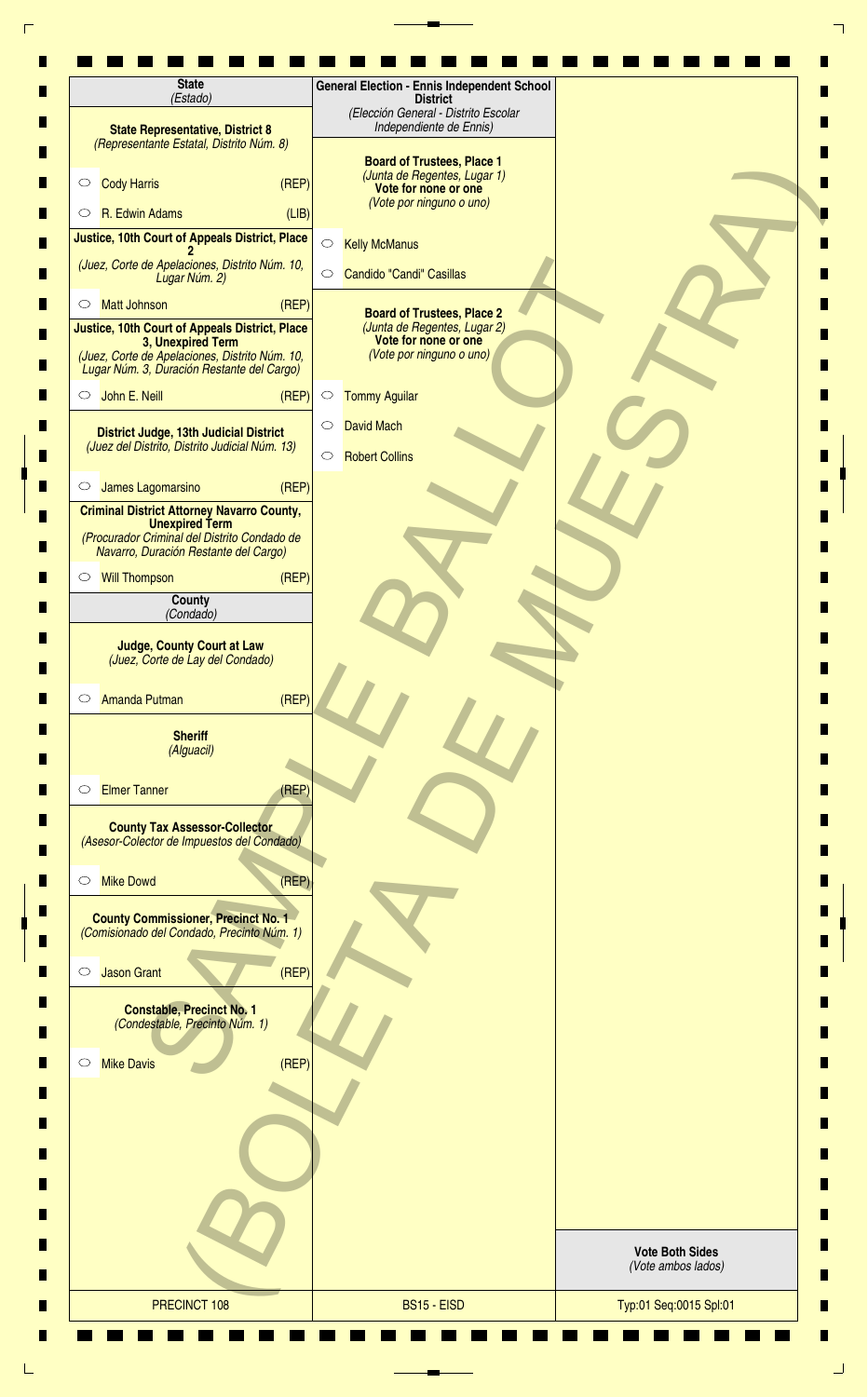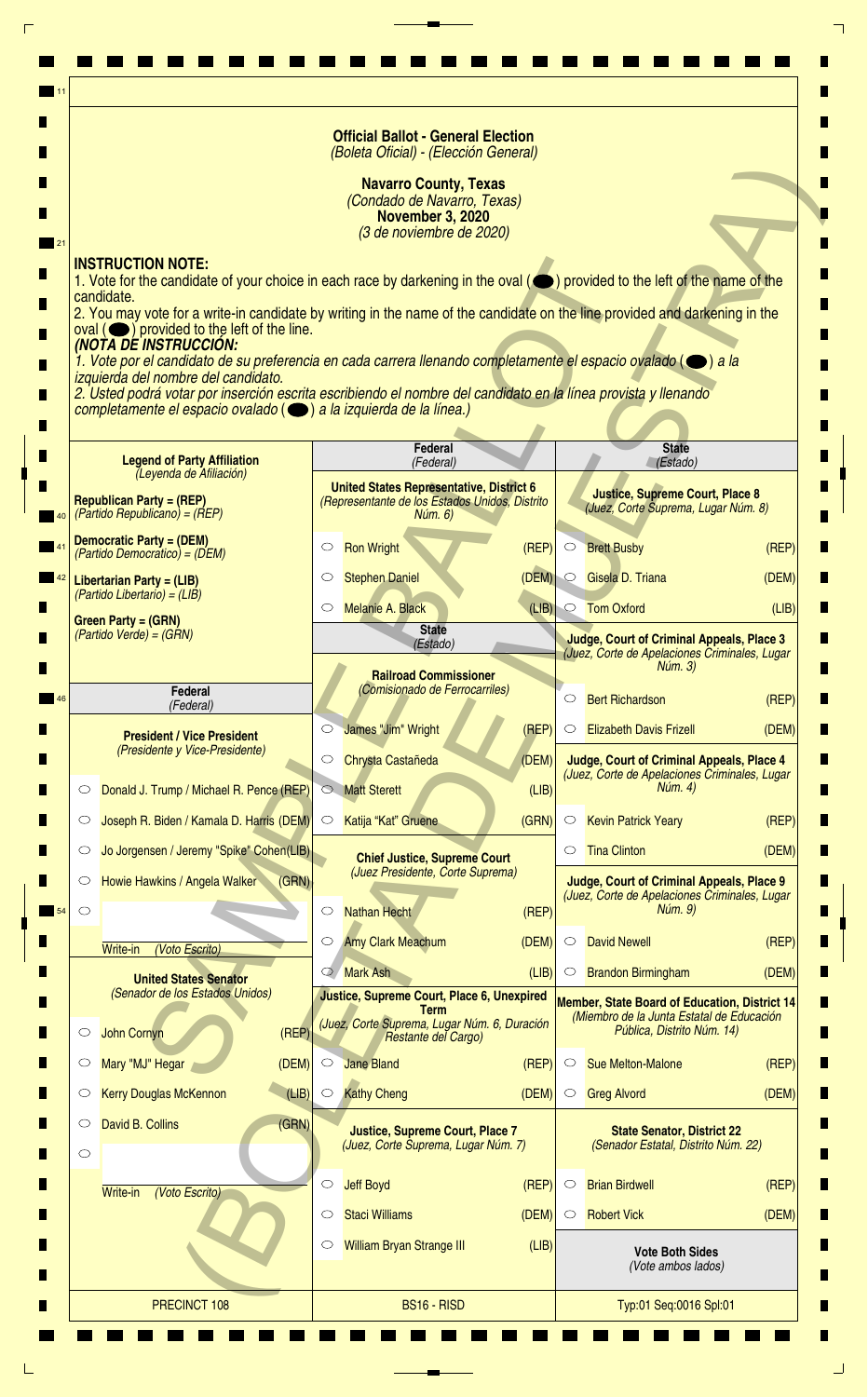| <b>State</b><br>(Estado)                                                                                                                                                                              | <b>General Election - Rice Independent School</b><br><b>District</b>                             |                                              |
|-------------------------------------------------------------------------------------------------------------------------------------------------------------------------------------------------------|--------------------------------------------------------------------------------------------------|----------------------------------------------|
| <b>State Representative, District 8</b><br>(Representante Estatal, Distrito Núm. 8)                                                                                                                   | (Elección General - Distrito Escolar<br>Independiente de Rice)                                   |                                              |
| <b>Cody Harris</b><br>(REF)<br>$\circ$                                                                                                                                                                | <b>School Board Trustee</b><br>(Administradores de la Juna Escolar)<br>Vote for none, one or two |                                              |
| R. Edwin Adams<br>(LIB)<br>$\circ$                                                                                                                                                                    | (Vote por ninguno, uno o dos)                                                                    |                                              |
| <b>Justice, 10th Court of Appeals District, Place</b>                                                                                                                                                 | $\bigcirc$<br><b>Maggie Martinez</b>                                                             |                                              |
| (Juez, Corte de Apelaciones, Distrito Núm. 10,<br>Lugar Núm. 2)                                                                                                                                       | $\bigcirc$<br><b>Alan Stewart</b>                                                                |                                              |
| (REF)<br><b>Matt Johnson</b><br>$\circ$                                                                                                                                                               | <b>Jason Blake</b><br>$\circ$                                                                    |                                              |
| Justice, 10th Court of Appeals District, Place<br>3, Unexpired Term<br>(Juez, Corte de Apelaciones, Distrito Núm. 10,<br>Lugar Núm. 3, Duración Restante del Cargo)<br>$\circ$ John E. Neill<br>(REF) |                                                                                                  |                                              |
| District Judge, 13th Judicial District<br>(Juez del Distrito, Distrito Judicial Núm. 13)                                                                                                              |                                                                                                  |                                              |
| (REF)<br>James Lagomarsino<br>$\circ$                                                                                                                                                                 |                                                                                                  |                                              |
| <b>Criminal District Attorney Navarro County,</b>                                                                                                                                                     |                                                                                                  |                                              |
| <b>Unexpired Term</b><br>(Procurador Criminal del Distrito Condado de<br>Navarro, Duración Restante del Cargo)                                                                                        |                                                                                                  |                                              |
| <b>Will Thompson</b><br>(REP)<br>$\circ$                                                                                                                                                              |                                                                                                  |                                              |
| County<br>(Condado)                                                                                                                                                                                   |                                                                                                  |                                              |
| <b>Judge, County Court at Law</b><br>(Juez, Corte de Lay del Condado)<br>(REF)<br><b>Amanda Putman</b><br>$\circ$                                                                                     |                                                                                                  |                                              |
| <b>Sheriff</b><br>(Alguacil)                                                                                                                                                                          |                                                                                                  |                                              |
| <b>Elmer Tanner</b><br>(REF)<br>$\circ$<br><b>County Tax Assessor-Collector</b>                                                                                                                       |                                                                                                  |                                              |
| (Asesor-Colector de Impuestos del Condado)<br><b>Mike Dowd</b><br>(REP)<br>$\circ$                                                                                                                    |                                                                                                  |                                              |
| <b>County Commissioner, Precinct No. 1</b><br>(Comisionado del Condado, Precinto Núm. 1)                                                                                                              |                                                                                                  |                                              |
| (REF)<br><b>Jason Grant</b><br>$\circ$                                                                                                                                                                |                                                                                                  |                                              |
| <b>Constable, Precinct No. 1</b><br>(Condestable, Precinto Núm. 1)<br>(REF)<br><b>Mike Davis</b><br>$\circ$                                                                                           |                                                                                                  |                                              |
|                                                                                                                                                                                                       |                                                                                                  |                                              |
|                                                                                                                                                                                                       |                                                                                                  | <b>Vote Both Sides</b><br>(Vote ambos lados) |
| PRECINCT 108                                                                                                                                                                                          | BS16 - RISD                                                                                      | Typ:01 Seq:0016 Spl:01                       |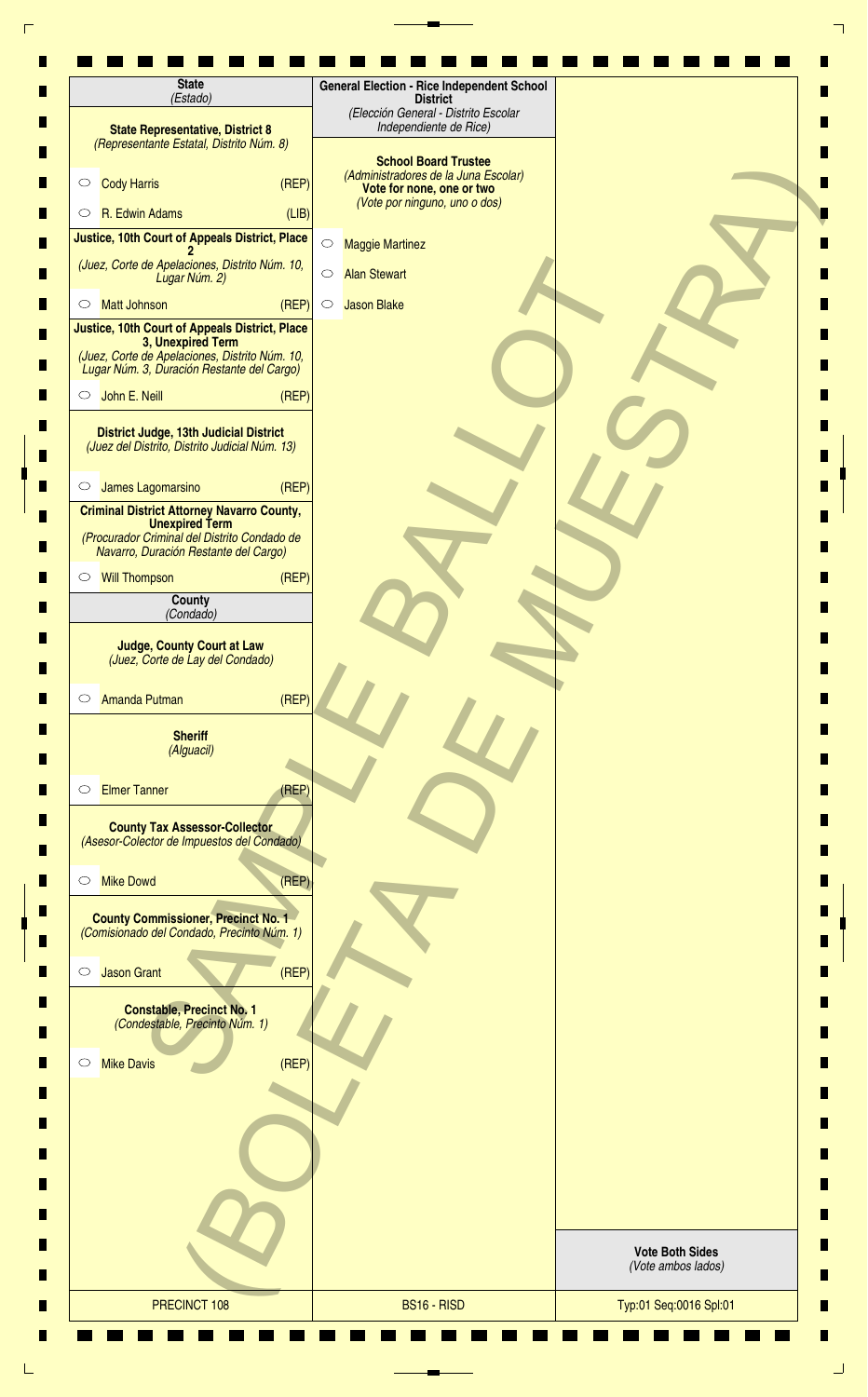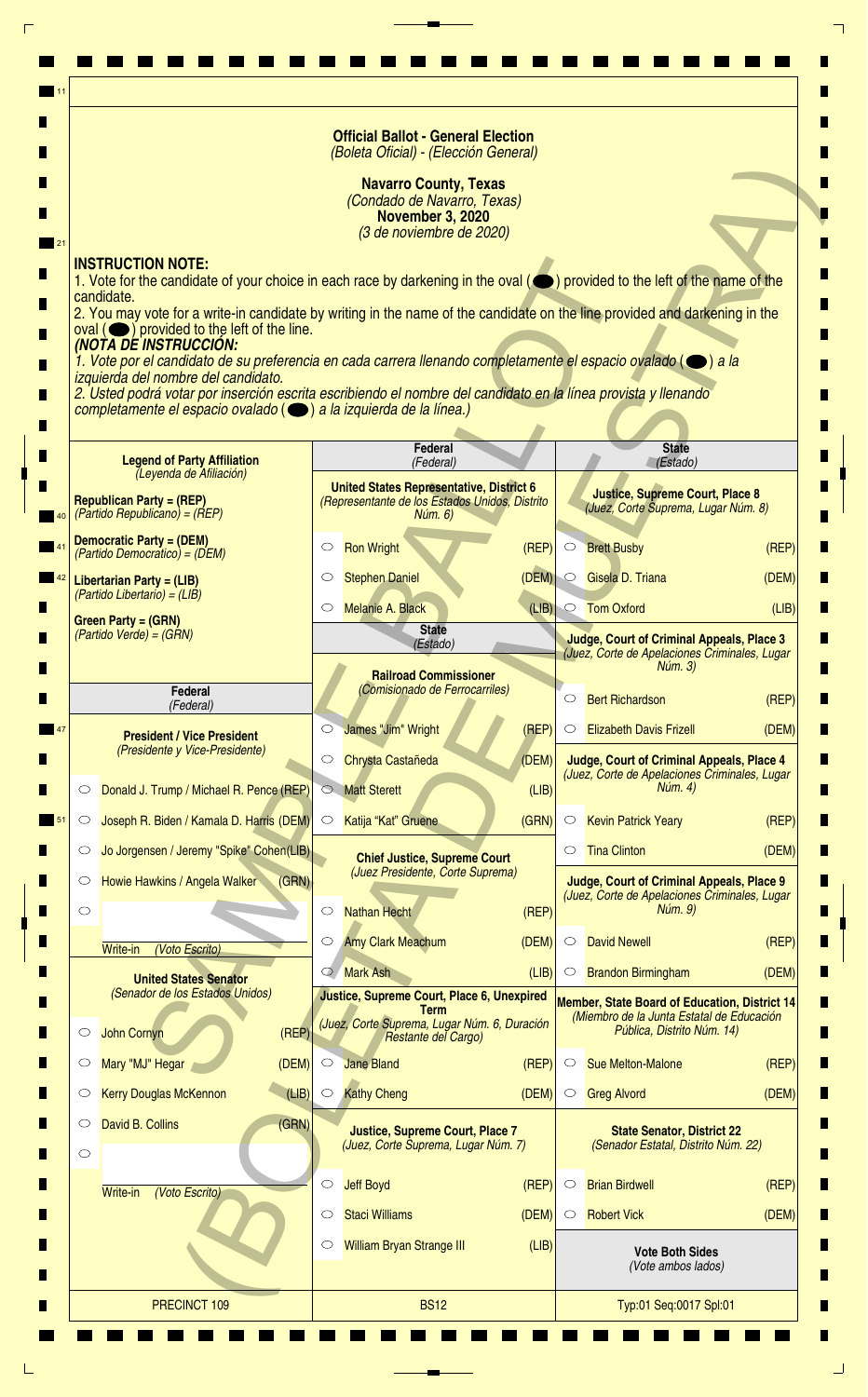| <b>State</b><br>(Estado)                                                                                                                                            |       |  |                                              |
|---------------------------------------------------------------------------------------------------------------------------------------------------------------------|-------|--|----------------------------------------------|
| <b>State Representative, District 8</b><br>(Representante Estatal, Distrito Núm. 8)                                                                                 |       |  |                                              |
| <b>Cody Harris</b><br>$\circ$                                                                                                                                       | (REF) |  |                                              |
| R. Edwin Adams<br>$\circ$                                                                                                                                           | (LIB) |  |                                              |
| Justice, 10th Court of Appeals District, Place                                                                                                                      |       |  |                                              |
| (Juez, Corte de Apelaciones, Distrito Núm. 10,<br>Lugar Núm. 2)                                                                                                     |       |  |                                              |
| <b>Matt Johnson</b><br>$\circ$                                                                                                                                      | (REF) |  |                                              |
| Justice, 10th Court of Appeals District, Place<br>3, Unexpired Term<br>(Juez, Corte de Apelaciones, Distrito Núm. 10,<br>Lugar Núm. 3, Duración Restante del Cargo) |       |  |                                              |
| John E. Neill<br>$\circ$                                                                                                                                            | (REF) |  |                                              |
| <b>District Judge, 13th Judicial District</b><br>(Juez del Distrito, Distrito Judicial Núm. 13)                                                                     |       |  |                                              |
| James Lagomarsino<br>$\circ$                                                                                                                                        | (REF) |  |                                              |
| <b>Criminal District Attorney Navarro County,</b><br><b>Unexpired Term</b><br>(Procurador Criminal del Distrito Condado de<br>Navarro, Duración Restante del Cargo) |       |  |                                              |
| <b>Will Thompson</b><br>$\circ$                                                                                                                                     | (REF) |  |                                              |
| County<br>(Condado)                                                                                                                                                 |       |  |                                              |
| <b>Judge, County Court at Law</b><br>(Juez, Corte de Lay del Condado)                                                                                               |       |  |                                              |
| <b>Amanda Putman</b><br>$\circ$                                                                                                                                     | (REP) |  |                                              |
| <b>Sheriff</b><br>(Alguacil)                                                                                                                                        |       |  |                                              |
| <b>Elmer Tanner</b><br>$\circ$                                                                                                                                      | (REP) |  |                                              |
| <b>County Tax Assessor-Collector</b><br>(Asesor-Colector de Impuestos del Condado)                                                                                  |       |  |                                              |
| <b>Mike Dowd</b><br>$\circ$                                                                                                                                         | (REP) |  |                                              |
| <b>County Commissioner, Precinct No. 1</b><br>(Comisionado del Condado, Precinto Núm. 1)                                                                            |       |  |                                              |
| <b>Jason Grant</b><br>$\circlearrowright$                                                                                                                           | (REF) |  |                                              |
| <b>Constable, Precinct No. 1</b><br>(Condestable, Precinto Núm. 1)                                                                                                  |       |  |                                              |
| <b>Mike Davis</b><br>$\circ$                                                                                                                                        | (REF) |  |                                              |
|                                                                                                                                                                     |       |  |                                              |
|                                                                                                                                                                     |       |  |                                              |
|                                                                                                                                                                     |       |  |                                              |
|                                                                                                                                                                     |       |  | <b>Vote Both Sides</b><br>(Vote ambos lados) |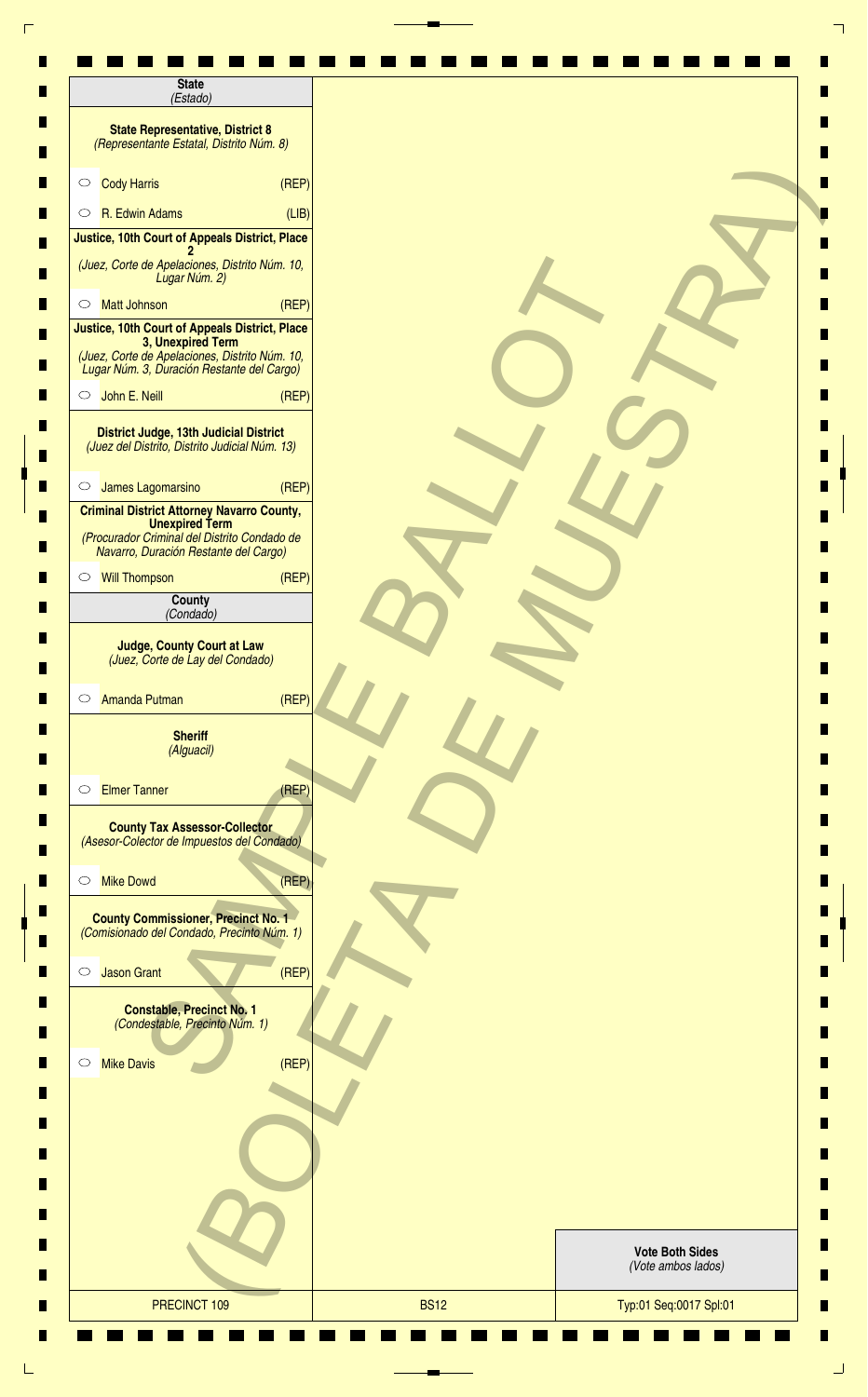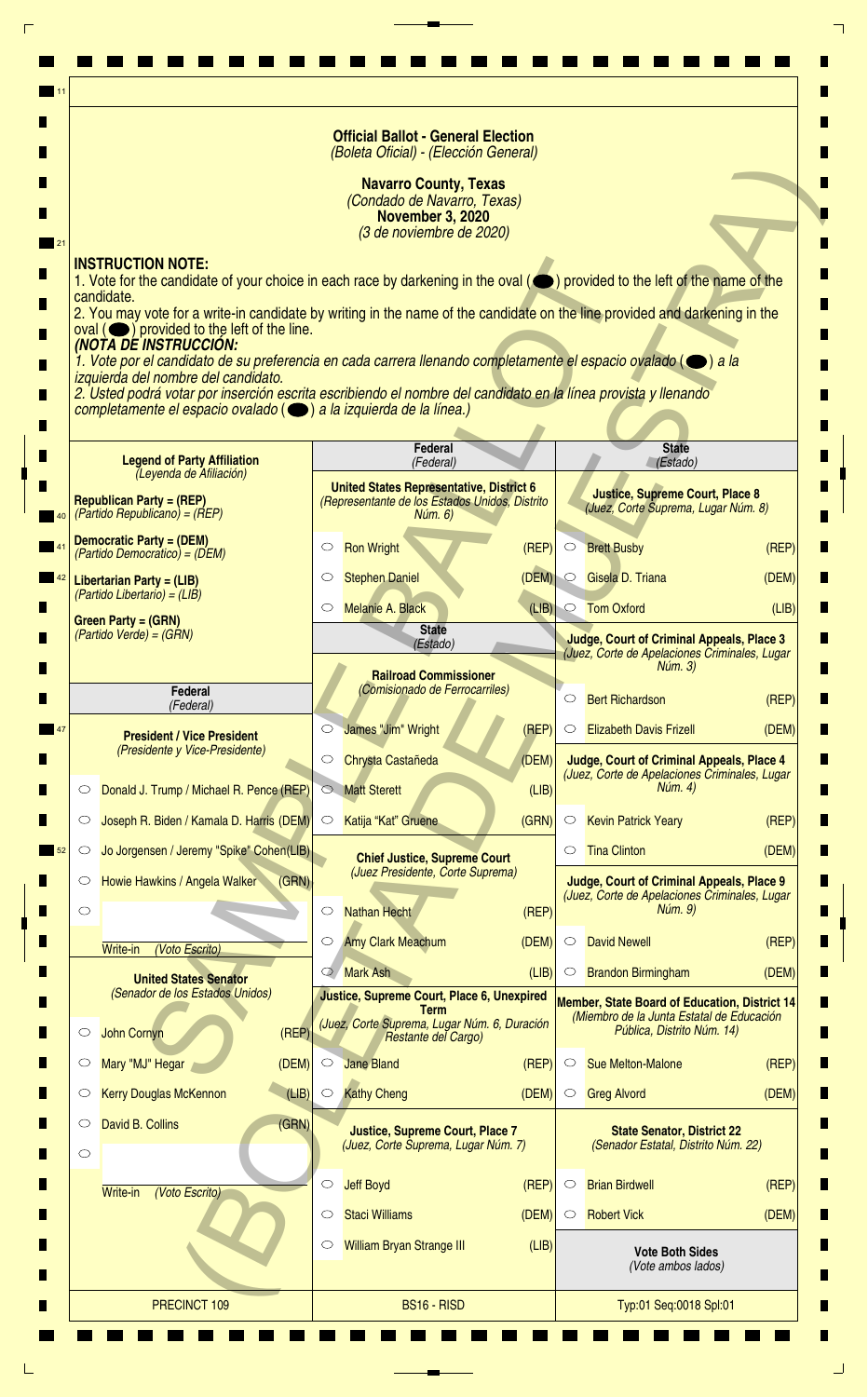| <b>State Representative, District 8</b><br>(Representante Estatal, Distrito Núm. 8)<br><b>Cody Harris</b><br>(REF)<br>$\circ$<br>R. Edwin Adams<br>(LIB)<br>$\circ$<br>Justice, 10th Court of Appeals District, Place<br>$\circ$<br>(Juez, Corte de Apelaciones, Distrito Núm. 10,<br>$\bigcirc$<br>Lugar Núm. 2)<br>(REF)<br><b>Matt Johnson</b><br>$\circ$<br>$\circ$<br>Justice, 10th Court of Appeals District, Place<br>3, Unexpired Term | (Elección General - Distrito Escolar<br>Independiente de Rice)<br><b>School Board Trustee</b><br>(Administradores de la Juna Escolar)<br>Vote for none, one or two<br>(Vote por ninguno, uno o dos)<br><b>Maggie Martinez</b><br><b>Alan Stewart</b><br><b>Jason Blake</b> |                                              |
|------------------------------------------------------------------------------------------------------------------------------------------------------------------------------------------------------------------------------------------------------------------------------------------------------------------------------------------------------------------------------------------------------------------------------------------------|----------------------------------------------------------------------------------------------------------------------------------------------------------------------------------------------------------------------------------------------------------------------------|----------------------------------------------|
|                                                                                                                                                                                                                                                                                                                                                                                                                                                |                                                                                                                                                                                                                                                                            |                                              |
|                                                                                                                                                                                                                                                                                                                                                                                                                                                |                                                                                                                                                                                                                                                                            |                                              |
|                                                                                                                                                                                                                                                                                                                                                                                                                                                |                                                                                                                                                                                                                                                                            |                                              |
|                                                                                                                                                                                                                                                                                                                                                                                                                                                |                                                                                                                                                                                                                                                                            |                                              |
|                                                                                                                                                                                                                                                                                                                                                                                                                                                |                                                                                                                                                                                                                                                                            |                                              |
|                                                                                                                                                                                                                                                                                                                                                                                                                                                |                                                                                                                                                                                                                                                                            |                                              |
| (Juez, Corte de Apelaciones, Distrito Núm. 10,<br>Lugar Núm. 3, Duración Restante del Cargo)                                                                                                                                                                                                                                                                                                                                                   |                                                                                                                                                                                                                                                                            |                                              |
| O John E. Neill<br>(REF)<br><b>District Judge, 13th Judicial District</b>                                                                                                                                                                                                                                                                                                                                                                      |                                                                                                                                                                                                                                                                            |                                              |
| (Juez del Distrito, Distrito Judicial Núm. 13)<br>(REF)<br>James Lagomarsino<br>$\circ$                                                                                                                                                                                                                                                                                                                                                        |                                                                                                                                                                                                                                                                            |                                              |
| <b>Criminal District Attorney Navarro County,</b>                                                                                                                                                                                                                                                                                                                                                                                              |                                                                                                                                                                                                                                                                            |                                              |
| <b>Unexpired Term</b><br>(Procurador Criminal del Distrito Condado de<br>Navarro, Duración Restante del Cargo)                                                                                                                                                                                                                                                                                                                                 |                                                                                                                                                                                                                                                                            |                                              |
| <b>Will Thompson</b><br>(REF)<br>$\circ$                                                                                                                                                                                                                                                                                                                                                                                                       |                                                                                                                                                                                                                                                                            |                                              |
| County<br>(Condado)                                                                                                                                                                                                                                                                                                                                                                                                                            |                                                                                                                                                                                                                                                                            |                                              |
| <b>Judge, County Court at Law</b><br>(Juez, Corte de Lay del Condado)<br>(REP)<br><b>Amanda Putman</b><br>$\circ$                                                                                                                                                                                                                                                                                                                              |                                                                                                                                                                                                                                                                            |                                              |
| <b>Sheriff</b><br>(Alguacil)                                                                                                                                                                                                                                                                                                                                                                                                                   |                                                                                                                                                                                                                                                                            |                                              |
| <b>Elmer Tanner</b><br>(REF)<br>$\circ$                                                                                                                                                                                                                                                                                                                                                                                                        |                                                                                                                                                                                                                                                                            |                                              |
| <b>County Tax Assessor-Collector</b><br>(Asesor-Colector de Impuestos del Condado)                                                                                                                                                                                                                                                                                                                                                             |                                                                                                                                                                                                                                                                            |                                              |
| <b>Mike Dowd</b><br>(REP)<br>$\circ$                                                                                                                                                                                                                                                                                                                                                                                                           |                                                                                                                                                                                                                                                                            |                                              |
| <b>County Commissioner, Precinct No. 1</b><br>(Comisionado del Condado, Precinto Núm. 1)                                                                                                                                                                                                                                                                                                                                                       |                                                                                                                                                                                                                                                                            |                                              |
| (REP)<br><b>Jason Grant</b><br>$\circ$                                                                                                                                                                                                                                                                                                                                                                                                         |                                                                                                                                                                                                                                                                            |                                              |
| <b>Constable, Precinct No. 1</b><br>(Condestable, Precinto Núm. 1)<br>(REF)<br><b>Mike Davis</b><br>$\circ$                                                                                                                                                                                                                                                                                                                                    |                                                                                                                                                                                                                                                                            |                                              |
|                                                                                                                                                                                                                                                                                                                                                                                                                                                |                                                                                                                                                                                                                                                                            |                                              |
|                                                                                                                                                                                                                                                                                                                                                                                                                                                |                                                                                                                                                                                                                                                                            | <b>Vote Both Sides</b><br>(Vote ambos lados) |
| PRECINCT 109                                                                                                                                                                                                                                                                                                                                                                                                                                   | BS16 - RISD                                                                                                                                                                                                                                                                | Typ:01 Seq:0018 Spl:01                       |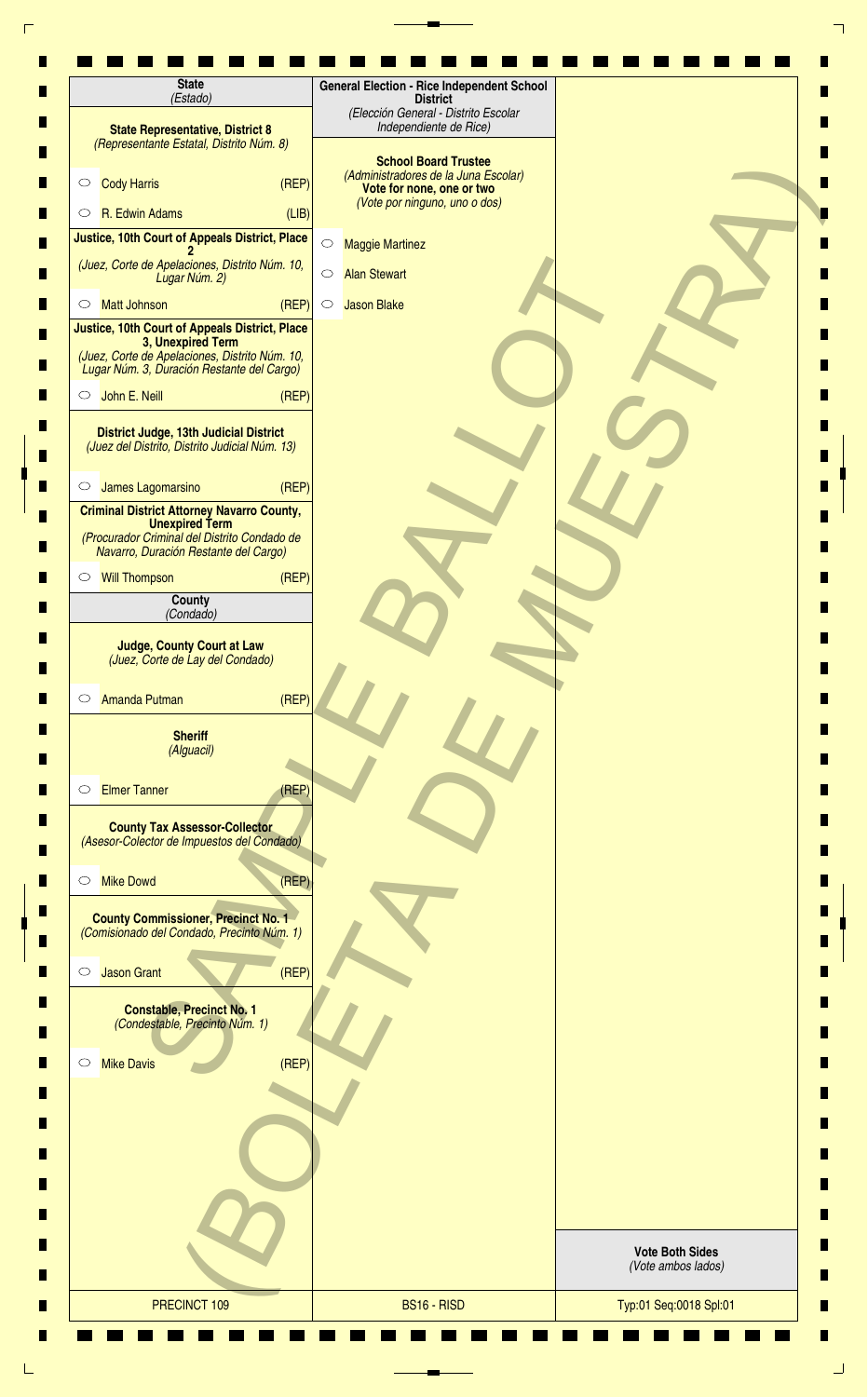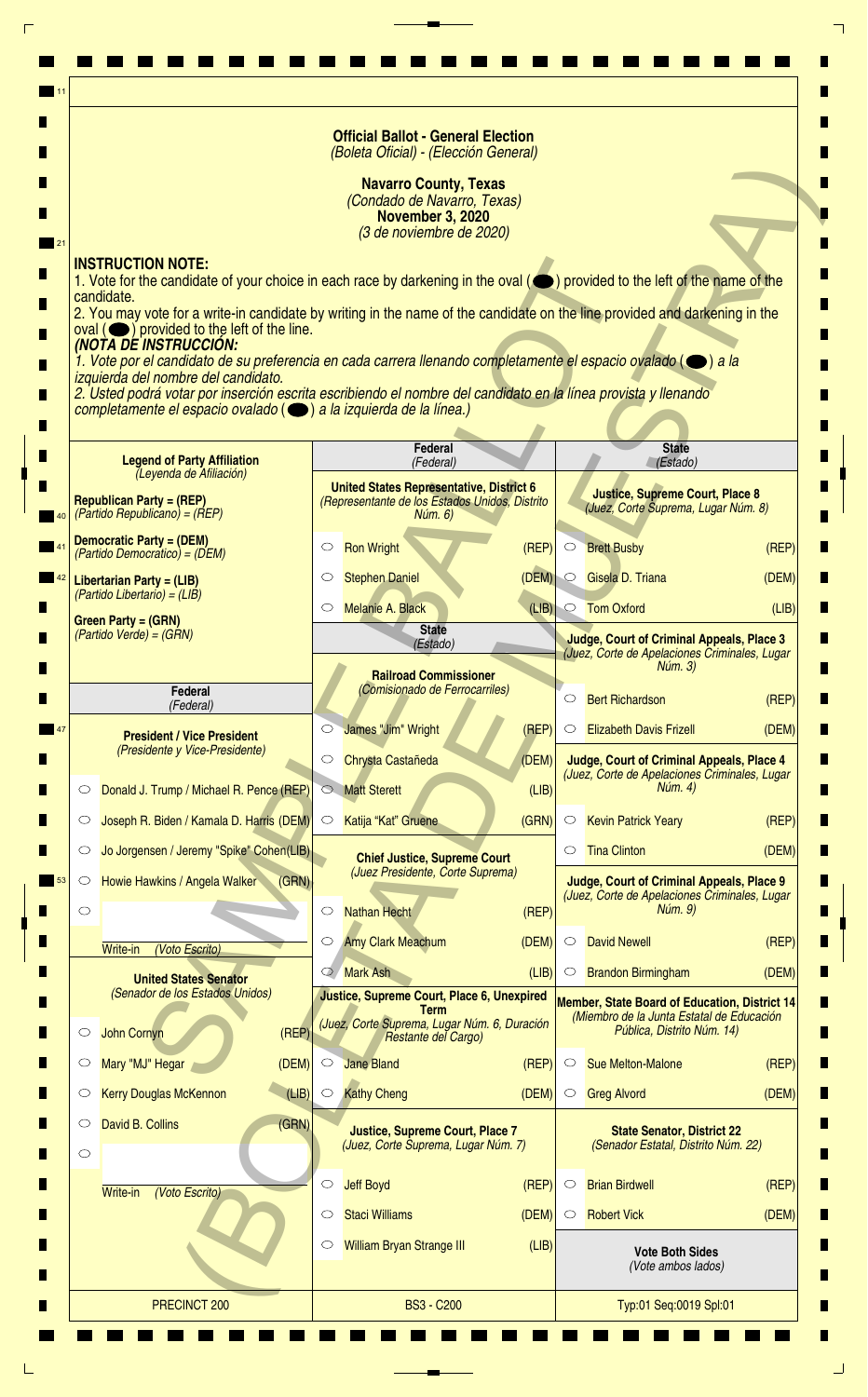| (Estado)                                                                                                          |                  | (Elección General - Ciudad de Corsicana)                                                                    |                        |
|-------------------------------------------------------------------------------------------------------------------|------------------|-------------------------------------------------------------------------------------------------------------|------------------------|
| <b>State Representative, District 8</b><br>(Representante Estatal, Distrito Núm. 8)                               |                  | <b>Council Member, Precinct II (Two)</b><br>(Miembro del Consejo, Recinto Número 2)<br>Vote for none or one |                        |
| <b>Cody Harris</b><br>$\circ$                                                                                     | (REF)            | (Vote por ninguno o uno)                                                                                    |                        |
| R. Edwin Adams<br>$\circ$                                                                                         | (LIB)<br>$\circ$ | <b>Ralph Gonzalez</b>                                                                                       |                        |
| Justice, 10th Court of Appeals District, Place                                                                    | $\circ$          | <b>Ruby Williams</b>                                                                                        |                        |
| (Juez, Corte de Apelaciones, Distrito Núm. 10,<br>Lugar Núm. 2)                                                   |                  |                                                                                                             |                        |
| <b>Matt Johnson</b><br>$\circ$<br><b>Justice, 10th Court of Appeals District, Place</b>                           | (REF)            |                                                                                                             |                        |
| 3, Unexpired Term<br>(Juez, Corte de Apelaciones, Distrito Núm. 10,<br>Lugar Núm. 3, Duración Restante del Cargo) |                  |                                                                                                             |                        |
| John E. Neill<br>$\circ$                                                                                          | (REF)            |                                                                                                             |                        |
| District Judge, 13th Judicial District<br>(Juez del Distrito, Distrito Judicial Núm. 13)                          |                  |                                                                                                             |                        |
| James Lagomarsino<br>$\circ$                                                                                      | (REP)            |                                                                                                             |                        |
| <b>Criminal District Attorney Navarro County,</b><br><b>Unexpired Term</b>                                        |                  |                                                                                                             |                        |
| (Procurador Criminal del Distrito Condado de<br>Navarro, Duración Restante del Cargo)                             |                  |                                                                                                             |                        |
| <b>Will Thompson</b><br>$\circ$                                                                                   | (REP)            |                                                                                                             |                        |
| <b>County</b><br>(Condado)                                                                                        |                  |                                                                                                             |                        |
| <b>Judge, County Court at Law</b><br>(Juez, Corte de Lay del Condado)                                             |                  |                                                                                                             |                        |
| Amanda Putman<br>$\circ$                                                                                          | (REF)            |                                                                                                             |                        |
| <b>Sheriff</b><br>(Alguacil)                                                                                      |                  |                                                                                                             |                        |
| <b>Elmer Tanner</b><br>$\circ$                                                                                    | (REF)            |                                                                                                             |                        |
| <b>County Tax Assessor-Collector</b><br>(Asesor-Colector de Impuestos del Condado)                                |                  |                                                                                                             |                        |
| <b>Mike Dowd</b><br>$\circ$                                                                                       | (REF)            |                                                                                                             |                        |
| <b>Constable, Precinct No. 2</b><br>(Condestable, Precinto Núm. 2)                                                |                  |                                                                                                             |                        |
| Raychaun Ballard<br>$\circ$                                                                                       | (REP)            |                                                                                                             |                        |
|                                                                                                                   |                  |                                                                                                             |                        |
|                                                                                                                   |                  |                                                                                                             |                        |
|                                                                                                                   |                  |                                                                                                             |                        |
|                                                                                                                   |                  |                                                                                                             | <b>Vote Both Sides</b> |
|                                                                                                                   |                  |                                                                                                             | (Vote ambos lados)     |
| PRECINCT 200                                                                                                      |                  | <b>BS3 - C200</b>                                                                                           | Typ:01 Seq:0019 Spl:01 |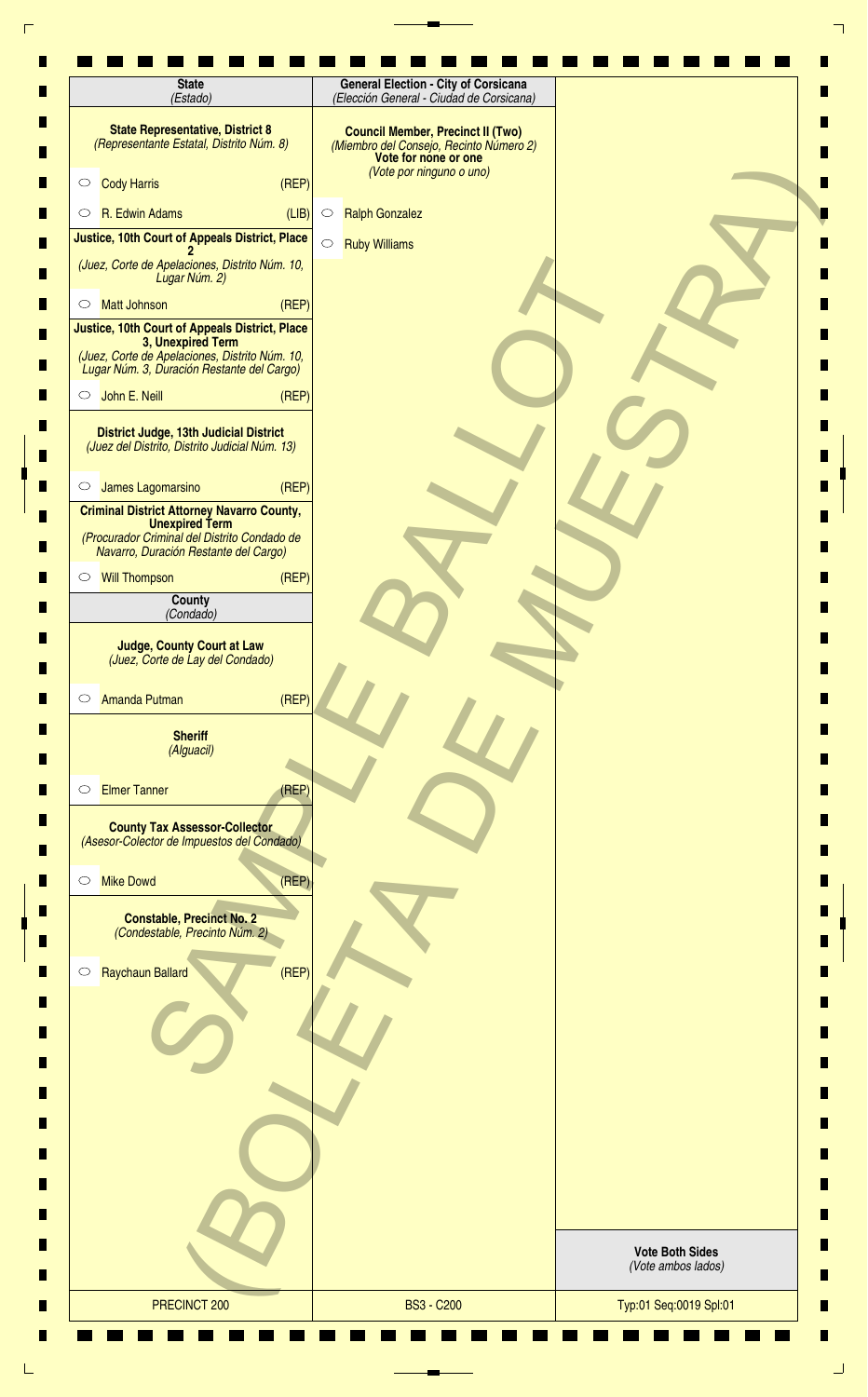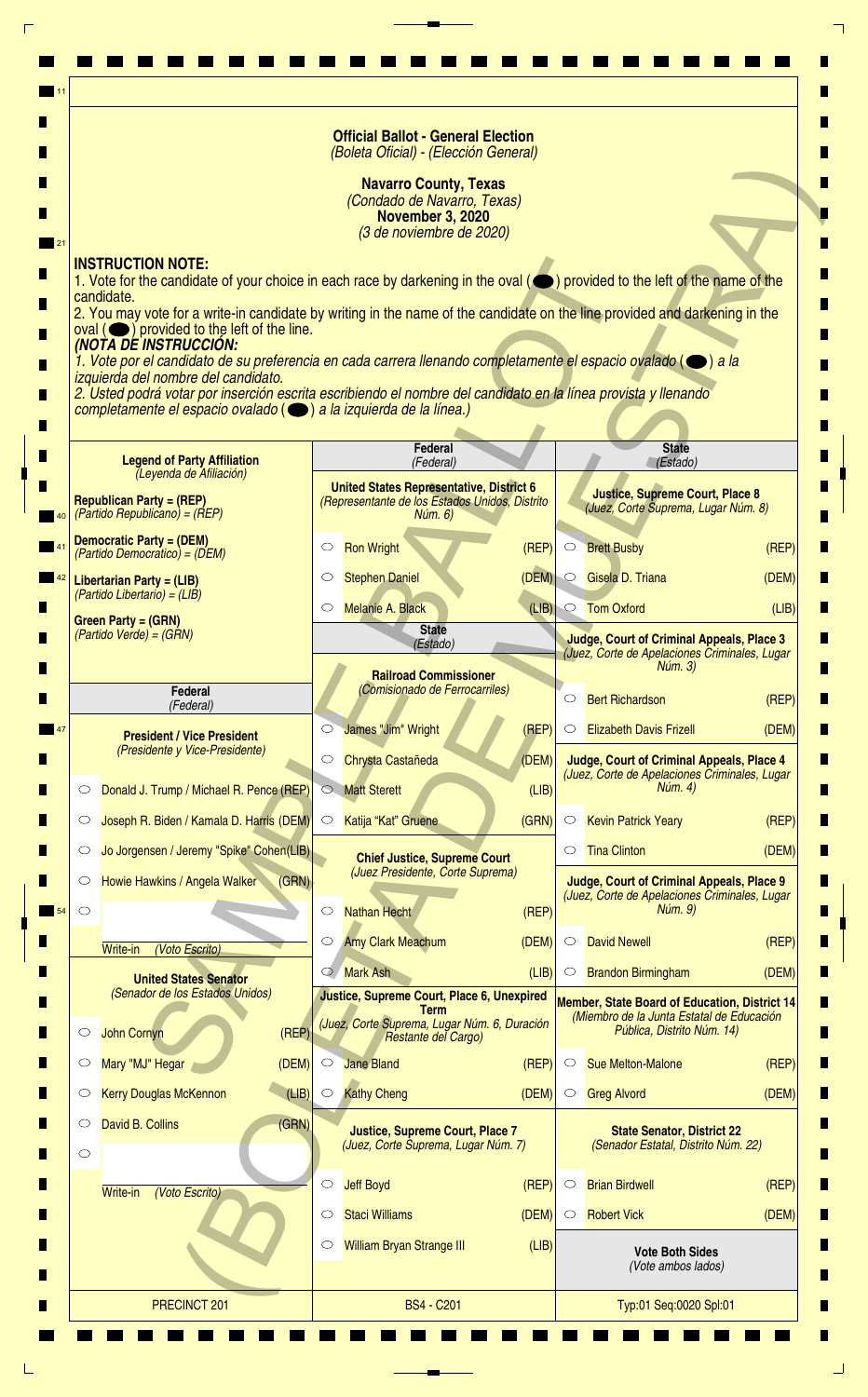| <b>State</b><br>(Estado)                                                                                          | <b>General Election - City of Corsicana</b><br>(Elección General - Ciudad de Corsicana)                                                 |                                              |
|-------------------------------------------------------------------------------------------------------------------|-----------------------------------------------------------------------------------------------------------------------------------------|----------------------------------------------|
| <b>State Representative, District 8</b><br>(Representante Estatal, Distrito Núm. 8)                               | <b>Council Member, Precinct II (Two)</b><br>(Miembro del Consejo, Recinto Número 2)<br>Vote for none or one<br>(Vote por ninguno o uno) |                                              |
| (REF)<br><b>Cody Harris</b><br>$\circ$                                                                            |                                                                                                                                         |                                              |
| R. Edwin Adams<br>(LIB)<br>$\circ$                                                                                | <b>Ralph Gonzalez</b><br>$\circ$                                                                                                        |                                              |
| Justice, 10th Court of Appeals District, Place                                                                    | $\circ$<br><b>Ruby Williams</b>                                                                                                         |                                              |
| (Juez, Corte de Apelaciones, Distrito Núm. 10,<br>Lugar Núm. 2)                                                   |                                                                                                                                         |                                              |
| (REP)<br><b>Matt Johnson</b><br>$\circ$<br><b>Justice, 10th Court of Appeals District, Place</b>                  |                                                                                                                                         |                                              |
| 3, Unexpired Term<br>(Juez, Corte de Apelaciones, Distrito Núm. 10,<br>Lugar Núm. 3, Duración Restante del Cargo) |                                                                                                                                         |                                              |
| John E. Neill<br>(REF)<br>$\circ$                                                                                 |                                                                                                                                         |                                              |
| District Judge, 13th Judicial District<br>(Juez del Distrito, Distrito Judicial Núm. 13)                          |                                                                                                                                         |                                              |
| James Lagomarsino<br>(REP)<br>$\circ$                                                                             |                                                                                                                                         |                                              |
| <b>Criminal District Attorney Navarro County,</b><br><b>Unexpired Term</b>                                        |                                                                                                                                         |                                              |
| (Procurador Criminal del Distrito Condado de<br>Navarro, Duración Restante del Cargo)                             |                                                                                                                                         |                                              |
| (REP)<br><b>Will Thompson</b><br>$\circ$                                                                          |                                                                                                                                         |                                              |
| County<br>(Condado)                                                                                               |                                                                                                                                         |                                              |
| <b>Judge, County Court at Law</b><br>(Juez, Corte de Lay del Condado)                                             |                                                                                                                                         |                                              |
| (REF)<br>Amanda Putman<br>$\circ$                                                                                 |                                                                                                                                         |                                              |
| <b>Sheriff</b><br>(Alguacil)                                                                                      |                                                                                                                                         |                                              |
| <b>Elmer Tanner</b><br>(REP)<br>$\circ$                                                                           |                                                                                                                                         |                                              |
| <b>County Tax Assessor-Collector</b><br>(Asesor-Colector de Impuestos del Condado)                                |                                                                                                                                         |                                              |
| (REP)<br><b>Mike Dowd</b><br>$\circ$                                                                              |                                                                                                                                         |                                              |
| <b>Constable, Precinct No. 2</b><br>(Condestable, Precinto Núm. 2)                                                |                                                                                                                                         |                                              |
| (REF)<br>Raychaun Ballard<br>$\circ$                                                                              |                                                                                                                                         |                                              |
|                                                                                                                   |                                                                                                                                         |                                              |
|                                                                                                                   |                                                                                                                                         |                                              |
|                                                                                                                   |                                                                                                                                         |                                              |
|                                                                                                                   |                                                                                                                                         |                                              |
|                                                                                                                   |                                                                                                                                         | <b>Vote Both Sides</b><br>(Vote ambos lados) |
| PRECINCT 201                                                                                                      | <b>BS4 - C201</b>                                                                                                                       | Typ:01 Seq:0020 Spl:01                       |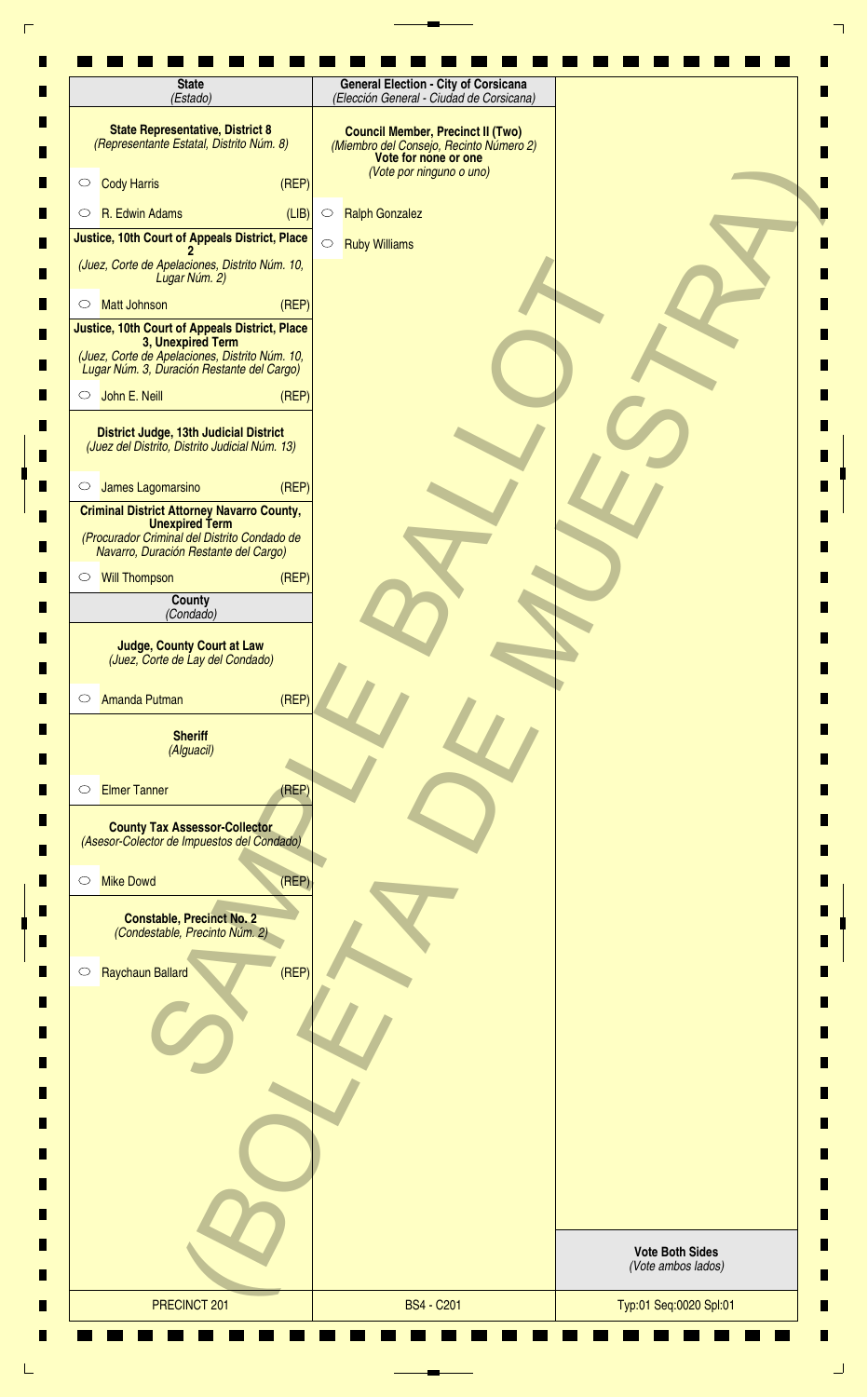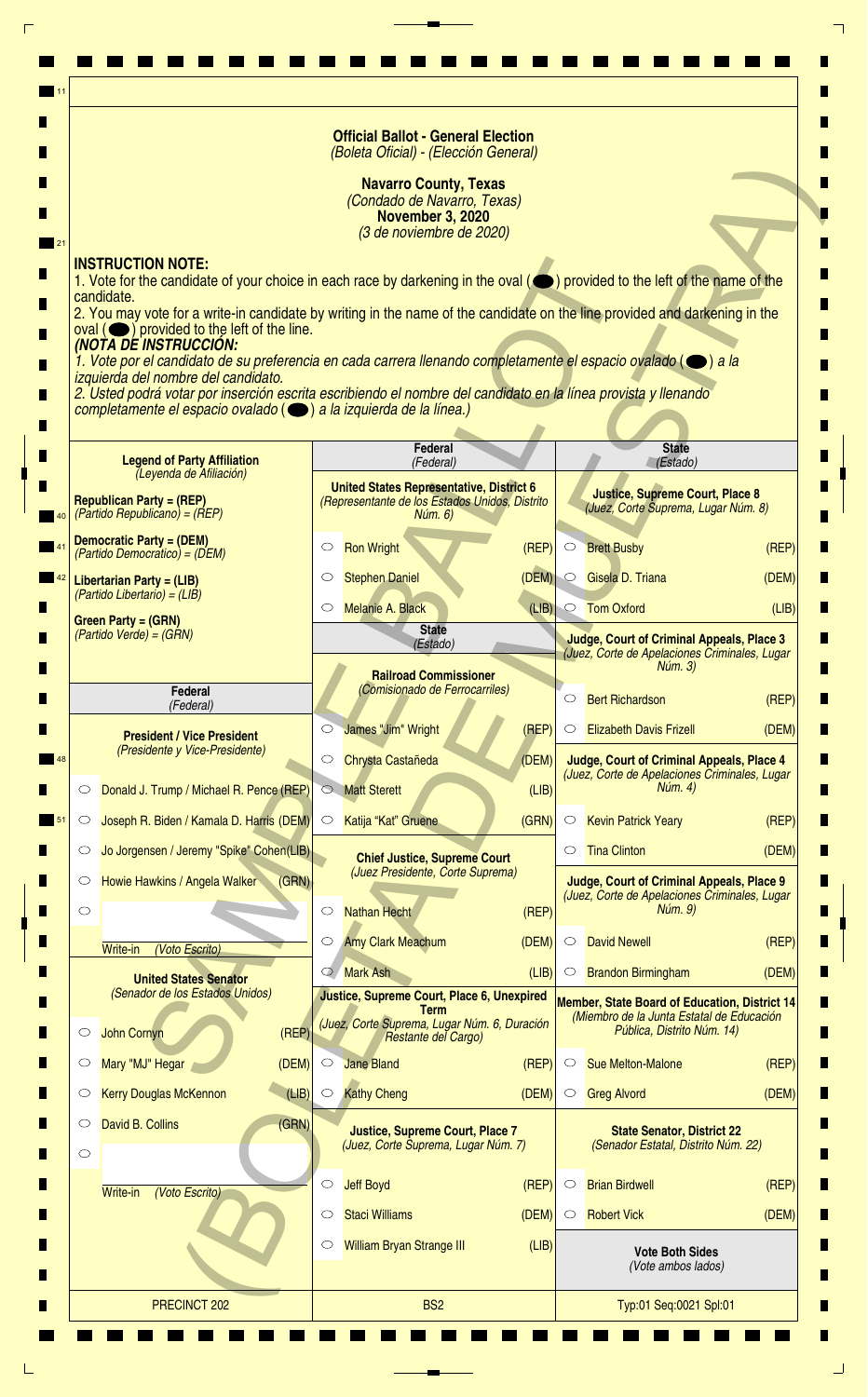| <b>State</b><br>(Estado)                                                                                                                                            |                                              |
|---------------------------------------------------------------------------------------------------------------------------------------------------------------------|----------------------------------------------|
| <b>State Representative, District 8</b><br>(Representante Estatal, Distrito Núm. 8)                                                                                 |                                              |
| <b>Cody Harris</b><br>(REF)<br>$\circ$                                                                                                                              |                                              |
| R. Edwin Adams<br>(LIB)<br>$\circ$                                                                                                                                  |                                              |
| Justice, 10th Court of Appeals District, Place                                                                                                                      |                                              |
| (Juez, Corte de Apelaciones, Distrito Núm. 10,<br>Lugar Núm. 2)                                                                                                     |                                              |
| <b>Matt Johnson</b><br>(REP)<br>$\circ$                                                                                                                             |                                              |
| Justice, 10th Court of Appeals District, Place<br>3, Unexpired Term<br>(Juez, Corte de Apelaciones, Distrito Núm. 10,<br>Lugar Núm. 3, Duración Restante del Cargo) |                                              |
| John E. Neill<br>(REF)<br>$\circ$                                                                                                                                   |                                              |
| District Judge, 13th Judicial District<br>(Juez del Distrito, Distrito Judicial Núm. 13)                                                                            |                                              |
| James Lagomarsino<br>(REP)<br>$\circ$                                                                                                                               |                                              |
| <b>Criminal District Attorney Navarro County,</b><br><b>Unexpired Term</b><br>(Procurador Criminal del Distrito Condado de<br>Navarro, Duración Restante del Cargo) |                                              |
| (REF)<br><b>Will Thompson</b><br>$\circ$                                                                                                                            |                                              |
| County<br>(Condado)                                                                                                                                                 |                                              |
| <b>Judge, County Court at Law</b><br>(Juez, Corte de Lay del Condado)<br>(REF)<br>Amanda Putman<br>$\circ$                                                          |                                              |
| <b>Sheriff</b><br>(Alguacil)                                                                                                                                        |                                              |
| <b>Elmer Tanner</b><br>(REF)<br>$\circ$                                                                                                                             |                                              |
| <b>County Tax Assessor-Collector</b><br>(Asesor-Colector de Impuestos del Condado)                                                                                  |                                              |
| <b>Mike Dowd</b><br>(REP)<br>$\circ$                                                                                                                                |                                              |
| <b>Constable, Precinct No. 2</b><br>(Condestable, Precinto Núm. 2)                                                                                                  |                                              |
| Raychaun Ballard<br>(REF)<br>$\circ$                                                                                                                                |                                              |
|                                                                                                                                                                     |                                              |
|                                                                                                                                                                     |                                              |
|                                                                                                                                                                     |                                              |
|                                                                                                                                                                     | <b>Vote Both Sides</b><br>(Vote ambos lados) |
|                                                                                                                                                                     |                                              |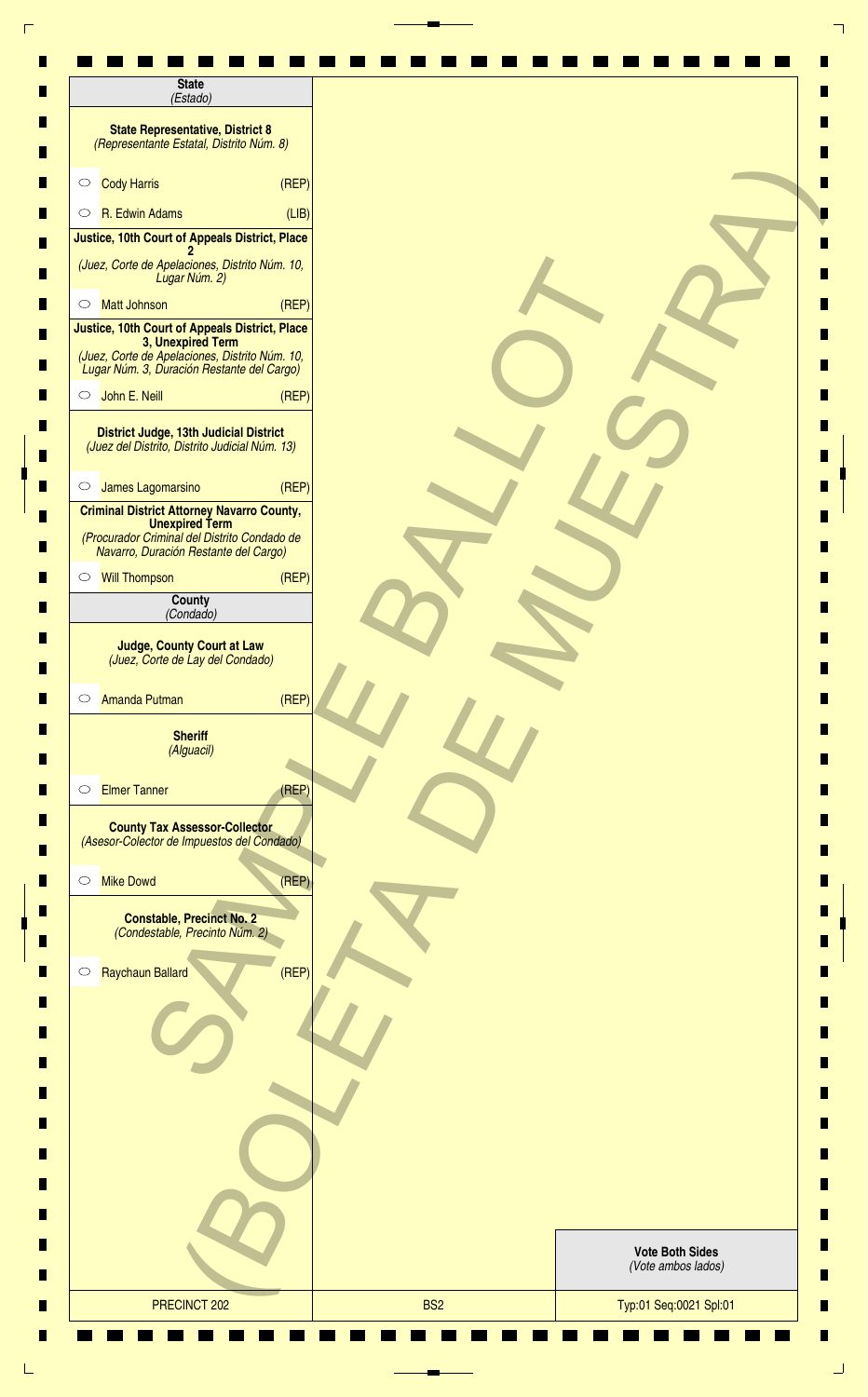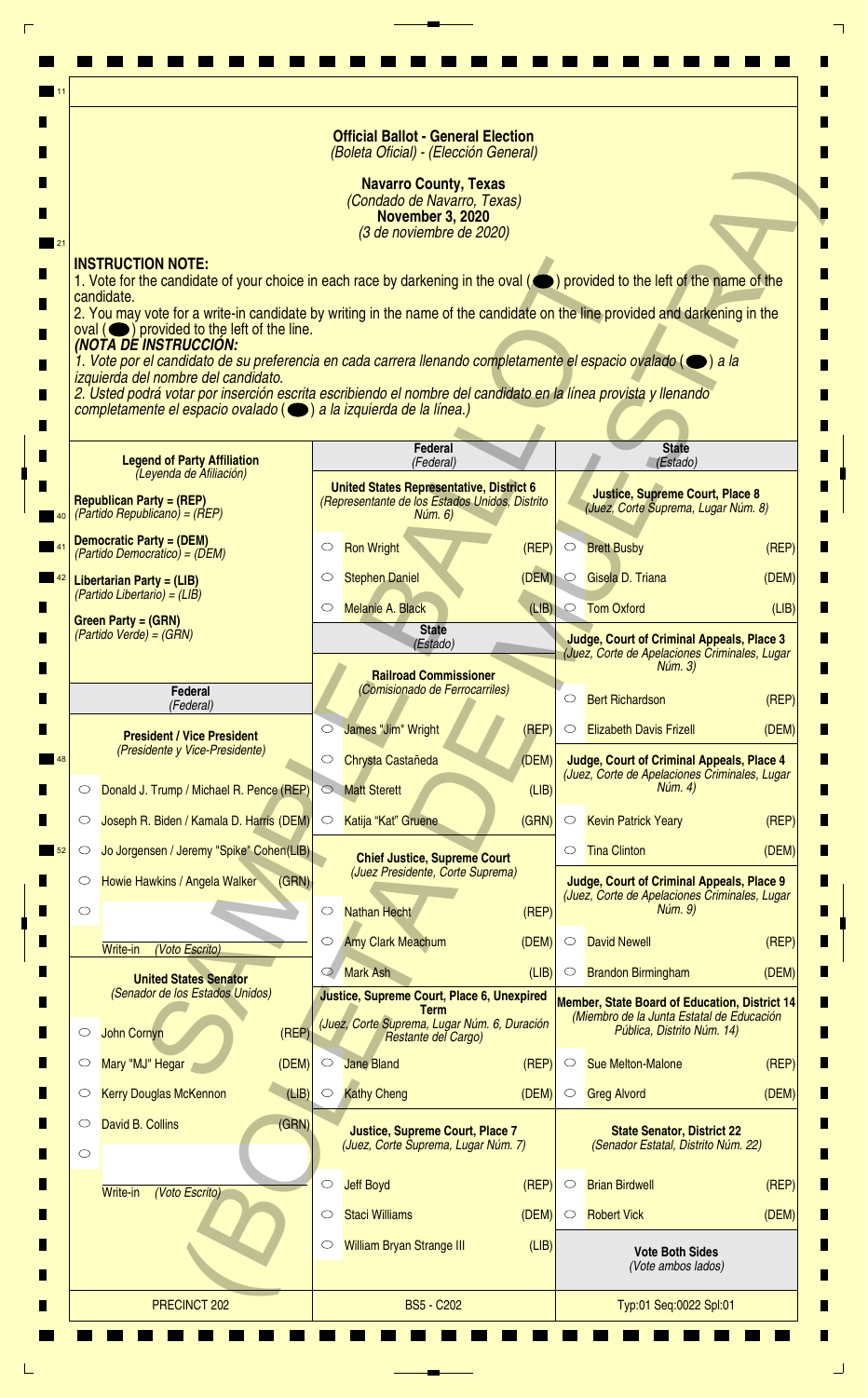| (Estado)                                                                                                          | (Elección General - Ciudad de Corsicana)                                                                                                |                                              |
|-------------------------------------------------------------------------------------------------------------------|-----------------------------------------------------------------------------------------------------------------------------------------|----------------------------------------------|
| <b>State Representative, District 8</b><br>(Representante Estatal, Distrito Núm. 8)                               | <b>Council Member, Precinct II (Two)</b><br>(Miembro del Consejo, Recinto Número 2)<br>Vote for none or one<br>(Vote por ninguno o uno) |                                              |
| <b>Cody Harris</b><br>$\circ$                                                                                     | (REF)                                                                                                                                   |                                              |
| R. Edwin Adams<br>$\circ$                                                                                         | (LIB)<br><b>Ralph Gonzalez</b><br>$\circ$                                                                                               |                                              |
| Justice, 10th Court of Appeals District, Place                                                                    | $\circ$<br><b>Ruby Williams</b>                                                                                                         |                                              |
| (Juez, Corte de Apelaciones, Distrito Núm. 10,<br>Lugar Núm. 2)                                                   |                                                                                                                                         |                                              |
| <b>Matt Johnson</b><br>$\circ$<br>Justice, 10th Court of Appeals District, Place                                  | (REP)                                                                                                                                   |                                              |
| 3, Unexpired Term<br>(Juez, Corte de Apelaciones, Distrito Núm. 10,<br>Lugar Núm. 3, Duración Restante del Cargo) |                                                                                                                                         |                                              |
| John E. Neill<br>$\circ$                                                                                          | (REF)                                                                                                                                   |                                              |
| District Judge, 13th Judicial District<br>(Juez del Distrito, Distrito Judicial Núm. 13)                          |                                                                                                                                         |                                              |
| James Lagomarsino<br>$\circ$                                                                                      | (REP)                                                                                                                                   |                                              |
| <b>Criminal District Attorney Navarro County,</b><br><b>Unexpired Term</b>                                        |                                                                                                                                         |                                              |
| (Procurador Criminal del Distrito Condado de<br>Navarro, Duración Restante del Cargo)                             |                                                                                                                                         |                                              |
| <b>Will Thompson</b><br>$\circ$                                                                                   | (REP)                                                                                                                                   |                                              |
| County<br>(Condado)                                                                                               |                                                                                                                                         |                                              |
| <b>Judge, County Court at Law</b><br>(Juez, Corte de Lay del Condado)                                             |                                                                                                                                         |                                              |
| Amanda Putman<br>$\circ$                                                                                          | (REF)                                                                                                                                   |                                              |
| <b>Sheriff</b><br>(Alguacil)                                                                                      |                                                                                                                                         |                                              |
| <b>Elmer Tanner</b><br>$\circ$                                                                                    | (REF)                                                                                                                                   |                                              |
| <b>County Tax Assessor-Collector</b><br>(Asesor-Colector de Impuestos del Condado)                                |                                                                                                                                         |                                              |
| <b>Mike Dowd</b><br>$\circ$                                                                                       | (REF)                                                                                                                                   |                                              |
| <b>Constable, Precinct No. 2</b><br>(Condestable, Precinto Núm. 2)                                                |                                                                                                                                         |                                              |
| Raychaun Ballard<br>$\circ$                                                                                       | (REF)                                                                                                                                   |                                              |
|                                                                                                                   |                                                                                                                                         |                                              |
|                                                                                                                   |                                                                                                                                         |                                              |
|                                                                                                                   |                                                                                                                                         |                                              |
|                                                                                                                   |                                                                                                                                         |                                              |
|                                                                                                                   |                                                                                                                                         | <b>Vote Both Sides</b><br>(Vote ambos lados) |
| PRECINCT 202                                                                                                      | <b>BS5 - C202</b>                                                                                                                       | Typ:01 Seq:0022 Spl:01                       |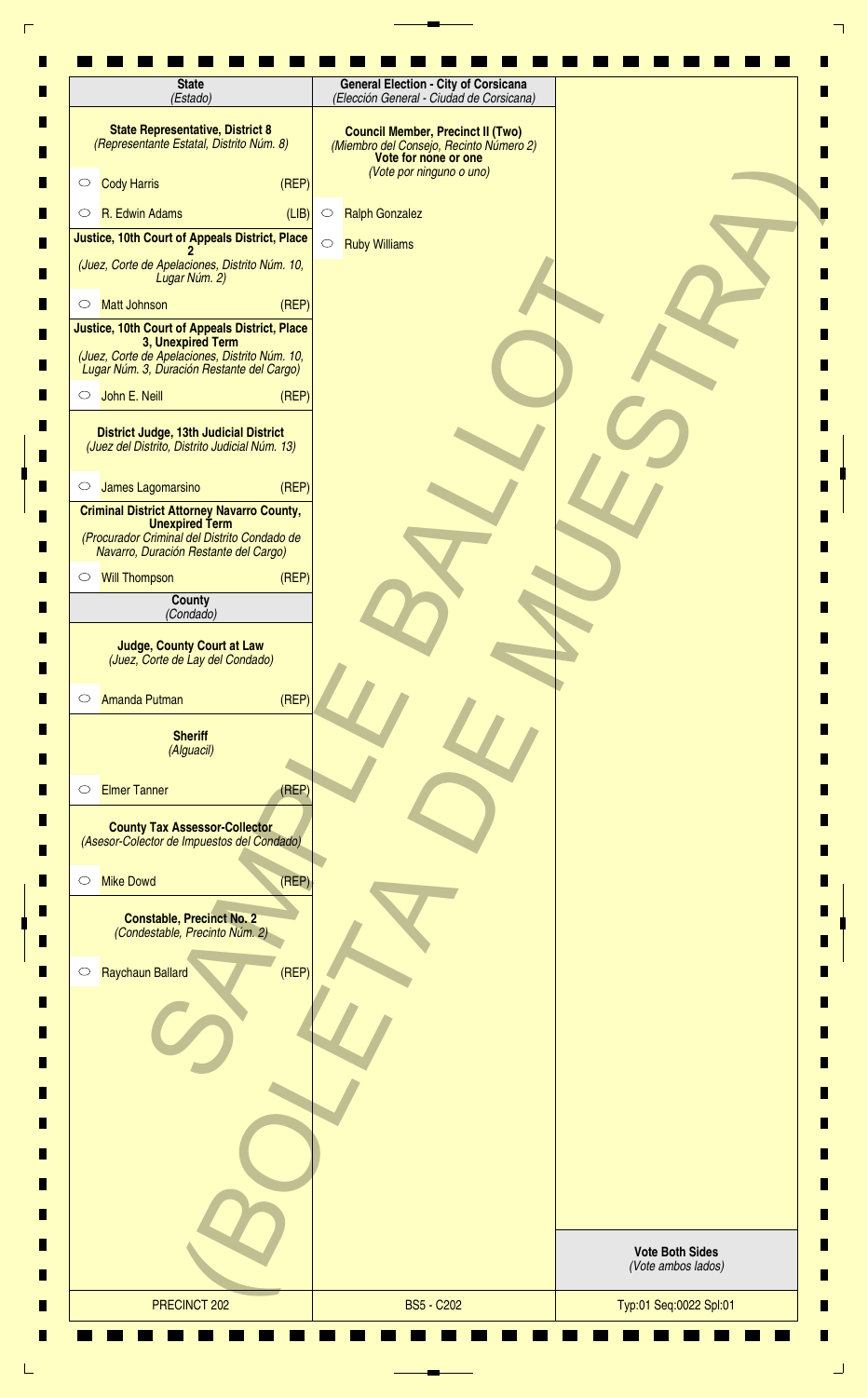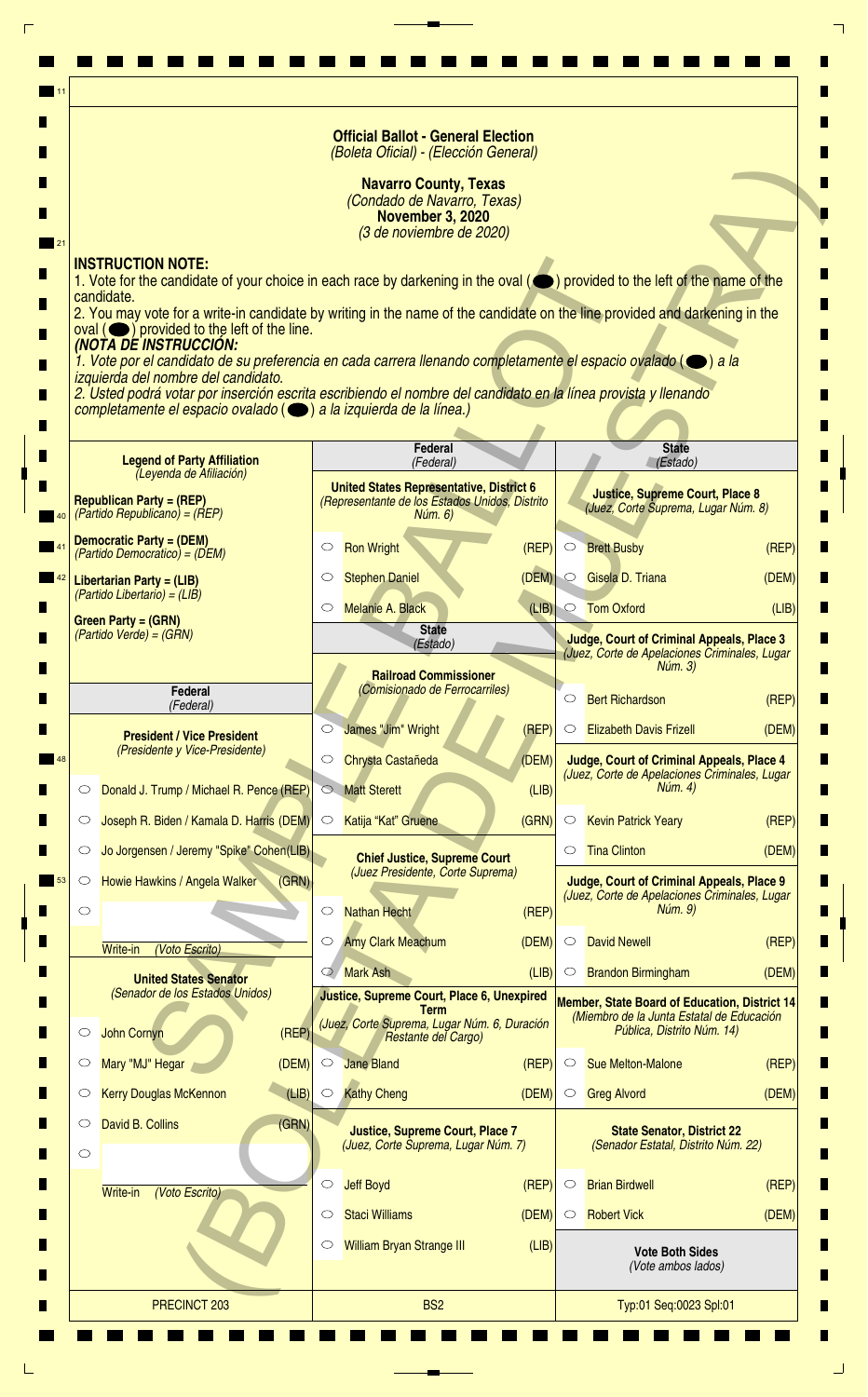| <b>State</b><br>(Estado)                                                                                                                                            |                                              |
|---------------------------------------------------------------------------------------------------------------------------------------------------------------------|----------------------------------------------|
| <b>State Representative, District 8</b><br>(Representante Estatal, Distrito Núm. 8)                                                                                 |                                              |
| <b>Cody Harris</b><br>(REF)<br>$\circ$                                                                                                                              |                                              |
| R. Edwin Adams<br>(LIB)<br>$\circ$                                                                                                                                  |                                              |
| Justice, 10th Court of Appeals District, Place                                                                                                                      |                                              |
| (Juez, Corte de Apelaciones, Distrito Núm. 10,<br>Lugar Núm. 2)                                                                                                     |                                              |
| <b>Matt Johnson</b><br>(REP)<br>$\circ$                                                                                                                             |                                              |
| Justice, 10th Court of Appeals District, Place<br>3, Unexpired Term<br>(Juez, Corte de Apelaciones, Distrito Núm. 10,<br>Lugar Núm. 3, Duración Restante del Cargo) |                                              |
| John E. Neill<br>(REF)<br>$\circ$                                                                                                                                   |                                              |
| District Judge, 13th Judicial District<br>(Juez del Distrito, Distrito Judicial Núm. 13)                                                                            |                                              |
| James Lagomarsino<br>(REP)<br>$\circ$                                                                                                                               |                                              |
| <b>Criminal District Attorney Navarro County,</b><br><b>Unexpired Term</b><br>(Procurador Criminal del Distrito Condado de<br>Navarro, Duración Restante del Cargo) |                                              |
| (REF)<br><b>Will Thompson</b><br>$\circ$                                                                                                                            |                                              |
| County<br>(Condado)                                                                                                                                                 |                                              |
| <b>Judge, County Court at Law</b><br>(Juez, Corte de Lay del Condado)<br>(REF)<br>Amanda Putman<br>$\circ$                                                          |                                              |
| <b>Sheriff</b><br>(Alguacil)                                                                                                                                        |                                              |
| <b>Elmer Tanner</b><br>(REF)<br>$\circ$                                                                                                                             |                                              |
| <b>County Tax Assessor-Collector</b><br>(Asesor-Colector de Impuestos del Condado)                                                                                  |                                              |
| <b>Mike Dowd</b><br>(REP)<br>$\circ$                                                                                                                                |                                              |
| <b>Constable, Precinct No. 2</b><br>(Condestable, Precinto Núm. 2)                                                                                                  |                                              |
| Raychaun Ballard<br>(REF)<br>$\circ$                                                                                                                                |                                              |
|                                                                                                                                                                     |                                              |
|                                                                                                                                                                     |                                              |
|                                                                                                                                                                     |                                              |
|                                                                                                                                                                     | <b>Vote Both Sides</b><br>(Vote ambos lados) |
|                                                                                                                                                                     |                                              |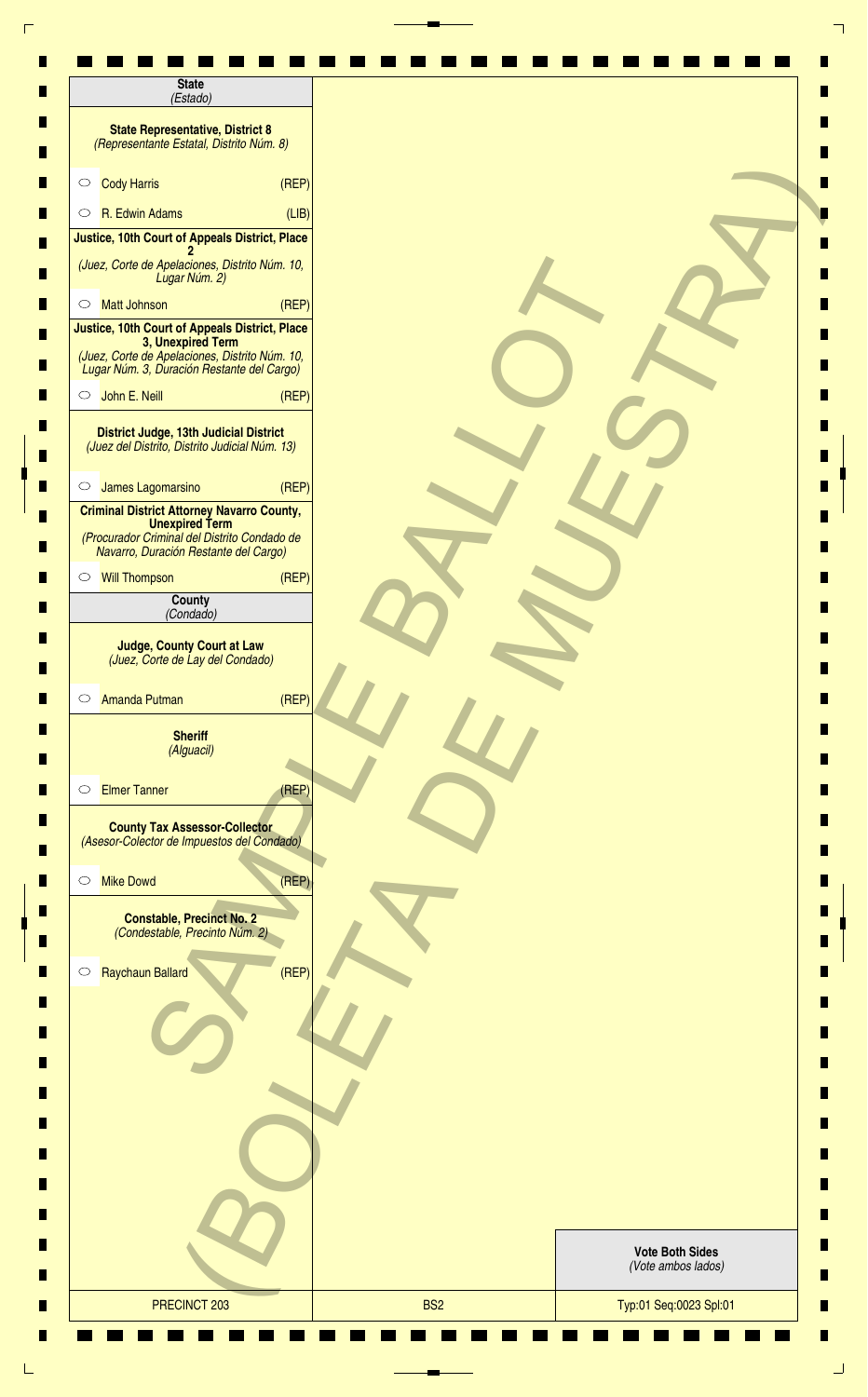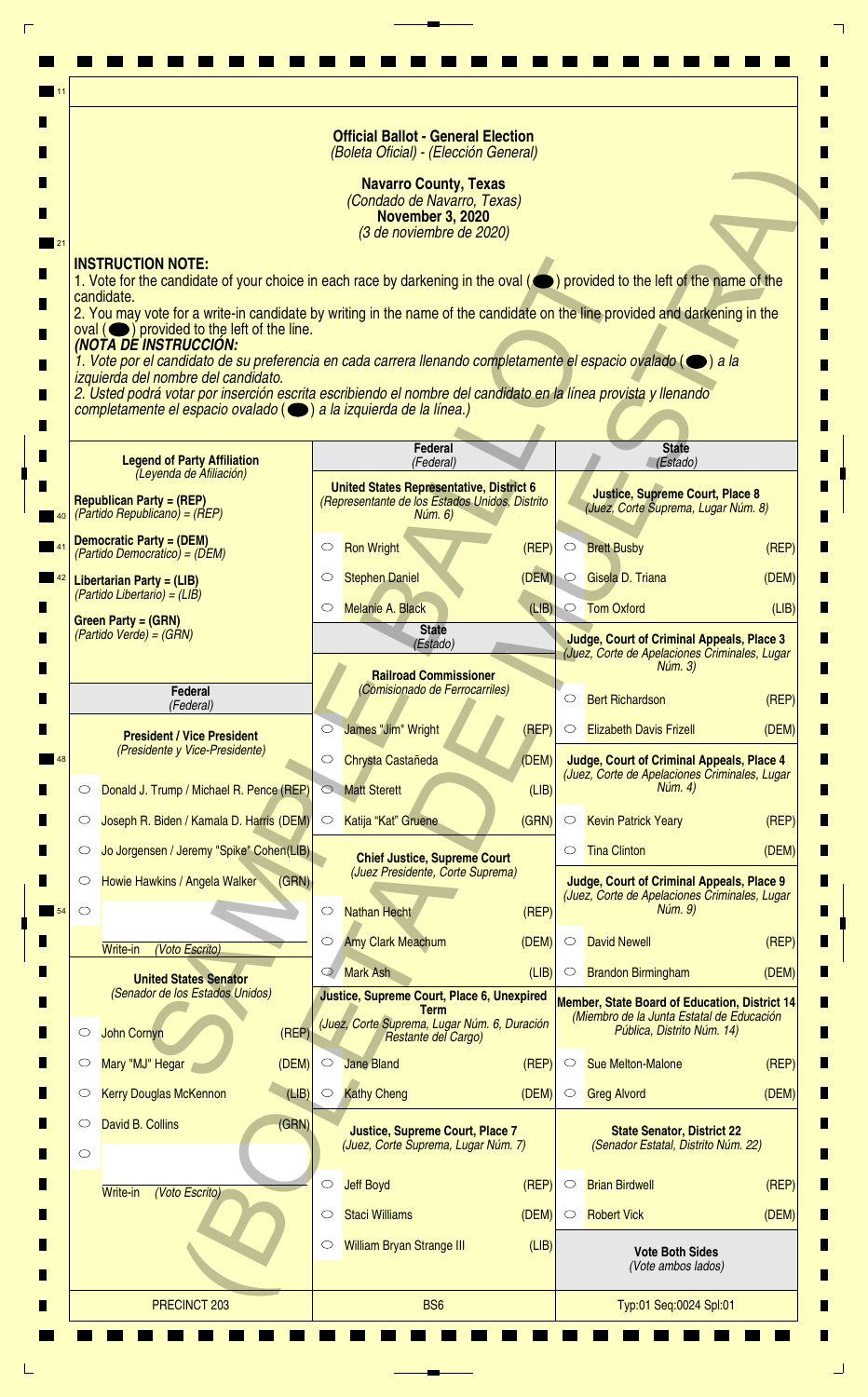| <b>State</b><br>(Estado)                                                                                                                                            |                                              |
|---------------------------------------------------------------------------------------------------------------------------------------------------------------------|----------------------------------------------|
| <b>State Representative, District 8</b><br>(Representante Estatal, Distrito Núm. 8)                                                                                 |                                              |
| <b>Cody Harris</b><br>(REF)<br>$\circ$                                                                                                                              |                                              |
| R. Edwin Adams<br>(LIB)<br>$\circ$                                                                                                                                  |                                              |
| Justice, 10th Court of Appeals District, Place                                                                                                                      |                                              |
| (Juez, Corte de Apelaciones, Distrito Núm. 10,<br>Lugar Núm. 2)                                                                                                     |                                              |
| <b>Matt Johnson</b><br>(REP)<br>$\circ$                                                                                                                             |                                              |
| Justice, 10th Court of Appeals District, Place<br>3, Unexpired Term<br>(Juez, Corte de Apelaciones, Distrito Núm. 10,<br>Lugar Núm. 3, Duración Restante del Cargo) |                                              |
| John E. Neill<br>(REF)<br>$\circ$                                                                                                                                   |                                              |
| District Judge, 13th Judicial District<br>(Juez del Distrito, Distrito Judicial Núm. 13)                                                                            |                                              |
| James Lagomarsino<br>(REP)<br>$\circ$                                                                                                                               |                                              |
| <b>Criminal District Attorney Navarro County,</b><br><b>Unexpired Term</b><br>(Procurador Criminal del Distrito Condado de<br>Navarro, Duración Restante del Cargo) |                                              |
| (REF)<br><b>Will Thompson</b><br>$\circ$                                                                                                                            |                                              |
| County<br>(Condado)                                                                                                                                                 |                                              |
| <b>Judge, County Court at Law</b><br>(Juez, Corte de Lay del Condado)<br>(REF)<br>Amanda Putman<br>$\circ$                                                          |                                              |
| <b>Sheriff</b><br>(Alguacil)                                                                                                                                        |                                              |
| <b>Elmer Tanner</b><br>(REF)<br>$\circ$                                                                                                                             |                                              |
| <b>County Tax Assessor-Collector</b><br>(Asesor-Colector de Impuestos del Condado)                                                                                  |                                              |
| <b>Mike Dowd</b><br>(REP)<br>$\circ$                                                                                                                                |                                              |
| <b>Constable, Precinct No. 2</b><br>(Condestable, Precinto Núm. 2)                                                                                                  |                                              |
| Raychaun Ballard<br>(REF)<br>$\circ$                                                                                                                                |                                              |
|                                                                                                                                                                     |                                              |
|                                                                                                                                                                     |                                              |
|                                                                                                                                                                     |                                              |
|                                                                                                                                                                     | <b>Vote Both Sides</b><br>(Vote ambos lados) |
|                                                                                                                                                                     |                                              |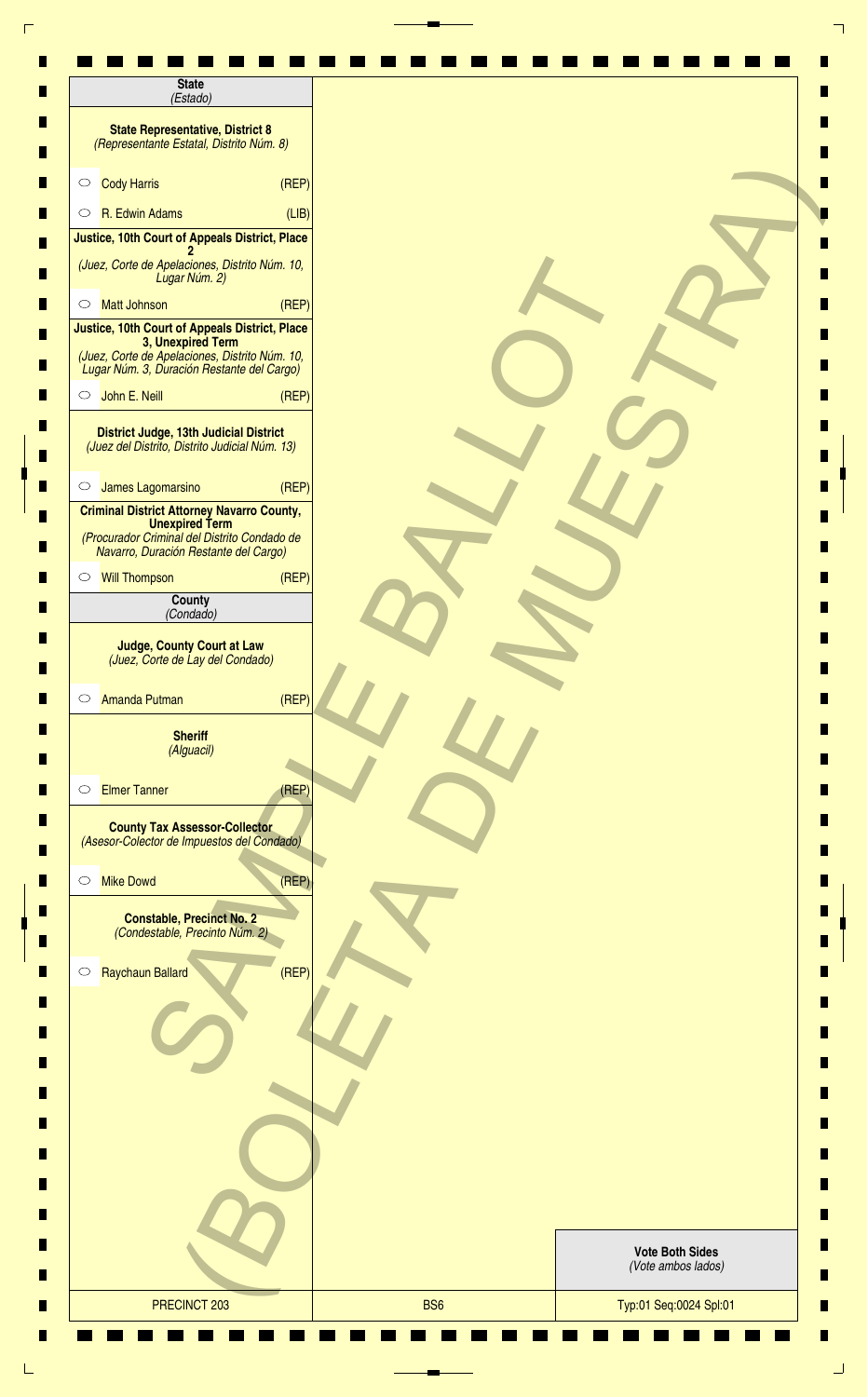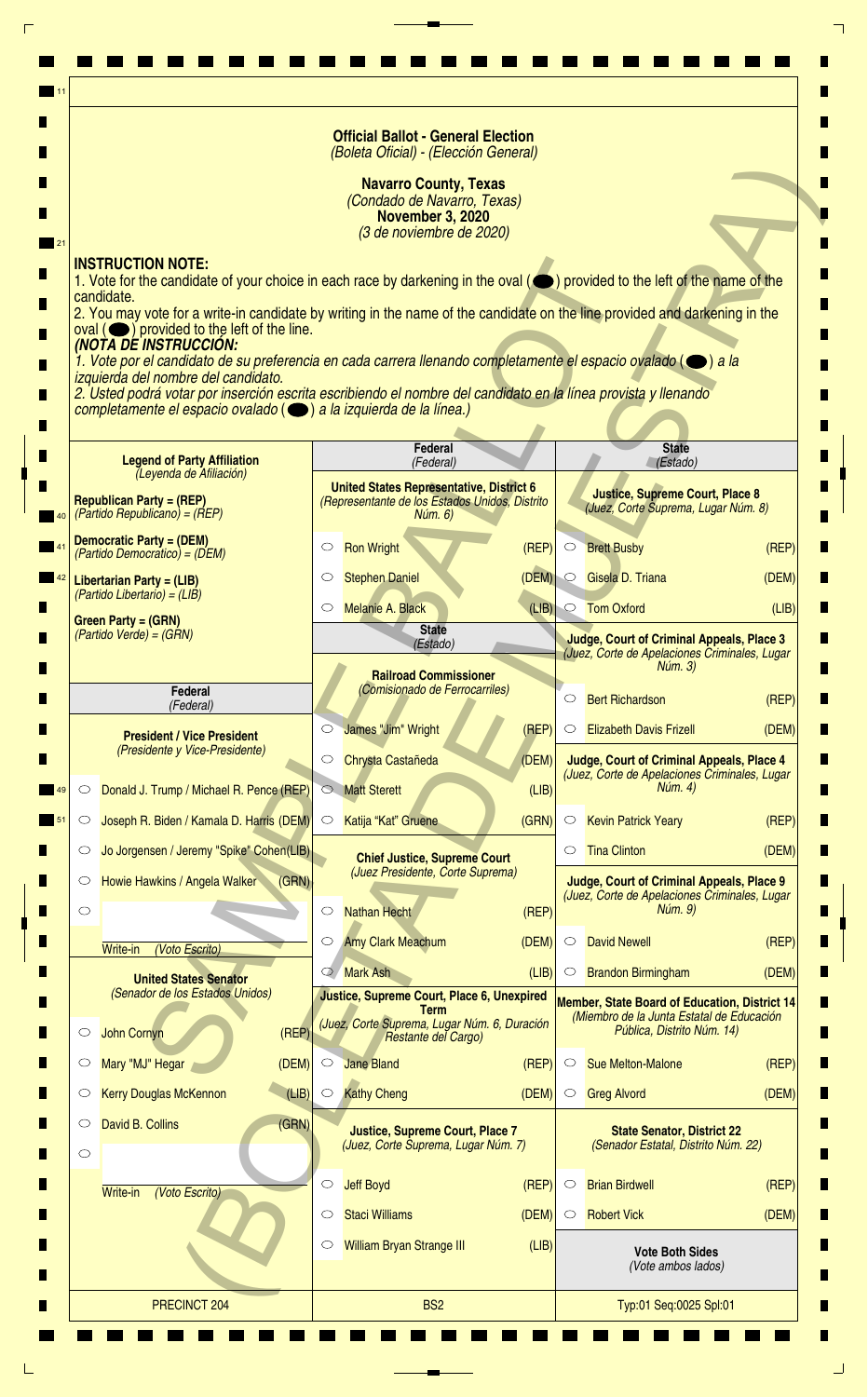| <b>State</b><br>(Estado)                                                                                                                                            |                                              |
|---------------------------------------------------------------------------------------------------------------------------------------------------------------------|----------------------------------------------|
| <b>State Representative, District 8</b><br>(Representante Estatal, Distrito Núm. 8)                                                                                 |                                              |
| <b>Cody Harris</b><br>(REF)<br>$\circ$                                                                                                                              |                                              |
| R. Edwin Adams<br>(LIB)<br>$\circ$                                                                                                                                  |                                              |
| Justice, 10th Court of Appeals District, Place                                                                                                                      |                                              |
| (Juez, Corte de Apelaciones, Distrito Núm. 10,<br>Lugar Núm. 2)                                                                                                     |                                              |
| <b>Matt Johnson</b><br>(REP)<br>$\circ$                                                                                                                             |                                              |
| Justice, 10th Court of Appeals District, Place<br>3, Unexpired Term<br>(Juez, Corte de Apelaciones, Distrito Núm. 10,<br>Lugar Núm. 3, Duración Restante del Cargo) |                                              |
| John E. Neill<br>(REF)<br>$\circ$                                                                                                                                   |                                              |
| District Judge, 13th Judicial District<br>(Juez del Distrito, Distrito Judicial Núm. 13)                                                                            |                                              |
| James Lagomarsino<br>(REP)<br>$\circ$                                                                                                                               |                                              |
| <b>Criminal District Attorney Navarro County,</b><br><b>Unexpired Term</b><br>(Procurador Criminal del Distrito Condado de<br>Navarro, Duración Restante del Cargo) |                                              |
| (REF)<br><b>Will Thompson</b><br>$\circ$                                                                                                                            |                                              |
| County<br>(Condado)                                                                                                                                                 |                                              |
| <b>Judge, County Court at Law</b><br>(Juez, Corte de Lay del Condado)<br>(REF)<br>Amanda Putman<br>$\circ$                                                          |                                              |
| <b>Sheriff</b><br>(Alguacil)                                                                                                                                        |                                              |
| <b>Elmer Tanner</b><br>(REF)<br>$\circ$                                                                                                                             |                                              |
| <b>County Tax Assessor-Collector</b><br>(Asesor-Colector de Impuestos del Condado)                                                                                  |                                              |
| <b>Mike Dowd</b><br>(REP)<br>$\circ$                                                                                                                                |                                              |
| <b>Constable, Precinct No. 2</b><br>(Condestable, Precinto Núm. 2)                                                                                                  |                                              |
| Raychaun Ballard<br>(REF)<br>$\circ$                                                                                                                                |                                              |
|                                                                                                                                                                     |                                              |
|                                                                                                                                                                     |                                              |
|                                                                                                                                                                     |                                              |
|                                                                                                                                                                     | <b>Vote Both Sides</b><br>(Vote ambos lados) |
|                                                                                                                                                                     |                                              |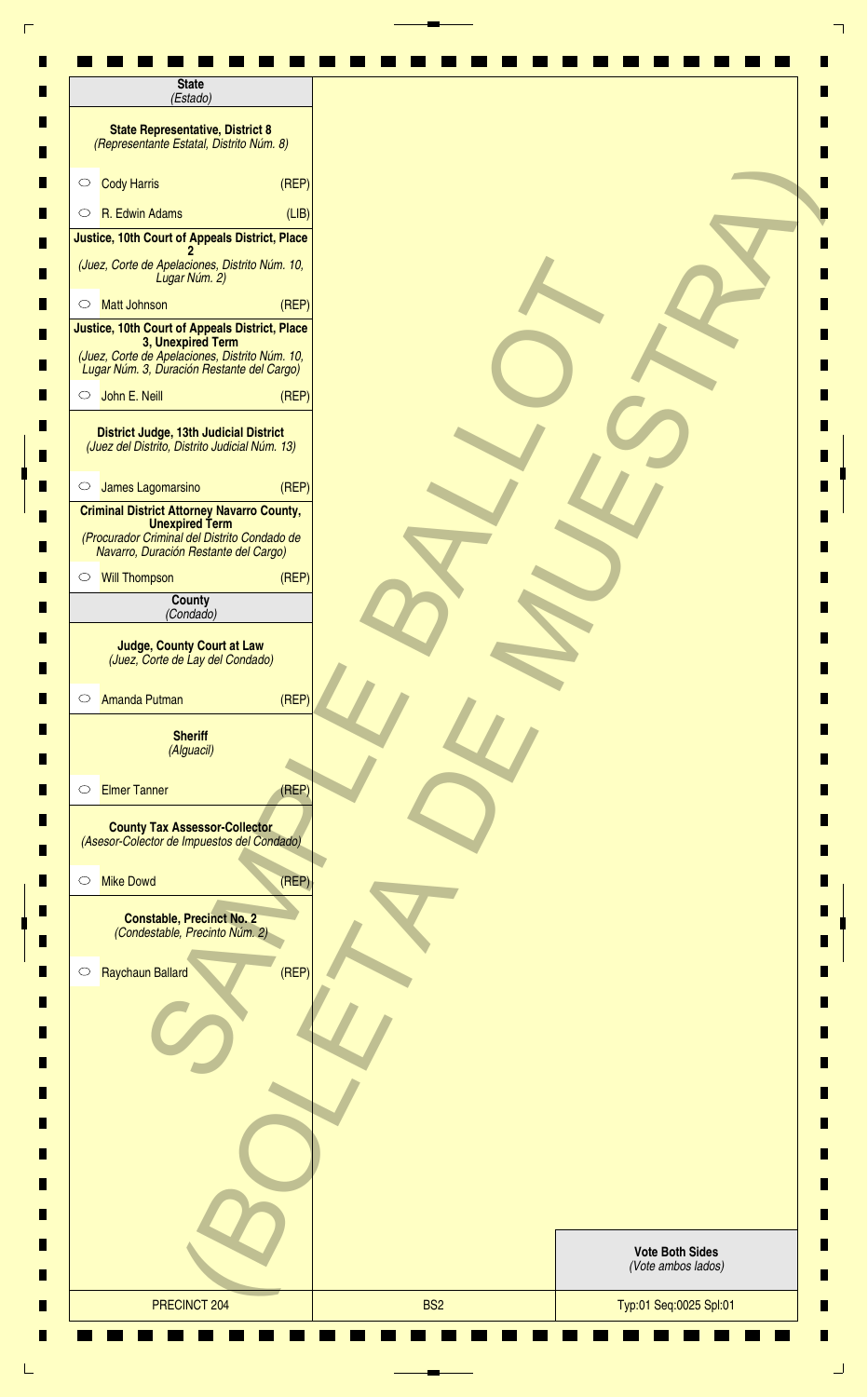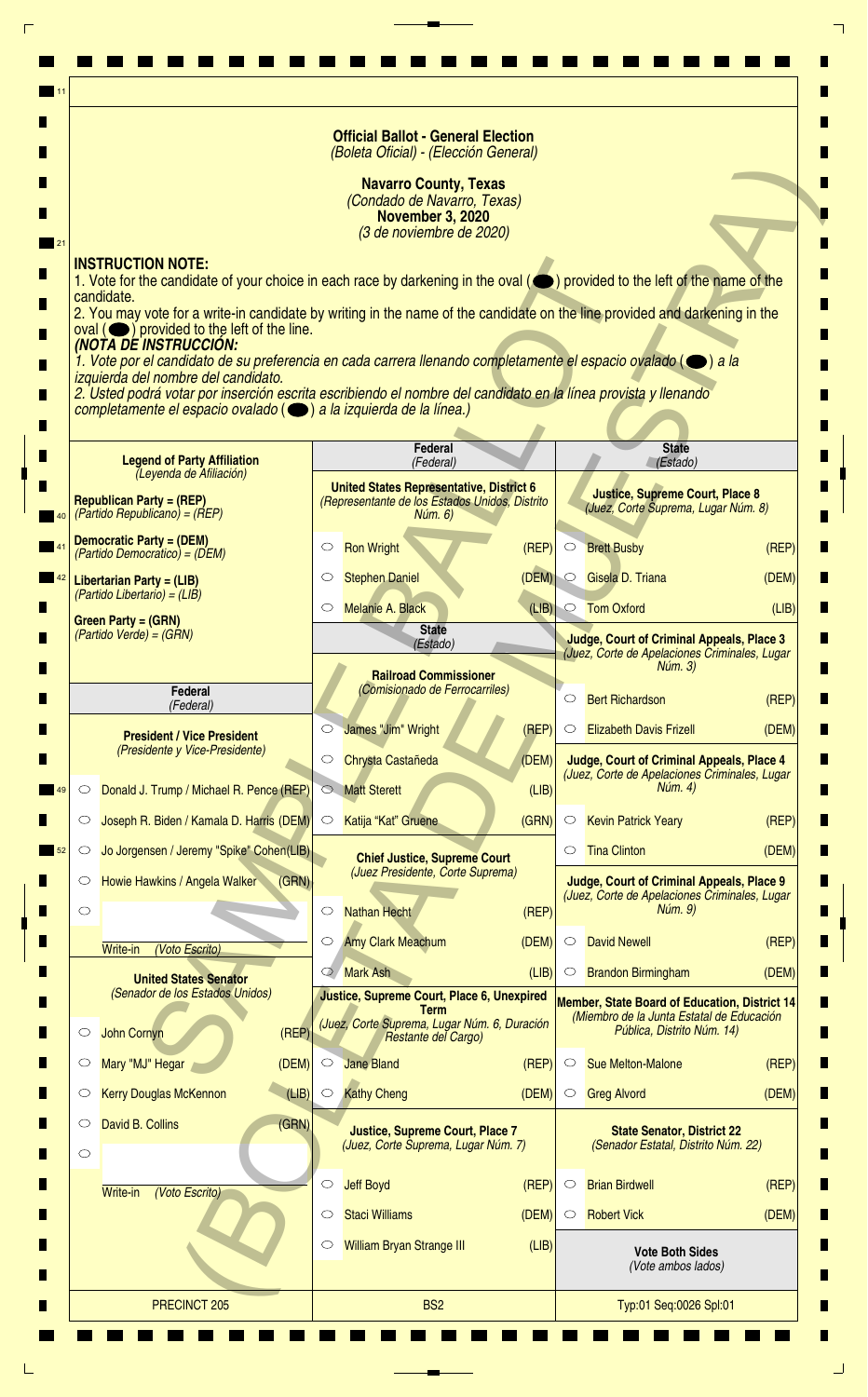| <b>State</b><br>(Estado)                                                                                                                                            |                        |
|---------------------------------------------------------------------------------------------------------------------------------------------------------------------|------------------------|
| <b>State Representative, District 8</b><br>(Representante Estatal, Distrito Núm. 8)                                                                                 |                        |
| <b>Cody Harris</b><br>(REF)<br>$\circ$                                                                                                                              |                        |
| R. Edwin Adams<br>(LIB)<br>$\circ$                                                                                                                                  |                        |
| Justice, 10th Court of Appeals District, Place                                                                                                                      |                        |
| (Juez, Corte de Apelaciones, Distrito Núm. 10,<br>Lugar Núm. 2)                                                                                                     |                        |
| <b>Matt Johnson</b><br>(REP)<br>$\circ$                                                                                                                             |                        |
| Justice, 10th Court of Appeals District, Place<br>3, Unexpired Term<br>(Juez, Corte de Apelaciones, Distrito Núm. 10,<br>Lugar Núm. 3, Duración Restante del Cargo) |                        |
| John E. Neill<br>(REF)<br>$\circ$                                                                                                                                   |                        |
| District Judge, 13th Judicial District<br>(Juez del Distrito, Distrito Judicial Núm. 13)                                                                            |                        |
| James Lagomarsino<br>(REP)<br>$\circ$                                                                                                                               |                        |
| <b>Criminal District Attorney Navarro County,</b><br><b>Unexpired Term</b><br>(Procurador Criminal del Distrito Condado de<br>Navarro, Duración Restante del Cargo) |                        |
| (REF)<br><b>Will Thompson</b><br>$\circ$                                                                                                                            |                        |
| County<br>(Condado)                                                                                                                                                 |                        |
| <b>Judge, County Court at Law</b><br>(Juez, Corte de Lay del Condado)<br>(REF)<br>Amanda Putman<br>$\circ$                                                          |                        |
| <b>Sheriff</b><br>(Alguacil)                                                                                                                                        |                        |
| <b>Elmer Tanner</b><br>(REF)<br>$\circ$                                                                                                                             |                        |
| <b>County Tax Assessor-Collector</b><br>(Asesor-Colector de Impuestos del Condado)                                                                                  |                        |
| <b>Mike Dowd</b><br>(REP)<br>$\circ$                                                                                                                                |                        |
| <b>Constable, Precinct No. 2</b><br>(Condestable, Precinto Núm. 2)                                                                                                  |                        |
| Raychaun Ballard<br>(REF)<br>$\circ$                                                                                                                                |                        |
|                                                                                                                                                                     |                        |
|                                                                                                                                                                     |                        |
|                                                                                                                                                                     |                        |
|                                                                                                                                                                     | <b>Vote Both Sides</b> |
|                                                                                                                                                                     | (Vote ambos lados)     |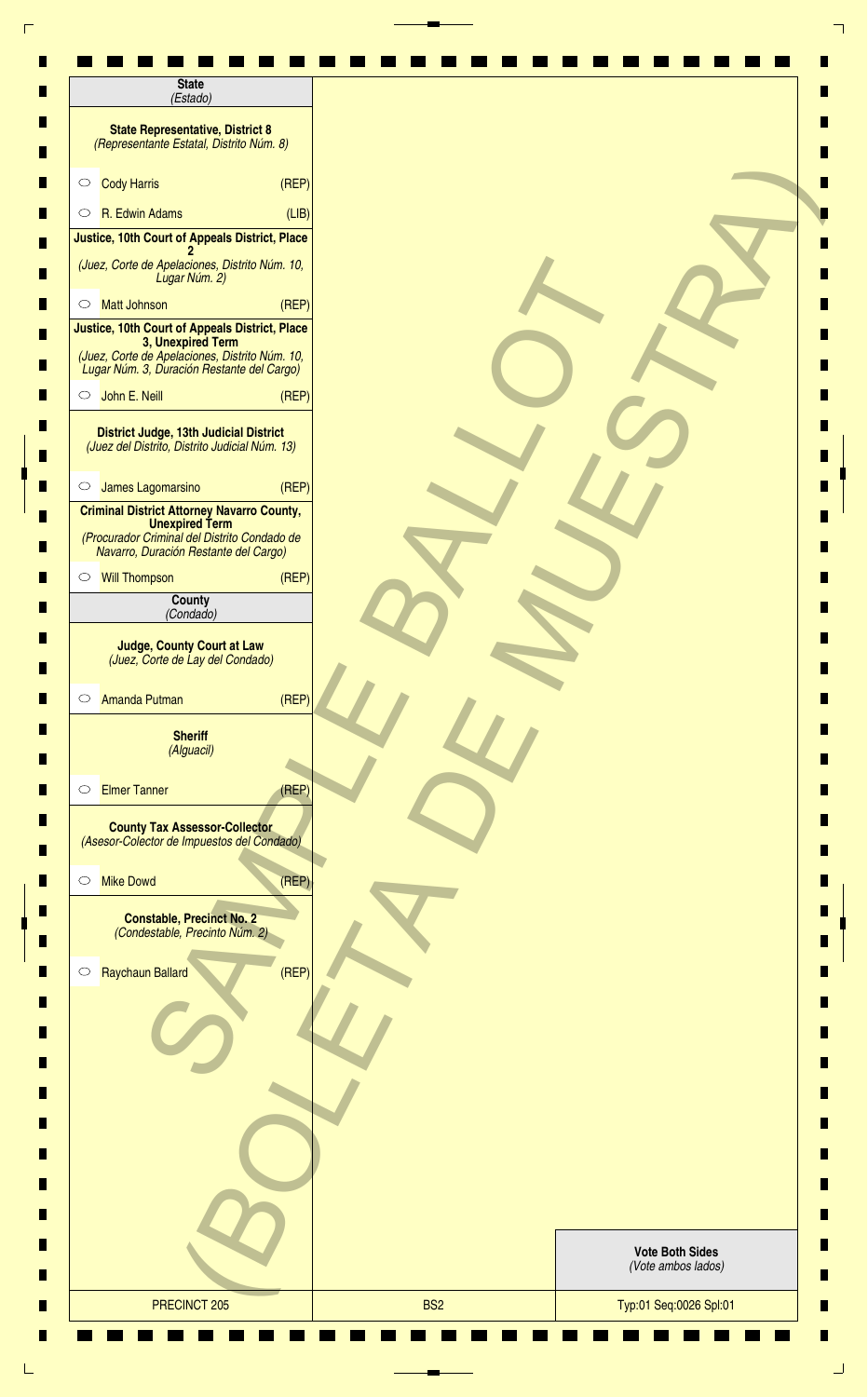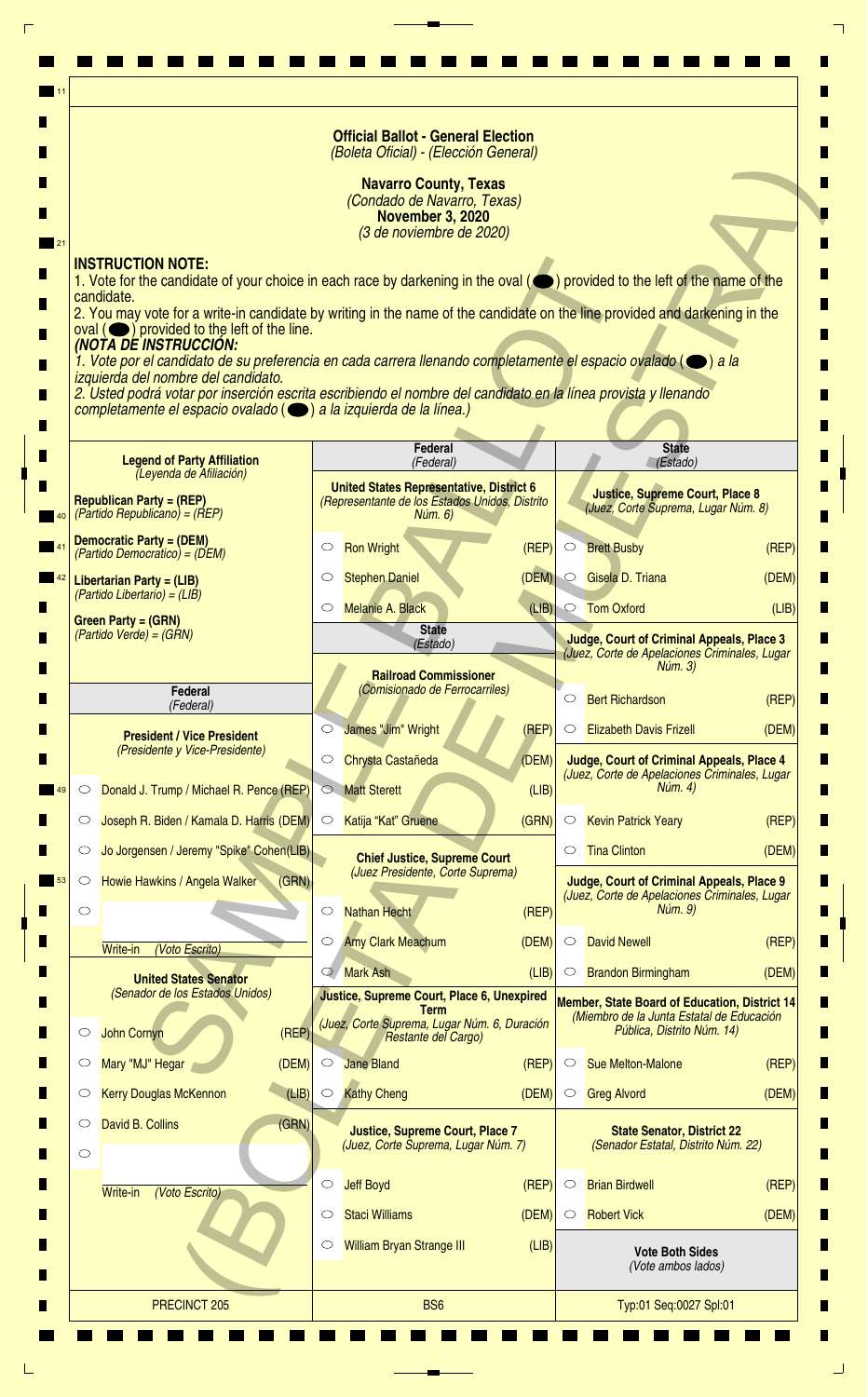| <b>State</b><br>(Estado)                                                                                                                                            |                                              |
|---------------------------------------------------------------------------------------------------------------------------------------------------------------------|----------------------------------------------|
| <b>State Representative, District 8</b><br>(Representante Estatal, Distrito Núm. 8)                                                                                 |                                              |
| <b>Cody Harris</b><br>(REF)<br>$\circ$                                                                                                                              |                                              |
| R. Edwin Adams<br>(LIB)<br>$\circ$                                                                                                                                  |                                              |
| Justice, 10th Court of Appeals District, Place                                                                                                                      |                                              |
| (Juez, Corte de Apelaciones, Distrito Núm. 10,<br>Lugar Núm. 2)                                                                                                     |                                              |
| <b>Matt Johnson</b><br>(REP)<br>$\circ$                                                                                                                             |                                              |
| Justice, 10th Court of Appeals District, Place<br>3, Unexpired Term<br>(Juez, Corte de Apelaciones, Distrito Núm. 10,<br>Lugar Núm. 3, Duración Restante del Cargo) |                                              |
| John E. Neill<br>(REF)<br>$\circ$                                                                                                                                   |                                              |
| District Judge, 13th Judicial District<br>(Juez del Distrito, Distrito Judicial Núm. 13)                                                                            |                                              |
| James Lagomarsino<br>(REP)<br>$\circ$                                                                                                                               |                                              |
| <b>Criminal District Attorney Navarro County,</b><br><b>Unexpired Term</b><br>(Procurador Criminal del Distrito Condado de<br>Navarro, Duración Restante del Cargo) |                                              |
| (REF)<br><b>Will Thompson</b><br>$\circ$                                                                                                                            |                                              |
| County<br>(Condado)                                                                                                                                                 |                                              |
| <b>Judge, County Court at Law</b><br>(Juez, Corte de Lay del Condado)<br>(REF)<br>Amanda Putman<br>$\circ$                                                          |                                              |
| <b>Sheriff</b><br>(Alguacil)                                                                                                                                        |                                              |
| <b>Elmer Tanner</b><br>(REF)<br>$\circ$                                                                                                                             |                                              |
| <b>County Tax Assessor-Collector</b><br>(Asesor-Colector de Impuestos del Condado)                                                                                  |                                              |
| <b>Mike Dowd</b><br>(REP)<br>$\circ$                                                                                                                                |                                              |
| <b>Constable, Precinct No. 2</b><br>(Condestable, Precinto Núm. 2)                                                                                                  |                                              |
| Raychaun Ballard<br>(REF)<br>$\circ$                                                                                                                                |                                              |
|                                                                                                                                                                     |                                              |
|                                                                                                                                                                     |                                              |
|                                                                                                                                                                     |                                              |
|                                                                                                                                                                     | <b>Vote Both Sides</b><br>(Vote ambos lados) |
|                                                                                                                                                                     |                                              |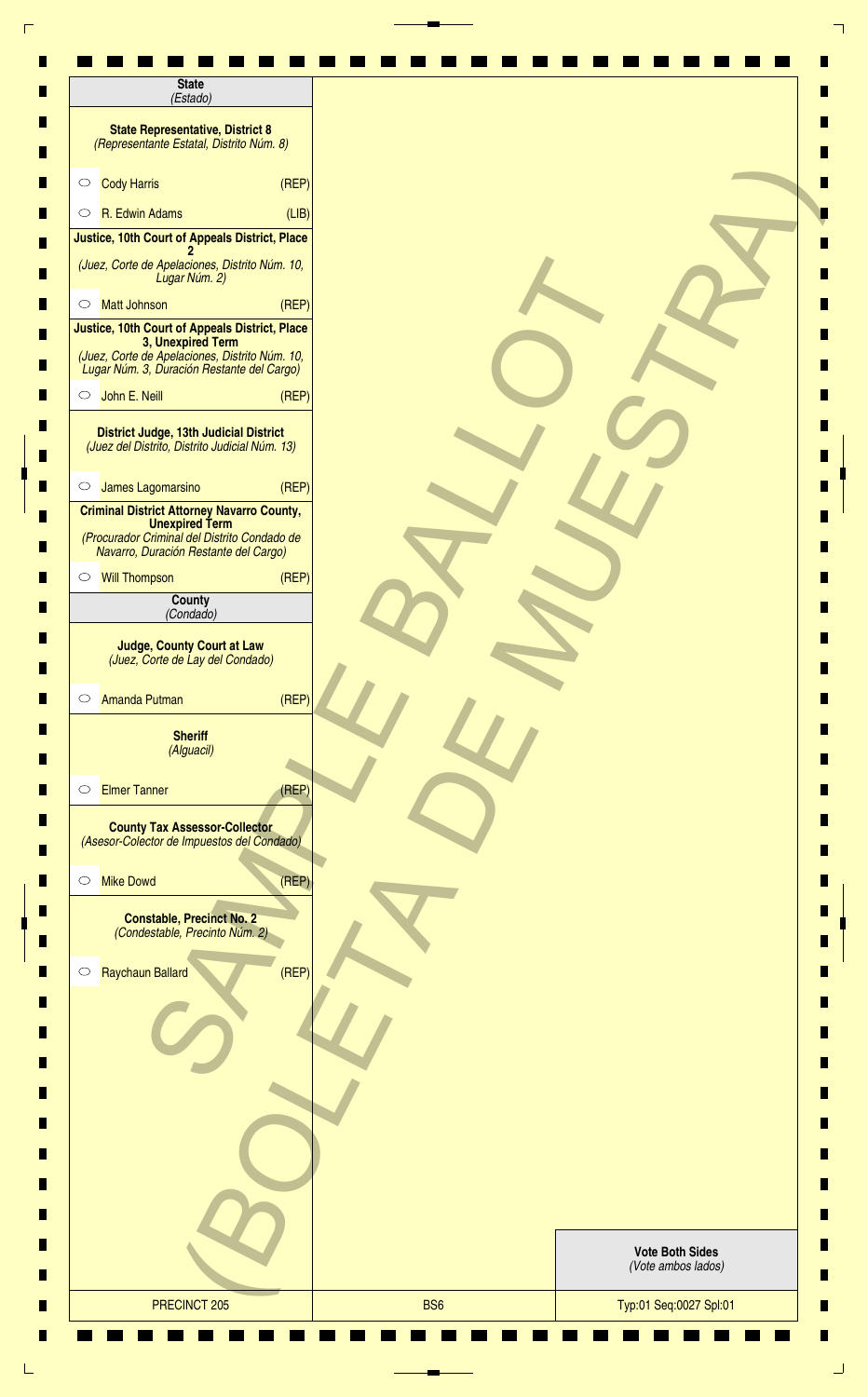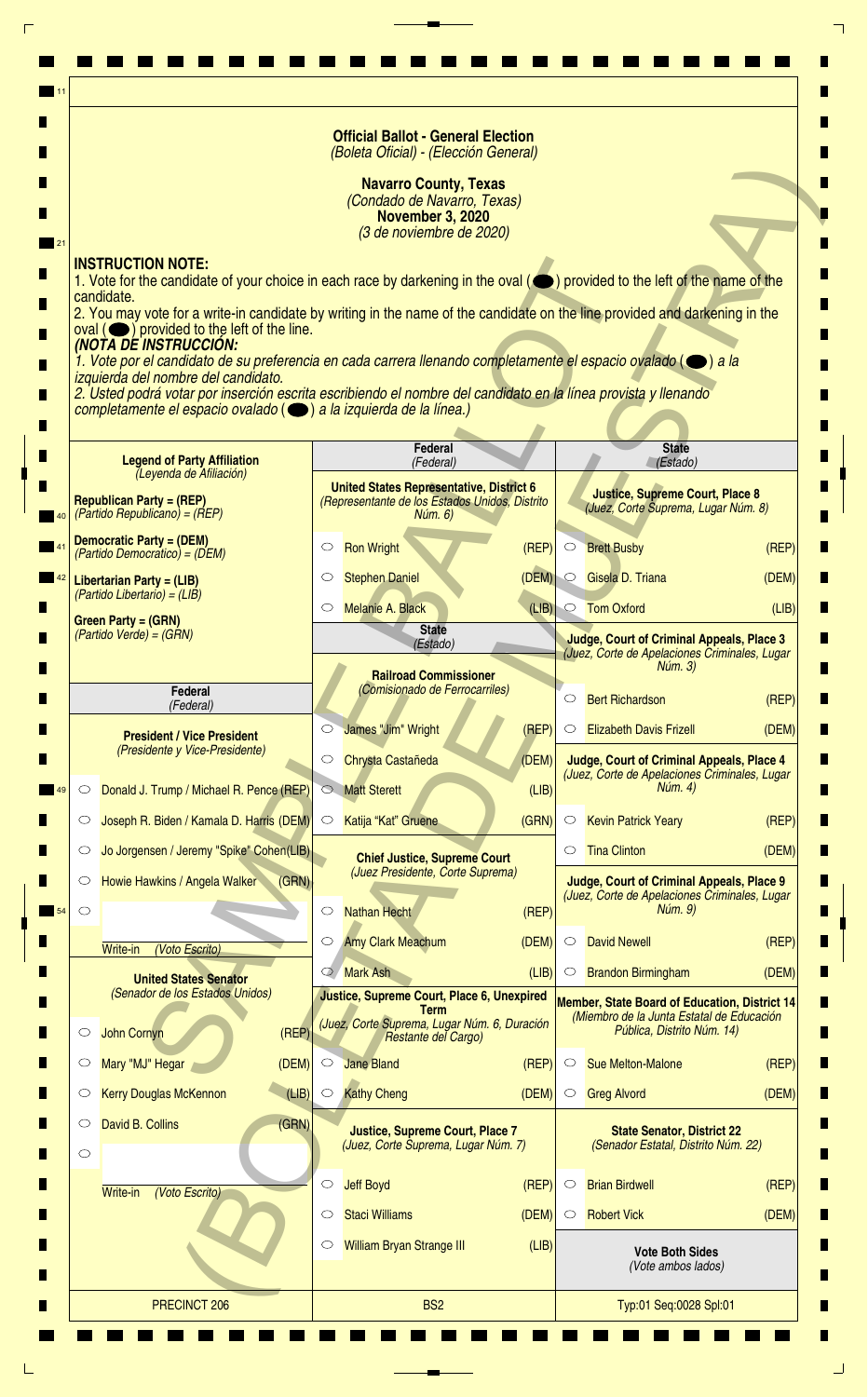| <b>State</b><br>(Estado)                                                                                                                                            |                                              |
|---------------------------------------------------------------------------------------------------------------------------------------------------------------------|----------------------------------------------|
| <b>State Representative, District 8</b><br>(Representante Estatal, Distrito Núm. 8)                                                                                 |                                              |
| <b>Cody Harris</b><br>(REF)<br>$\circ$                                                                                                                              |                                              |
| R. Edwin Adams<br>(LIB)<br>$\circ$                                                                                                                                  |                                              |
| Justice, 10th Court of Appeals District, Place                                                                                                                      |                                              |
| (Juez, Corte de Apelaciones, Distrito Núm. 10,<br>Lugar Núm. 2)                                                                                                     |                                              |
| <b>Matt Johnson</b><br>(REP)<br>$\circ$                                                                                                                             |                                              |
| Justice, 10th Court of Appeals District, Place<br>3, Unexpired Term<br>(Juez, Corte de Apelaciones, Distrito Núm. 10,<br>Lugar Núm. 3, Duración Restante del Cargo) |                                              |
| John E. Neill<br>(REF)<br>$\circ$                                                                                                                                   |                                              |
| District Judge, 13th Judicial District<br>(Juez del Distrito, Distrito Judicial Núm. 13)                                                                            |                                              |
| James Lagomarsino<br>(REP)<br>$\circ$                                                                                                                               |                                              |
| <b>Criminal District Attorney Navarro County,</b><br><b>Unexpired Term</b><br>(Procurador Criminal del Distrito Condado de<br>Navarro, Duración Restante del Cargo) |                                              |
| (REF)<br><b>Will Thompson</b><br>$\circ$                                                                                                                            |                                              |
| County<br>(Condado)                                                                                                                                                 |                                              |
| <b>Judge, County Court at Law</b><br>(Juez, Corte de Lay del Condado)<br>(REF)<br>Amanda Putman<br>$\circ$                                                          |                                              |
| <b>Sheriff</b><br>(Alguacil)                                                                                                                                        |                                              |
| <b>Elmer Tanner</b><br>(REF)<br>$\circ$                                                                                                                             |                                              |
| <b>County Tax Assessor-Collector</b><br>(Asesor-Colector de Impuestos del Condado)                                                                                  |                                              |
| <b>Mike Dowd</b><br>(REP)<br>$\circ$                                                                                                                                |                                              |
| <b>Constable, Precinct No. 2</b><br>(Condestable, Precinto Núm. 2)                                                                                                  |                                              |
| Raychaun Ballard<br>(REF)<br>$\circ$                                                                                                                                |                                              |
|                                                                                                                                                                     |                                              |
|                                                                                                                                                                     |                                              |
|                                                                                                                                                                     |                                              |
|                                                                                                                                                                     | <b>Vote Both Sides</b><br>(Vote ambos lados) |
|                                                                                                                                                                     |                                              |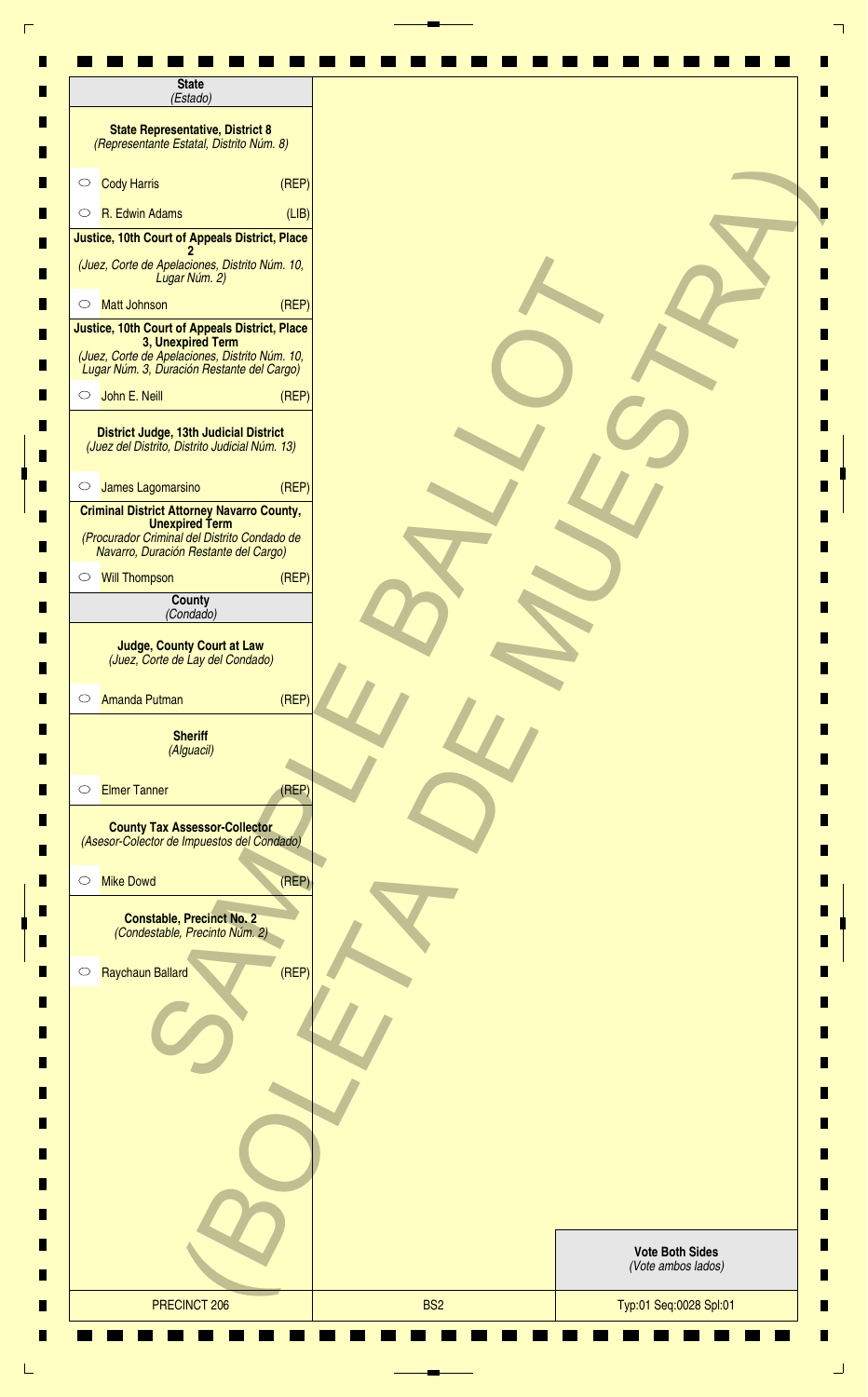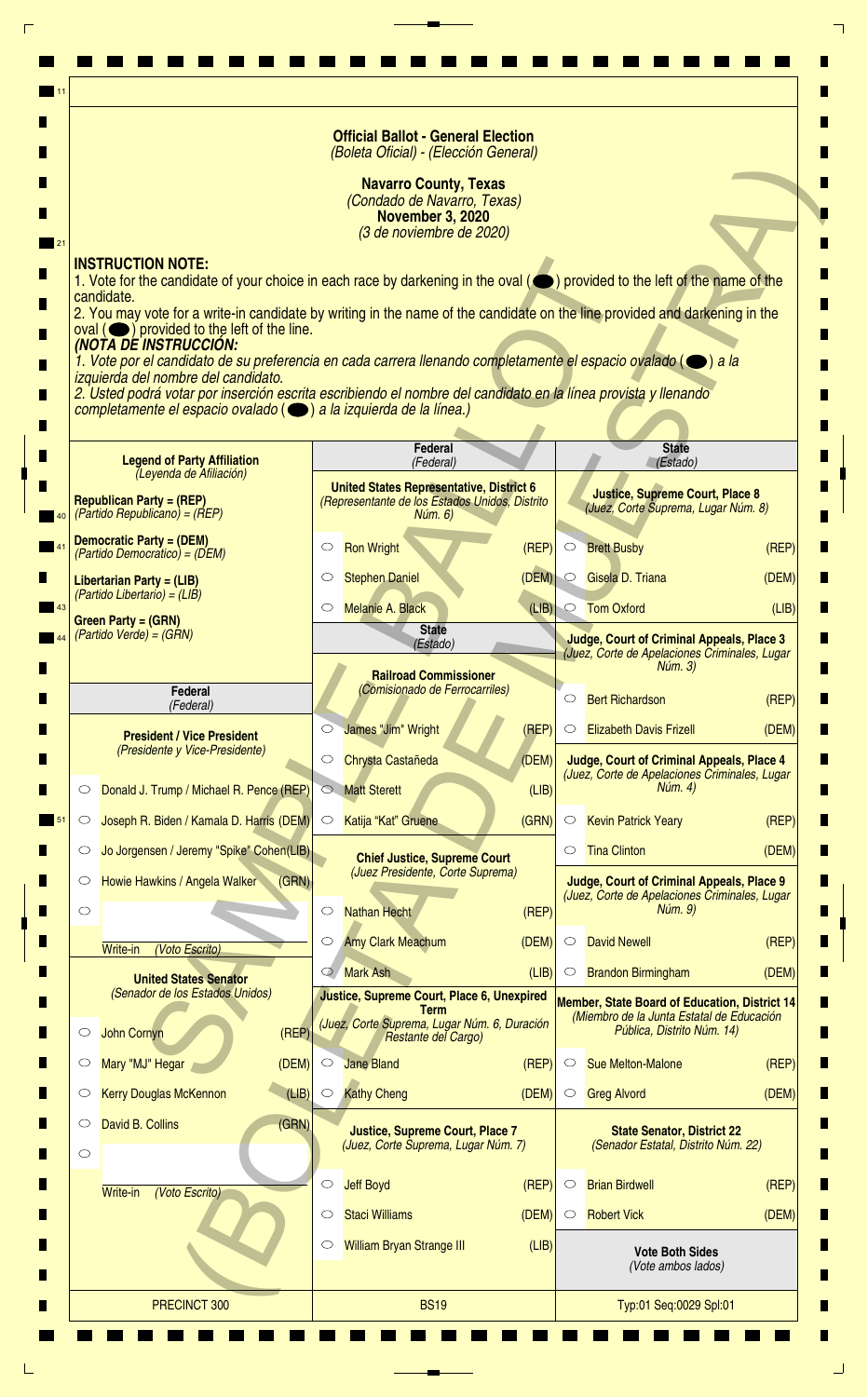| (Estado)                                                                                                                                                            |       |  |                                              |
|---------------------------------------------------------------------------------------------------------------------------------------------------------------------|-------|--|----------------------------------------------|
| <b>State Representative, District 8</b><br>(Representante Estatal, Distrito Núm. 8)                                                                                 |       |  |                                              |
| <b>Cody Harris</b><br>$\circ$                                                                                                                                       | (REF) |  |                                              |
| R. Edwin Adams<br>$\circ$                                                                                                                                           | (LIB) |  |                                              |
| Justice, 10th Court of Appeals District, Place                                                                                                                      |       |  |                                              |
| (Juez, Corte de Apelaciones, Distrito Núm. 10,<br>Lugar Núm. 2)                                                                                                     |       |  |                                              |
| <b>Matt Johnson</b><br>$\circ$                                                                                                                                      | (REF) |  |                                              |
| Justice, 10th Court of Appeals District, Place<br>3, Unexpired Term<br>(Juez, Corte de Apelaciones, Distrito Núm. 10,<br>Lugar Núm. 3, Duración Restante del Cargo) |       |  |                                              |
| John E. Neill<br>$\circ$                                                                                                                                            | (REF) |  |                                              |
| <b>District Judge, 13th Judicial District</b><br>(Juez del Distrito, Distrito Judicial Núm. 13)                                                                     |       |  |                                              |
| James Lagomarsino<br>$\circ$                                                                                                                                        | (REF) |  |                                              |
| <b>Criminal District Attorney Navarro County,</b><br><b>Unexpired Term</b><br>(Procurador Criminal del Distrito Condado de<br>Navarro, Duración Restante del Cargo) |       |  |                                              |
| <b>Will Thompson</b><br>$\circ$                                                                                                                                     | (REF) |  |                                              |
| County<br>(Condado)                                                                                                                                                 |       |  |                                              |
| <b>Judge, County Court at Law</b><br>(Juez, Corte de Lay del Condado)<br><b>Amanda Putman</b><br>$\circ$                                                            | (REF) |  |                                              |
| <b>Sheriff</b><br>(Alguacil)                                                                                                                                        |       |  |                                              |
| <b>Elmer Tanner</b><br>$\circ$                                                                                                                                      | (REP) |  |                                              |
| <b>County Tax Assessor-Collector</b><br>(Asesor-Colector de Impuestos del Condado)                                                                                  |       |  |                                              |
| <b>Mike Dowd</b><br>$\circ$                                                                                                                                         | (REF) |  |                                              |
| <b>County Commissioner, Precinct No. 3</b><br>(Comisionado del Condado, Precinto Núm. 3)                                                                            |       |  |                                              |
| <b>Eddie Moore</b><br>$\circlearrowright$                                                                                                                           | (REP) |  |                                              |
| <b>Constable, Precinct No. 3</b><br>(Condestable, Precinto Núm. 3)                                                                                                  |       |  |                                              |
| <b>Bobby Rachel</b><br>$\circ$                                                                                                                                      | (REF) |  |                                              |
|                                                                                                                                                                     |       |  |                                              |
|                                                                                                                                                                     |       |  |                                              |
|                                                                                                                                                                     |       |  |                                              |
|                                                                                                                                                                     |       |  | <b>Vote Both Sides</b><br>(Vote ambos lados) |
|                                                                                                                                                                     |       |  |                                              |

٦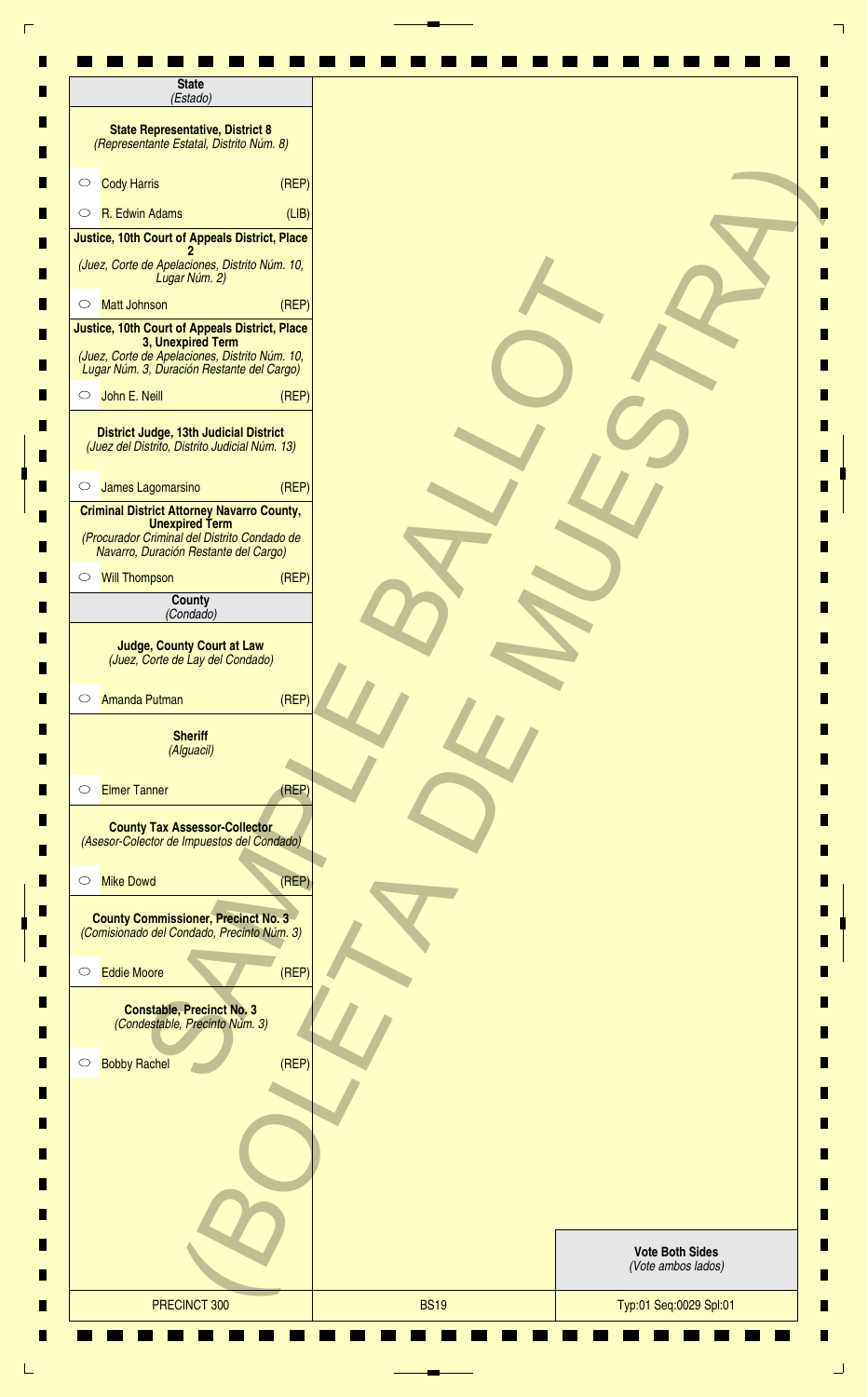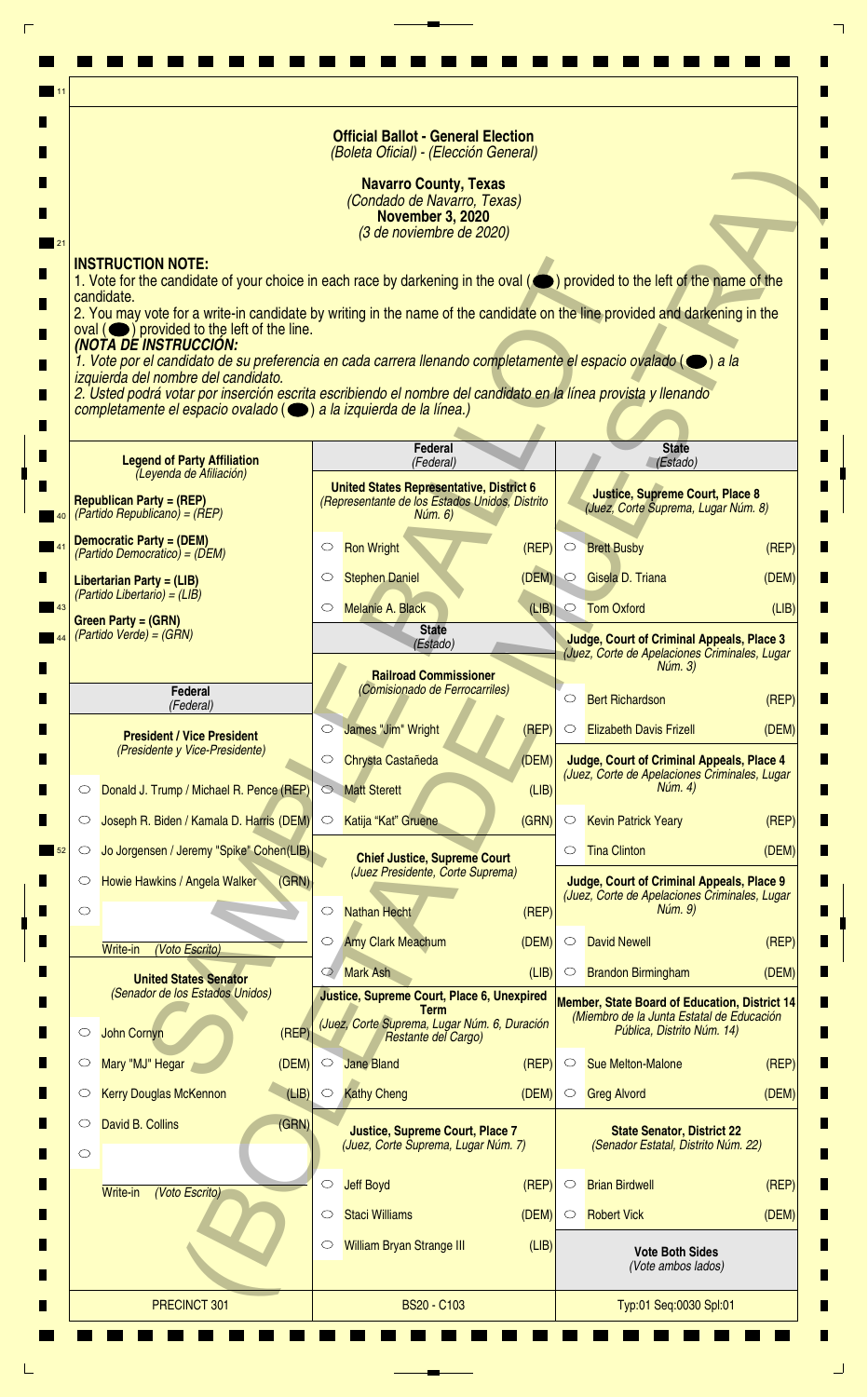| <b>State</b><br>(Estado)                                                                                                   | <b>General Election - City of Corsicana</b><br>(Elección General - Ciudad de Corsicana)                                                 |                                              |
|----------------------------------------------------------------------------------------------------------------------------|-----------------------------------------------------------------------------------------------------------------------------------------|----------------------------------------------|
| <b>State Representative, District 8</b><br>(Representante Estatal, Distrito Núm. 8)                                        | <b>Council Member, Precinct I (One):</b><br>(Miembro del Consejo, Recinto Número 1)<br>Vote for none or one<br>(Vote por ninguno o uno) |                                              |
| (REF)<br><b>Cody Harris</b><br>$\circ$                                                                                     |                                                                                                                                         |                                              |
| R. Edwin Adams<br>(LIB)<br>$\circ$                                                                                         | <b>Susan Hale</b><br>$\circ$                                                                                                            |                                              |
| Justice, 10th Court of Appeals District, Place                                                                             | $\circ$<br><b>Arlen Swartzentruber</b>                                                                                                  |                                              |
| (Juez, Corte de Apelaciones, Distrito Núm. 10,<br>Lugar Núm. 2)                                                            |                                                                                                                                         |                                              |
| (REP)<br><b>Matt Johnson</b><br>$\circ$<br>Justice, 10th Court of Appeals District, Place                                  |                                                                                                                                         |                                              |
| 3, Unexpired Term<br>(Juez, Corte de Apelaciones, Distrito Núm. 10,<br>Lugar Núm. 3, Duración Restante del Cargo)          |                                                                                                                                         |                                              |
| John E. Neill<br>(REF)<br>$\circ$                                                                                          |                                                                                                                                         |                                              |
| District Judge, 13th Judicial District<br>(Juez del Distrito, Distrito Judicial Núm. 13)                                   |                                                                                                                                         |                                              |
| (REF)<br>James Lagomarsino<br>$\circ$                                                                                      |                                                                                                                                         |                                              |
| <b>Criminal District Attorney Navarro County,</b><br><b>Unexpired Term</b><br>(Procurador Criminal del Distrito Condado de |                                                                                                                                         |                                              |
| Navarro, Duración Restante del Cargo)<br>(REP)<br><b>Will Thompson</b><br>$\circ$                                          |                                                                                                                                         |                                              |
| County                                                                                                                     |                                                                                                                                         |                                              |
| (Condado)                                                                                                                  |                                                                                                                                         |                                              |
| <b>Judge, County Court at Law</b><br>(Juez, Corte de Lay del Condado)                                                      |                                                                                                                                         |                                              |
| (REF)<br><b>Amanda Putman</b><br>$\circ$                                                                                   |                                                                                                                                         |                                              |
| <b>Sheriff</b><br>(Alguacil)                                                                                               |                                                                                                                                         |                                              |
| <b>Elmer Tanner</b><br>(REF)<br>$\circ$                                                                                    |                                                                                                                                         |                                              |
| <b>County Tax Assessor-Collector</b><br>(Asesor-Colector de Impuestos del Condado)                                         |                                                                                                                                         |                                              |
| (REF)<br><b>Mike Dowd</b><br>$\circ$                                                                                       |                                                                                                                                         |                                              |
| <b>County Commissioner, Precinct No. 3</b><br>(Comisionado del Condado, Precinto Núm. 3)                                   |                                                                                                                                         |                                              |
| (REF)<br><b>Eddie Moore</b><br>$\circ$                                                                                     |                                                                                                                                         |                                              |
| <b>Constable, Precinct No. 3</b><br>(Condestable, Precinto Núm. 3)                                                         |                                                                                                                                         |                                              |
| (REF)<br><b>Bobby Rachel</b><br>$\circ$                                                                                    |                                                                                                                                         |                                              |
|                                                                                                                            |                                                                                                                                         |                                              |
|                                                                                                                            |                                                                                                                                         |                                              |
|                                                                                                                            |                                                                                                                                         |                                              |
|                                                                                                                            |                                                                                                                                         |                                              |
|                                                                                                                            |                                                                                                                                         | <b>Vote Both Sides</b><br>(Vote ambos lados) |
| PRECINCT 301                                                                                                               | <b>BS20 - C103</b>                                                                                                                      | Typ:01 Seq:0030 Spl:01                       |

 $\Gamma$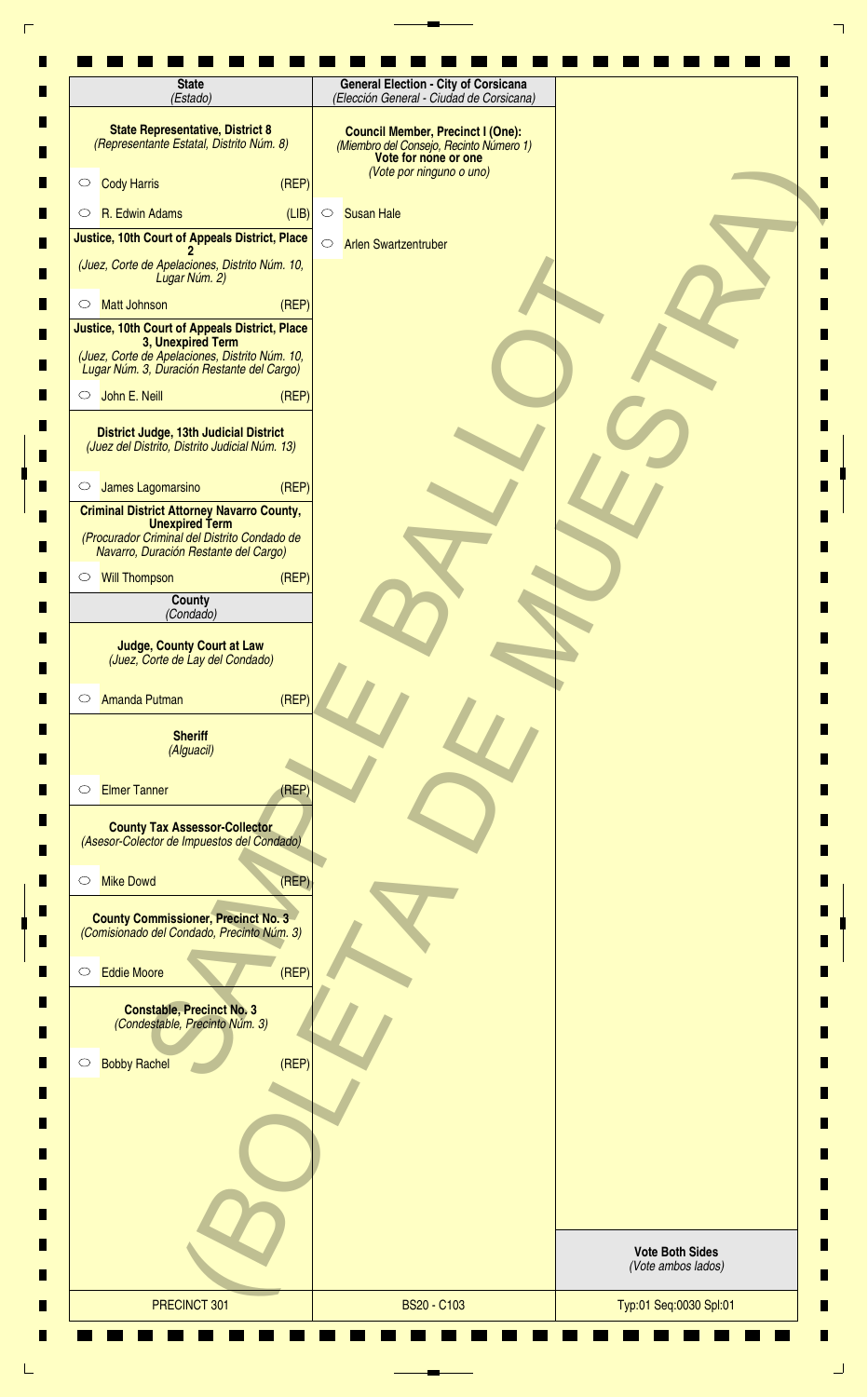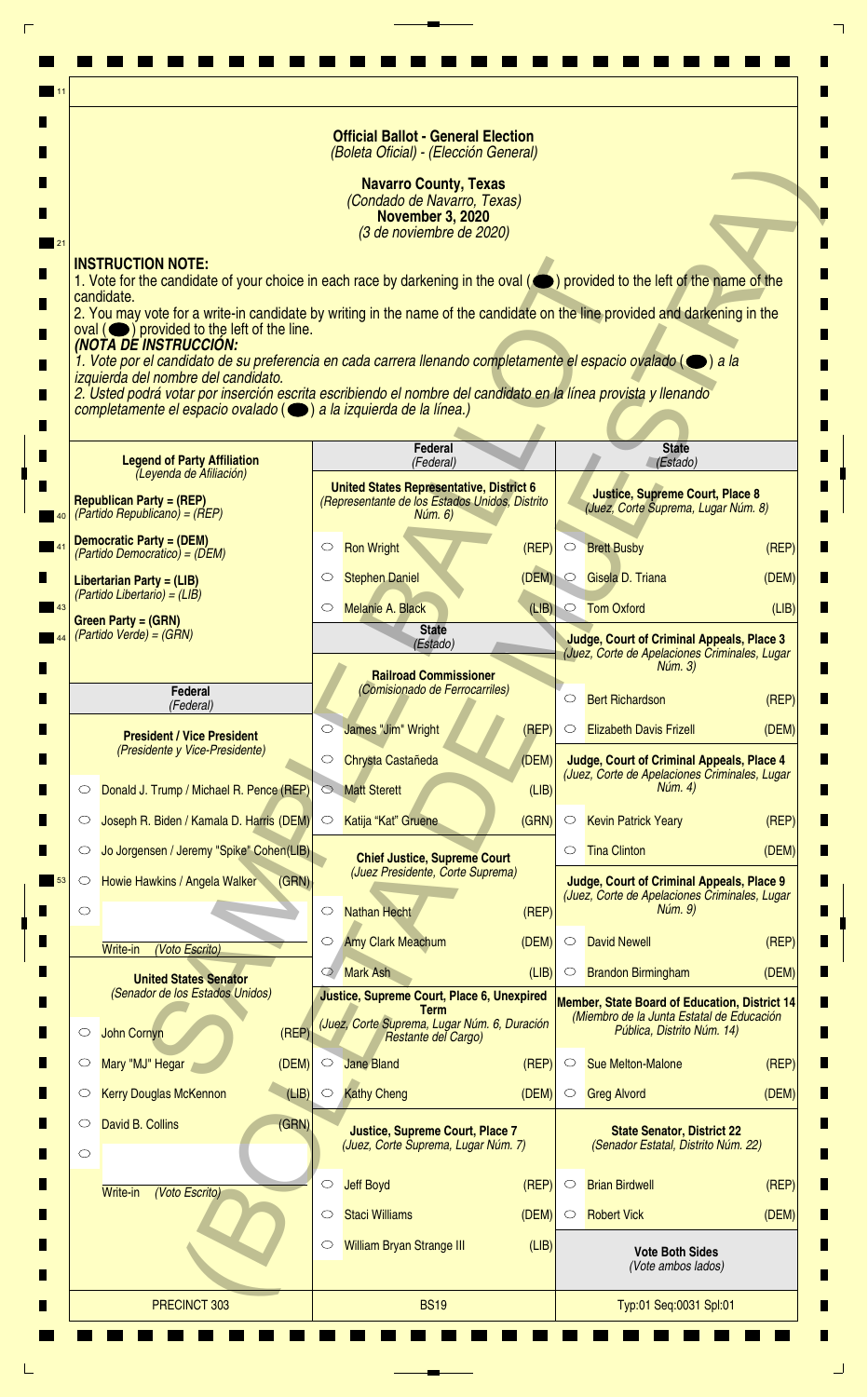| <b>State</b><br>(Estado)                                                                                                                                            |       |                        |  |
|---------------------------------------------------------------------------------------------------------------------------------------------------------------------|-------|------------------------|--|
| <b>State Representative, District 8</b><br>(Representante Estatal, Distrito Núm. 8)                                                                                 |       |                        |  |
| <b>Cody Harris</b><br>$\circ$                                                                                                                                       | (REF) |                        |  |
| R. Edwin Adams<br>$\circ$                                                                                                                                           | (LIB) |                        |  |
| Justice, 10th Court of Appeals District, Place                                                                                                                      |       |                        |  |
| (Juez, Corte de Apelaciones, Distrito Núm. 10,<br>Lugar Núm. 2)                                                                                                     |       |                        |  |
| <b>Matt Johnson</b><br>$\circ$                                                                                                                                      | (REF) |                        |  |
| Justice, 10th Court of Appeals District, Place<br>3, Unexpired Term<br>(Juez, Corte de Apelaciones, Distrito Núm. 10,<br>Lugar Núm. 3, Duración Restante del Cargo) |       |                        |  |
| John E. Neill<br>$\circ$                                                                                                                                            | (REF) |                        |  |
| <b>District Judge, 13th Judicial District</b><br>(Juez del Distrito, Distrito Judicial Núm. 13)                                                                     |       |                        |  |
| James Lagomarsino<br>$\circ$                                                                                                                                        | (REF) |                        |  |
| <b>Criminal District Attorney Navarro County,</b><br><b>Unexpired Term</b><br>(Procurador Criminal del Distrito Condado de<br>Navarro, Duración Restante del Cargo) |       |                        |  |
| <b>Will Thompson</b><br>$\circ$                                                                                                                                     | (REF) |                        |  |
| County<br>(Condado)                                                                                                                                                 |       |                        |  |
| <b>Judge, County Court at Law</b><br>(Juez, Corte de Lay del Condado)                                                                                               |       |                        |  |
| <b>Amanda Putman</b><br>$\circ$                                                                                                                                     | (REF) |                        |  |
| <b>Sheriff</b><br>(Alguacil)                                                                                                                                        |       |                        |  |
| <b>Elmer Tanner</b><br>$\circ$                                                                                                                                      | (REP) |                        |  |
| <b>County Tax Assessor-Collector</b><br>(Asesor-Colector de Impuestos del Condado)                                                                                  |       |                        |  |
| <b>Mike Dowd</b><br>$\circ$                                                                                                                                         | (REF) |                        |  |
| <b>County Commissioner, Precinct No. 3</b><br>(Comisionado del Condado, Precinto Núm. 3)                                                                            |       |                        |  |
| <b>Eddie Moore</b><br>$\circlearrowright$                                                                                                                           | (REP) |                        |  |
| <b>Constable, Precinct No. 3</b><br>(Condestable, Precinto Núm. 3)                                                                                                  |       |                        |  |
| <b>Bobby Rachel</b><br>$\circ$                                                                                                                                      | (REF) |                        |  |
|                                                                                                                                                                     |       |                        |  |
|                                                                                                                                                                     |       |                        |  |
|                                                                                                                                                                     |       |                        |  |
|                                                                                                                                                                     |       | <b>Vote Both Sides</b> |  |
|                                                                                                                                                                     |       | (Vote ambos lados)     |  |

٦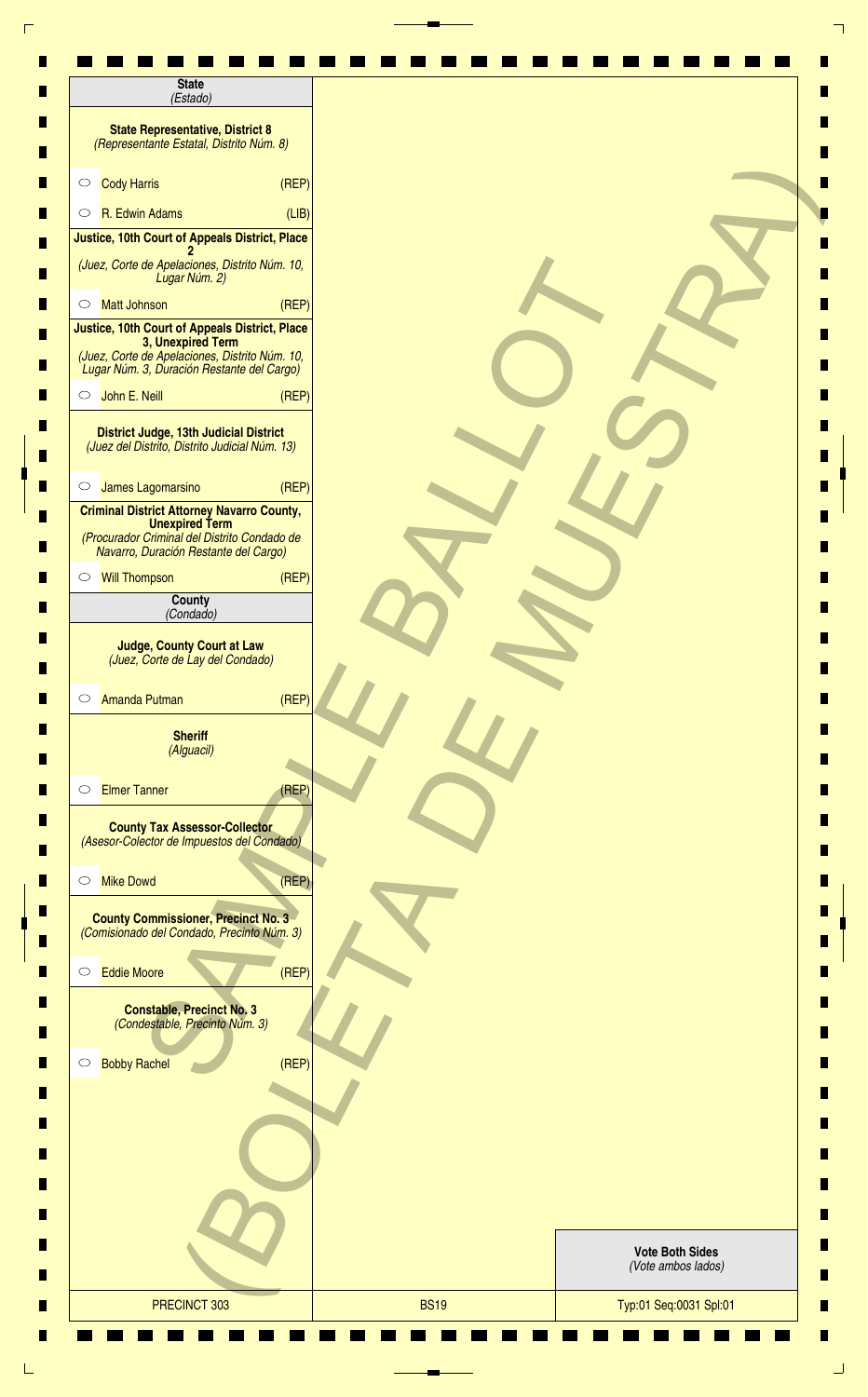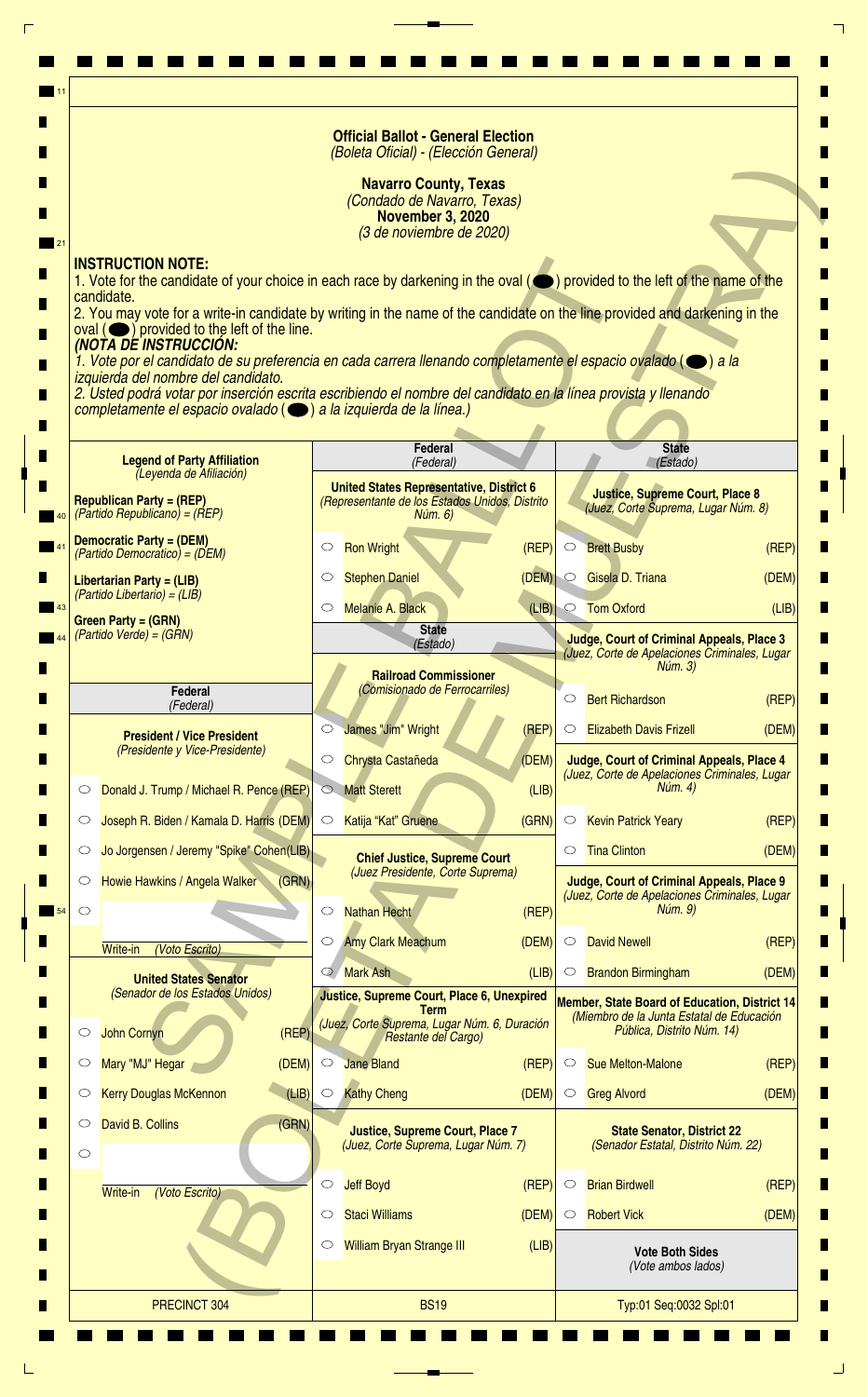| <b>State</b><br>(Estado)                                                                                                                                            |       |  |                                              |
|---------------------------------------------------------------------------------------------------------------------------------------------------------------------|-------|--|----------------------------------------------|
| <b>State Representative, District 8</b><br>(Representante Estatal, Distrito Núm. 8)                                                                                 |       |  |                                              |
| <b>Cody Harris</b><br>$\circ$                                                                                                                                       | (REF) |  |                                              |
| R. Edwin Adams<br>$\circ$                                                                                                                                           | (LIB) |  |                                              |
| Justice, 10th Court of Appeals District, Place                                                                                                                      |       |  |                                              |
| (Juez, Corte de Apelaciones, Distrito Núm. 10,<br>Lugar Núm. 2)                                                                                                     |       |  |                                              |
| <b>Matt Johnson</b><br>$\circ$                                                                                                                                      | (REF) |  |                                              |
| Justice, 10th Court of Appeals District, Place<br>3, Unexpired Term<br>(Juez, Corte de Apelaciones, Distrito Núm. 10,<br>Lugar Núm. 3, Duración Restante del Cargo) |       |  |                                              |
| John E. Neill<br>$\circ$                                                                                                                                            | (REF) |  |                                              |
| <b>District Judge, 13th Judicial District</b><br>(Juez del Distrito, Distrito Judicial Núm. 13)                                                                     |       |  |                                              |
| James Lagomarsino<br>$\circ$                                                                                                                                        | (REF) |  |                                              |
| <b>Criminal District Attorney Navarro County,</b><br><b>Unexpired Term</b><br>(Procurador Criminal del Distrito Condado de<br>Navarro, Duración Restante del Cargo) |       |  |                                              |
| <b>Will Thompson</b><br>$\circ$                                                                                                                                     | (REF) |  |                                              |
| County<br>(Condado)                                                                                                                                                 |       |  |                                              |
| <b>Judge, County Court at Law</b><br>(Juez, Corte de Lay del Condado)<br><b>Amanda Putman</b><br>$\circ$                                                            | (REP) |  |                                              |
| <b>Sheriff</b><br>(Alguacil)                                                                                                                                        |       |  |                                              |
| <b>Elmer Tanner</b><br>$\circ$                                                                                                                                      | (REP) |  |                                              |
| <b>County Tax Assessor-Collector</b><br>(Asesor-Colector de Impuestos del Condado)                                                                                  |       |  |                                              |
| <b>Mike Dowd</b><br>$\circ$                                                                                                                                         | (REF) |  |                                              |
| <b>County Commissioner, Precinct No. 3</b><br>(Comisionado del Condado, Precinto Núm. 3)                                                                            |       |  |                                              |
| <b>Eddie Moore</b><br>$\circ$                                                                                                                                       | (REF) |  |                                              |
| <b>Constable, Precinct No. 3</b><br>(Condestable, Precinto Núm. 3)                                                                                                  |       |  |                                              |
| <b>Bobby Rachel</b><br>$\circ$                                                                                                                                      | (REF) |  |                                              |
|                                                                                                                                                                     |       |  |                                              |
|                                                                                                                                                                     |       |  |                                              |
|                                                                                                                                                                     |       |  |                                              |
|                                                                                                                                                                     |       |  | <b>Vote Both Sides</b><br>(Vote ambos lados) |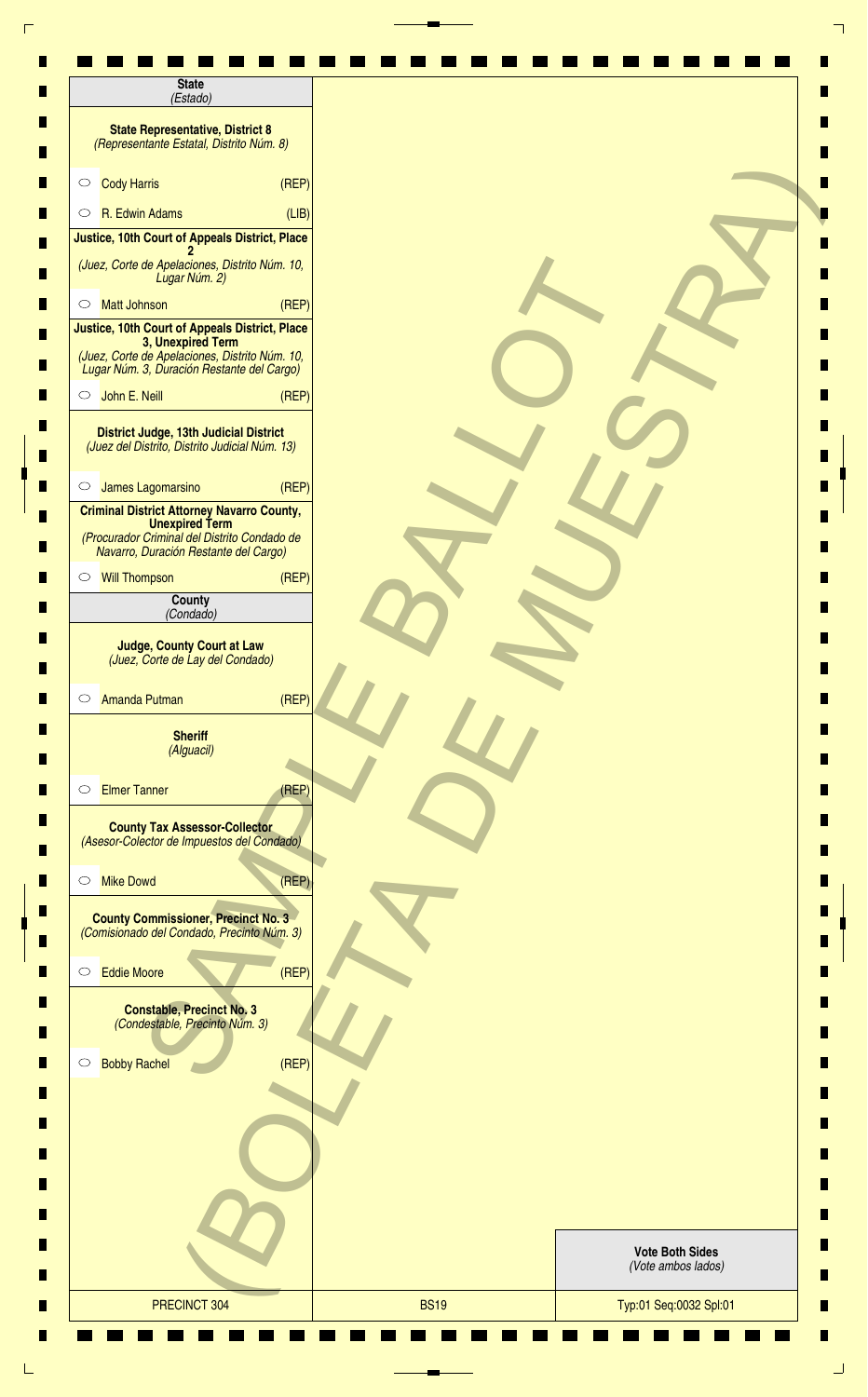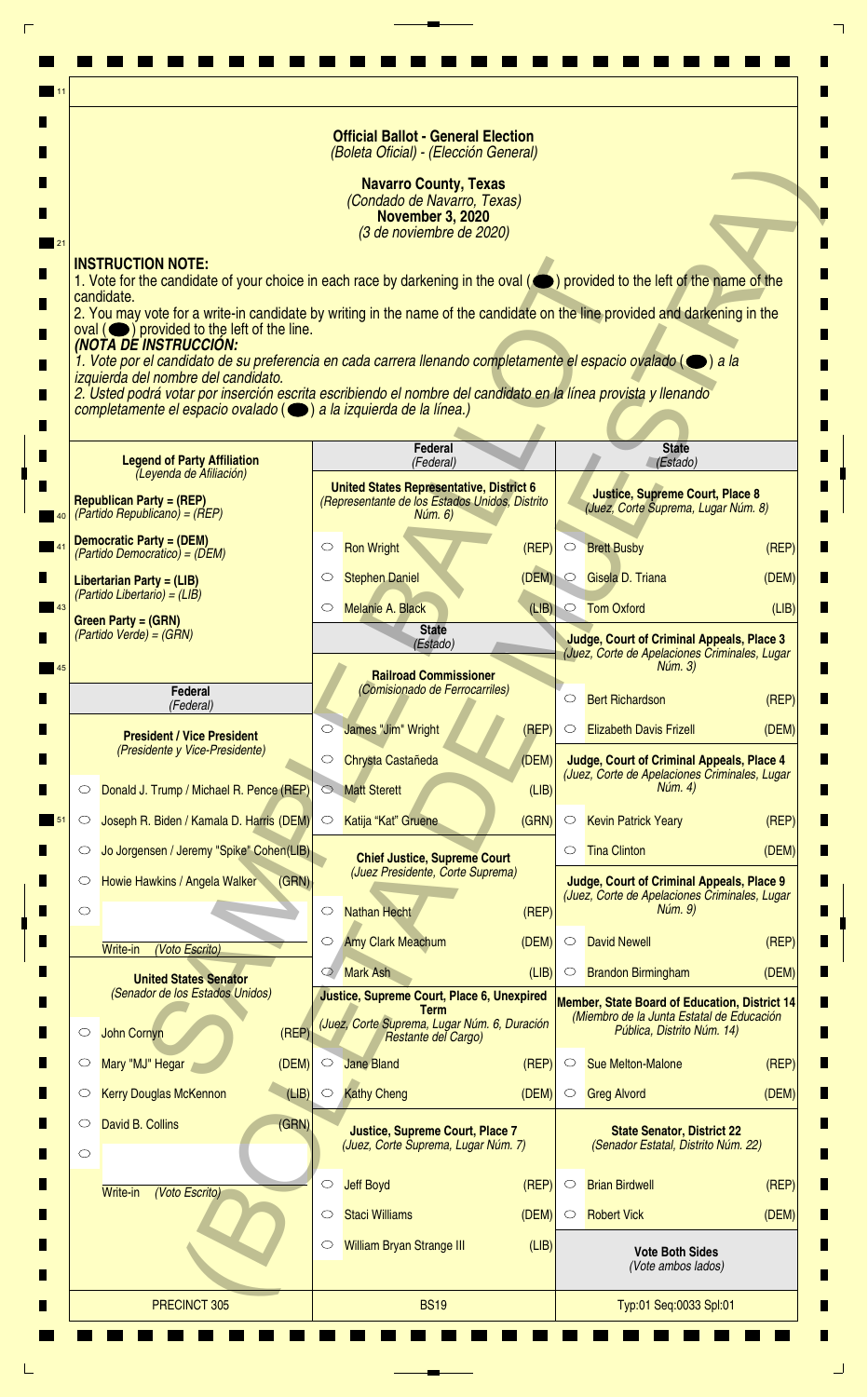| <b>State</b><br>(Estado)                                                                                                                                            |       |                                              |  |
|---------------------------------------------------------------------------------------------------------------------------------------------------------------------|-------|----------------------------------------------|--|
| <b>State Representative, District 8</b><br>(Representante Estatal, Distrito Núm. 8)                                                                                 |       |                                              |  |
| <b>Cody Harris</b><br>$\circ$                                                                                                                                       | (REF) |                                              |  |
| R. Edwin Adams<br>$\circ$                                                                                                                                           | (LIB) |                                              |  |
| Justice, 10th Court of Appeals District, Place                                                                                                                      |       |                                              |  |
| (Juez, Corte de Apelaciones, Distrito Núm. 10,<br>Lugar Núm. 2)                                                                                                     |       |                                              |  |
| <b>Matt Johnson</b><br>$\circ$                                                                                                                                      | (REF) |                                              |  |
| Justice, 10th Court of Appeals District, Place<br>3, Unexpired Term<br>(Juez, Corte de Apelaciones, Distrito Núm. 10,<br>Lugar Núm. 3, Duración Restante del Cargo) |       |                                              |  |
| John E. Neill<br>$\circ$                                                                                                                                            | (REF) |                                              |  |
| <b>District Judge, 13th Judicial District</b><br>(Juez del Distrito, Distrito Judicial Núm. 13)                                                                     |       |                                              |  |
| James Lagomarsino<br>$\circ$                                                                                                                                        | (REF) |                                              |  |
| <b>Criminal District Attorney Navarro County,</b><br><b>Unexpired Term</b><br>(Procurador Criminal del Distrito Condado de<br>Navarro, Duración Restante del Cargo) |       |                                              |  |
| <b>Will Thompson</b><br>$\circ$                                                                                                                                     | (REF) |                                              |  |
| County<br>(Condado)                                                                                                                                                 |       |                                              |  |
| <b>Judge, County Court at Law</b><br>(Juez, Corte de Lay del Condado)                                                                                               |       |                                              |  |
| <b>Amanda Putman</b><br>$\circ$                                                                                                                                     | (REF) |                                              |  |
| <b>Sheriff</b><br>(Alguacil)                                                                                                                                        |       |                                              |  |
| <b>Elmer Tanner</b><br>$\circ$                                                                                                                                      | (REP) |                                              |  |
| <b>County Tax Assessor-Collector</b><br>(Asesor-Colector de Impuestos del Condado)                                                                                  |       |                                              |  |
| <b>Mike Dowd</b><br>$\circ$                                                                                                                                         | (REF) |                                              |  |
| <b>County Commissioner, Precinct No. 3</b><br>(Comisionado del Condado, Precinto Núm. 3)                                                                            |       |                                              |  |
| <b>Eddie Moore</b><br>$\circlearrowright$                                                                                                                           | (REP) |                                              |  |
| <b>Constable, Precinct No. 3</b><br>(Condestable, Precinto Núm. 3)                                                                                                  |       |                                              |  |
| <b>Bobby Rachel</b><br>$\circ$                                                                                                                                      | (REF) |                                              |  |
|                                                                                                                                                                     |       |                                              |  |
|                                                                                                                                                                     |       |                                              |  |
|                                                                                                                                                                     |       |                                              |  |
|                                                                                                                                                                     |       | <b>Vote Both Sides</b><br>(Vote ambos lados) |  |

٦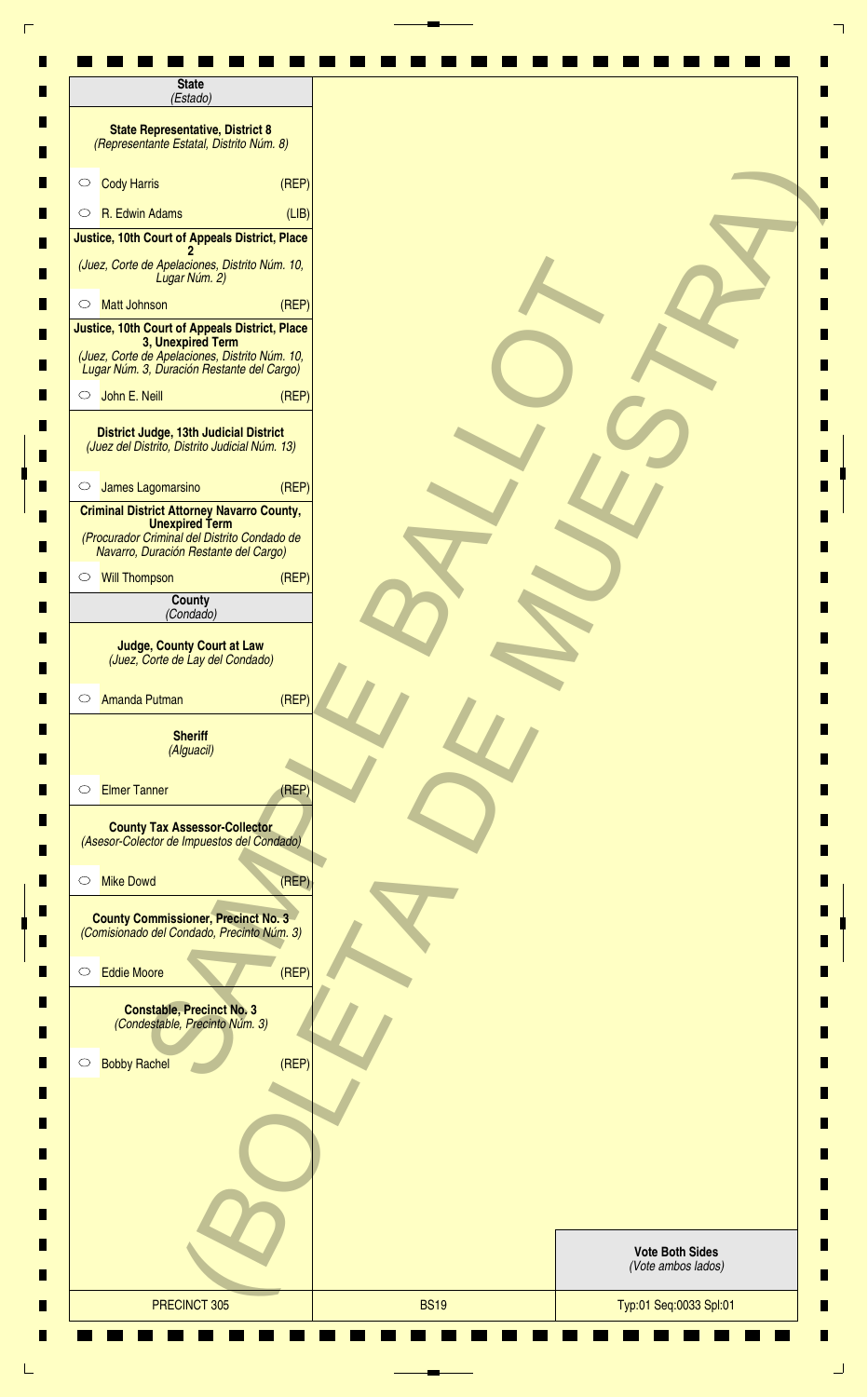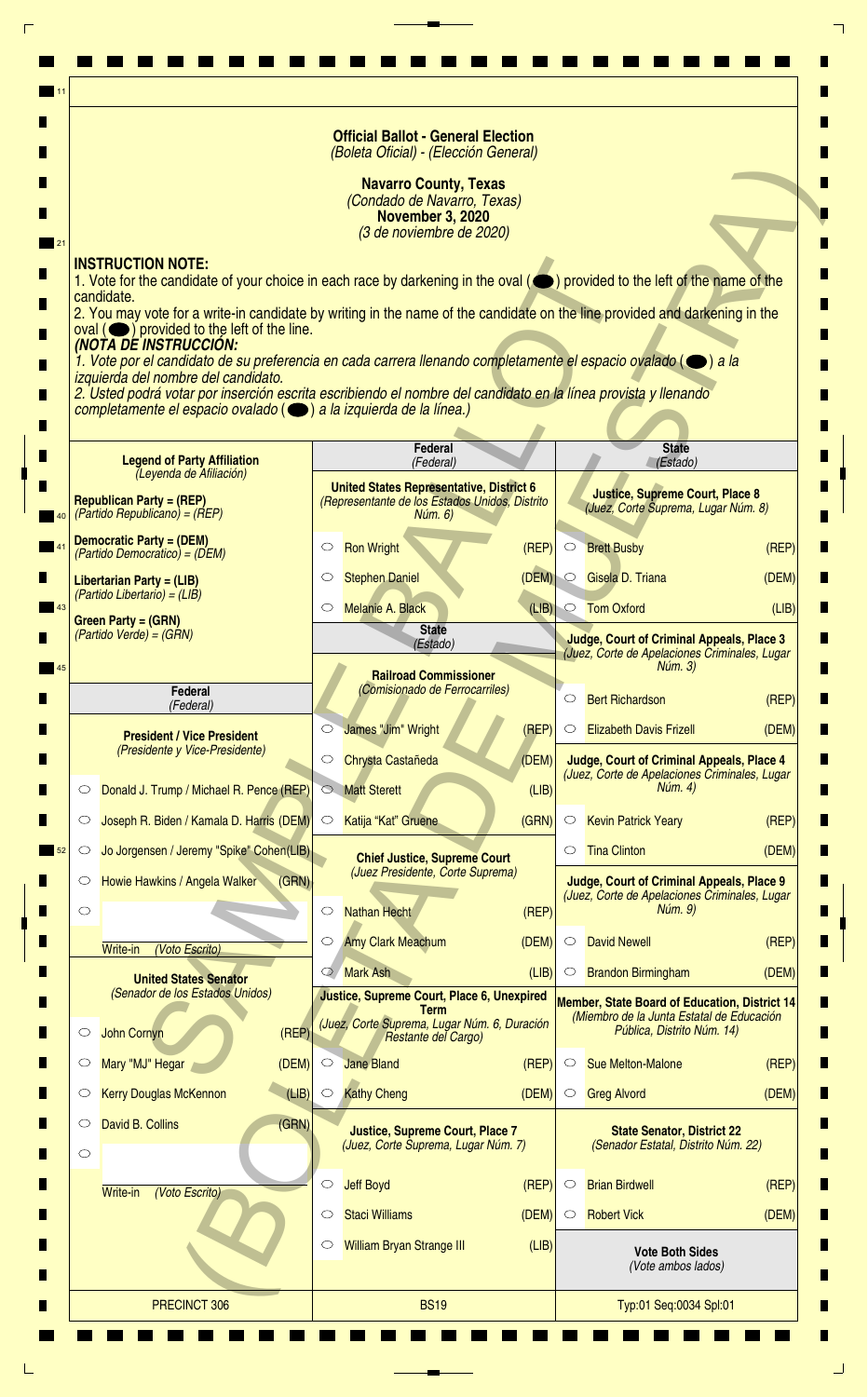| <b>State</b><br>(Estado)                                                                                                                                            |       |                        |  |
|---------------------------------------------------------------------------------------------------------------------------------------------------------------------|-------|------------------------|--|
| <b>State Representative, District 8</b><br>(Representante Estatal, Distrito Núm. 8)                                                                                 |       |                        |  |
| <b>Cody Harris</b><br>$\circ$                                                                                                                                       | (REF) |                        |  |
| R. Edwin Adams<br>$\circ$                                                                                                                                           | (LIB) |                        |  |
| Justice, 10th Court of Appeals District, Place                                                                                                                      |       |                        |  |
| (Juez, Corte de Apelaciones, Distrito Núm. 10,<br>Lugar Núm. 2)                                                                                                     |       |                        |  |
| <b>Matt Johnson</b><br>$\circ$                                                                                                                                      | (REF) |                        |  |
| Justice, 10th Court of Appeals District, Place<br>3, Unexpired Term<br>(Juez, Corte de Apelaciones, Distrito Núm. 10,<br>Lugar Núm. 3, Duración Restante del Cargo) |       |                        |  |
| John E. Neill<br>$\circ$                                                                                                                                            | (REF) |                        |  |
| <b>District Judge, 13th Judicial District</b><br>(Juez del Distrito, Distrito Judicial Núm. 13)                                                                     |       |                        |  |
| James Lagomarsino<br>$\circ$                                                                                                                                        | (REF) |                        |  |
| <b>Criminal District Attorney Navarro County,</b><br><b>Unexpired Term</b><br>(Procurador Criminal del Distrito Condado de<br>Navarro, Duración Restante del Cargo) |       |                        |  |
| <b>Will Thompson</b><br>$\circ$                                                                                                                                     | (REF) |                        |  |
| County<br>(Condado)                                                                                                                                                 |       |                        |  |
| <b>Judge, County Court at Law</b><br>(Juez, Corte de Lay del Condado)<br><b>Amanda Putman</b><br>$\circ$                                                            | (REF) |                        |  |
| <b>Sheriff</b><br>(Alguacil)                                                                                                                                        |       |                        |  |
| <b>Elmer Tanner</b><br>$\circ$                                                                                                                                      | (REP) |                        |  |
| <b>County Tax Assessor-Collector</b><br>(Asesor-Colector de Impuestos del Condado)                                                                                  |       |                        |  |
| <b>Mike Dowd</b><br>$\circ$                                                                                                                                         | (REF) |                        |  |
| <b>County Commissioner, Precinct No. 3</b><br>(Comisionado del Condado, Precinto Núm. 3)                                                                            |       |                        |  |
| <b>Eddie Moore</b><br>$\circlearrowright$                                                                                                                           | (REP) |                        |  |
| <b>Constable, Precinct No. 3</b><br>(Condestable, Precinto Núm. 3)                                                                                                  |       |                        |  |
| <b>Bobby Rachel</b><br>$\circ$                                                                                                                                      | (REF) |                        |  |
|                                                                                                                                                                     |       |                        |  |
|                                                                                                                                                                     |       |                        |  |
|                                                                                                                                                                     |       |                        |  |
|                                                                                                                                                                     |       |                        |  |
|                                                                                                                                                                     |       | <b>Vote Both Sides</b> |  |
|                                                                                                                                                                     |       | (Vote ambos lados)     |  |

٦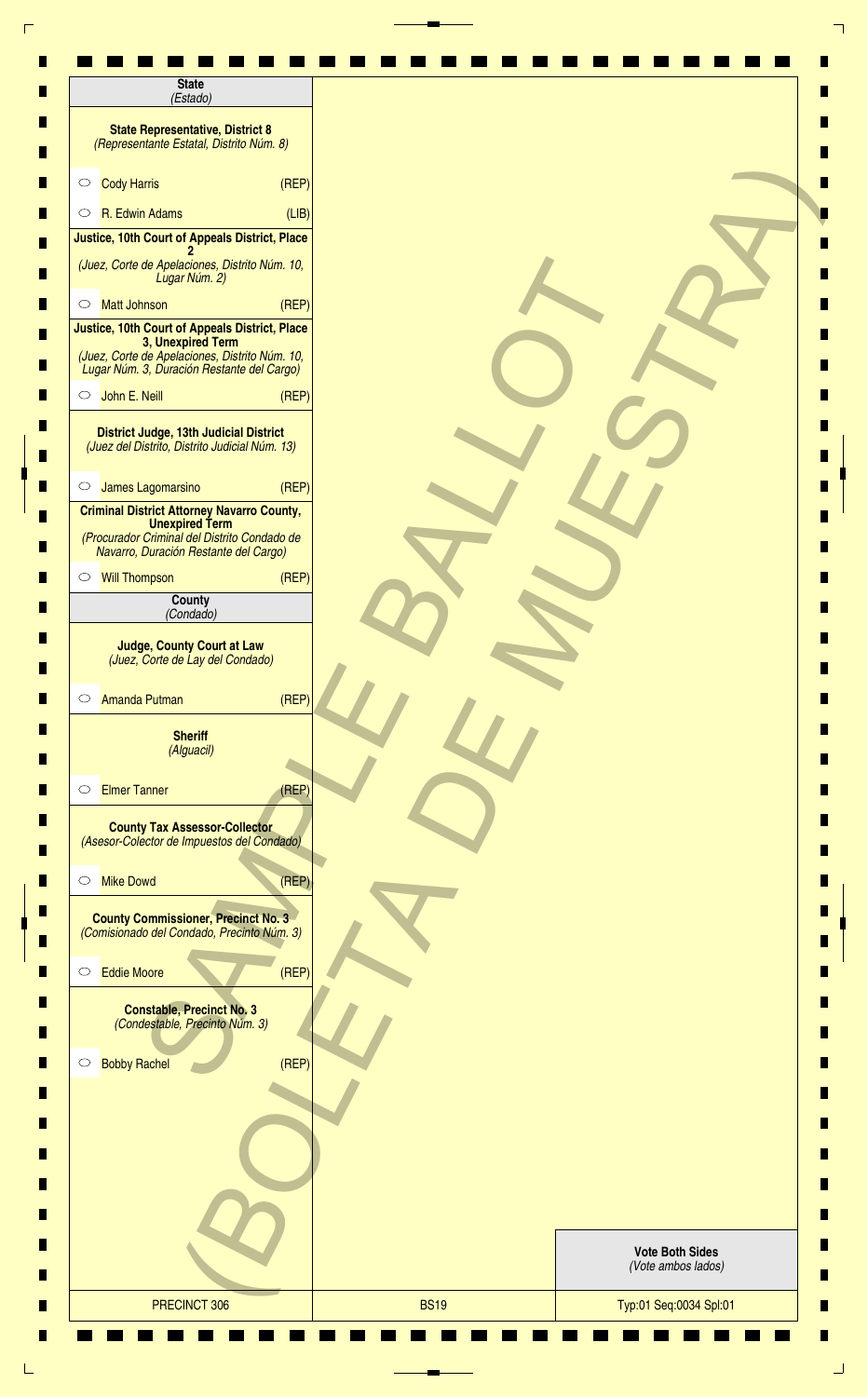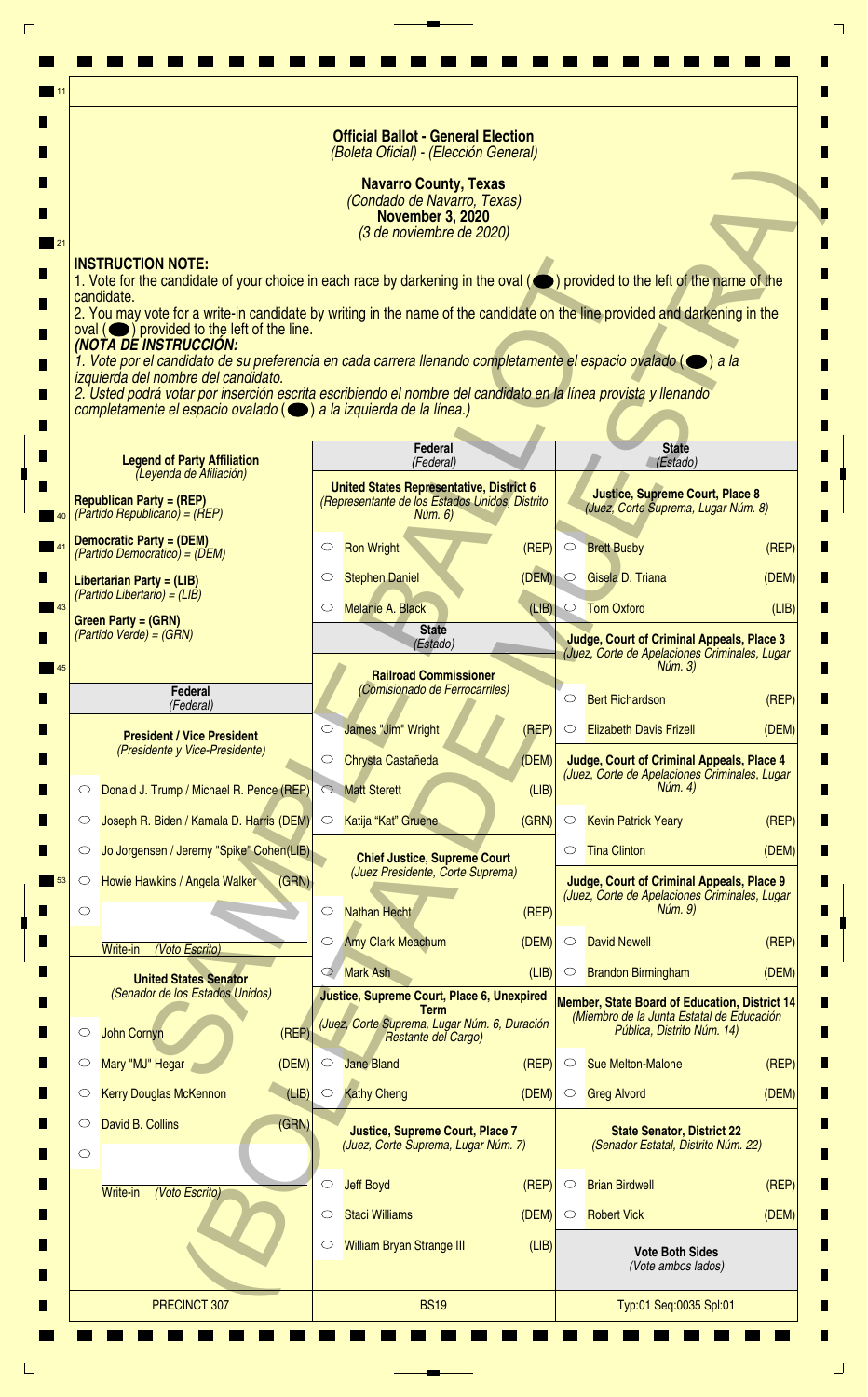| <b>State</b><br>(Estado)                                                                                                                                            |       |  |                                              |
|---------------------------------------------------------------------------------------------------------------------------------------------------------------------|-------|--|----------------------------------------------|
| <b>State Representative, District 8</b><br>(Representante Estatal, Distrito Núm. 8)                                                                                 |       |  |                                              |
| <b>Cody Harris</b><br>$\circ$                                                                                                                                       | (REF) |  |                                              |
| R. Edwin Adams<br>$\circ$                                                                                                                                           | (LIB) |  |                                              |
| Justice, 10th Court of Appeals District, Place                                                                                                                      |       |  |                                              |
| (Juez, Corte de Apelaciones, Distrito Núm. 10,<br>Lugar Núm. 2)                                                                                                     |       |  |                                              |
| <b>Matt Johnson</b><br>$\circ$                                                                                                                                      | (REF) |  |                                              |
| Justice, 10th Court of Appeals District, Place<br>3, Unexpired Term<br>(Juez, Corte de Apelaciones, Distrito Núm. 10,<br>Lugar Núm. 3, Duración Restante del Cargo) |       |  |                                              |
| John E. Neill<br>$\circ$                                                                                                                                            | (REF) |  |                                              |
| <b>District Judge, 13th Judicial District</b><br>(Juez del Distrito, Distrito Judicial Núm. 13)                                                                     |       |  |                                              |
| James Lagomarsino<br>$\circ$                                                                                                                                        | (REF) |  |                                              |
| <b>Criminal District Attorney Navarro County,</b><br><b>Unexpired Term</b><br>(Procurador Criminal del Distrito Condado de<br>Navarro, Duración Restante del Cargo) |       |  |                                              |
| <b>Will Thompson</b><br>$\circ$                                                                                                                                     | (REF) |  |                                              |
| County<br>(Condado)                                                                                                                                                 |       |  |                                              |
| <b>Judge, County Court at Law</b><br>(Juez, Corte de Lay del Condado)<br><b>Amanda Putman</b><br>$\circ$                                                            | (REP) |  |                                              |
| <b>Sheriff</b><br>(Alguacil)                                                                                                                                        |       |  |                                              |
| <b>Elmer Tanner</b><br>$\circ$<br><b>County Tax Assessor-Collector</b><br>(Asesor-Colector de Impuestos del Condado)                                                | (REP) |  |                                              |
| <b>Mike Dowd</b><br>$\circ$                                                                                                                                         | (REF) |  |                                              |
| <b>County Commissioner, Precinct No. 3</b><br>(Comisionado del Condado, Precinto Núm. 3)                                                                            |       |  |                                              |
| <b>Eddie Moore</b><br>$\circ$                                                                                                                                       | (REF) |  |                                              |
| <b>Constable, Precinct No. 3</b><br>(Condestable, Precinto Núm. 3)                                                                                                  |       |  |                                              |
| <b>Bobby Rachel</b><br>$\circ$                                                                                                                                      | (REF) |  |                                              |
|                                                                                                                                                                     |       |  |                                              |
|                                                                                                                                                                     |       |  |                                              |
|                                                                                                                                                                     |       |  |                                              |
|                                                                                                                                                                     |       |  | <b>Vote Both Sides</b><br>(Vote ambos lados) |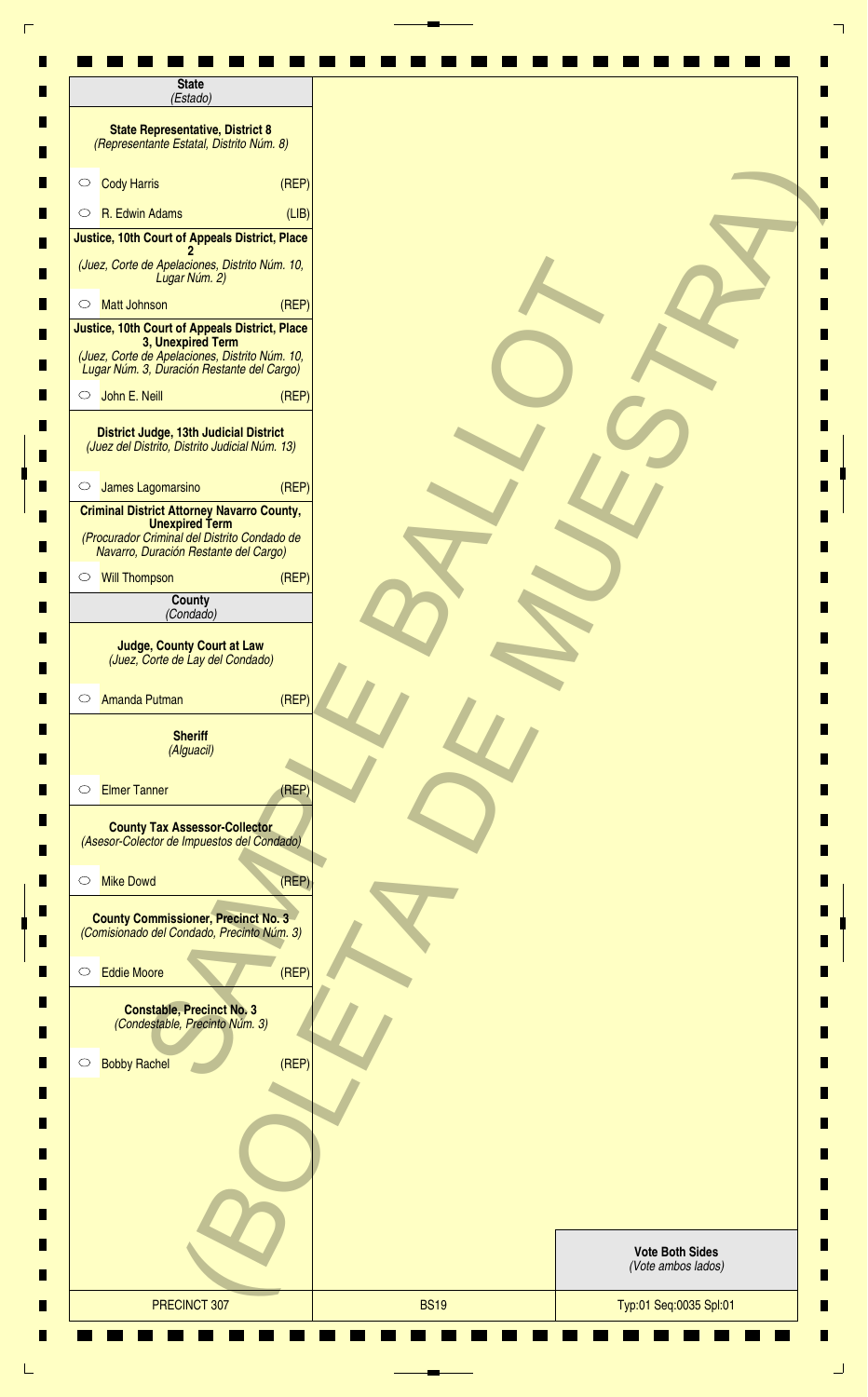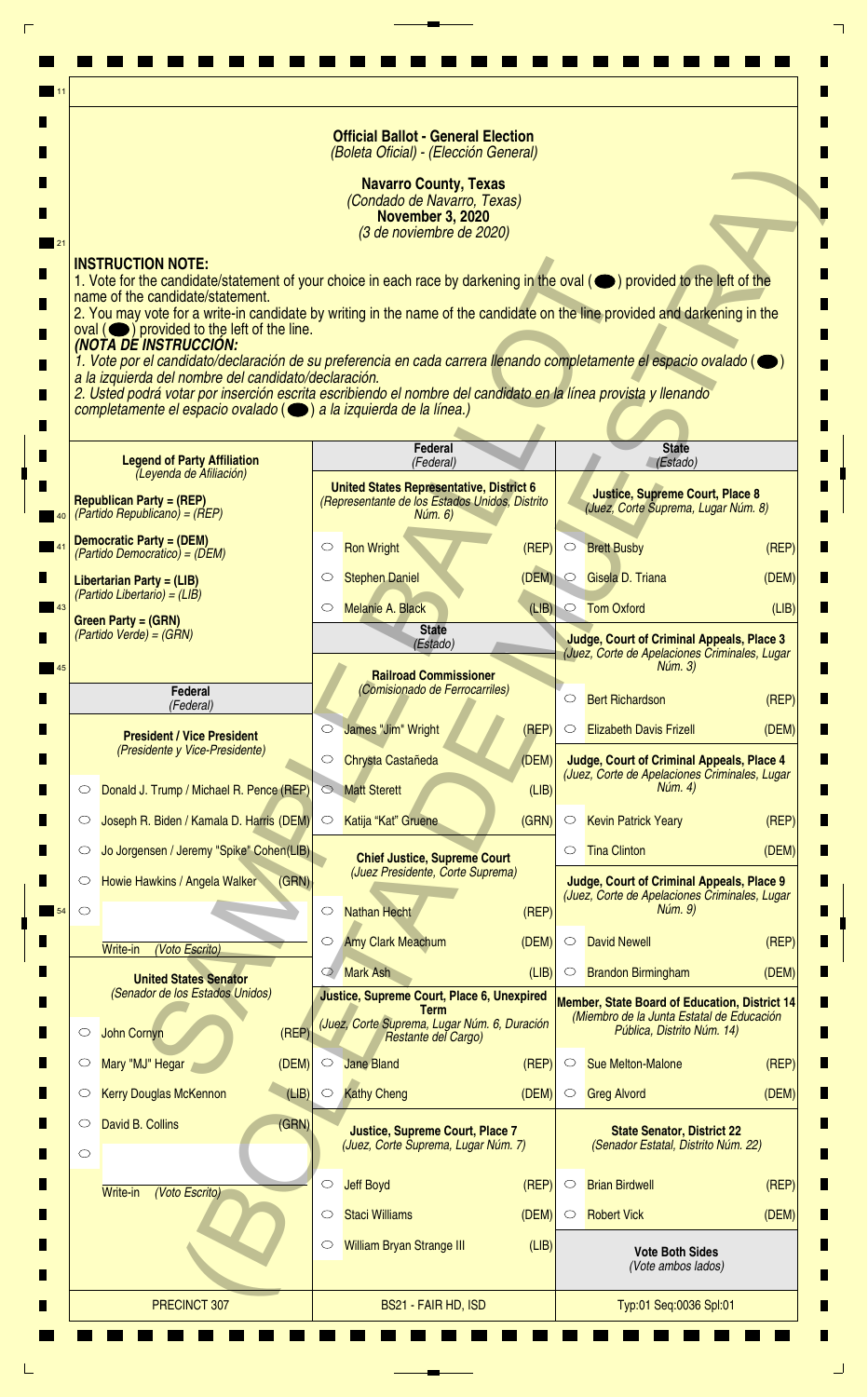| <b>State</b><br>(Estado)                                                                                                                                            | <b>Special Election - Fairfield Hospital District</b><br>(Elección Especial - Distrito de Hospital Fairfield)         |                                              |
|---------------------------------------------------------------------------------------------------------------------------------------------------------------------|-----------------------------------------------------------------------------------------------------------------------|----------------------------------------------|
| <b>State Representative, District 8</b><br>(Representante Estatal, Distrito Núm. 8)                                                                                 | <b>Proposition A</b><br>"Reducing the tax rate in Fairfield Hospital<br>District for the current year from \$0.215 to |                                              |
| (REP)<br><b>Cody Harris</b><br>$\circ$                                                                                                                              | \$0.137203."                                                                                                          |                                              |
| R. Edwin Adams<br>(LIB)<br>$\circ$                                                                                                                                  | (Proposición A)                                                                                                       |                                              |
| Justice, 10th Court of Appeals District, Place                                                                                                                      | ("Reducir la tasa de impuestos en Fairfield<br>Hospital District para el corriente ano de \$0.215<br>a \$0.137203.")  |                                              |
| (Juez, Corte de Apelaciones, Distrito Núm. 10,<br>Lugar Núm. 2)                                                                                                     |                                                                                                                       |                                              |
| (REP)<br><b>Matt Johnson</b><br>O                                                                                                                                   | (A Favor de)<br>$\circ$ For                                                                                           |                                              |
| <b>Justice, 10th Court of Appeals District, Place</b><br>3, Unexpired Term                                                                                          | (En Contra de)<br>◯ Against                                                                                           |                                              |
| (Juez, Corte de Apelaciones, Distrito Núm. 10,<br>Lugar Núm. 3, Duración Restante del Cargo)                                                                        | <b>General Election - Fairfield Independent</b><br><b>School District</b>                                             |                                              |
| John E. Neill<br>(REF)<br>$\circ$                                                                                                                                   | (Elección General - Distrito Escolar<br>Independiente de Fairfield)                                                   |                                              |
| <b>District Judge, 13th Judicial District</b><br>(Juez del Distrito, Distrito Judicial Núm. 13)                                                                     | <b>Trustee, At Large</b><br>(Regent, En General)<br>Vote for none, one or two                                         |                                              |
| James Lagomarsino<br>(REF)<br>$\circ$                                                                                                                               | (Vote por ninguno, uno o dos)                                                                                         |                                              |
| <b>Criminal District Attorney Navarro County,</b><br><b>Unexpired Term</b><br>(Procurador Criminal del Distrito Condado de<br>Navarro, Duración Restante del Cargo) | $\bigcirc$<br><b>Kevin Benedict</b><br>John T. Fryer<br>$\circ$                                                       |                                              |
| <b>Will Thompson</b><br>(REP)<br>$\circ$                                                                                                                            | $\circ$<br><b>Kyle Lightsey</b>                                                                                       |                                              |
| County<br>(Condado)                                                                                                                                                 |                                                                                                                       |                                              |
| <b>Judge, County Court at Law</b><br>(Juez, Corte de Lay del Condado)                                                                                               |                                                                                                                       |                                              |
| (REF)<br><b>Amanda Putman</b><br>$\circ$                                                                                                                            |                                                                                                                       |                                              |
| <b>Sheriff</b><br>(Alguacil)                                                                                                                                        |                                                                                                                       |                                              |
| <b>Elmer Tanner</b><br>(REP)<br>$\circ$                                                                                                                             |                                                                                                                       |                                              |
| <b>County Tax Assessor-Collector</b><br>(Asesor-Colector de Impuestos del Condado)                                                                                  |                                                                                                                       |                                              |
| <b>Mike Dowd</b><br>(REF)<br>$\circlearrowright$                                                                                                                    |                                                                                                                       |                                              |
| <b>County Commissioner, Precinct No. 3</b><br>(Comisionado del Condado, Precinto Núm. 3)                                                                            |                                                                                                                       |                                              |
| (REP)<br><b>Eddie Moore</b><br>$\circ$                                                                                                                              |                                                                                                                       |                                              |
| <b>Constable, Precinct No. 3</b><br>(Condestable, Precinto Núm. 3)                                                                                                  |                                                                                                                       |                                              |
| (REF)<br><b>Bobby Rachel</b><br>$\circ$                                                                                                                             |                                                                                                                       |                                              |
|                                                                                                                                                                     |                                                                                                                       |                                              |
|                                                                                                                                                                     |                                                                                                                       |                                              |
|                                                                                                                                                                     |                                                                                                                       |                                              |
|                                                                                                                                                                     |                                                                                                                       | <b>Vote Both Sides</b><br>(Vote ambos lados) |
|                                                                                                                                                                     | BS21 - FAIR HD, ISD                                                                                                   | Typ:01 Seq:0036 Spl:01                       |

 $\Gamma$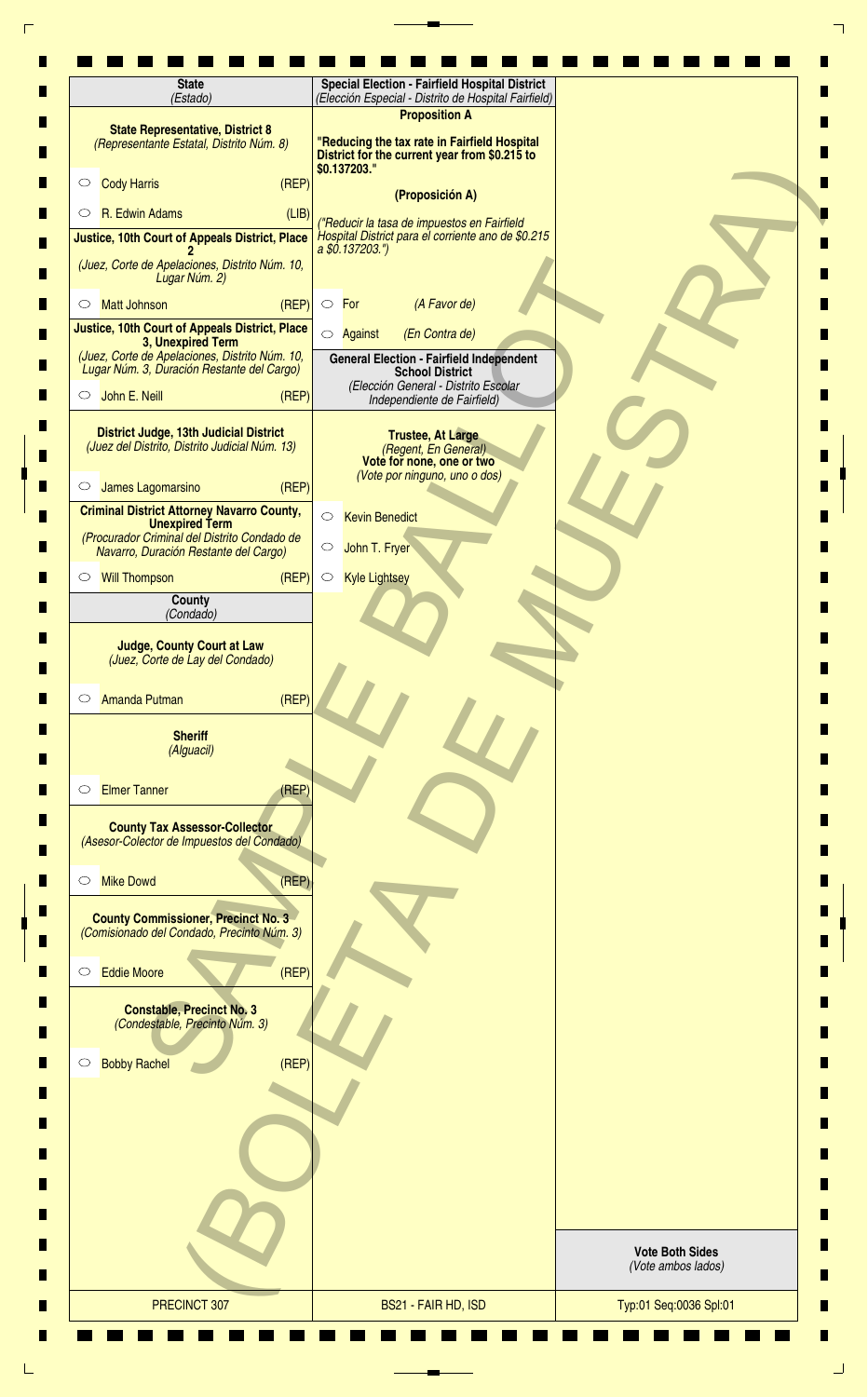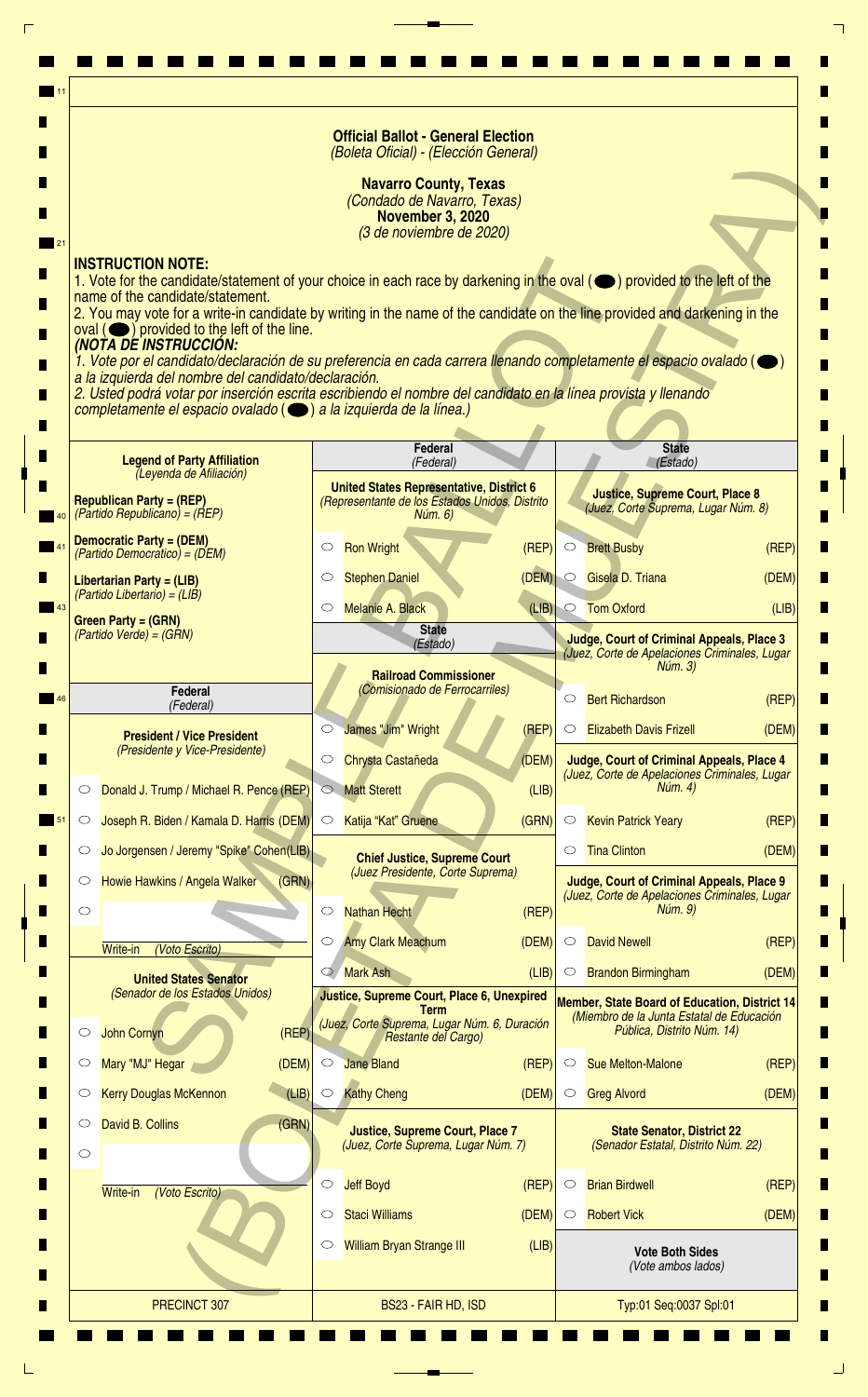| <b>State</b><br>(Estado)                                                                                                                                            | <b>Special Election - Fairfield Hospital District</b><br>(Elección Especial - Distrito de Hospital Fairfield)<br><b>Proposition A</b> |                                              |
|---------------------------------------------------------------------------------------------------------------------------------------------------------------------|---------------------------------------------------------------------------------------------------------------------------------------|----------------------------------------------|
| <b>State Representative, District 8</b><br>(Representante Estatal, Distrito Núm. 8)                                                                                 | "Reducing the tax rate in Fairfield Hospital<br>District for the current year from \$0.215 to                                         |                                              |
| <b>Cody Harris</b><br>(REF)<br>$\circ$                                                                                                                              | \$0.137203."<br>(Proposición A)                                                                                                       |                                              |
| R. Edwin Adams<br>(LIB)<br>$\circ$                                                                                                                                  | ("Reducir la tasa de impuestos en Fairfield                                                                                           |                                              |
| <b>Justice, 10th Court of Appeals District, Place</b>                                                                                                               | Hospital District para el corriente ano de \$0.215<br>a \$0.137203.")                                                                 |                                              |
| (Juez, Corte de Apelaciones, Distrito Núm. 10,<br>Lugar Núm. 2)                                                                                                     |                                                                                                                                       |                                              |
| (REP)<br><b>Matt Johnson</b><br>O                                                                                                                                   | (A Favor de)<br>$\circ$ For                                                                                                           |                                              |
| Justice, 10th Court of Appeals District, Place<br>3, Unexpired Term                                                                                                 | (En Contra de)<br>◯ Against                                                                                                           |                                              |
| (Juez, Corte de Apelaciones, Distrito Núm. 10,<br>Lugar Núm. 3, Duración Restante del Cargo)                                                                        | <b>General Election - Fairfield Independent</b><br><b>School District</b>                                                             |                                              |
| John E. Neill<br>(REF)<br>$\circ$                                                                                                                                   | (Elección General - Distrito Escolar<br>Independiente de Fairfield)                                                                   |                                              |
| <b>District Judge, 13th Judicial District</b><br>(Juez del Distrito, Distrito Judicial Núm. 13)                                                                     | <b>Trustee, At Large</b><br>(Regent, En General)<br>Vote for none, one or two                                                         |                                              |
| James Lagomarsino<br>(REF)<br>$\circ$                                                                                                                               | (Vote por ninguno, uno o dos)                                                                                                         |                                              |
| <b>Criminal District Attorney Navarro County,</b><br><b>Unexpired Term</b><br>(Procurador Criminal del Distrito Condado de<br>Navarro, Duración Restante del Cargo) | $\bigcirc$<br><b>Kevin Benedict</b><br>John T. Fryer<br>$\circ$                                                                       |                                              |
| <b>Will Thompson</b><br>(REF)<br>$\circ$                                                                                                                            | $\circ$<br><b>Kyle Lightsey</b>                                                                                                       |                                              |
| <b>County</b><br>(Condado)                                                                                                                                          |                                                                                                                                       |                                              |
| <b>Judge, County Court at Law</b><br>(Juez, Corte de Lay del Condado)<br>(REF)<br><b>Amanda Putman</b><br>$\circ$                                                   |                                                                                                                                       |                                              |
| <b>Sheriff</b><br>(Alguacil)                                                                                                                                        |                                                                                                                                       |                                              |
| <b>Elmer Tanner</b><br>(REF)<br>$\circ$                                                                                                                             |                                                                                                                                       |                                              |
| <b>County Tax Assessor-Collector</b><br>(Asesor-Colector de Impuestos del Condado)                                                                                  |                                                                                                                                       |                                              |
| <b>Mike Dowd</b><br>(REF)<br>$\circlearrowright$                                                                                                                    |                                                                                                                                       |                                              |
| <b>County Commissioner, Precinct No. 3</b><br>(Comisionado del Condado, Precinto Núm. 3)                                                                            |                                                                                                                                       |                                              |
| (REF)<br><b>Eddie Moore</b><br>$\circ$                                                                                                                              |                                                                                                                                       |                                              |
| <b>Constable, Precinct No. 3</b><br>(Condestable, Precinto Núm. 3)                                                                                                  |                                                                                                                                       |                                              |
| (REP)<br><b>Bobby Rachel</b><br>$\circ$                                                                                                                             |                                                                                                                                       |                                              |
|                                                                                                                                                                     |                                                                                                                                       |                                              |
|                                                                                                                                                                     |                                                                                                                                       | <b>Vote Both Sides</b><br>(Vote ambos lados) |
|                                                                                                                                                                     |                                                                                                                                       |                                              |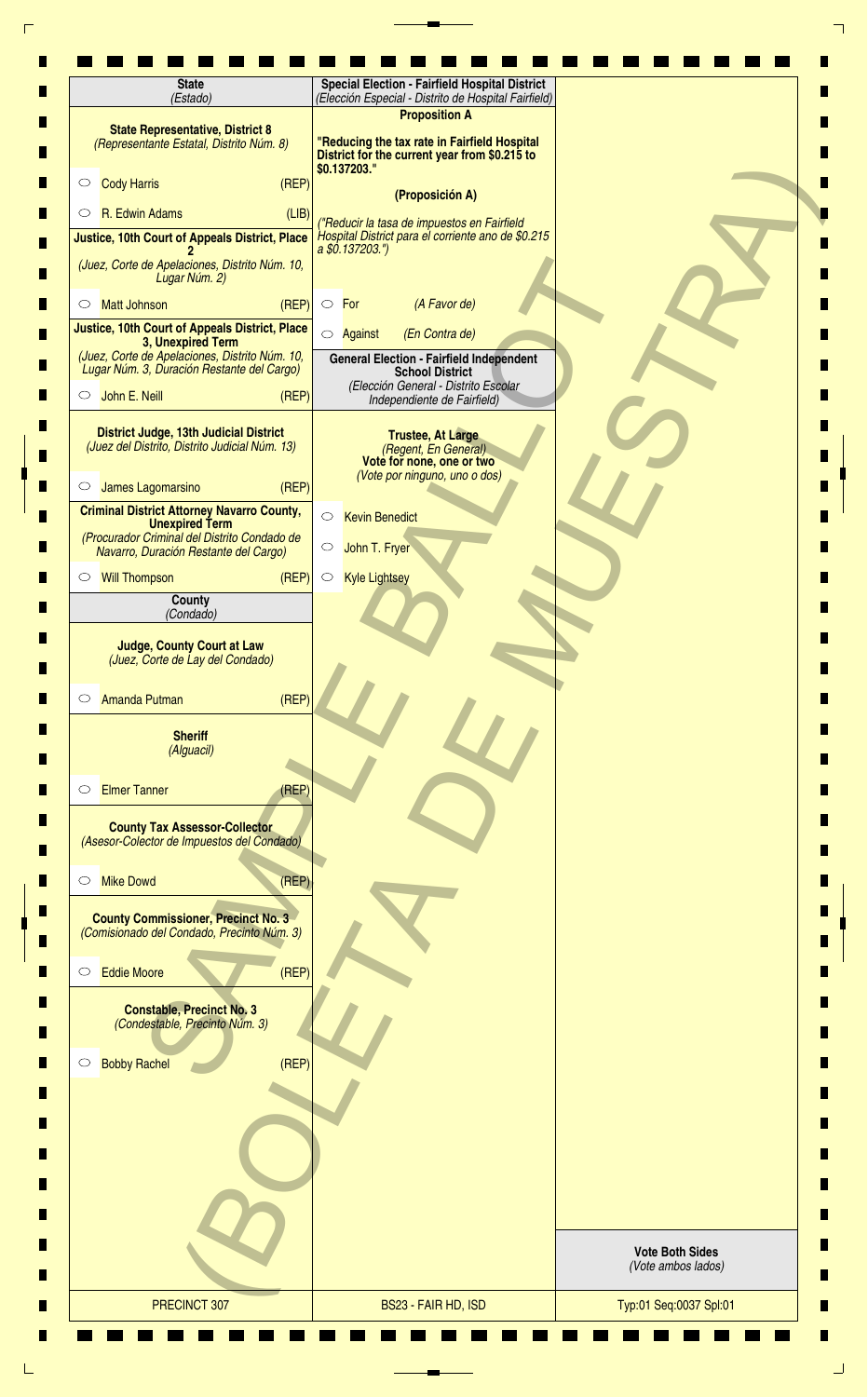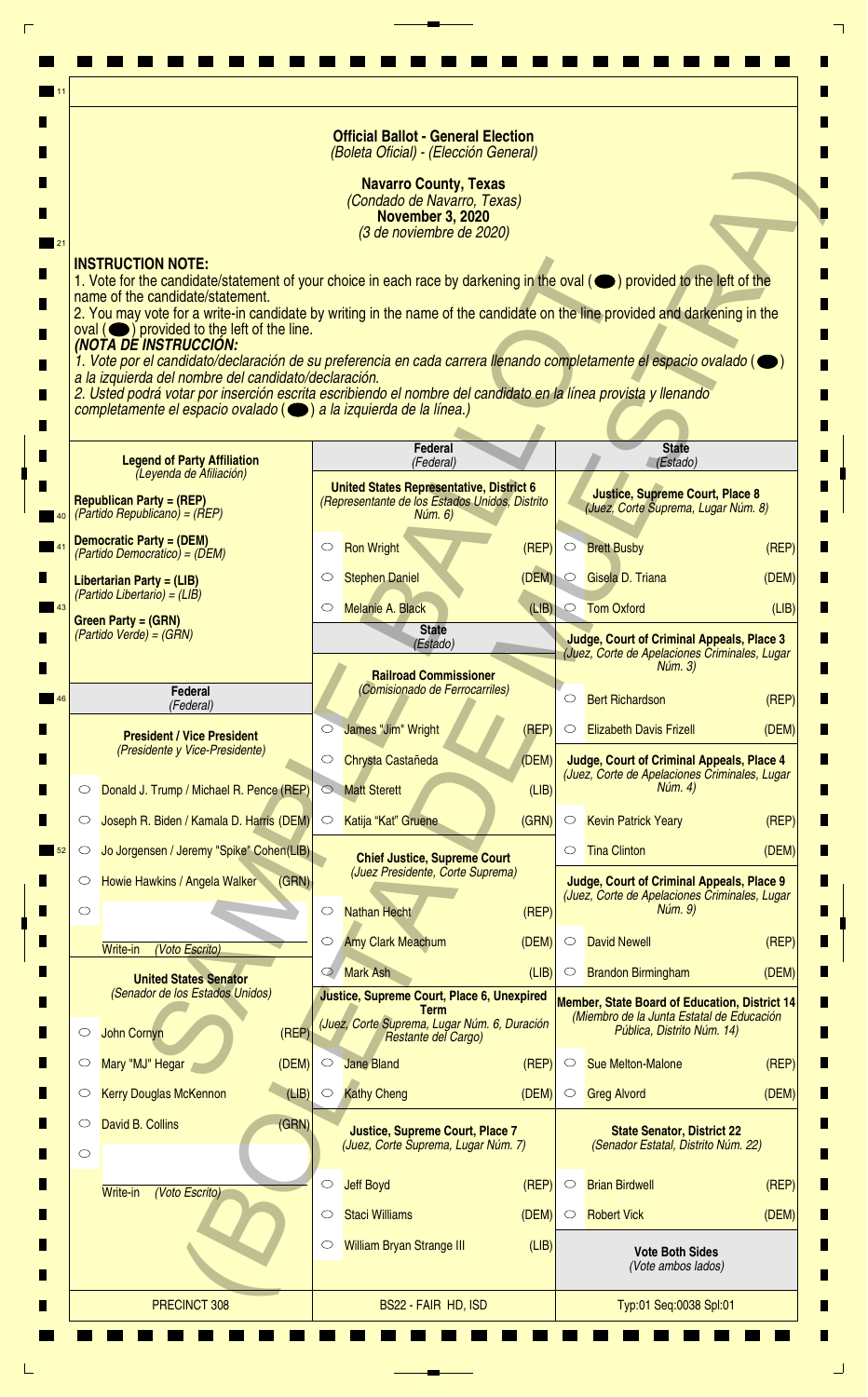| (Estado)                                                                                                                                                            | <b>Special Election - Fairfield Hospital District</b><br>(Elección Especial - Distrito de Hospital Fairfield)         |
|---------------------------------------------------------------------------------------------------------------------------------------------------------------------|-----------------------------------------------------------------------------------------------------------------------|
| <b>State Representative, District 8</b><br>(Representante Estatal, Distrito Núm. 8)                                                                                 | <b>Proposition A</b><br>"Reducing the tax rate in Fairfield Hospital<br>District for the current year from \$0.215 to |
| (REP)<br><b>Cody Harris</b><br>$\circ$                                                                                                                              | \$0.137203."                                                                                                          |
| R. Edwin Adams<br>(LIB)<br>$\circ$                                                                                                                                  | (Proposición A)<br>("Reducir la tasa de impuestos en Fairfield                                                        |
| Justice, 10th Court of Appeals District, Place                                                                                                                      | Hospital District para el corriente ano de \$0.215<br>a \$0.137203.")                                                 |
| (Juez, Corte de Apelaciones, Distrito Núm. 10,<br>Lugar Núm. 2)                                                                                                     |                                                                                                                       |
| (REP)<br><b>Matt Johnson</b><br>O                                                                                                                                   | (A Favor de)<br>$\circ$ For                                                                                           |
| <b>Justice, 10th Court of Appeals District, Place</b><br>3, Unexpired Term                                                                                          | (En Contra de)<br>◯ Against                                                                                           |
| (Juez, Corte de Apelaciones, Distrito Núm. 10,<br>Lugar Núm. 3, Duración Restante del Cargo)                                                                        | <b>General Election - Fairfield Independent</b><br><b>School District</b>                                             |
| John E. Neill<br>(REF)<br>$\circ$                                                                                                                                   | (Elección General - Distrito Escolar<br>Independiente de Fairfield)                                                   |
| <b>District Judge, 13th Judicial District</b><br>(Juez del Distrito, Distrito Judicial Núm. 13)                                                                     | <b>Trustee, At Large</b><br>(Regent, En General)<br>Vote for none, one or two                                         |
| James Lagomarsino<br>(REF)<br>$\circ$                                                                                                                               | (Vote por ninguno, uno o dos)                                                                                         |
| <b>Criminal District Attorney Navarro County,</b><br><b>Unexpired Term</b><br>(Procurador Criminal del Distrito Condado de<br>Navarro, Duración Restante del Cargo) | $\bigcirc$<br><b>Kevin Benedict</b><br>John T. Fryer<br>$\circ$                                                       |
| <b>Will Thompson</b><br>(REP)<br>$\circ$                                                                                                                            | $\circ$<br><b>Kyle Lightsey</b>                                                                                       |
| County<br>(Condado)                                                                                                                                                 |                                                                                                                       |
| <b>Judge, County Court at Law</b><br>(Juez, Corte de Lay del Condado)                                                                                               |                                                                                                                       |
| (REF)<br><b>Amanda Putman</b><br>$\circ$                                                                                                                            |                                                                                                                       |
| <b>Sheriff</b><br>(Alguacil)                                                                                                                                        |                                                                                                                       |
| <b>Elmer Tanner</b><br>(REP)<br>$\circ$                                                                                                                             |                                                                                                                       |
| <b>County Tax Assessor-Collector</b><br>(Asesor-Colector de Impuestos del Condado)                                                                                  |                                                                                                                       |
| <b>Mike Dowd</b><br>(REF)<br>$\circlearrowright$                                                                                                                    |                                                                                                                       |
| <b>County Commissioner, Precinct No. 3</b><br>(Comisionado del Condado, Precinto Núm. 3)                                                                            |                                                                                                                       |
| (REP)<br><b>Eddie Moore</b><br>$\circ$                                                                                                                              |                                                                                                                       |
| <b>Constable, Precinct No. 3</b><br>(Condestable, Precinto Núm. 3)                                                                                                  |                                                                                                                       |
| (REF)<br><b>Bobby Rachel</b><br>$\circ$                                                                                                                             |                                                                                                                       |
|                                                                                                                                                                     |                                                                                                                       |
|                                                                                                                                                                     |                                                                                                                       |
|                                                                                                                                                                     |                                                                                                                       |
|                                                                                                                                                                     | <b>Vote Both Sides</b><br>(Vote ambos lados)                                                                          |
|                                                                                                                                                                     |                                                                                                                       |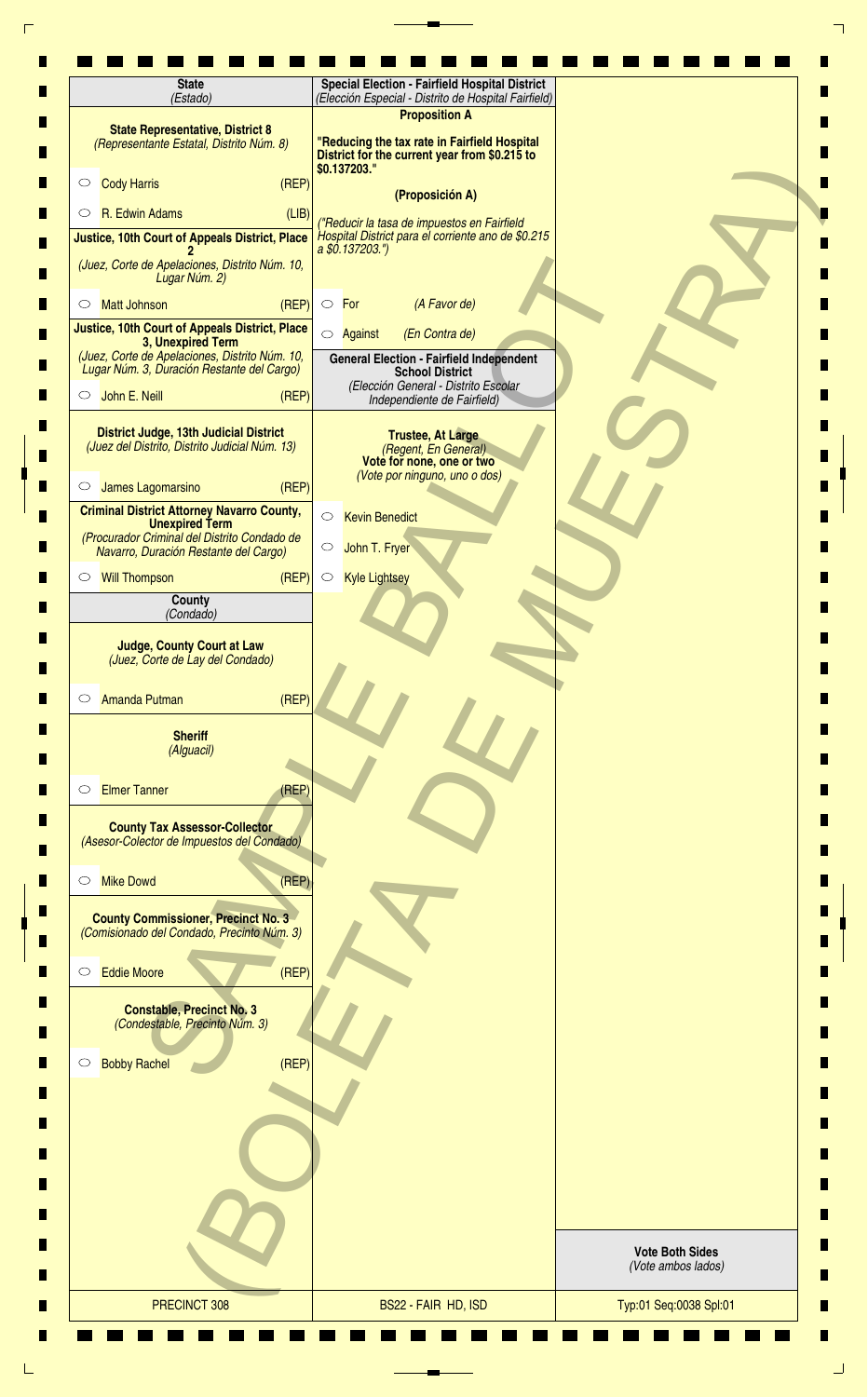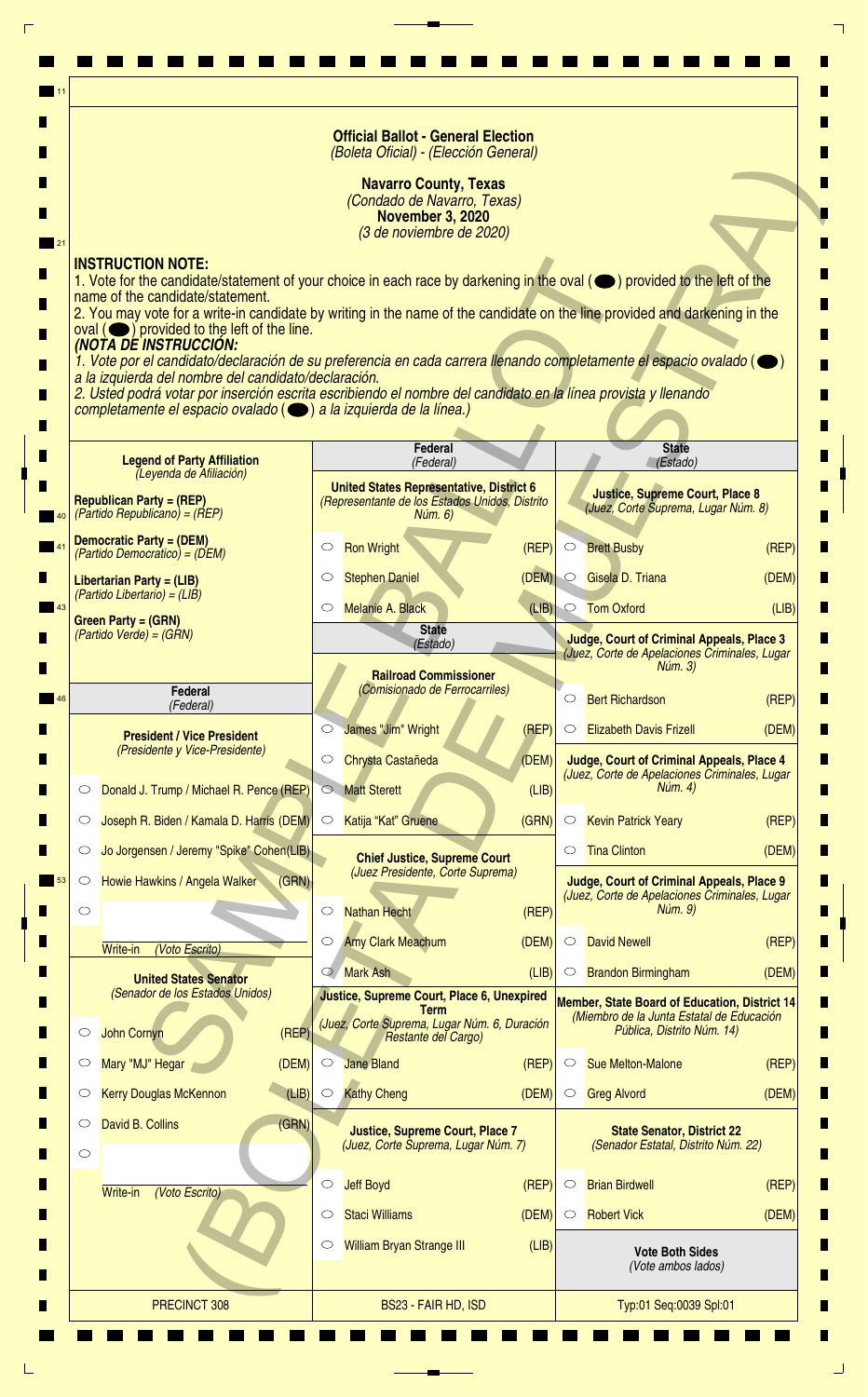| (Estado)                                                                                                                                                            | <b>Special Election - Fairfield Hospital District</b><br>(Elección Especial - Distrito de Hospital Fairfield)         |
|---------------------------------------------------------------------------------------------------------------------------------------------------------------------|-----------------------------------------------------------------------------------------------------------------------|
| <b>State Representative, District 8</b><br>(Representante Estatal, Distrito Núm. 8)                                                                                 | <b>Proposition A</b><br>"Reducing the tax rate in Fairfield Hospital<br>District for the current year from \$0.215 to |
| (REP)<br><b>Cody Harris</b><br>$\circ$                                                                                                                              | \$0.137203."<br>(Proposición A)                                                                                       |
| R. Edwin Adams<br>(LIB)<br>$\circ$                                                                                                                                  | ("Reducir la tasa de impuestos en Fairfield                                                                           |
| Justice, 10th Court of Appeals District, Place                                                                                                                      | Hospital District para el corriente ano de \$0.215<br>a \$0.137203.")                                                 |
| (Juez, Corte de Apelaciones, Distrito Núm. 10,<br>Lugar Núm. 2)                                                                                                     |                                                                                                                       |
| (REP)<br><b>Matt Johnson</b><br>O                                                                                                                                   | (A Favor de)<br>$\circ$ For                                                                                           |
| <b>Justice, 10th Court of Appeals District, Place</b><br>3, Unexpired Term                                                                                          | (En Contra de)<br>◯ Against                                                                                           |
| (Juez, Corte de Apelaciones, Distrito Núm. 10,<br>Lugar Núm. 3, Duración Restante del Cargo)                                                                        | <b>General Election - Fairfield Independent</b><br><b>School District</b>                                             |
| John E. Neill<br>(REF)<br>$\circ$                                                                                                                                   | (Elección General - Distrito Escolar<br>Independiente de Fairfield)                                                   |
| <b>District Judge, 13th Judicial District</b><br>(Juez del Distrito, Distrito Judicial Núm. 13)                                                                     | <b>Trustee, At Large</b><br>(Regent, En General)<br>Vote for none, one or two                                         |
| James Lagomarsino<br>(REF)<br>$\circ$                                                                                                                               | (Vote por ninguno, uno o dos)                                                                                         |
| <b>Criminal District Attorney Navarro County,</b><br><b>Unexpired Term</b><br>(Procurador Criminal del Distrito Condado de<br>Navarro, Duración Restante del Cargo) | $\bigcirc$<br><b>Kevin Benedict</b><br>John T. Fryer<br>$\circ$                                                       |
| <b>Will Thompson</b><br>(REP)<br>$\circ$                                                                                                                            | $\circ$<br><b>Kyle Lightsey</b>                                                                                       |
| County<br>(Condado)                                                                                                                                                 |                                                                                                                       |
| <b>Judge, County Court at Law</b><br>(Juez, Corte de Lay del Condado)                                                                                               |                                                                                                                       |
| (REF)<br><b>Amanda Putman</b><br>$\circ$                                                                                                                            |                                                                                                                       |
| <b>Sheriff</b><br>(Alguacil)                                                                                                                                        |                                                                                                                       |
| <b>Elmer Tanner</b><br>(REP)<br>$\circ$                                                                                                                             |                                                                                                                       |
| <b>County Tax Assessor-Collector</b><br>(Asesor-Colector de Impuestos del Condado)                                                                                  |                                                                                                                       |
| <b>Mike Dowd</b><br>(REF)<br>$\circlearrowright$                                                                                                                    |                                                                                                                       |
| <b>County Commissioner, Precinct No. 3</b><br>(Comisionado del Condado, Precinto Núm. 3)                                                                            |                                                                                                                       |
| (REP)<br><b>Eddie Moore</b><br>$\circ$                                                                                                                              |                                                                                                                       |
| <b>Constable, Precinct No. 3</b><br>(Condestable, Precinto Núm. 3)                                                                                                  |                                                                                                                       |
| (REF)<br><b>Bobby Rachel</b><br>$\circ$                                                                                                                             |                                                                                                                       |
|                                                                                                                                                                     |                                                                                                                       |
|                                                                                                                                                                     |                                                                                                                       |
|                                                                                                                                                                     |                                                                                                                       |
|                                                                                                                                                                     |                                                                                                                       |
|                                                                                                                                                                     | <b>Vote Both Sides</b><br>(Vote ambos lados)                                                                          |
|                                                                                                                                                                     |                                                                                                                       |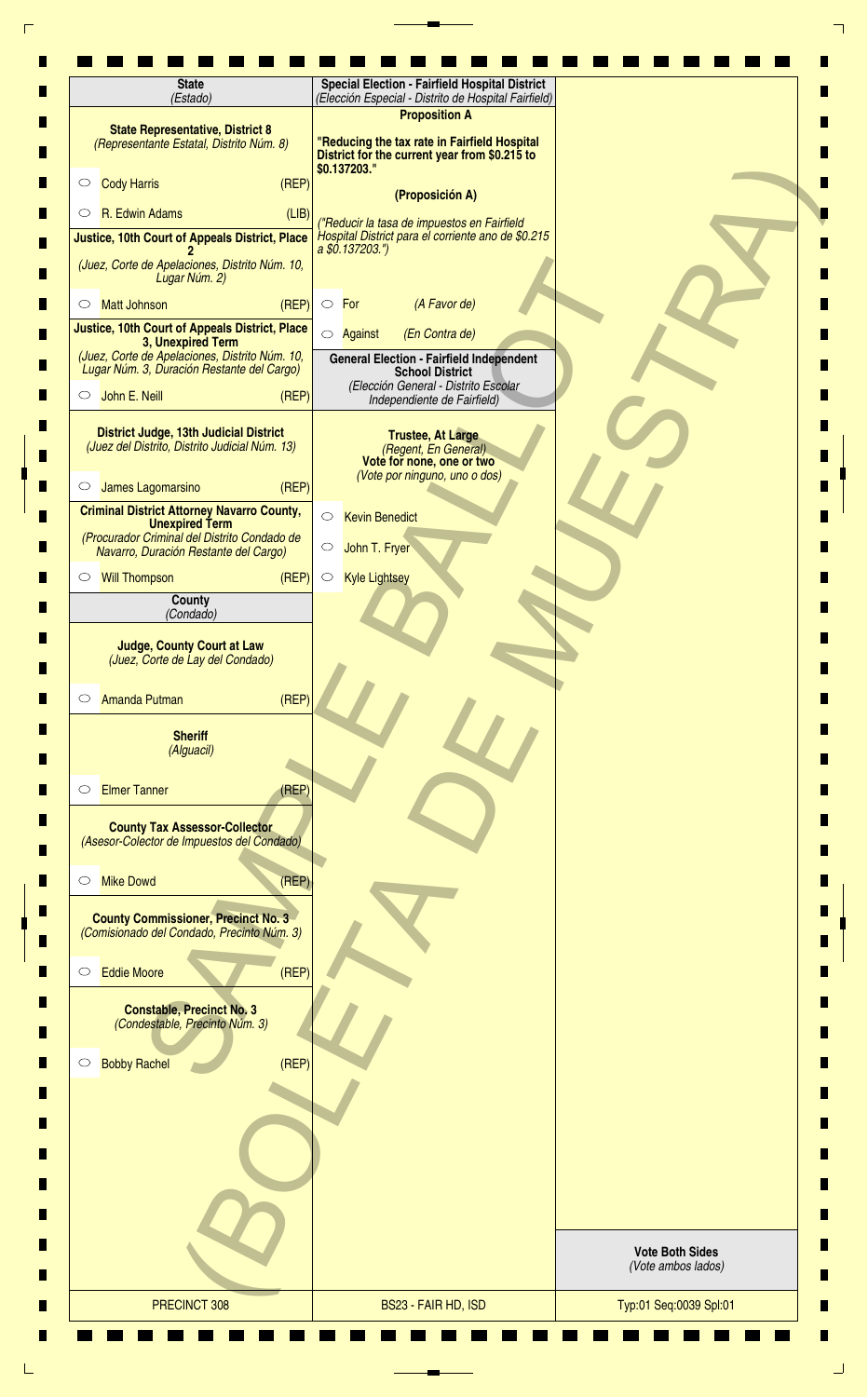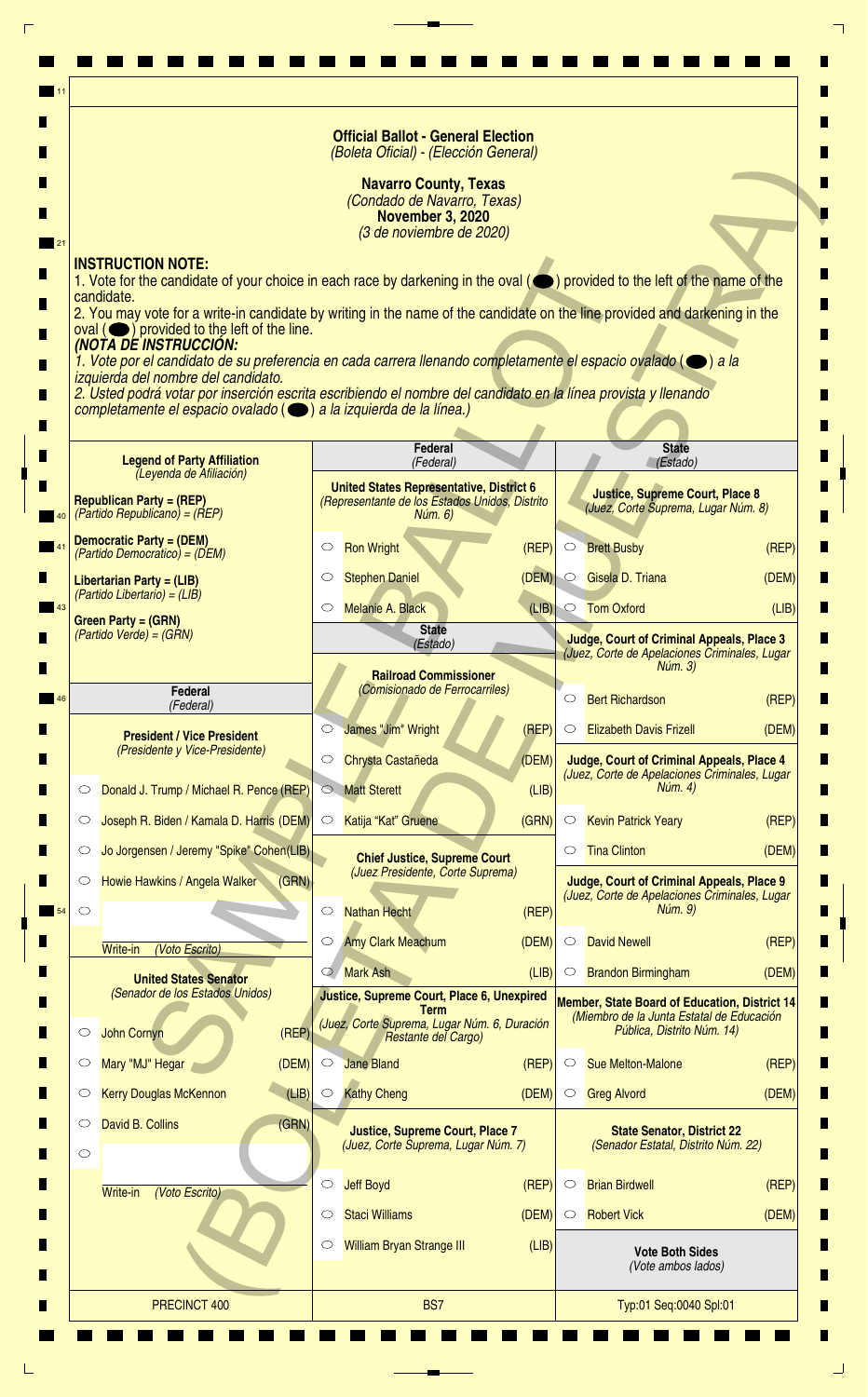| <b>State</b><br>(Estado)                                                                                                                                            |       |                        |
|---------------------------------------------------------------------------------------------------------------------------------------------------------------------|-------|------------------------|
| <b>State Representative, District 8</b><br>(Representante Estatal, Distrito Núm. 8)                                                                                 |       |                        |
| <b>Cody Harris</b><br>(REF)<br>$\circ$                                                                                                                              |       |                        |
| R. Edwin Adams<br>$\circ$                                                                                                                                           | (LIB) |                        |
| Justice, 10th Court of Appeals District, Place                                                                                                                      |       |                        |
| (Juez, Corte de Apelaciones, Distrito Núm. 10,<br>Lugar Núm. 2)                                                                                                     |       |                        |
| <b>Matt Johnson</b><br>$\circ$                                                                                                                                      | (REP) |                        |
| Justice, 10th Court of Appeals District, Place<br>3, Unexpired Term<br>(Juez, Corte de Apelaciones, Distrito Núm. 10,<br>Lugar Núm. 3, Duración Restante del Cargo) |       |                        |
| John E. Neill<br>(REF)<br>$\circ$                                                                                                                                   |       |                        |
| District Judge, 13th Judicial District<br>(Juez del Distrito, Distrito Judicial Núm. 13)                                                                            |       |                        |
| James Lagomarsino<br>$\circ$                                                                                                                                        | (REF) |                        |
| <b>Criminal District Attorney Navarro County,</b><br><b>Unexpired Term</b><br>(Procurador Criminal del Distrito Condado de<br>Navarro, Duración Restante del Cargo) |       |                        |
| <b>Will Thompson</b><br>$\circ$                                                                                                                                     | (REP) |                        |
| County<br>(Condado)                                                                                                                                                 |       |                        |
| (REP)<br>Amanda Putman<br>$\circ$<br><b>Sheriff</b><br>(Alguacil)                                                                                                   |       |                        |
| <b>Elmer Tanner</b><br>(REF)<br>$\circ$                                                                                                                             |       |                        |
| <b>County Tax Assessor-Collector</b><br>(Asesor-Colector de Impuestos del Condado)                                                                                  |       |                        |
| (REP)<br><b>Mike Dowd</b><br>$\circ$                                                                                                                                |       |                        |
| <b>Constable, Precinct No. 4</b><br>(Condestable, Precinto Núm. 4)                                                                                                  |       |                        |
| <b>Kipp Thomas</b><br>(REP)<br>$\circ$                                                                                                                              |       |                        |
|                                                                                                                                                                     |       |                        |
|                                                                                                                                                                     |       |                        |
|                                                                                                                                                                     |       | <b>Vote Both Sides</b> |
|                                                                                                                                                                     |       |                        |
|                                                                                                                                                                     |       | (Vote ambos lados)     |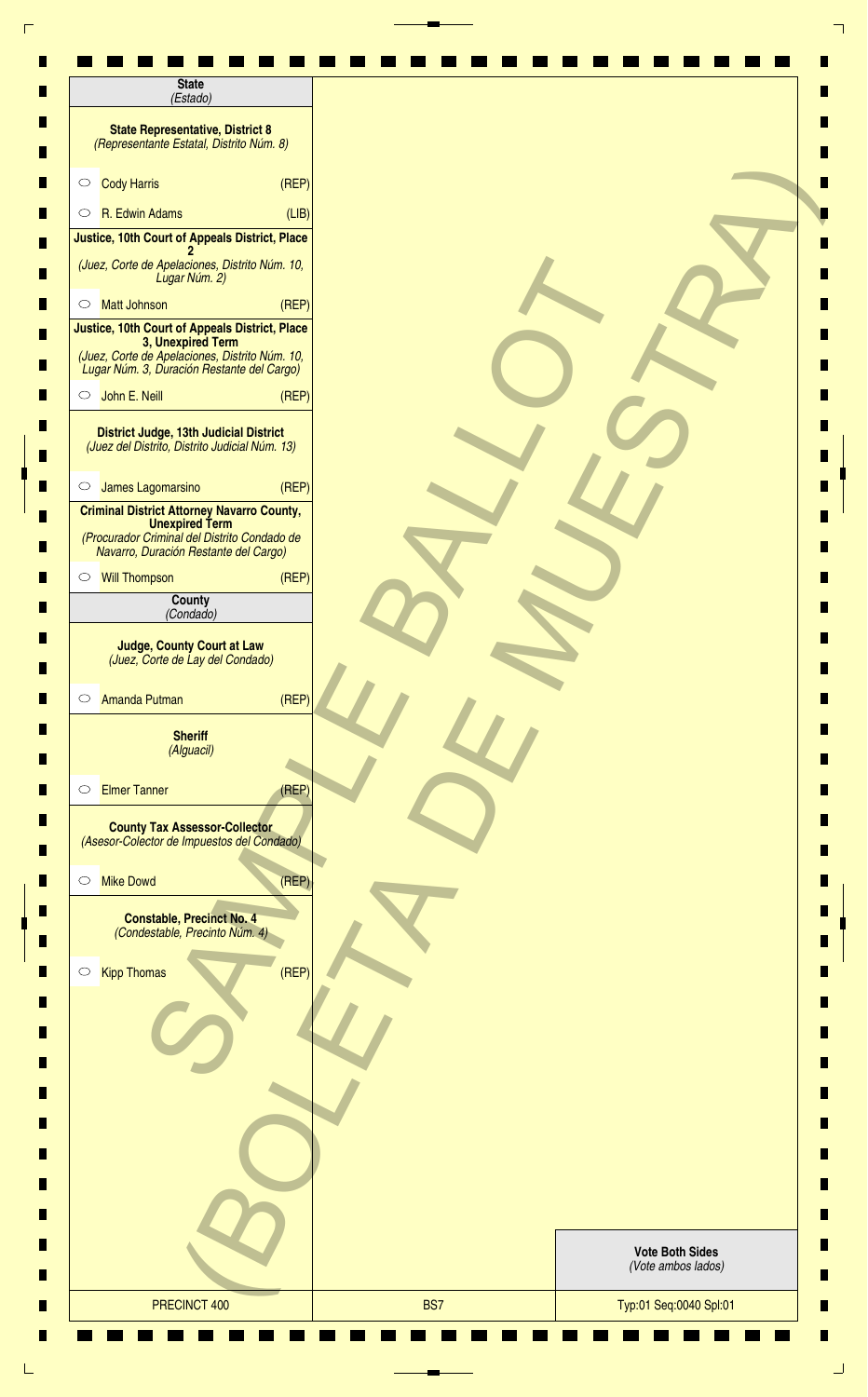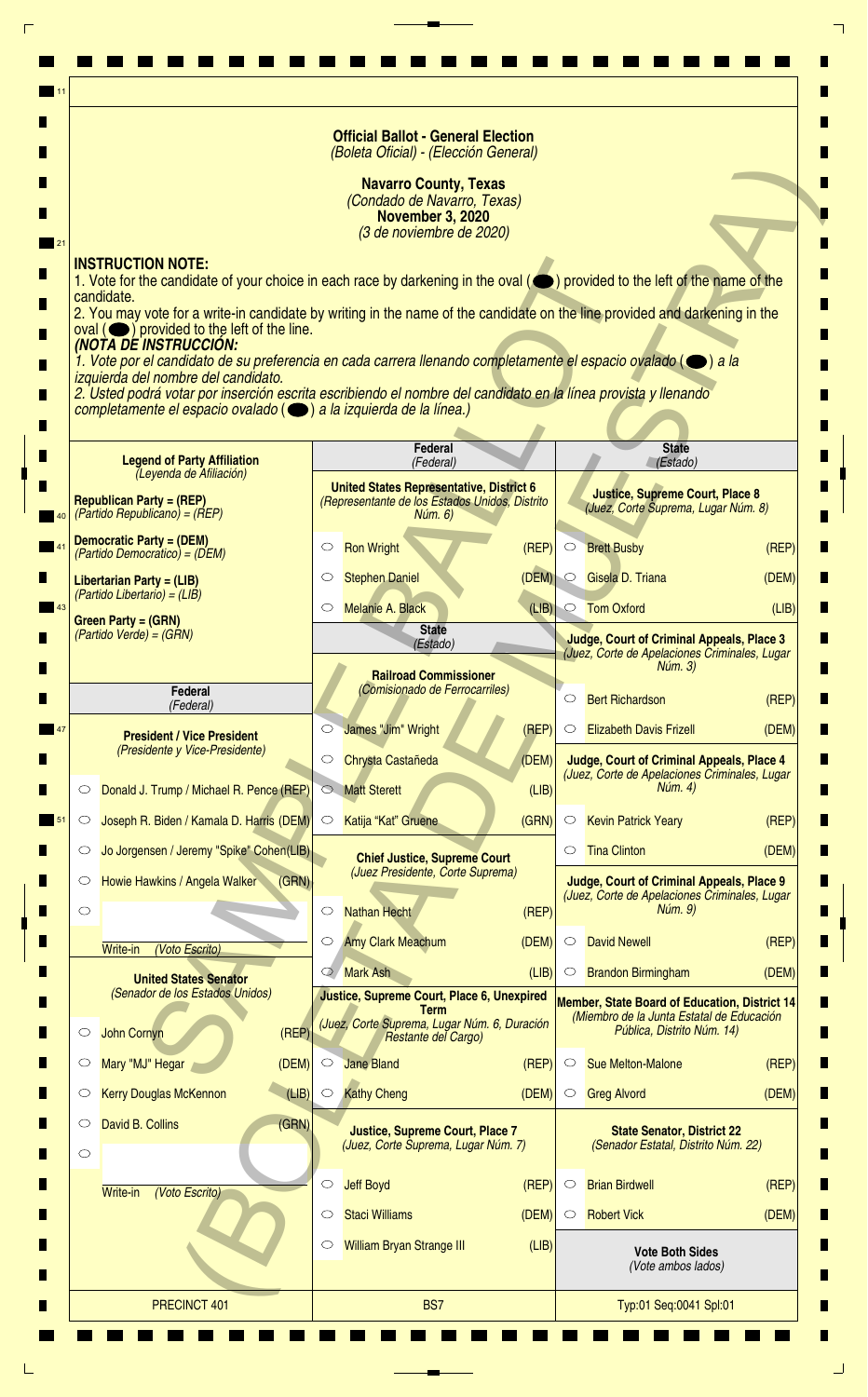| <b>State</b><br>(Estado)                                                                                                                                            |                                              |
|---------------------------------------------------------------------------------------------------------------------------------------------------------------------|----------------------------------------------|
| <b>State Representative, District 8</b><br>(Representante Estatal, Distrito Núm. 8)                                                                                 |                                              |
| <b>Cody Harris</b><br>$\circ$                                                                                                                                       | (REF)                                        |
| R. Edwin Adams<br>$\circ$                                                                                                                                           | (LIB)                                        |
| Justice, 10th Court of Appeals District, Place                                                                                                                      |                                              |
| (Juez, Corte de Apelaciones, Distrito Núm. 10,<br>Lugar Núm. 2)                                                                                                     |                                              |
| <b>Matt Johnson</b><br>$\circ$                                                                                                                                      | (REP)                                        |
| Justice, 10th Court of Appeals District, Place<br>3, Unexpired Term<br>(Juez, Corte de Apelaciones, Distrito Núm. 10,<br>Lugar Núm. 3, Duración Restante del Cargo) |                                              |
| John E. Neill<br>$\circ$                                                                                                                                            | (REF)                                        |
| District Judge, 13th Judicial District<br>(Juez del Distrito, Distrito Judicial Núm. 13)                                                                            |                                              |
| James Lagomarsino<br>$\circ$                                                                                                                                        | (REF)                                        |
| <b>Criminal District Attorney Navarro County,</b><br><b>Unexpired Term</b><br>(Procurador Criminal del Distrito Condado de<br>Navarro, Duración Restante del Cargo) |                                              |
| Will Thompson                                                                                                                                                       | (REP)                                        |
| County<br>(Condado)                                                                                                                                                 |                                              |
| <b>Amanda Putman</b><br>$\circ$<br><b>Sheriff</b><br>(Alguacil)                                                                                                     | (REP)                                        |
| <b>Elmer Tanner</b><br>$\circ$                                                                                                                                      | (REF)                                        |
| <b>County Tax Assessor-Collector</b><br>(Asesor-Colector de Impuestos del Condado)                                                                                  |                                              |
| <b>Mike Dowd</b><br>$\circ$                                                                                                                                         | (REF)                                        |
| <b>Constable, Precinct No. 4</b><br>(Condestable, Precinto Núm. 4)                                                                                                  |                                              |
| <b>Kipp Thomas</b><br>$\circ$                                                                                                                                       | (REF)                                        |
|                                                                                                                                                                     |                                              |
|                                                                                                                                                                     |                                              |
|                                                                                                                                                                     |                                              |
|                                                                                                                                                                     |                                              |
|                                                                                                                                                                     | <b>Vote Both Sides</b><br>(Vote ambos lados) |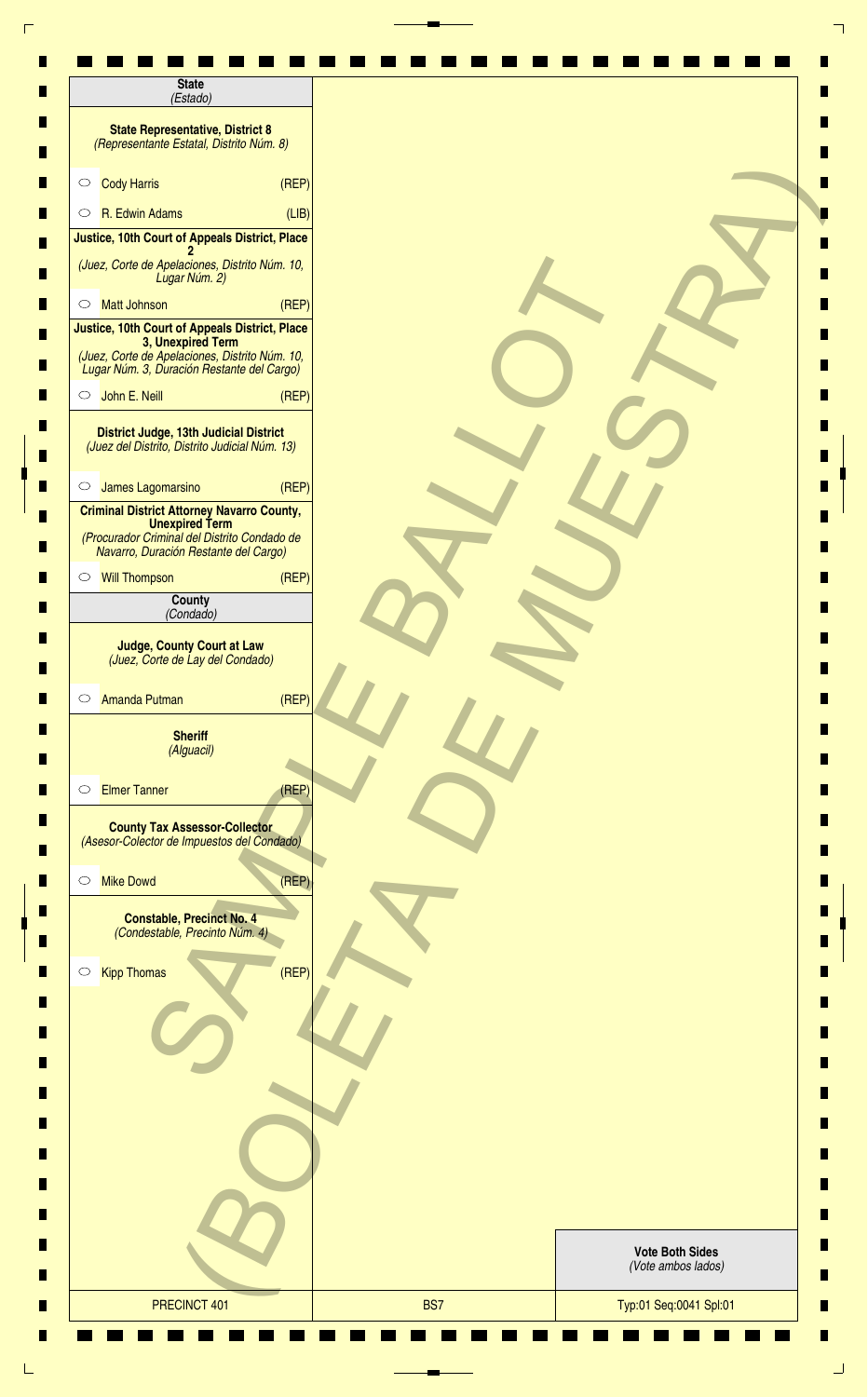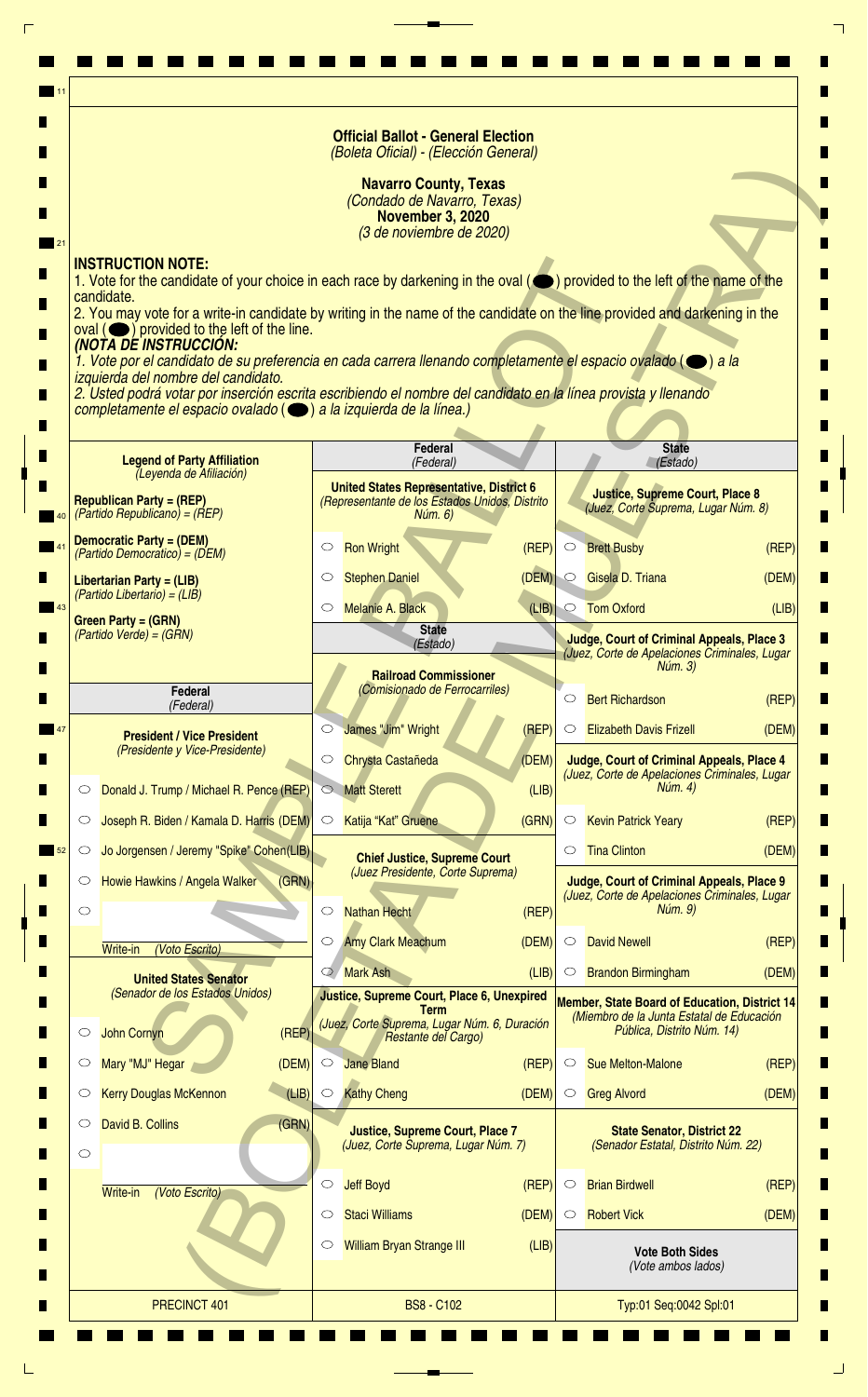| (Estado)                                                                                                                                                            | <b>General Election - City of Corsicana</b><br>(Elección General - Ciudad de Corsicana)                                                 |                                              |
|---------------------------------------------------------------------------------------------------------------------------------------------------------------------|-----------------------------------------------------------------------------------------------------------------------------------------|----------------------------------------------|
| <b>State Representative, District 8</b><br>(Representante Estatal, Distrito Núm. 8)                                                                                 | <b>Council Member, Precinct I (One):</b><br>(Miembro del Consejo, Recinto Número 1)<br>Vote for none or one<br>(Vote por ninguno o uno) |                                              |
| (REF)<br><b>Cody Harris</b><br>$\circ$                                                                                                                              |                                                                                                                                         |                                              |
| R. Edwin Adams<br>(LIB)<br>$\circ$                                                                                                                                  | <b>Susan Hale</b><br>$\circ$                                                                                                            |                                              |
| Justice, 10th Court of Appeals District, Place                                                                                                                      | $\circ$<br><b>Arlen Swartzentruber</b>                                                                                                  |                                              |
| (Juez, Corte de Apelaciones, Distrito Núm. 10,<br>Lugar Núm. 2)                                                                                                     |                                                                                                                                         |                                              |
| (REP)<br><b>Matt Johnson</b><br>$\circ$                                                                                                                             |                                                                                                                                         |                                              |
| Justice, 10th Court of Appeals District, Place<br>3, Unexpired Term<br>(Juez, Corte de Apelaciones, Distrito Núm. 10,<br>Lugar Núm. 3, Duración Restante del Cargo) |                                                                                                                                         |                                              |
| John E. Neill<br>(REF)<br>$\circ$                                                                                                                                   |                                                                                                                                         |                                              |
| District Judge, 13th Judicial District<br>(Juez del Distrito, Distrito Judicial Núm. 13)                                                                            |                                                                                                                                         |                                              |
| James Lagomarsino<br>(REF)<br>$\circ$                                                                                                                               |                                                                                                                                         |                                              |
| <b>Criminal District Attorney Navarro County,</b><br><b>Unexpired Term</b>                                                                                          |                                                                                                                                         |                                              |
| (Procurador Criminal del Distrito Condado de<br>Navarro, Duración Restante del Cargo)                                                                               |                                                                                                                                         |                                              |
| (REP)<br><b>Will Thompson</b><br>$\circ$                                                                                                                            |                                                                                                                                         |                                              |
| County<br>(Condado)                                                                                                                                                 |                                                                                                                                         |                                              |
| <b>Judge, County Court at Law</b><br>(Juez, Corte de Lay del Condado)                                                                                               |                                                                                                                                         |                                              |
| (REF)<br>Amanda Putman<br>$\circ$                                                                                                                                   |                                                                                                                                         |                                              |
| <b>Sheriff</b><br>(Alguacil)                                                                                                                                        |                                                                                                                                         |                                              |
| <b>Elmer Tanner</b><br>(REF)<br>$\circ$                                                                                                                             |                                                                                                                                         |                                              |
| <b>County Tax Assessor-Collector</b><br>(Asesor-Colector de Impuestos del Condado)                                                                                  |                                                                                                                                         |                                              |
| (REF)<br><b>Mike Dowd</b><br>$\circ$                                                                                                                                |                                                                                                                                         |                                              |
| <b>Constable, Precinct No. 4</b><br>(Condestable, Precinto Núm. 4)                                                                                                  |                                                                                                                                         |                                              |
| (REF)<br><b>Kipp Thomas</b><br>$\circ$                                                                                                                              |                                                                                                                                         |                                              |
|                                                                                                                                                                     |                                                                                                                                         |                                              |
|                                                                                                                                                                     |                                                                                                                                         |                                              |
|                                                                                                                                                                     |                                                                                                                                         |                                              |
|                                                                                                                                                                     |                                                                                                                                         |                                              |
|                                                                                                                                                                     |                                                                                                                                         | <b>Vote Both Sides</b><br>(Vote ambos lados) |
| PRECINCT 401                                                                                                                                                        | <b>BS8 - C102</b>                                                                                                                       | Typ:01 Seq:0042 Spl:01                       |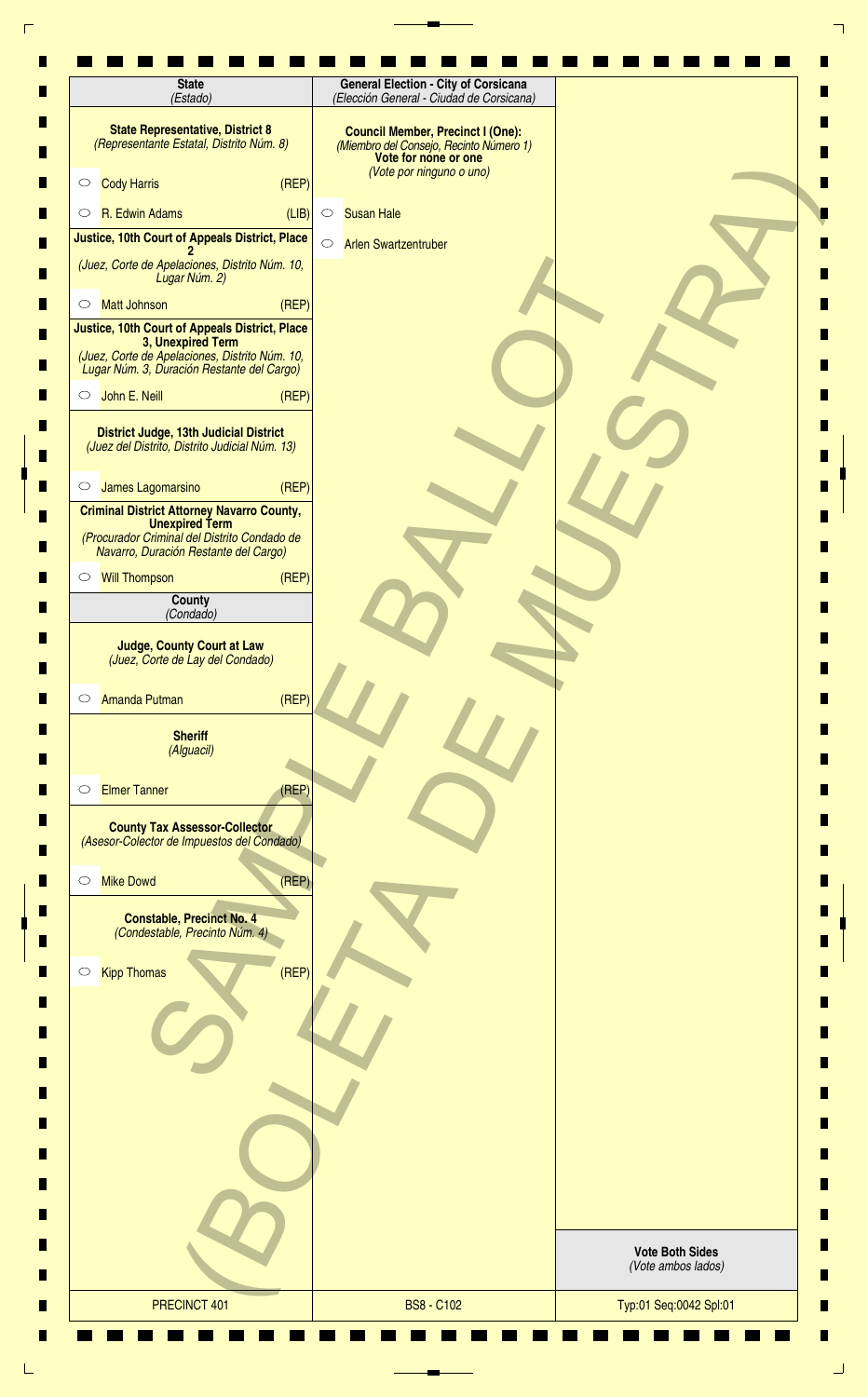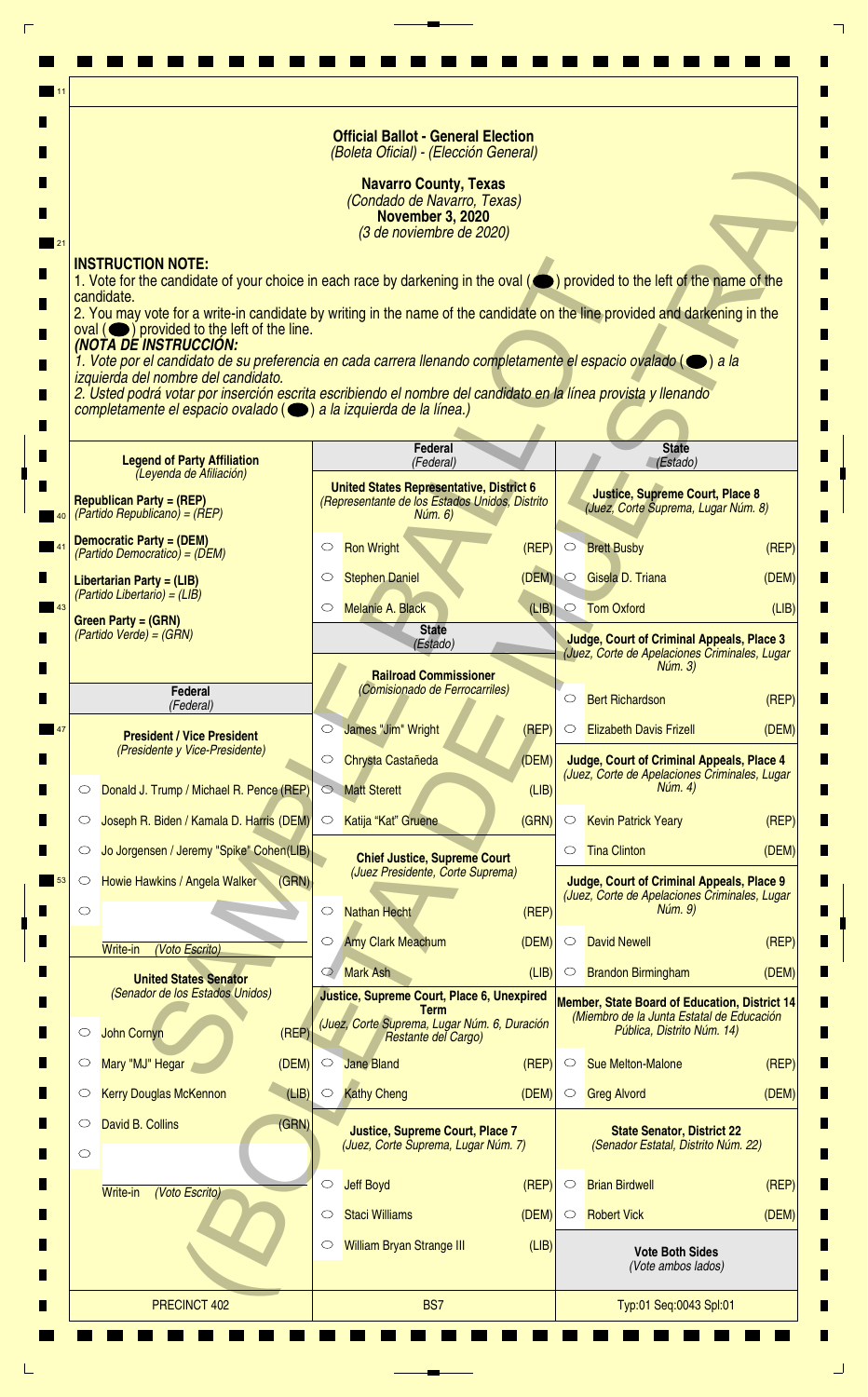| <b>State</b><br>(Estado)                                                                                                                                            |       |                                              |
|---------------------------------------------------------------------------------------------------------------------------------------------------------------------|-------|----------------------------------------------|
| <b>State Representative, District 8</b><br>(Representante Estatal, Distrito Núm. 8)                                                                                 |       |                                              |
| <b>Cody Harris</b><br>$\circ$                                                                                                                                       | (REF) |                                              |
| R. Edwin Adams<br>$\circ$                                                                                                                                           | (LIB) |                                              |
| Justice, 10th Court of Appeals District, Place                                                                                                                      |       |                                              |
| (Juez, Corte de Apelaciones, Distrito Núm. 10,<br>Lugar Núm. 2)                                                                                                     |       |                                              |
| <b>Matt Johnson</b><br>$\circ$                                                                                                                                      | (REP) |                                              |
| Justice, 10th Court of Appeals District, Place<br>3, Unexpired Term<br>(Juez, Corte de Apelaciones, Distrito Núm. 10,<br>Lugar Núm. 3, Duración Restante del Cargo) |       |                                              |
| John E. Neill<br>$\circ$                                                                                                                                            | (REF) |                                              |
| District Judge, 13th Judicial District<br>(Juez del Distrito, Distrito Judicial Núm. 13)                                                                            |       |                                              |
| James Lagomarsino<br>$\circ$                                                                                                                                        | (REF) |                                              |
| <b>Criminal District Attorney Navarro County,</b><br><b>Unexpired Term</b><br>(Procurador Criminal del Distrito Condado de<br>Navarro, Duración Restante del Cargo) |       |                                              |
| Will Thompson                                                                                                                                                       | (REP) |                                              |
| County<br>(Condado)                                                                                                                                                 |       |                                              |
| <b>Amanda Putman</b><br>$\circ$<br><b>Sheriff</b><br>(Alguacil)                                                                                                     | (REP) |                                              |
| <b>Elmer Tanner</b><br>$\circ$                                                                                                                                      | (REF) |                                              |
| <b>County Tax Assessor-Collector</b><br>(Asesor-Colector de Impuestos del Condado)                                                                                  |       |                                              |
| <b>Mike Dowd</b><br>$\circ$                                                                                                                                         | (REF) |                                              |
| <b>Constable, Precinct No. 4</b><br>(Condestable, Precinto Núm. 4)                                                                                                  |       |                                              |
| <b>Kipp Thomas</b><br>$\circ$                                                                                                                                       | (REF) |                                              |
|                                                                                                                                                                     |       |                                              |
|                                                                                                                                                                     |       |                                              |
|                                                                                                                                                                     |       |                                              |
|                                                                                                                                                                     |       |                                              |
|                                                                                                                                                                     |       | <b>Vote Both Sides</b><br>(Vote ambos lados) |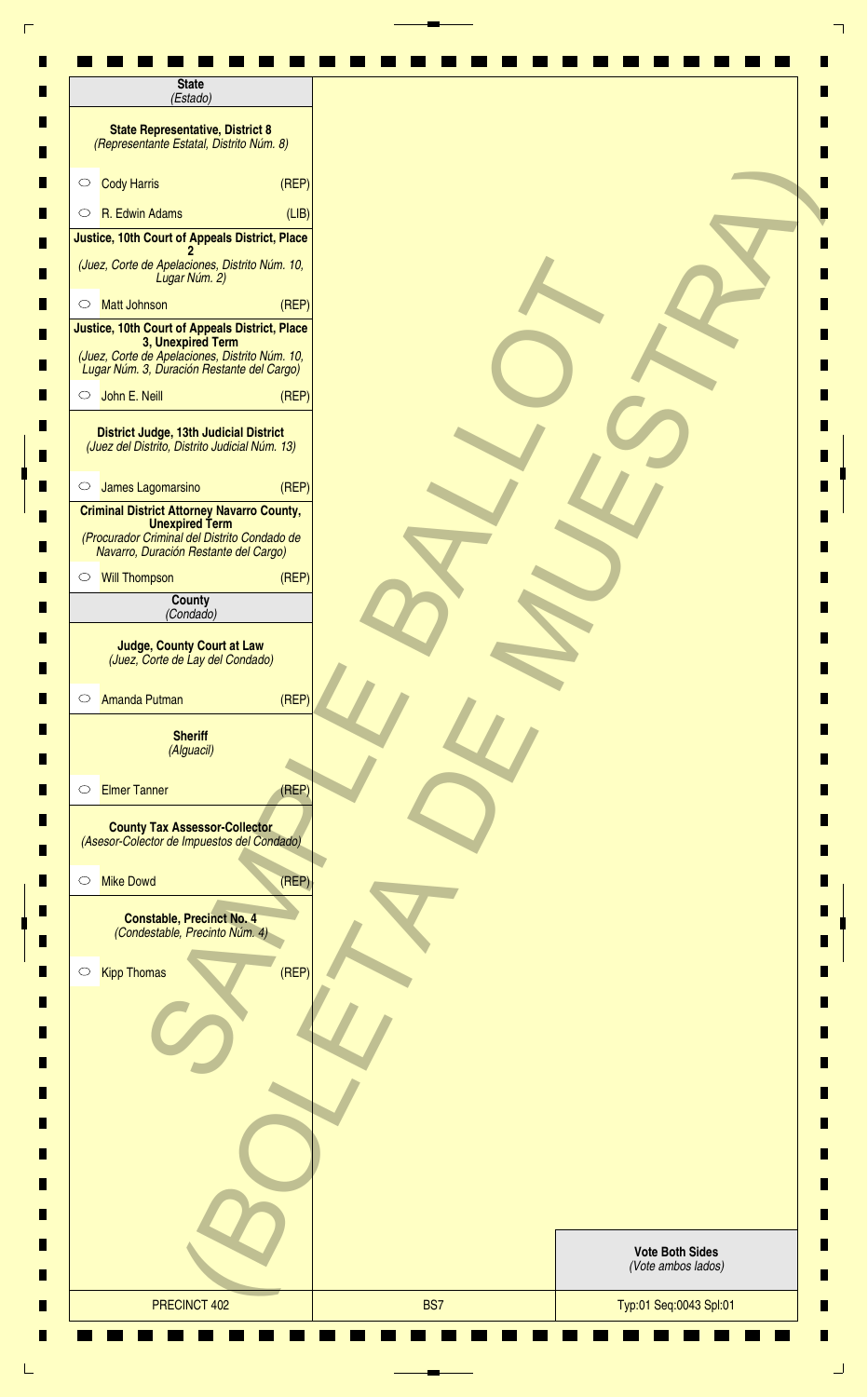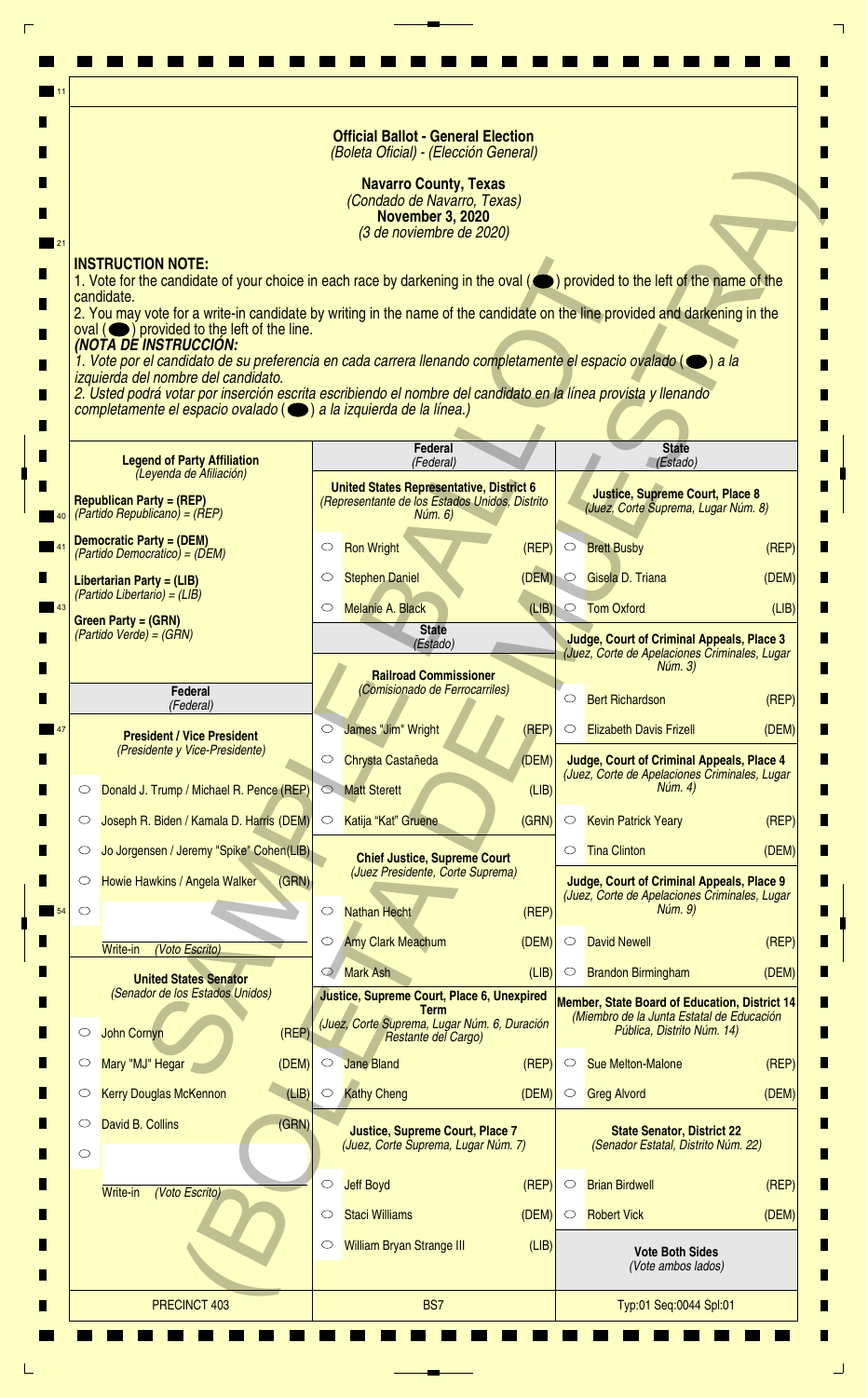| <b>State</b><br>(Estado)                                                                                                                                            |       |                                              |
|---------------------------------------------------------------------------------------------------------------------------------------------------------------------|-------|----------------------------------------------|
| <b>State Representative, District 8</b><br>(Representante Estatal, Distrito Núm. 8)                                                                                 |       |                                              |
| <b>Cody Harris</b><br>$\circ$                                                                                                                                       | (REF) |                                              |
| R. Edwin Adams<br>$\circ$                                                                                                                                           | (LIB) |                                              |
| Justice, 10th Court of Appeals District, Place                                                                                                                      |       |                                              |
| (Juez, Corte de Apelaciones, Distrito Núm. 10,<br>Lugar Núm. 2)                                                                                                     |       |                                              |
| <b>Matt Johnson</b><br>$\circ$                                                                                                                                      | (REP) |                                              |
| Justice, 10th Court of Appeals District, Place<br>3, Unexpired Term<br>(Juez, Corte de Apelaciones, Distrito Núm. 10,<br>Lugar Núm. 3, Duración Restante del Cargo) |       |                                              |
| John E. Neill<br>$\circ$                                                                                                                                            | (REF) |                                              |
| District Judge, 13th Judicial District<br>(Juez del Distrito, Distrito Judicial Núm. 13)                                                                            |       |                                              |
| James Lagomarsino<br>$\circ$                                                                                                                                        | (REF) |                                              |
| <b>Criminal District Attorney Navarro County,</b><br><b>Unexpired Term</b><br>(Procurador Criminal del Distrito Condado de<br>Navarro, Duración Restante del Cargo) |       |                                              |
| ○ Will Thompson                                                                                                                                                     | (REP) |                                              |
| County<br>(Condado)                                                                                                                                                 |       |                                              |
| (Juez, Corte de Lay del Condado)<br><b>Amanda Putman</b><br>$\circ$<br><b>Sheriff</b><br>(Alguacil)                                                                 | (REF) |                                              |
| <b>Elmer Tanner</b><br>$\circ$                                                                                                                                      | (REF) |                                              |
| <b>County Tax Assessor-Collector</b><br>(Asesor-Colector de Impuestos del Condado)                                                                                  |       |                                              |
| <b>Mike Dowd</b><br>$\circ$                                                                                                                                         | (REP) |                                              |
| <b>Constable, Precinct No. 4</b><br>(Condestable, Precinto Núm. 4)                                                                                                  |       |                                              |
| <b>Kipp Thomas</b><br>$\circ$                                                                                                                                       | (REF) |                                              |
|                                                                                                                                                                     |       |                                              |
|                                                                                                                                                                     |       |                                              |
|                                                                                                                                                                     |       |                                              |
|                                                                                                                                                                     |       |                                              |
|                                                                                                                                                                     |       | <b>Vote Both Sides</b><br>(Vote ambos lados) |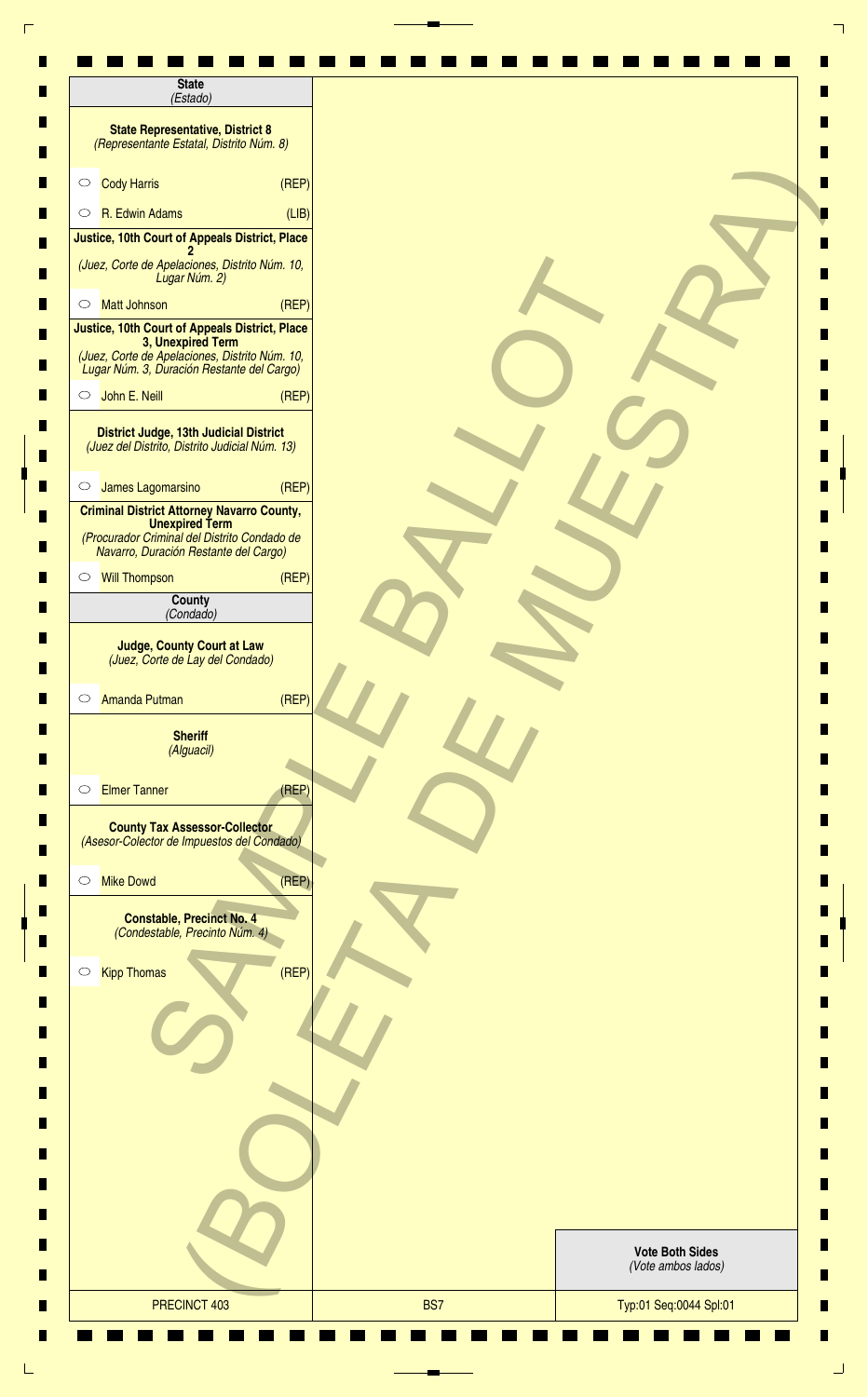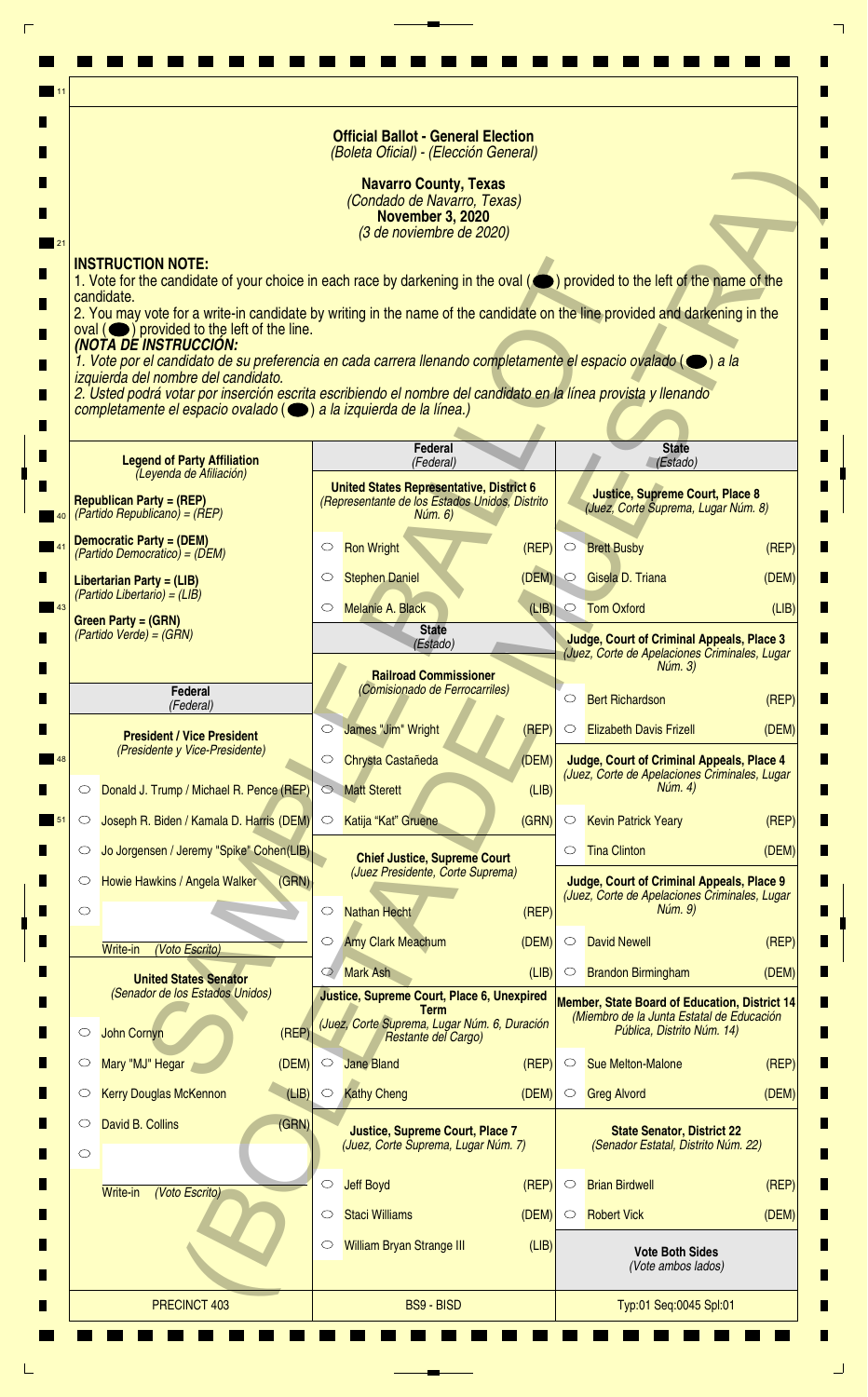| <b>State</b><br>(Estado)                                                                                                                                            | <b>General Election - Blooming Grove</b><br><b>Independent School District</b>                                                       |                                              |
|---------------------------------------------------------------------------------------------------------------------------------------------------------------------|--------------------------------------------------------------------------------------------------------------------------------------|----------------------------------------------|
| <b>State Representative, District 8</b><br>(Representante Estatal, Distrito Núm. 8)                                                                                 | (Elección General - Distrito Escolar<br>Independiente de Blooming Grove)                                                             |                                              |
| <b>Cody Harris</b><br>(REF)<br>$\circ$                                                                                                                              | <b>School Board Trustee</b><br>(Fideicomisaria(o) de la Junta Escolar)<br>Vote for none, one or two<br>(Vote por ninguno, uno o dos) |                                              |
| R. Edwin Adams<br>(LIB)<br>$\circ$                                                                                                                                  |                                                                                                                                      |                                              |
| Justice, 10th Court of Appeals District, Place                                                                                                                      | $\bigcirc$<br><b>Cody Muldner</b>                                                                                                    |                                              |
| (Juez, Corte de Apelaciones, Distrito Núm. 10,<br>Lugar Núm. 2)                                                                                                     | $\bigcirc$<br><b>Larry Gillen</b>                                                                                                    |                                              |
| (REF)<br><b>Matt Johnson</b><br>$\circ$                                                                                                                             | <b>Brett Melton</b><br>$\circ$                                                                                                       |                                              |
| Justice, 10th Court of Appeals District, Place<br>3, Unexpired Term<br>(Juez, Corte de Apelaciones, Distrito Núm. 10,<br>Lugar Núm. 3, Duración Restante del Cargo) |                                                                                                                                      |                                              |
| John E. Neill<br>(REF)<br>$\circ$                                                                                                                                   |                                                                                                                                      |                                              |
| District Judge, 13th Judicial District<br>(Juez del Distrito, Distrito Judicial Núm. 13)                                                                            |                                                                                                                                      |                                              |
| (REF)<br>James Lagomarsino<br>$\circ$                                                                                                                               |                                                                                                                                      |                                              |
| <b>Criminal District Attorney Navarro County,</b><br><b>Unexpired Term</b><br>(Procurador Criminal del Distrito Condado de<br>Navarro, Duración Restante del Cargo) |                                                                                                                                      |                                              |
| <b>Will Thompson</b><br>(REF)<br>$\circ$                                                                                                                            |                                                                                                                                      |                                              |
| County                                                                                                                                                              |                                                                                                                                      |                                              |
| (Condado)                                                                                                                                                           |                                                                                                                                      |                                              |
| <b>Judge, County Court at Law</b><br>(Juez, Corte de Lay del Condado)<br>(REF)<br>Amanda Putman<br>$\circ$                                                          |                                                                                                                                      |                                              |
| <b>Sheriff</b><br>(Alguacil)                                                                                                                                        |                                                                                                                                      |                                              |
| <b>Elmer Tanner</b><br>(REF)<br>$\circlearrowright$                                                                                                                 |                                                                                                                                      |                                              |
| <b>County Tax Assessor-Collector</b><br>(Asesor-Colector de Impuestos del Condado)                                                                                  |                                                                                                                                      |                                              |
| (REF)<br><b>Mike Dowd</b><br>$\circ$                                                                                                                                |                                                                                                                                      |                                              |
| <b>Constable, Precinct No. 4</b><br>(Condestable, Precinto Núm. 4)                                                                                                  |                                                                                                                                      |                                              |
| (REF)<br><b>Kipp Thomas</b><br>$\bigcirc$                                                                                                                           |                                                                                                                                      |                                              |
|                                                                                                                                                                     |                                                                                                                                      |                                              |
|                                                                                                                                                                     |                                                                                                                                      |                                              |
|                                                                                                                                                                     |                                                                                                                                      |                                              |
|                                                                                                                                                                     |                                                                                                                                      | <b>Vote Both Sides</b><br>(Vote ambos lados) |
| PRECINCT 403                                                                                                                                                        | <b>BS9 - BISD</b>                                                                                                                    | Typ:01 Seq:0045 Spl:01                       |
|                                                                                                                                                                     |                                                                                                                                      |                                              |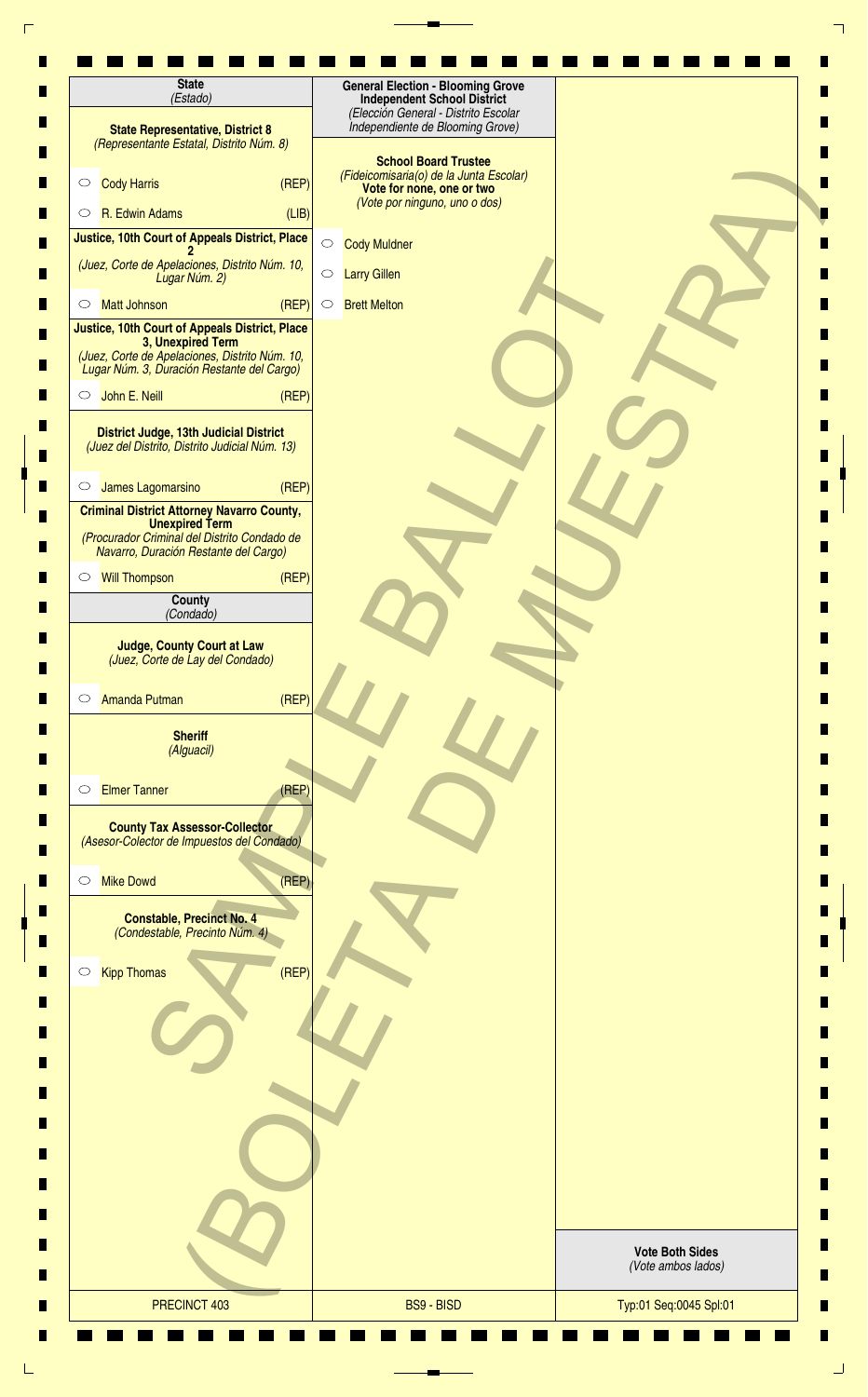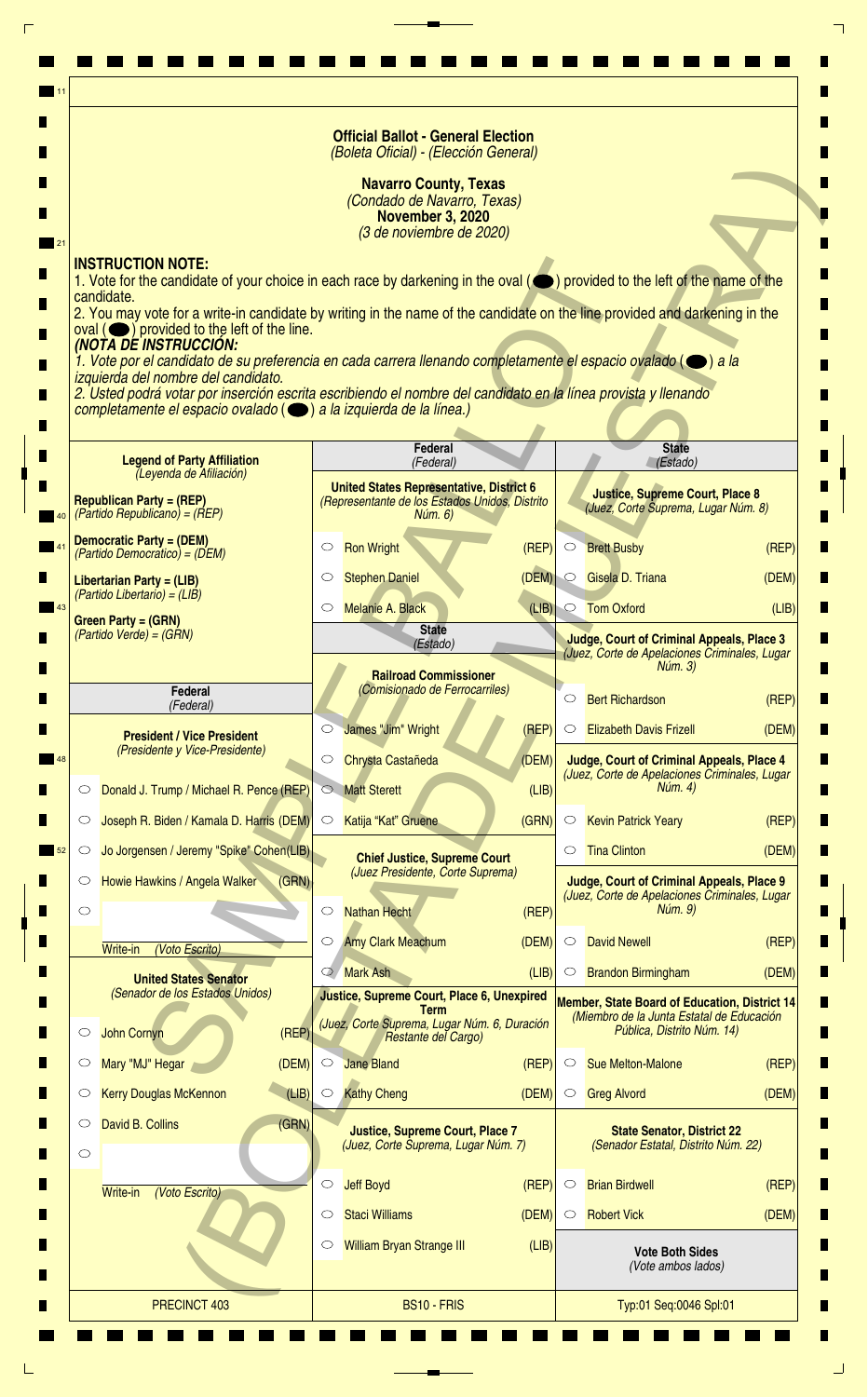| <b>State Representative, District 8</b><br>(Representante Estatal, Distrito Núm. 8)<br><b>Cody Harris</b><br>$\circ$<br>R. Edwin Adams<br>$\circ$<br>Justice, 10th Court of Appeals District, Place<br>(Juez, Corte de Apelaciones, Distrito Núm. 10,<br>Lugar Núm. 2)<br><b>Matt Johnson</b><br>$\circlearrowright$<br>Justice, 10th Court of Appeals District, Place<br>3, Unexpired Term<br>(Juez, Corte de Apelaciones, Distrito Núm. 10,<br>Lugar Núm. 3, Duración Restante del Cargo)<br>John E. Neill<br>$\circ$<br>District Judge, 13th Judicial District<br>(Juez del Distrito, Distrito Judicial Núm. 13)<br>James Lagomarsino<br>$\circ$<br><b>Criminal District Attorney Navarro County,</b><br><b>Unexpired Term</b><br>(Procurador Criminal del Distrito Condado de<br>Navarro, Duración Restante del Cargo)<br><b>Will Thompson</b><br>$\circ$ | (REP)<br>(LIB)<br>(REF)<br>(REF)<br>(REP)<br>(REP) | $\bigcirc$<br><b>Wyomia Roitz</b><br><b>Michael Welborn</b><br>$\circ$<br><b>James Cagle</b><br>$\circ$<br>$\bigcirc$<br><b>Bobbette Butler</b><br><b>Seth Fuller</b><br>$\bigcirc$<br>$\bigcirc$<br><b>Jeremy Woods</b><br><b>Kerri Cook</b><br>$\circlearrowright$ | (Elección General - Distrito Escolar<br>Independiente de Frost)<br><b>School Board Trustee</b><br>(Fideicomisarios de la Junta Escolar)<br>Vote for none, one, two or three<br>(Vote por ninguno, uno, dos o tres) |  |                        |  |
|---------------------------------------------------------------------------------------------------------------------------------------------------------------------------------------------------------------------------------------------------------------------------------------------------------------------------------------------------------------------------------------------------------------------------------------------------------------------------------------------------------------------------------------------------------------------------------------------------------------------------------------------------------------------------------------------------------------------------------------------------------------------------------------------------------------------------------------------------------------|----------------------------------------------------|----------------------------------------------------------------------------------------------------------------------------------------------------------------------------------------------------------------------------------------------------------------------|--------------------------------------------------------------------------------------------------------------------------------------------------------------------------------------------------------------------|--|------------------------|--|
|                                                                                                                                                                                                                                                                                                                                                                                                                                                                                                                                                                                                                                                                                                                                                                                                                                                               |                                                    |                                                                                                                                                                                                                                                                      |                                                                                                                                                                                                                    |  |                        |  |
|                                                                                                                                                                                                                                                                                                                                                                                                                                                                                                                                                                                                                                                                                                                                                                                                                                                               |                                                    |                                                                                                                                                                                                                                                                      |                                                                                                                                                                                                                    |  |                        |  |
|                                                                                                                                                                                                                                                                                                                                                                                                                                                                                                                                                                                                                                                                                                                                                                                                                                                               |                                                    |                                                                                                                                                                                                                                                                      |                                                                                                                                                                                                                    |  |                        |  |
|                                                                                                                                                                                                                                                                                                                                                                                                                                                                                                                                                                                                                                                                                                                                                                                                                                                               |                                                    |                                                                                                                                                                                                                                                                      |                                                                                                                                                                                                                    |  |                        |  |
|                                                                                                                                                                                                                                                                                                                                                                                                                                                                                                                                                                                                                                                                                                                                                                                                                                                               |                                                    |                                                                                                                                                                                                                                                                      |                                                                                                                                                                                                                    |  |                        |  |
|                                                                                                                                                                                                                                                                                                                                                                                                                                                                                                                                                                                                                                                                                                                                                                                                                                                               |                                                    |                                                                                                                                                                                                                                                                      |                                                                                                                                                                                                                    |  |                        |  |
|                                                                                                                                                                                                                                                                                                                                                                                                                                                                                                                                                                                                                                                                                                                                                                                                                                                               |                                                    |                                                                                                                                                                                                                                                                      |                                                                                                                                                                                                                    |  |                        |  |
|                                                                                                                                                                                                                                                                                                                                                                                                                                                                                                                                                                                                                                                                                                                                                                                                                                                               |                                                    |                                                                                                                                                                                                                                                                      |                                                                                                                                                                                                                    |  |                        |  |
|                                                                                                                                                                                                                                                                                                                                                                                                                                                                                                                                                                                                                                                                                                                                                                                                                                                               |                                                    |                                                                                                                                                                                                                                                                      |                                                                                                                                                                                                                    |  |                        |  |
|                                                                                                                                                                                                                                                                                                                                                                                                                                                                                                                                                                                                                                                                                                                                                                                                                                                               |                                                    |                                                                                                                                                                                                                                                                      |                                                                                                                                                                                                                    |  |                        |  |
|                                                                                                                                                                                                                                                                                                                                                                                                                                                                                                                                                                                                                                                                                                                                                                                                                                                               |                                                    |                                                                                                                                                                                                                                                                      |                                                                                                                                                                                                                    |  |                        |  |
|                                                                                                                                                                                                                                                                                                                                                                                                                                                                                                                                                                                                                                                                                                                                                                                                                                                               |                                                    |                                                                                                                                                                                                                                                                      |                                                                                                                                                                                                                    |  |                        |  |
|                                                                                                                                                                                                                                                                                                                                                                                                                                                                                                                                                                                                                                                                                                                                                                                                                                                               |                                                    |                                                                                                                                                                                                                                                                      |                                                                                                                                                                                                                    |  |                        |  |
|                                                                                                                                                                                                                                                                                                                                                                                                                                                                                                                                                                                                                                                                                                                                                                                                                                                               |                                                    |                                                                                                                                                                                                                                                                      |                                                                                                                                                                                                                    |  |                        |  |
| County<br>(Condado)                                                                                                                                                                                                                                                                                                                                                                                                                                                                                                                                                                                                                                                                                                                                                                                                                                           |                                                    |                                                                                                                                                                                                                                                                      |                                                                                                                                                                                                                    |  |                        |  |
| <b>Judge, County Court at Law</b><br>(Juez, Corte de Lay del Condado)                                                                                                                                                                                                                                                                                                                                                                                                                                                                                                                                                                                                                                                                                                                                                                                         |                                                    |                                                                                                                                                                                                                                                                      |                                                                                                                                                                                                                    |  |                        |  |
| Amanda Putman<br>$\circ$<br><b>Sheriff</b>                                                                                                                                                                                                                                                                                                                                                                                                                                                                                                                                                                                                                                                                                                                                                                                                                    | (REF)                                              |                                                                                                                                                                                                                                                                      |                                                                                                                                                                                                                    |  |                        |  |
| (Alguacil)                                                                                                                                                                                                                                                                                                                                                                                                                                                                                                                                                                                                                                                                                                                                                                                                                                                    |                                                    |                                                                                                                                                                                                                                                                      |                                                                                                                                                                                                                    |  |                        |  |
| <b>Elmer Tanner</b><br>$\circlearrowright$                                                                                                                                                                                                                                                                                                                                                                                                                                                                                                                                                                                                                                                                                                                                                                                                                    | (REP)                                              |                                                                                                                                                                                                                                                                      |                                                                                                                                                                                                                    |  |                        |  |
| <b>County Tax Assessor-Collector</b><br>(Asesor-Colector de Impuestos del Condado)                                                                                                                                                                                                                                                                                                                                                                                                                                                                                                                                                                                                                                                                                                                                                                            |                                                    |                                                                                                                                                                                                                                                                      |                                                                                                                                                                                                                    |  |                        |  |
| <b>Mike Dowd</b><br>$\circ$                                                                                                                                                                                                                                                                                                                                                                                                                                                                                                                                                                                                                                                                                                                                                                                                                                   | (REF)                                              |                                                                                                                                                                                                                                                                      |                                                                                                                                                                                                                    |  |                        |  |
| <b>Constable, Precinct No. 4</b><br>(Condestable, Precinto Núm. 4)                                                                                                                                                                                                                                                                                                                                                                                                                                                                                                                                                                                                                                                                                                                                                                                            |                                                    |                                                                                                                                                                                                                                                                      |                                                                                                                                                                                                                    |  |                        |  |
| <b>Kipp Thomas</b><br>$\circ$                                                                                                                                                                                                                                                                                                                                                                                                                                                                                                                                                                                                                                                                                                                                                                                                                                 | (REF)                                              |                                                                                                                                                                                                                                                                      |                                                                                                                                                                                                                    |  |                        |  |
|                                                                                                                                                                                                                                                                                                                                                                                                                                                                                                                                                                                                                                                                                                                                                                                                                                                               |                                                    |                                                                                                                                                                                                                                                                      |                                                                                                                                                                                                                    |  |                        |  |
|                                                                                                                                                                                                                                                                                                                                                                                                                                                                                                                                                                                                                                                                                                                                                                                                                                                               |                                                    |                                                                                                                                                                                                                                                                      |                                                                                                                                                                                                                    |  |                        |  |
|                                                                                                                                                                                                                                                                                                                                                                                                                                                                                                                                                                                                                                                                                                                                                                                                                                                               |                                                    |                                                                                                                                                                                                                                                                      |                                                                                                                                                                                                                    |  |                        |  |
|                                                                                                                                                                                                                                                                                                                                                                                                                                                                                                                                                                                                                                                                                                                                                                                                                                                               |                                                    |                                                                                                                                                                                                                                                                      |                                                                                                                                                                                                                    |  | <b>Vote Both Sides</b> |  |
|                                                                                                                                                                                                                                                                                                                                                                                                                                                                                                                                                                                                                                                                                                                                                                                                                                                               |                                                    |                                                                                                                                                                                                                                                                      |                                                                                                                                                                                                                    |  | (Vote ambos lados)     |  |
| PRECINCT 403                                                                                                                                                                                                                                                                                                                                                                                                                                                                                                                                                                                                                                                                                                                                                                                                                                                  |                                                    |                                                                                                                                                                                                                                                                      | BS10 - FRIS                                                                                                                                                                                                        |  | Typ:01 Seq:0046 Spl:01 |  |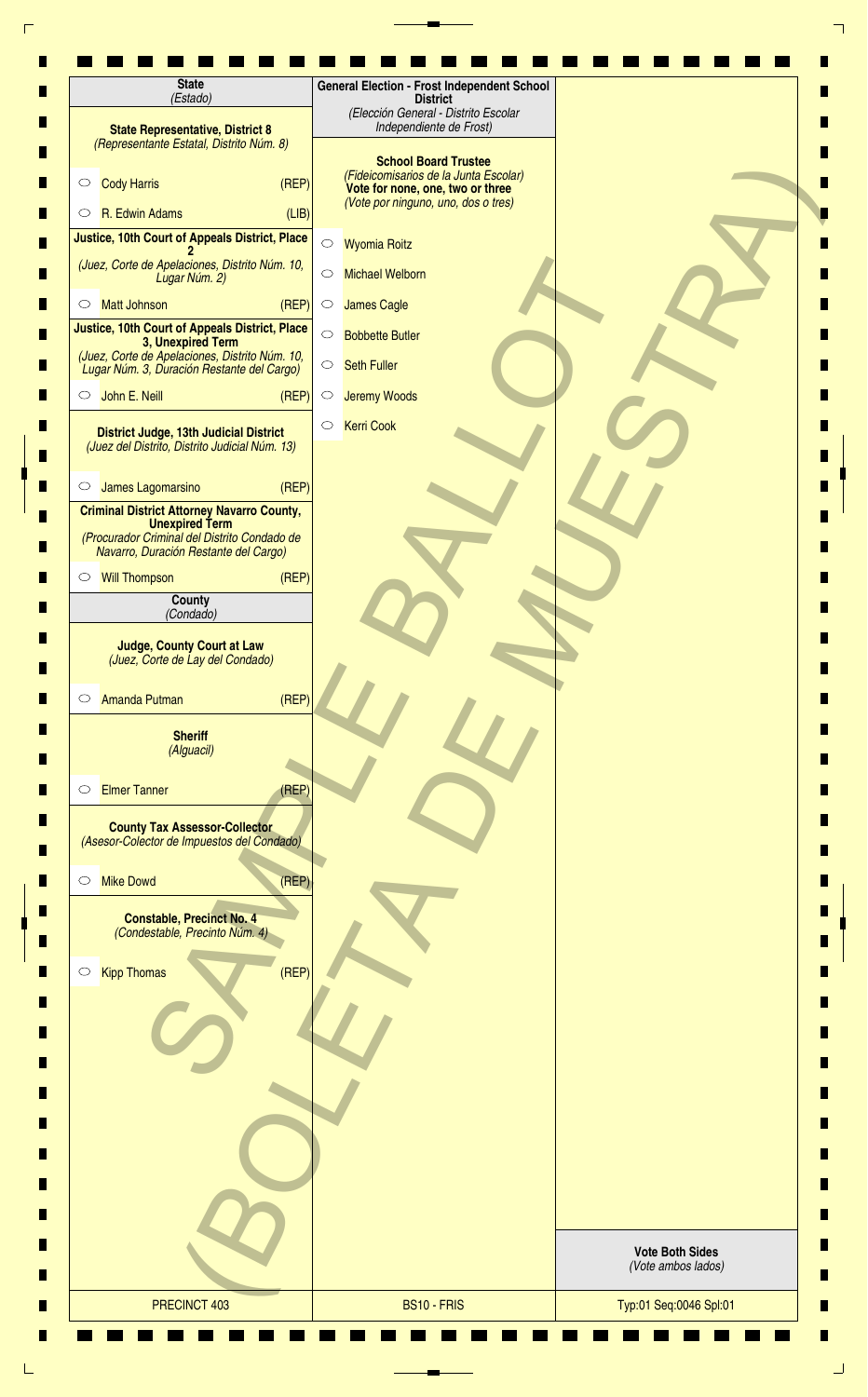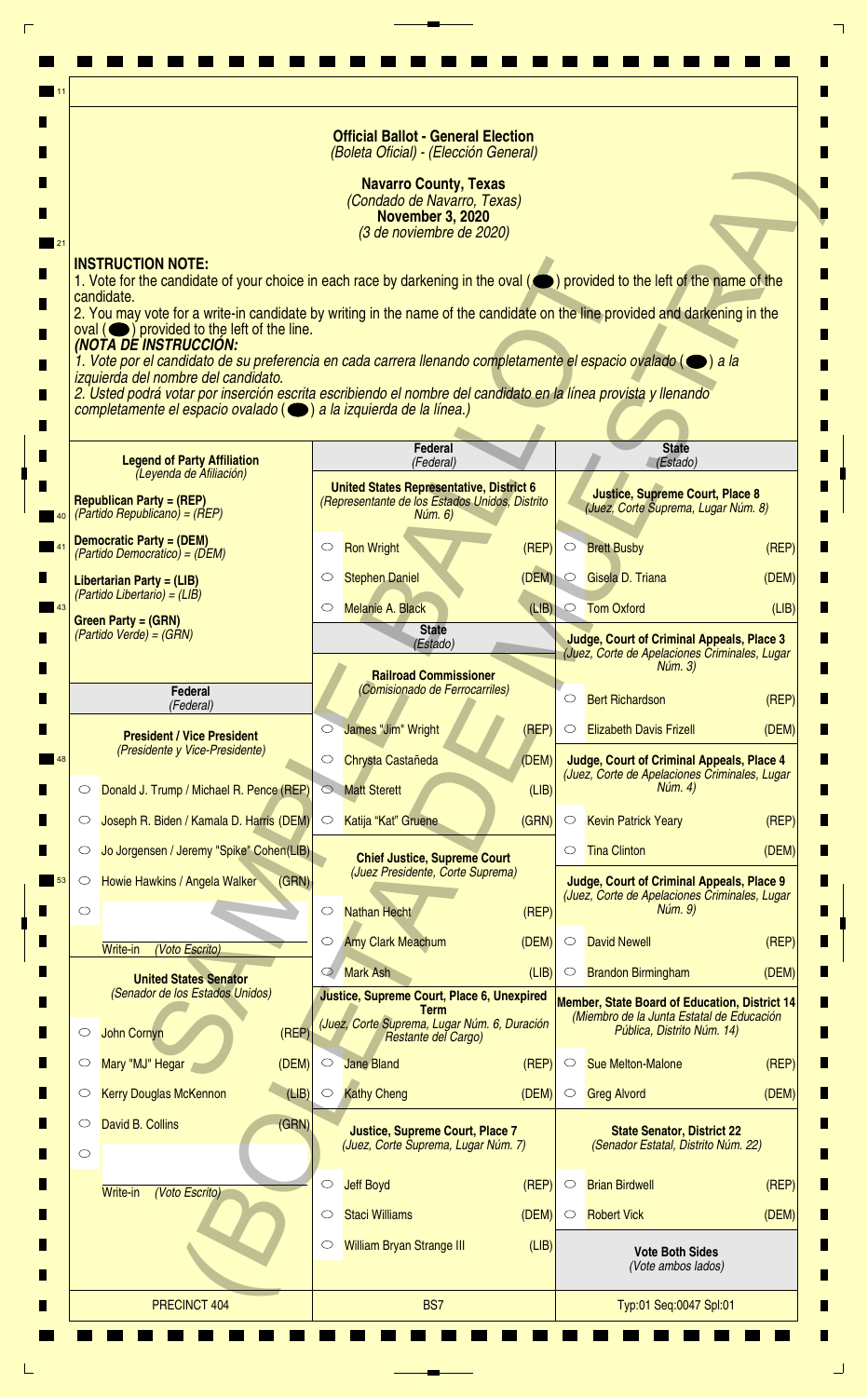| (Estado)                                                                                                                                                            |       |                                              |  |
|---------------------------------------------------------------------------------------------------------------------------------------------------------------------|-------|----------------------------------------------|--|
| <b>State Representative, District 8</b><br>(Representante Estatal, Distrito Núm. 8)                                                                                 |       |                                              |  |
| <b>Cody Harris</b><br>$\circ$                                                                                                                                       | (REF) |                                              |  |
| R. Edwin Adams<br>$\circ$                                                                                                                                           | (LIB) |                                              |  |
| Justice, 10th Court of Appeals District, Place                                                                                                                      |       |                                              |  |
| (Juez, Corte de Apelaciones, Distrito Núm. 10,<br>Lugar Núm. 2)                                                                                                     |       |                                              |  |
| <b>Matt Johnson</b><br>$\circ$                                                                                                                                      | (REP) |                                              |  |
| Justice, 10th Court of Appeals District, Place<br>3, Unexpired Term<br>(Juez, Corte de Apelaciones, Distrito Núm. 10,<br>Lugar Núm. 3, Duración Restante del Cargo) |       |                                              |  |
| John E. Neill<br>$\circ$                                                                                                                                            | (REF) |                                              |  |
| District Judge, 13th Judicial District<br>(Juez del Distrito, Distrito Judicial Núm. 13)                                                                            |       |                                              |  |
| James Lagomarsino<br>$\circ$                                                                                                                                        | (REF) |                                              |  |
| <b>Criminal District Attorney Navarro County,</b><br><b>Unexpired Term</b><br>(Procurador Criminal del Distrito Condado de<br>Navarro, Duración Restante del Cargo) |       |                                              |  |
| Will Thompson                                                                                                                                                       | (REP) |                                              |  |
| County<br>(Condado)                                                                                                                                                 |       |                                              |  |
| <b>Amanda Putman</b><br>$\circ$<br><b>Sheriff</b><br>(Alguacil)                                                                                                     | (REP) |                                              |  |
| <b>Elmer Tanner</b><br>$\circ$                                                                                                                                      | (REF) |                                              |  |
| <b>County Tax Assessor-Collector</b><br>(Asesor-Colector de Impuestos del Condado)                                                                                  |       |                                              |  |
| <b>Mike Dowd</b><br>$\circ$                                                                                                                                         | (REF) |                                              |  |
| <b>Constable, Precinct No. 4</b><br>(Condestable, Precinto Núm. 4)                                                                                                  |       |                                              |  |
|                                                                                                                                                                     | (REF) |                                              |  |
| <b>Kipp Thomas</b>                                                                                                                                                  |       |                                              |  |
| $\circ$                                                                                                                                                             |       |                                              |  |
|                                                                                                                                                                     |       |                                              |  |
|                                                                                                                                                                     |       |                                              |  |
|                                                                                                                                                                     |       | <b>Vote Both Sides</b><br>(Vote ambos lados) |  |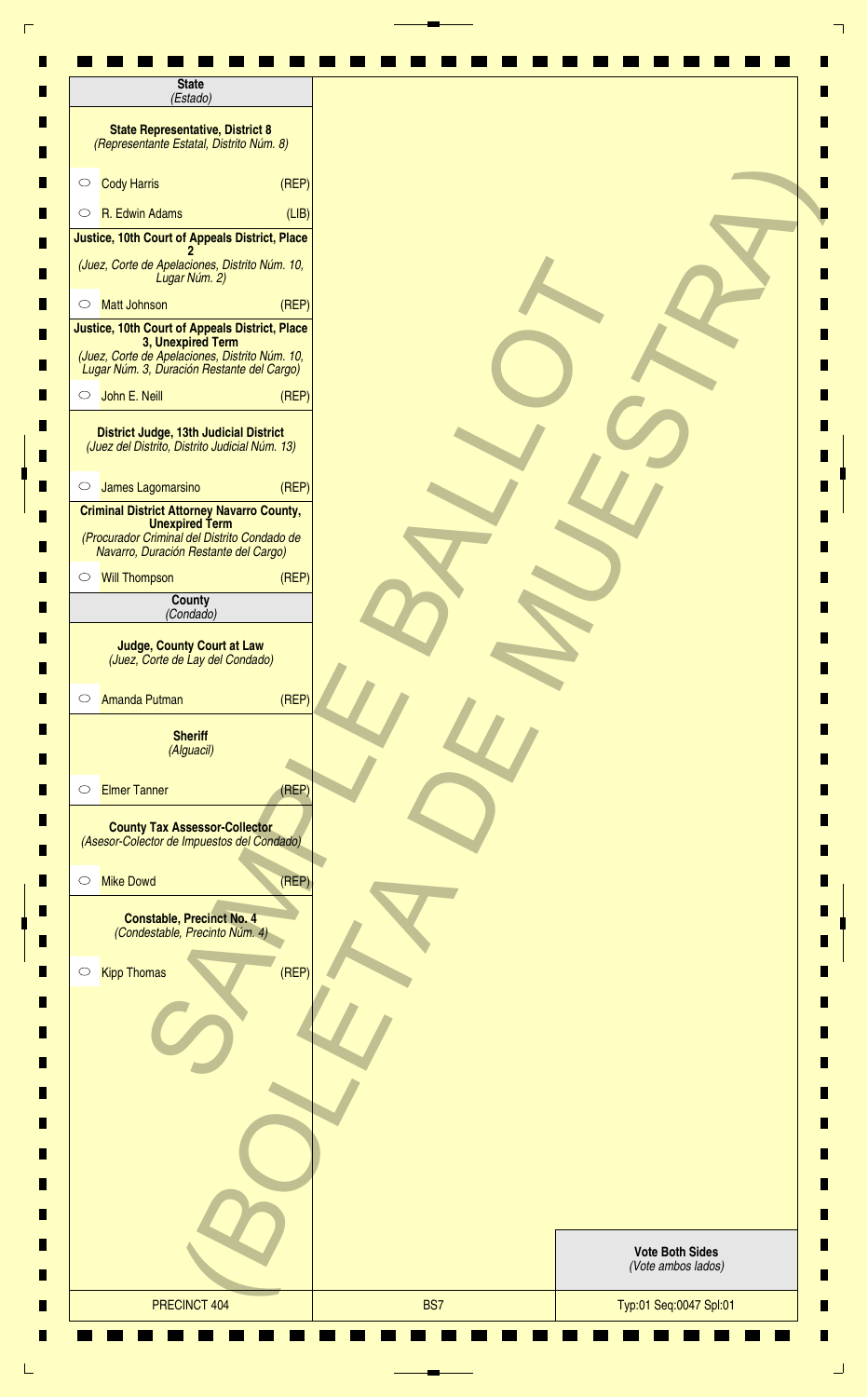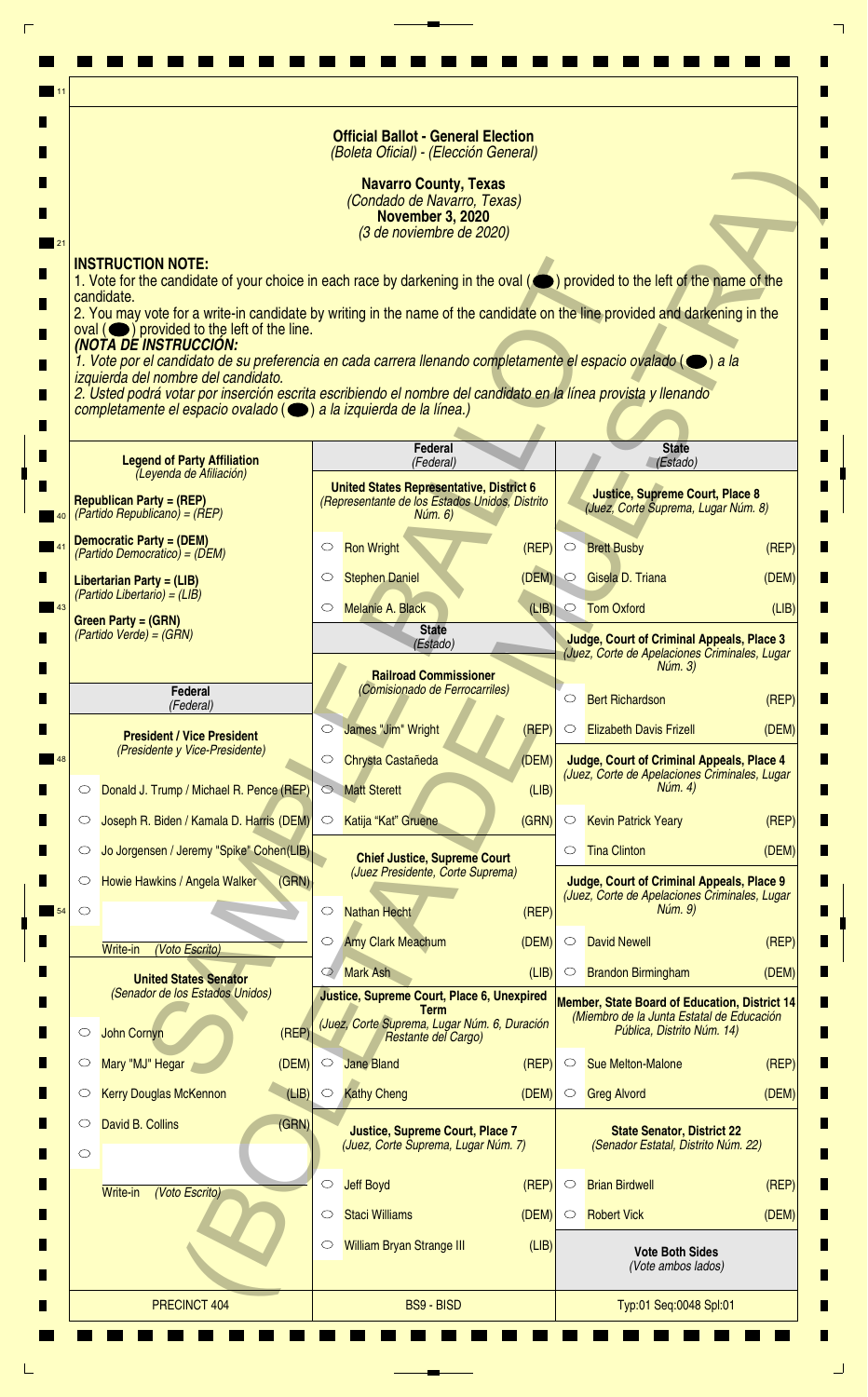| <b>State</b><br>(Estado)                                                                                                                                                             | <b>General Election - Blooming Grove</b><br><b>Independent School District</b>                                                       |                                              |
|--------------------------------------------------------------------------------------------------------------------------------------------------------------------------------------|--------------------------------------------------------------------------------------------------------------------------------------|----------------------------------------------|
| <b>State Representative, District 8</b><br>(Representante Estatal, Distrito Núm. 8)                                                                                                  | (Elección General - Distrito Escolar<br>Independiente de Blooming Grove)                                                             |                                              |
| <b>Cody Harris</b><br>(REF)<br>$\circ$                                                                                                                                               | <b>School Board Trustee</b><br>(Fideicomisaria(o) de la Junta Escolar)<br>Vote for none, one or two<br>(Vote por ninguno, uno o dos) |                                              |
| R. Edwin Adams<br>(LIB)<br>$\circ$                                                                                                                                                   |                                                                                                                                      |                                              |
| Justice, 10th Court of Appeals District, Place                                                                                                                                       | $\bigcirc$<br><b>Cody Muldner</b>                                                                                                    |                                              |
| (Juez, Corte de Apelaciones, Distrito Núm. 10,<br>Lugar Núm. 2)                                                                                                                      | $\bigcirc$<br><b>Larry Gillen</b>                                                                                                    |                                              |
| (REF)<br><b>Matt Johnson</b><br>$\circ$                                                                                                                                              | <b>Brett Melton</b><br>$\circ$                                                                                                       |                                              |
| Justice, 10th Court of Appeals District, Place<br>3, Unexpired Term<br>(Juez, Corte de Apelaciones, Distrito Núm. 10,<br>Lugar Núm. 3, Duración Restante del Cargo)<br>John E. Neill |                                                                                                                                      |                                              |
| (REF)<br>$\circ$                                                                                                                                                                     |                                                                                                                                      |                                              |
| District Judge, 13th Judicial District<br>(Juez del Distrito, Distrito Judicial Núm. 13)                                                                                             |                                                                                                                                      |                                              |
| (REF)<br>James Lagomarsino<br>$\circ$                                                                                                                                                |                                                                                                                                      |                                              |
| <b>Criminal District Attorney Navarro County,</b><br><b>Unexpired Term</b><br>(Procurador Criminal del Distrito Condado de<br>Navarro, Duración Restante del Cargo)                  |                                                                                                                                      |                                              |
| <b>Will Thompson</b><br>(REF)<br>$\circ$                                                                                                                                             |                                                                                                                                      |                                              |
| County                                                                                                                                                                               |                                                                                                                                      |                                              |
| (Condado)                                                                                                                                                                            |                                                                                                                                      |                                              |
| <b>Judge, County Court at Law</b><br>(Juez, Corte de Lay del Condado)<br>(REF)<br>Amanda Putman<br>$\circ$                                                                           |                                                                                                                                      |                                              |
| <b>Sheriff</b><br>(Alguacil)                                                                                                                                                         |                                                                                                                                      |                                              |
| <b>Elmer Tanner</b><br>(REF)<br>$\circlearrowright$                                                                                                                                  |                                                                                                                                      |                                              |
| <b>County Tax Assessor-Collector</b><br>(Asesor-Colector de Impuestos del Condado)                                                                                                   |                                                                                                                                      |                                              |
| (REF)<br><b>Mike Dowd</b><br>$\circ$                                                                                                                                                 |                                                                                                                                      |                                              |
| <b>Constable, Precinct No. 4</b><br>(Condestable, Precinto Núm. 4)                                                                                                                   |                                                                                                                                      |                                              |
| (REF)<br><b>Kipp Thomas</b><br>$\bigcirc$                                                                                                                                            |                                                                                                                                      |                                              |
|                                                                                                                                                                                      |                                                                                                                                      |                                              |
|                                                                                                                                                                                      |                                                                                                                                      |                                              |
|                                                                                                                                                                                      |                                                                                                                                      |                                              |
|                                                                                                                                                                                      |                                                                                                                                      | <b>Vote Both Sides</b><br>(Vote ambos lados) |
| PRECINCT 404                                                                                                                                                                         | <b>BS9 - BISD</b>                                                                                                                    | Typ:01 Seq:0048 Spl:01                       |
|                                                                                                                                                                                      |                                                                                                                                      |                                              |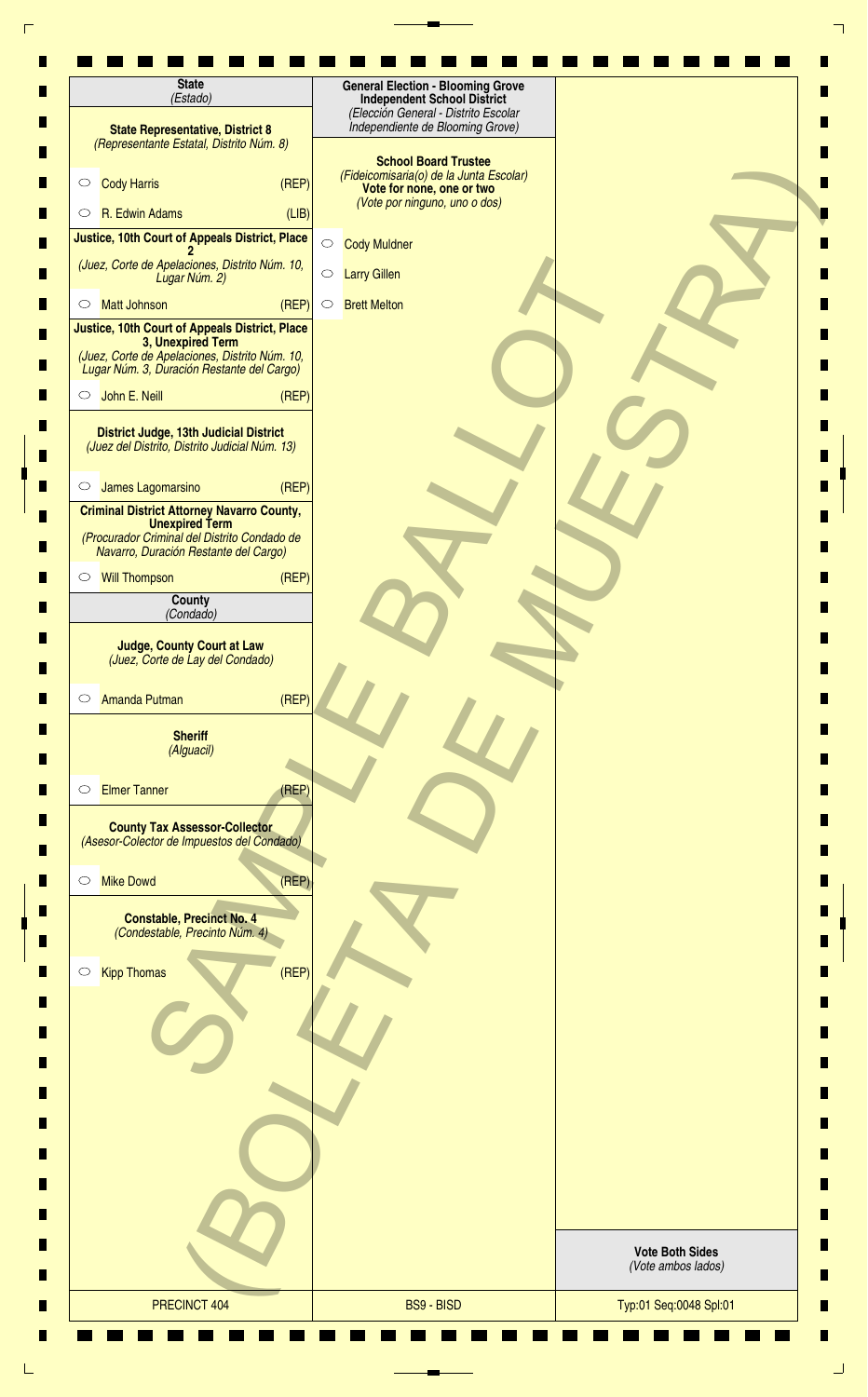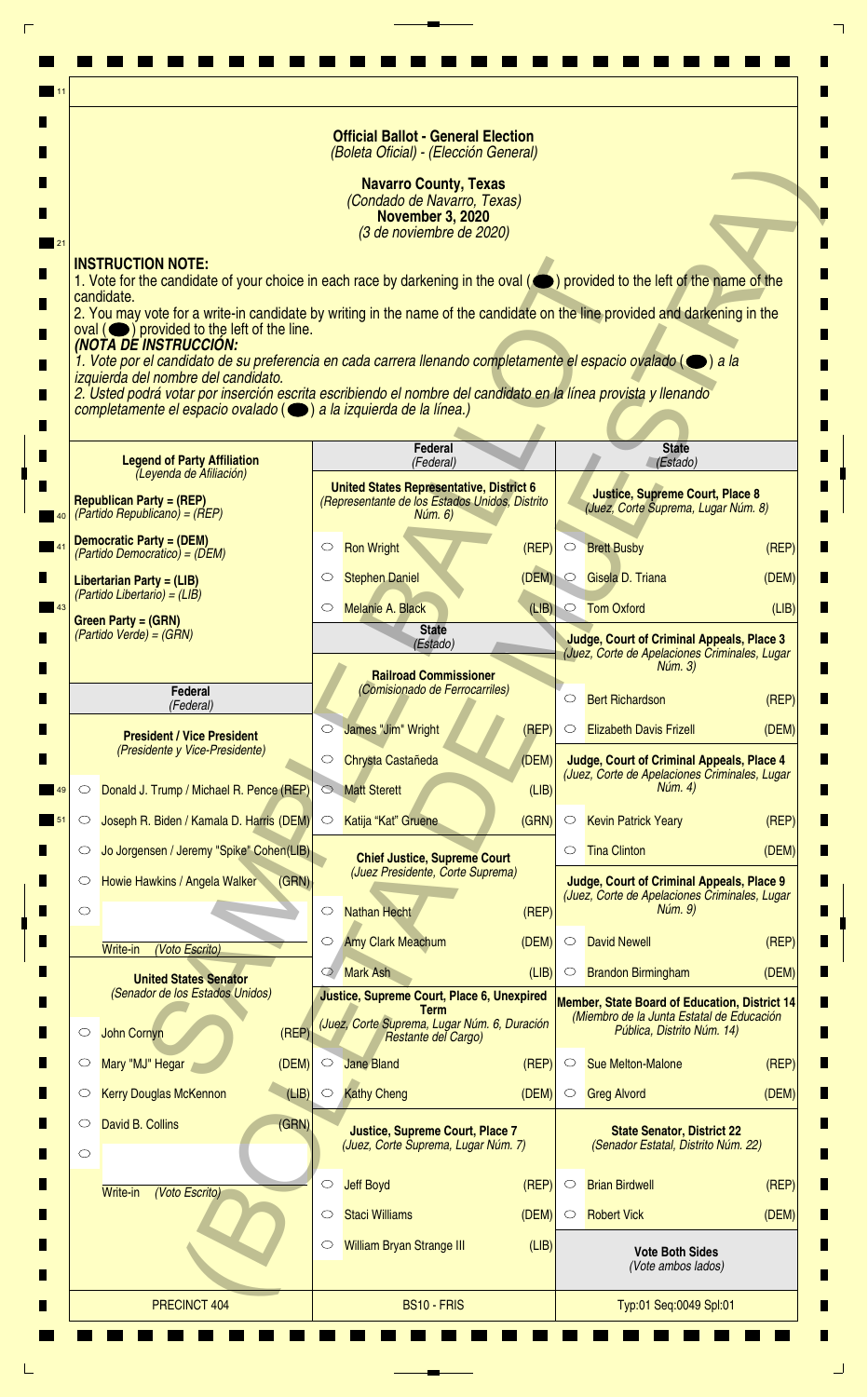| <b>State</b><br>(Estado)                                                                                              | <b>General Election - Frost Independent School</b><br><b>District</b><br>(Elección General - Distrito Escolar |                                              |
|-----------------------------------------------------------------------------------------------------------------------|---------------------------------------------------------------------------------------------------------------|----------------------------------------------|
| <b>State Representative, District 8</b><br>(Representante Estatal, Distrito Núm. 8)                                   | Independiente de Frost)                                                                                       |                                              |
| (REP)<br><b>Cody Harris</b><br>$\circ$                                                                                | <b>School Board Trustee</b><br>(Fideicomisarios de la Junta Escolar)<br>Vote for none, one, two or three      |                                              |
| R. Edwin Adams<br>(LIB)<br>$\circ$                                                                                    | (Vote por ninguno, uno, dos o tres)                                                                           |                                              |
| Justice, 10th Court of Appeals District, Place                                                                        | $\bigcirc$<br><b>Wyomia Roitz</b>                                                                             |                                              |
| (Juez, Corte de Apelaciones, Distrito Núm. 10,<br>Lugar Núm. 2)                                                       | <b>Michael Welborn</b><br>$\circ$                                                                             |                                              |
| (REF)<br><b>Matt Johnson</b><br>$\circlearrowright$                                                                   | <b>James Cagle</b><br>$\circ$                                                                                 |                                              |
| Justice, 10th Court of Appeals District, Place<br>3, Unexpired Term<br>(Juez, Corte de Apelaciones, Distrito Núm. 10, | $\bigcirc$<br><b>Bobbette Butler</b><br><b>Seth Fuller</b><br>$\bigcirc$                                      |                                              |
| Lugar Núm. 3, Duración Restante del Cargo)                                                                            |                                                                                                               |                                              |
| John E. Neill<br>(REF)<br>$\circ$                                                                                     | $\bigcirc$<br><b>Jeremy Woods</b>                                                                             |                                              |
| District Judge, 13th Judicial District<br>(Juez del Distrito, Distrito Judicial Núm. 13)                              | <b>Kerri Cook</b><br>$\circlearrowright$                                                                      |                                              |
| (REP)<br>James Lagomarsino<br>$\circ$                                                                                 |                                                                                                               |                                              |
| <b>Criminal District Attorney Navarro County,</b>                                                                     |                                                                                                               |                                              |
| <b>Unexpired Term</b><br>(Procurador Criminal del Distrito Condado de<br>Navarro, Duración Restante del Cargo)        |                                                                                                               |                                              |
| (REP)<br><b>Will Thompson</b><br>$\circ$                                                                              |                                                                                                               |                                              |
| County<br>(Condado)                                                                                                   |                                                                                                               |                                              |
| <b>Judge, County Court at Law</b><br>(Juez, Corte de Lay del Condado)<br>(REF)<br>Amanda Putman<br>$\circ$            |                                                                                                               |                                              |
| <b>Sheriff</b><br>(Alguacil)                                                                                          |                                                                                                               |                                              |
| <b>Elmer Tanner</b><br>(REP)<br>$\circlearrowright$                                                                   |                                                                                                               |                                              |
| <b>County Tax Assessor-Collector</b><br>(Asesor-Colector de Impuestos del Condado)                                    |                                                                                                               |                                              |
| (REF)<br><b>Mike Dowd</b><br>$\circ$                                                                                  |                                                                                                               |                                              |
| <b>Constable, Precinct No. 4</b><br>(Condestable, Precinto Núm. 4)<br>(REF)<br><b>Kipp Thomas</b><br>$\circ$          |                                                                                                               |                                              |
|                                                                                                                       |                                                                                                               |                                              |
|                                                                                                                       |                                                                                                               |                                              |
|                                                                                                                       |                                                                                                               | <b>Vote Both Sides</b><br>(Vote ambos lados) |
| PRECINCT 404                                                                                                          | BS10 - FRIS                                                                                                   | Typ:01 Seq:0049 Spl:01                       |
|                                                                                                                       |                                                                                                               |                                              |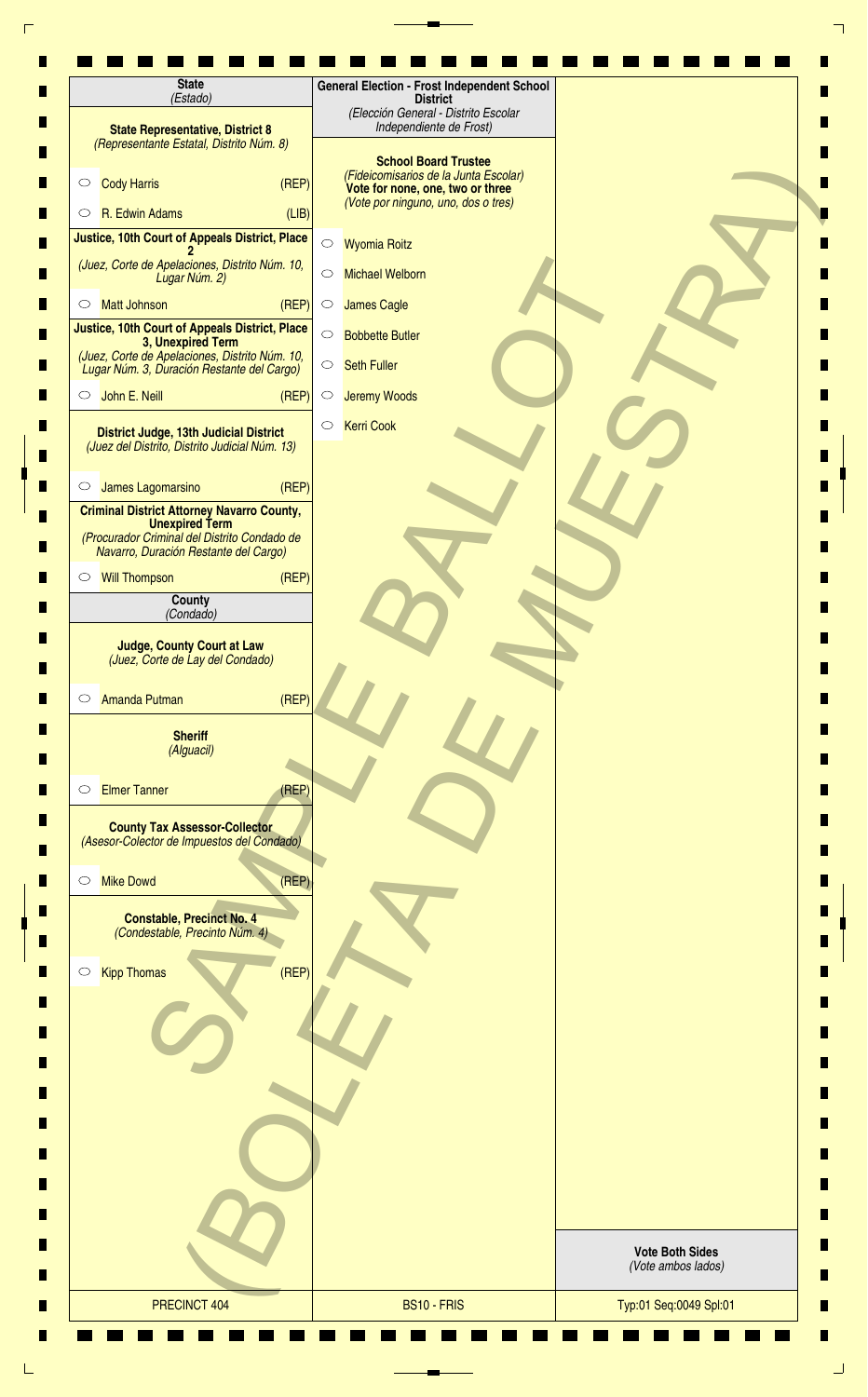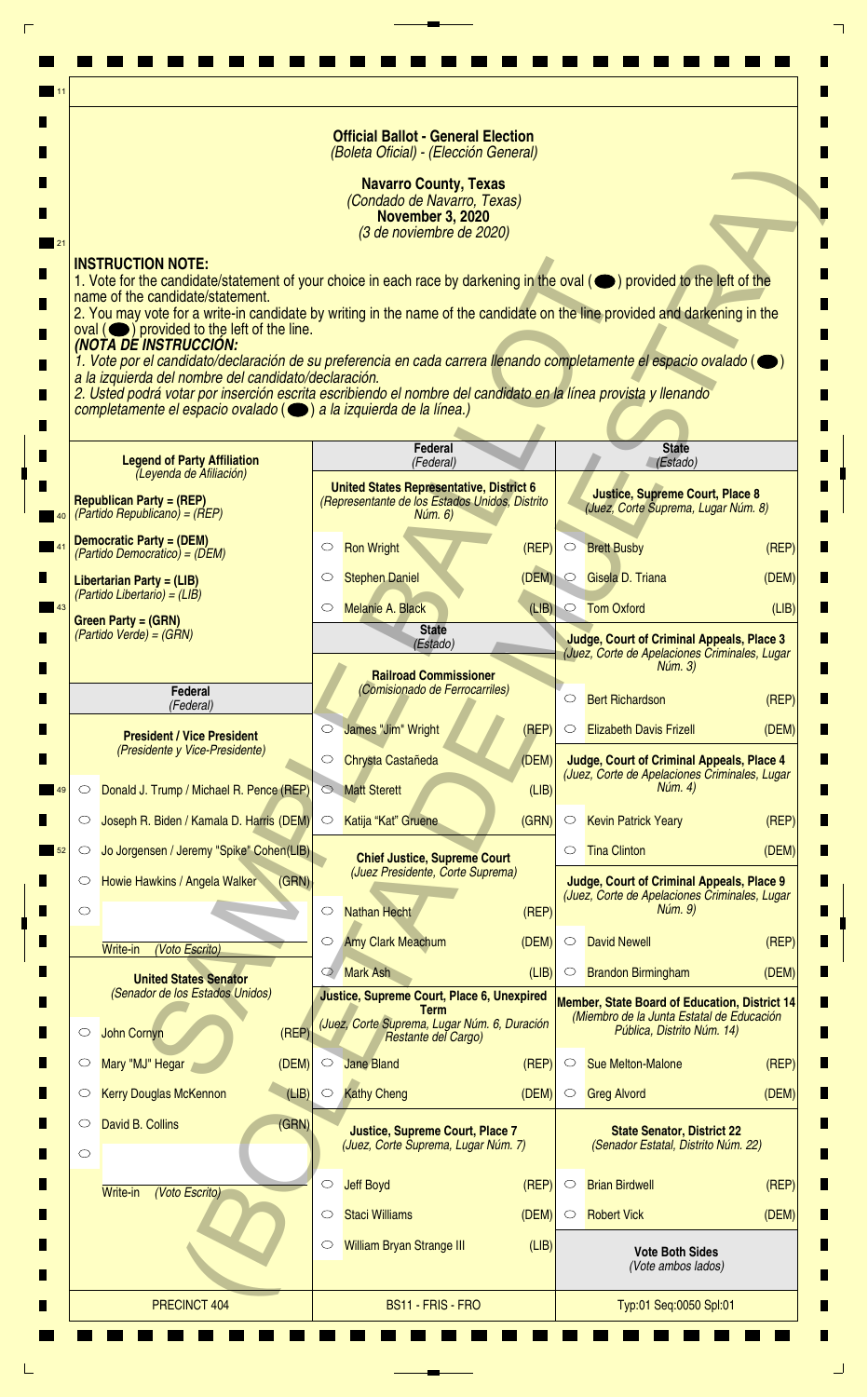| (Estado)                                                                                                                                                            | <b>General Election - Frost Independent School</b><br><b>District</b><br>(Elección General - Distrito Escolar    |                        |
|---------------------------------------------------------------------------------------------------------------------------------------------------------------------|------------------------------------------------------------------------------------------------------------------|------------------------|
| <b>State Representative, District 8</b><br>(Representante Estatal, Distrito Núm. 8)                                                                                 | Independiente de Frost)<br><b>School Board Trustee</b>                                                           |                        |
| (REF)<br><b>Cody Harris</b><br>$\circ$                                                                                                                              | (Fideicomisarios de la Junta Escolar)<br>Vote for none, one, two or three                                        |                        |
| R. Edwin Adams<br>(LIB)<br>$\circ$                                                                                                                                  | (Vote por ninguno, uno, dos o tres)                                                                              |                        |
| Justice, 10th Court of Appeals District, Place                                                                                                                      | $\bigcirc$<br><b>Wyomia Roitz</b>                                                                                |                        |
| (Juez, Corte de Apelaciones, Distrito Núm. 10,<br>Lugar Núm. 2)                                                                                                     | <b>Michael Welborn</b><br>$\circ$                                                                                |                        |
| <b>Matt Johnson</b><br>(REF)<br>O                                                                                                                                   | <b>James Cagle</b><br>$\circ$                                                                                    |                        |
| Justice, 10th Court of Appeals District, Place<br>3, Unexpired Term                                                                                                 | $\circ$<br><b>Bobbette Butler</b>                                                                                |                        |
| (Juez, Corte de Apelaciones, Distrito Núm. 10,<br>Lugar Núm. 3, Duración Restante del Cargo)                                                                        | <b>Seth Fuller</b><br>$\circ$                                                                                    |                        |
| John E. Neill<br>(REF)<br>$\circ$                                                                                                                                   | <b>Jeremy Woods</b><br>$\circ$                                                                                   |                        |
| District Judge, 13th Judicial District<br>(Juez del Distrito, Distrito Judicial Núm. 13)                                                                            | <b>Kerri Cook</b><br>$\circ$<br><b>Special Election - City of Frost</b><br>(Elección Especial - Ciudad de Frost) |                        |
| (REP)<br>James Lagomarsino<br>$\circ$                                                                                                                               | <b>Proposition A</b>                                                                                             |                        |
| <b>Criminal District Attorney Navarro County,</b><br><b>Unexpired Term</b><br>(Procurador Criminal del Distrito Condado de<br>Navarro, Duración Restante del Cargo) | "The legal sale of all alcoholic beverages<br>including mixed beverages."<br><b>Proposición A</b>                |                        |
| (REP)<br><b>Will Thompson</b><br>$\circ$                                                                                                                            | ("La venta legal de todas bebidas alcohólicas                                                                    |                        |
| <b>County</b><br>(Condado)                                                                                                                                          | incluyendo bebidas mixtas.")                                                                                     |                        |
|                                                                                                                                                                     | For<br>(A Favor de)<br>$\circ$                                                                                   |                        |
| <b>Judge, County Court at Law</b><br>(Juez, Corte de Lay del Condado)                                                                                               | (En Contra da)<br><b>Against</b>                                                                                 |                        |
| (REF)<br><b>Amanda Putman</b><br>$\circ$                                                                                                                            |                                                                                                                  |                        |
| <b>Sheriff</b><br>(Alguacil)                                                                                                                                        |                                                                                                                  |                        |
| <b>Elmer Tanner</b><br>(REP)<br>$\circ$                                                                                                                             |                                                                                                                  |                        |
| <b>County Tax Assessor-Collector</b><br>(Asesor-Colector de Impuestos del Condado)                                                                                  |                                                                                                                  |                        |
| <b>Mike Dowd</b><br>(REF)<br>$\circlearrowright$                                                                                                                    |                                                                                                                  |                        |
| <b>Constable, Precinct No. 4</b><br>(Condestable, Precinto Núm. 4)                                                                                                  |                                                                                                                  |                        |
| <b>Kipp Thomas</b><br>(REF)<br>$\circ$                                                                                                                              |                                                                                                                  |                        |
|                                                                                                                                                                     |                                                                                                                  |                        |
|                                                                                                                                                                     |                                                                                                                  |                        |
|                                                                                                                                                                     |                                                                                                                  |                        |
|                                                                                                                                                                     |                                                                                                                  | <b>Vote Both Sides</b> |
|                                                                                                                                                                     |                                                                                                                  | (Vote ambos lados)     |
| PRECINCT 404                                                                                                                                                        | BS11 - FRIS - FRO                                                                                                | Typ:01 Seq:0050 Spl:01 |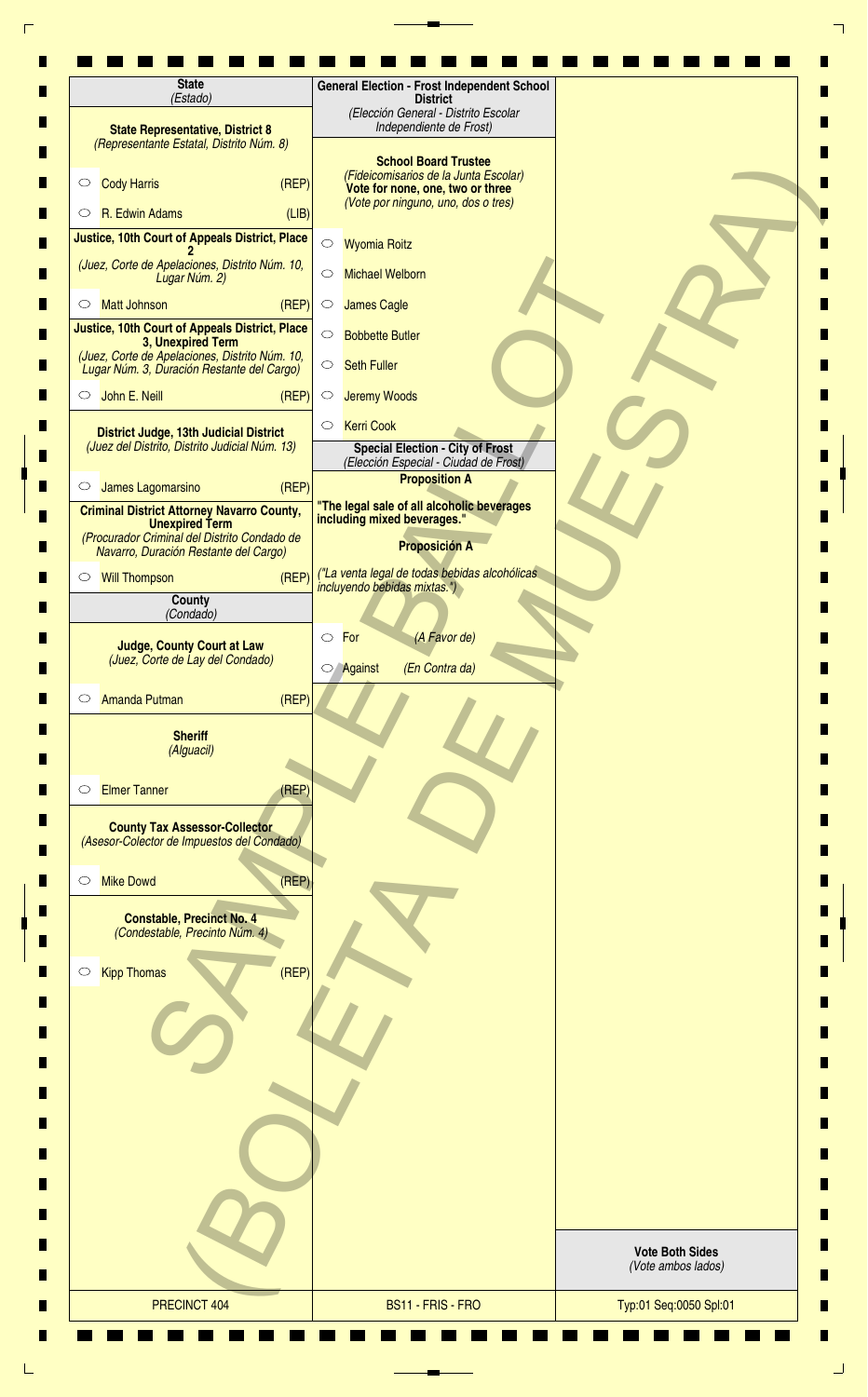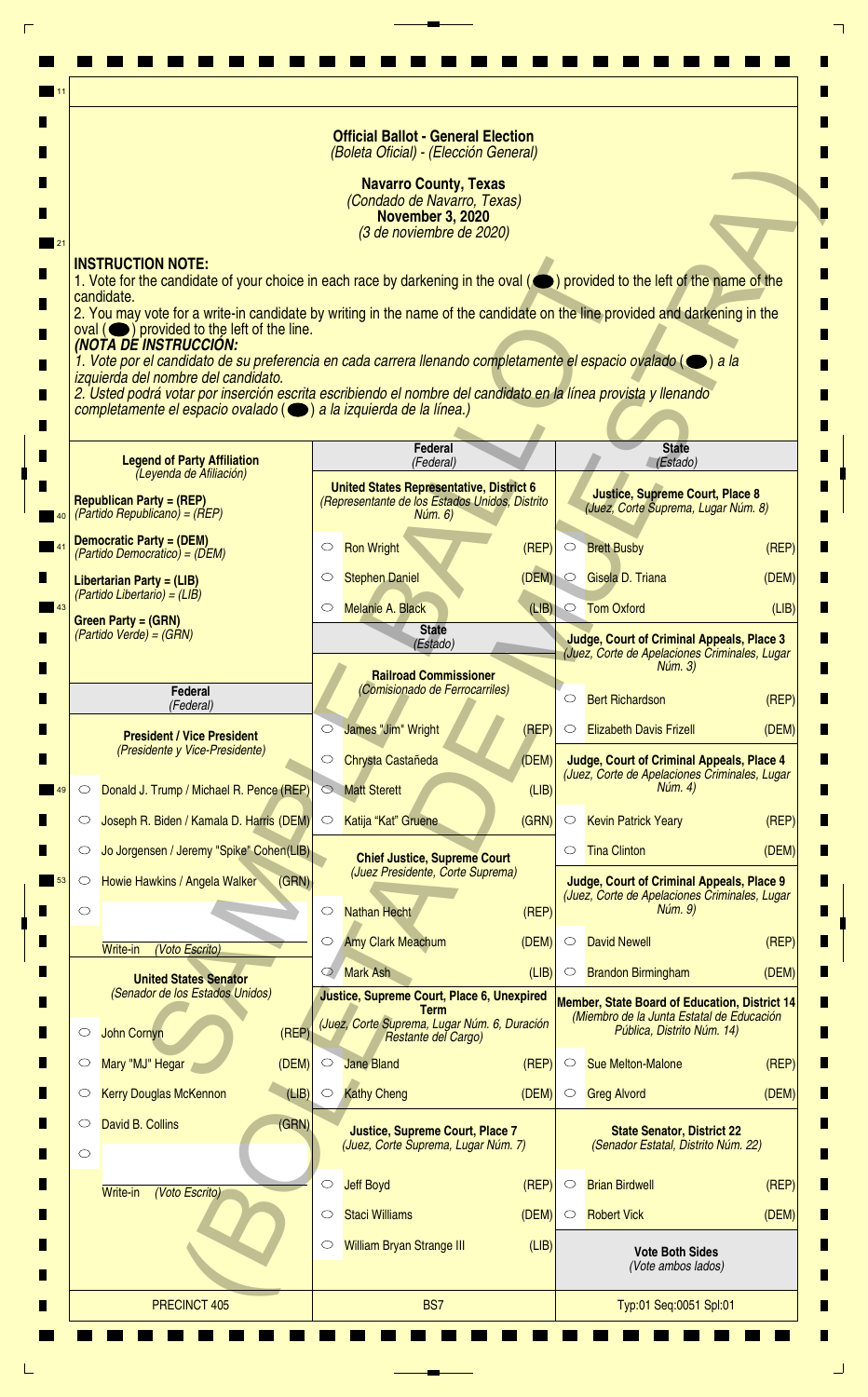| (Estado)                                                                                                                                                            |       |                                              |
|---------------------------------------------------------------------------------------------------------------------------------------------------------------------|-------|----------------------------------------------|
| <b>State Representative, District 8</b><br>(Representante Estatal, Distrito Núm. 8)                                                                                 |       |                                              |
| <b>Cody Harris</b><br>$\circ$                                                                                                                                       | (REF) |                                              |
| R. Edwin Adams<br>$\circ$                                                                                                                                           | (LIB) |                                              |
| Justice, 10th Court of Appeals District, Place                                                                                                                      |       |                                              |
| (Juez, Corte de Apelaciones, Distrito Núm. 10,<br>Lugar Núm. 2)                                                                                                     |       |                                              |
| <b>Matt Johnson</b><br>$\circ$                                                                                                                                      | (REP) |                                              |
| Justice, 10th Court of Appeals District, Place<br>3, Unexpired Term<br>(Juez, Corte de Apelaciones, Distrito Núm. 10,<br>Lugar Núm. 3, Duración Restante del Cargo) |       |                                              |
| John E. Neill<br>$\circ$                                                                                                                                            | (REF) |                                              |
| District Judge, 13th Judicial District<br>(Juez del Distrito, Distrito Judicial Núm. 13)                                                                            |       |                                              |
| James Lagomarsino<br>$\circ$                                                                                                                                        | (REF) |                                              |
| <b>Criminal District Attorney Navarro County,</b><br><b>Unexpired Term</b><br>(Procurador Criminal del Distrito Condado de<br>Navarro, Duración Restante del Cargo) |       |                                              |
| Will Thompson                                                                                                                                                       | (REP) |                                              |
| County<br>(Condado)                                                                                                                                                 |       |                                              |
| <b>Amanda Putman</b><br>$\circ$<br><b>Sheriff</b><br>(Alguacil)                                                                                                     | (REP) |                                              |
| <b>Elmer Tanner</b><br>$\circ$                                                                                                                                      | (REF) |                                              |
| <b>County Tax Assessor-Collector</b><br>(Asesor-Colector de Impuestos del Condado)                                                                                  |       |                                              |
| <b>Mike Dowd</b><br>$\circ$                                                                                                                                         | (REF) |                                              |
| <b>Constable, Precinct No. 4</b>                                                                                                                                    |       |                                              |
| (Condestable, Precinto Núm. 4)                                                                                                                                      |       |                                              |
| <b>Kipp Thomas</b>                                                                                                                                                  | (REF) |                                              |
|                                                                                                                                                                     |       |                                              |
|                                                                                                                                                                     |       |                                              |
| $\circ$                                                                                                                                                             |       |                                              |
|                                                                                                                                                                     |       | <b>Vote Both Sides</b><br>(Vote ambos lados) |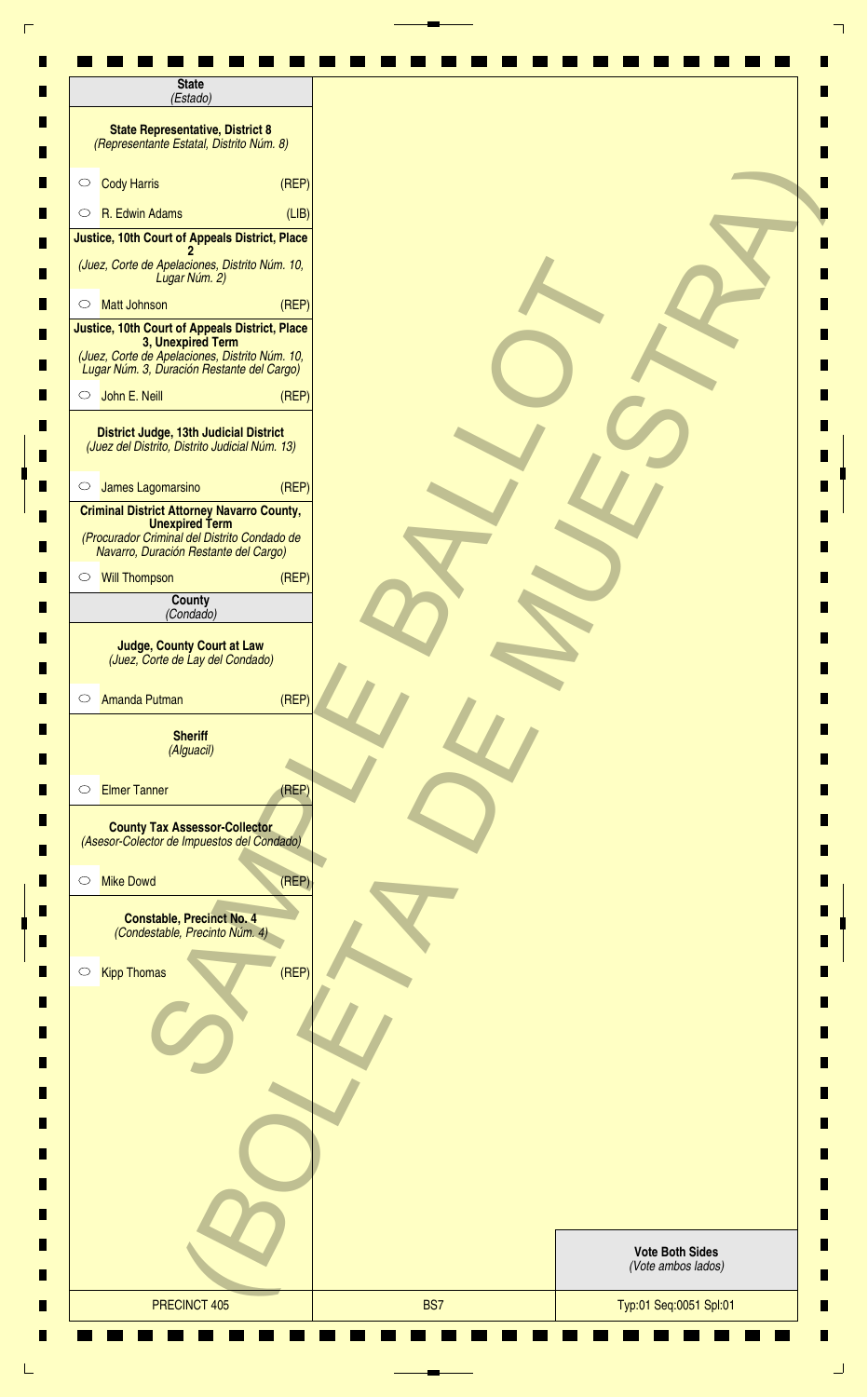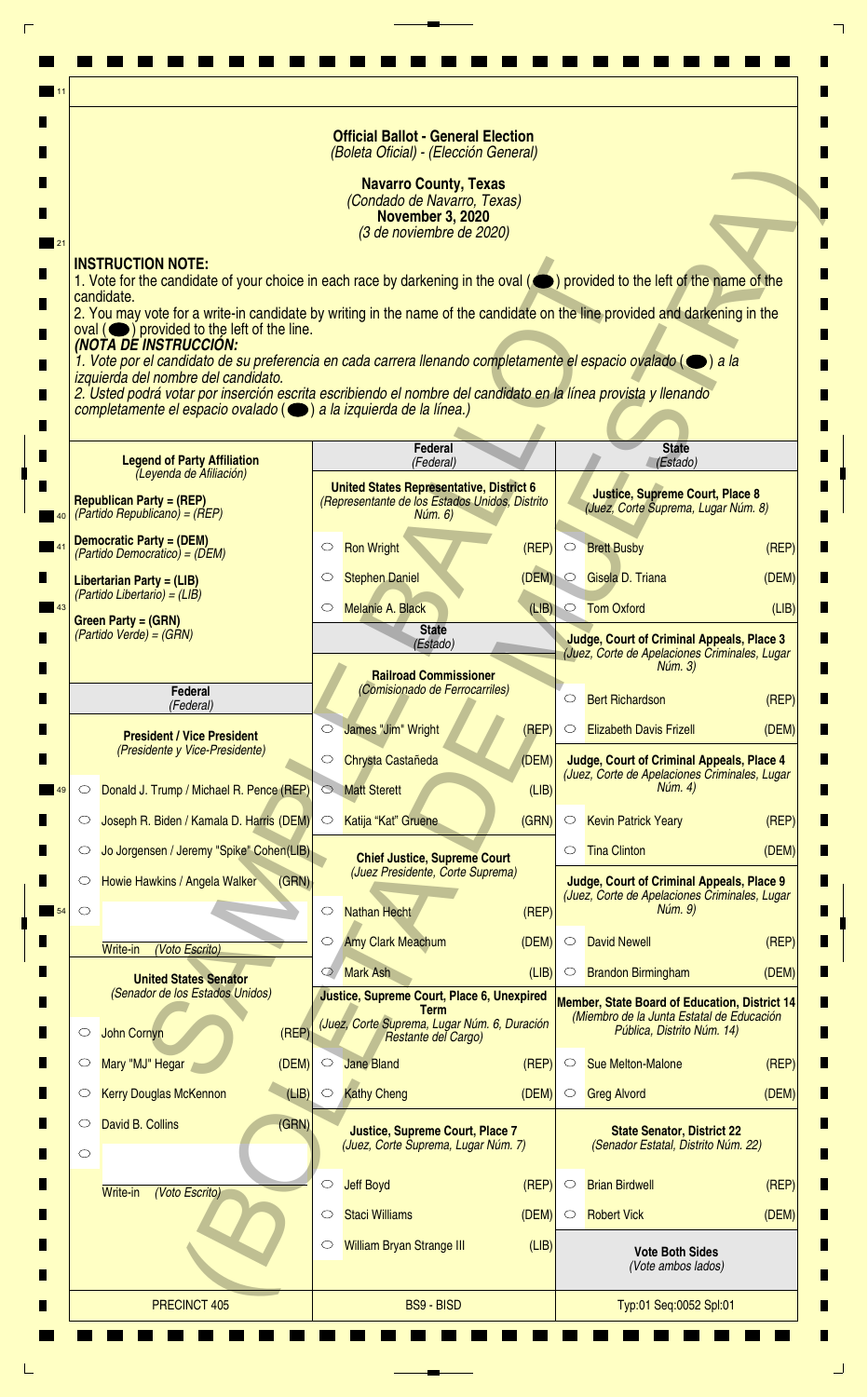| <b>State</b><br>(Estado)                                                                                                                                            | <b>General Election - Blooming Grove</b><br><b>Independent School District</b>                                                       |                                              |
|---------------------------------------------------------------------------------------------------------------------------------------------------------------------|--------------------------------------------------------------------------------------------------------------------------------------|----------------------------------------------|
| <b>State Representative, District 8</b><br>(Representante Estatal, Distrito Núm. 8)                                                                                 | (Elección General - Distrito Escolar<br>Independiente de Blooming Grove)                                                             |                                              |
| (REF)<br><b>Cody Harris</b><br>$\circ$                                                                                                                              | <b>School Board Trustee</b><br>(Fideicomisaria(o) de la Junta Escolar)<br>Vote for none, one or two<br>(Vote por ninguno, uno o dos) |                                              |
| R. Edwin Adams<br>(LIB)<br>$\circ$                                                                                                                                  |                                                                                                                                      |                                              |
| Justice, 10th Court of Appeals District, Place                                                                                                                      | <b>Cody Muldner</b><br>$\bigcirc$                                                                                                    |                                              |
| (Juez, Corte de Apelaciones, Distrito Núm. 10,<br>Lugar Núm. 2)                                                                                                     | $\bigcirc$<br><b>Larry Gillen</b>                                                                                                    |                                              |
| <b>Matt Johnson</b><br>(REP)<br>$\circ$                                                                                                                             | <b>Brett Melton</b><br>$\circ$                                                                                                       |                                              |
| Justice, 10th Court of Appeals District, Place<br>3, Unexpired Term<br>(Juez, Corte de Apelaciones, Distrito Núm. 10,<br>Lugar Núm. 3, Duración Restante del Cargo) |                                                                                                                                      |                                              |
| John E. Neill<br>(REP)<br>$\circ$                                                                                                                                   |                                                                                                                                      |                                              |
| District Judge, 13th Judicial District<br>(Juez del Distrito, Distrito Judicial Núm. 13)                                                                            |                                                                                                                                      |                                              |
| (REF)<br>James Lagomarsino<br>$\circ$                                                                                                                               |                                                                                                                                      |                                              |
| <b>Criminal District Attorney Navarro County,</b><br><b>Unexpired Term</b><br>(Procurador Criminal del Distrito Condado de<br>Navarro, Duración Restante del Cargo) |                                                                                                                                      |                                              |
| (REP)<br><b>Will Thompson</b><br>$\circ$                                                                                                                            |                                                                                                                                      |                                              |
| County<br>(Condado)                                                                                                                                                 |                                                                                                                                      |                                              |
| <b>Judge, County Court at Law</b><br>(Juez, Corte de Lay del Condado)<br>(REP)<br><b>Amanda Putman</b><br>$\circ$                                                   |                                                                                                                                      |                                              |
| <b>Sheriff</b><br>(Alguacil)                                                                                                                                        |                                                                                                                                      |                                              |
| <b>Elmer Tanner</b><br>(REF)<br>$\circlearrowright$                                                                                                                 |                                                                                                                                      |                                              |
| <b>County Tax Assessor-Collector</b><br>(Asesor-Colector de Impuestos del Condado)                                                                                  |                                                                                                                                      |                                              |
| <b>Mike Dowd</b><br>(REF)<br>$\circ$                                                                                                                                |                                                                                                                                      |                                              |
| <b>Constable, Precinct No. 4</b><br>(Condestable, Precinto Núm. 4)                                                                                                  |                                                                                                                                      |                                              |
| (REF)<br><b>Kipp Thomas</b><br>$\bigcirc$                                                                                                                           |                                                                                                                                      |                                              |
|                                                                                                                                                                     |                                                                                                                                      |                                              |
|                                                                                                                                                                     |                                                                                                                                      |                                              |
|                                                                                                                                                                     |                                                                                                                                      |                                              |
|                                                                                                                                                                     |                                                                                                                                      | <b>Vote Both Sides</b><br>(Vote ambos lados) |
| PRECINCT 405                                                                                                                                                        | <b>BS9 - BISD</b>                                                                                                                    | Typ:01 Seq:0052 Spl:01                       |
|                                                                                                                                                                     |                                                                                                                                      |                                              |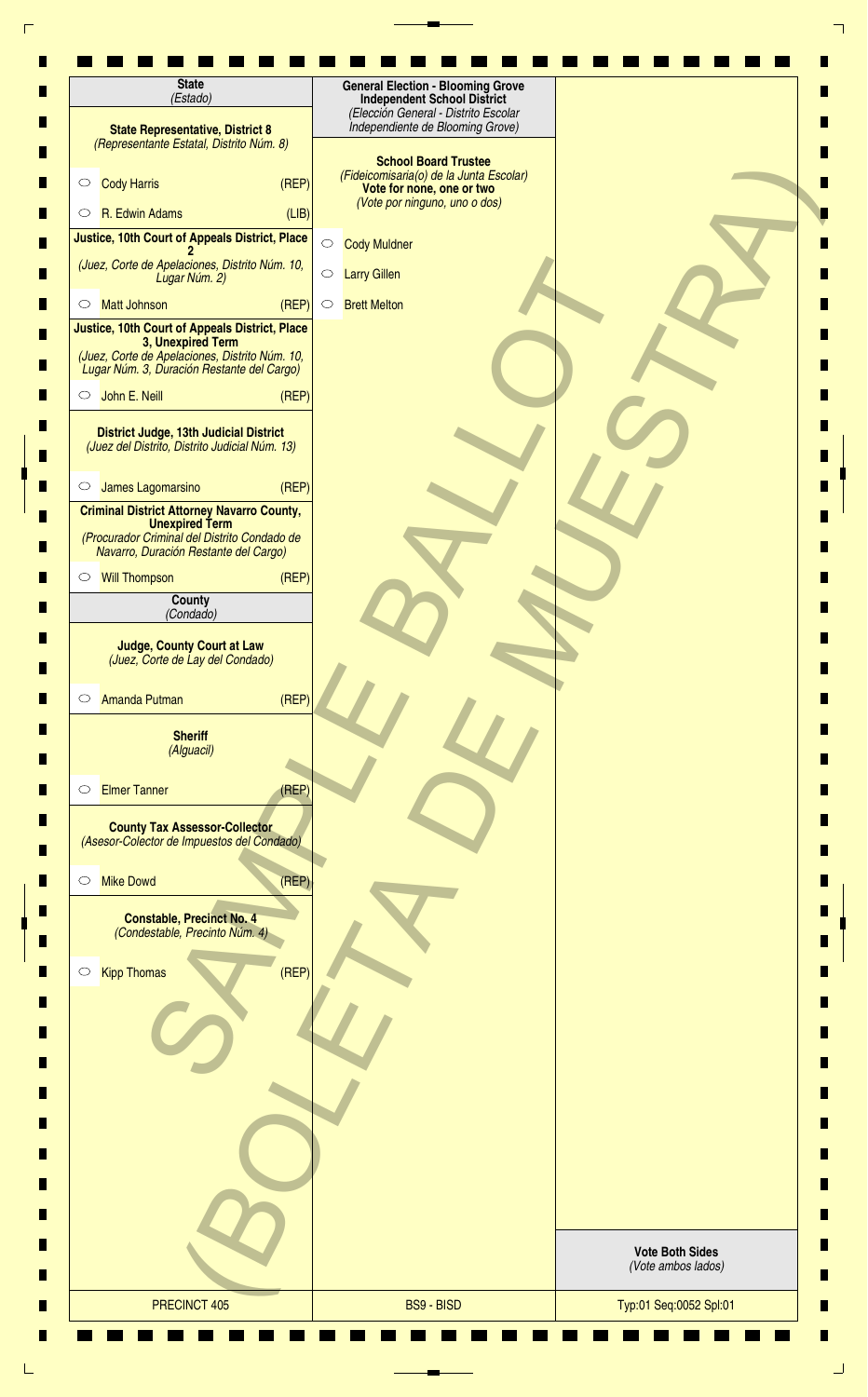